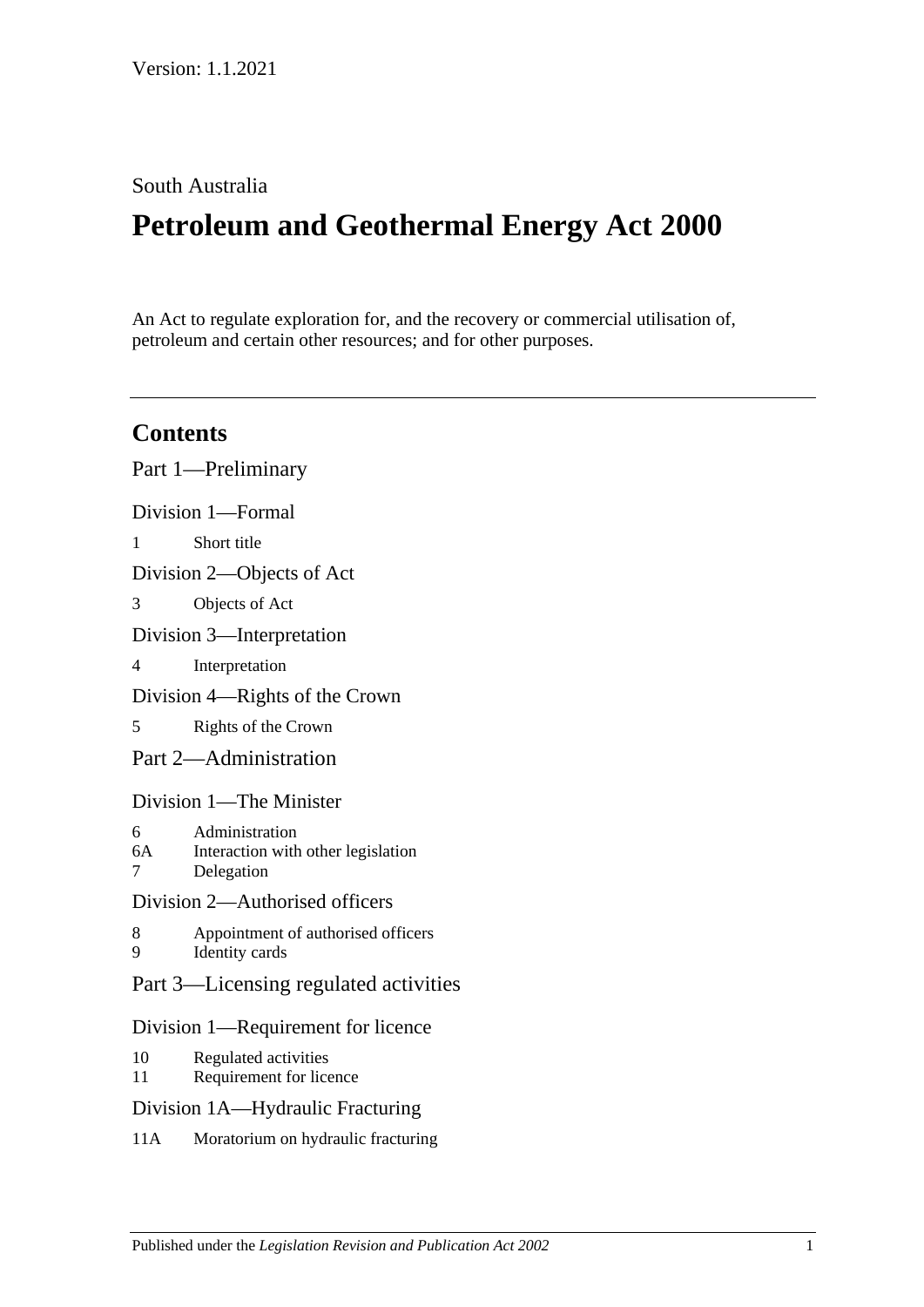### [Division 2—Grant of licence](#page-15-0)

- [General authority to grant licence](#page-15-1)
- [Licence classes](#page-15-2)
- 13A [Licence is not personal property for the purposes of Commonwealth Act](#page-15-3)

#### [Division 3—Preliminary survey licence](#page-15-4)

- [Preliminary survey licence](#page-15-5)
- [Term of preliminary survey licence](#page-16-0)

### Part [4—Exploration](#page-16-1)

### [Division 1—Competitive tender regions](#page-16-2)

[Competitive tender regions](#page-16-3)

### [Division 2—Speculative survey](#page-16-4)

- [Speculative survey licence](#page-16-5)
- [Area of speculative survey licence](#page-16-6)
- [Term of speculative survey licence](#page-16-7)
- [Consultation preceding grant or renewal of speculative survey licence](#page-17-0)

### [Division 3—Exploration licences](#page-17-1)

- [Exploration licences](#page-17-2)
- [Call for tenders](#page-17-3)
- [Criteria to be considered for granting exploration licence](#page-18-0)
- [Areas for which licence may be granted](#page-18-1)
- [Work program to be carried out by exploration licensee](#page-18-2)
- [Term and renewal of exploration licence](#page-19-0)
- [Production of regulated resource under exploration licence](#page-20-0)

# [Part 5—Retention](#page-20-1)

- [Retention licences](#page-20-2)
- [Grant of retention licence](#page-21-0)
- [Area of retention licence](#page-21-1)
- [Term of retention licence](#page-22-0)
- [Work program to be carried out by retention licensee](#page-22-1)

#### [Part 6—Production](#page-22-2)

- [Production licences](#page-22-3)
- [Grant of production licence](#page-23-0)
- [Power to require holder of exploration licence or retention licence to apply for production](#page-24-0)  [licence](#page-24-0)
- [Area of production licence](#page-24-1)
- [Work program to be carried out by production licensee](#page-24-2)
- [Requirement to proceed with production](#page-25-0)
- [Term of production licence](#page-25-1)
- [Cancellation or conversion of production licence where commercial operations in](#page-25-2)  [abeyance](#page-25-2)
- [Unitisation of production](#page-26-0)

# [Part 7—Royalty](#page-26-1)

[Royalty on regulated resources](#page-26-2)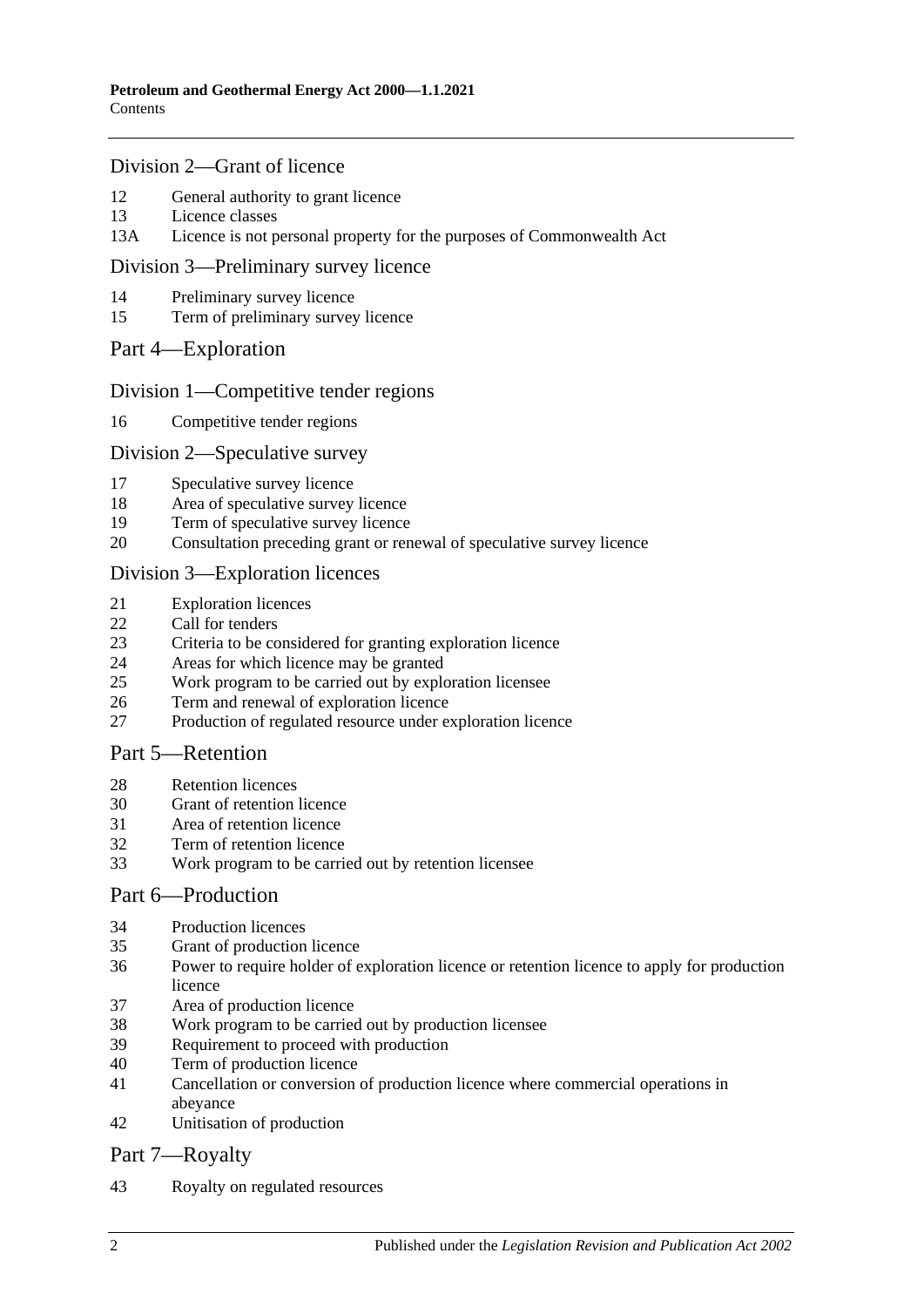- 44 [Penalty for late payment](#page-28-0)
- 45 [Recovery of royalty](#page-28-1)

# [Part 8—Transmission pipelines](#page-28-2)

#### [Division 1—Pipeline licence](#page-28-3)

- 46 [Rights conferred by pipeline licence](#page-28-4)
- 47 [Term and renewal of pipeline licence](#page-28-5)
- 48 [Alteration of pipeline](#page-29-0)

#### [Division 2—Access to pipeline](#page-29-1)

49 [Ministerial power to require access to pipeline](#page-29-2)

#### [Division 3—Special provisions about pipelines](#page-29-3)

- 50 [Acquisition of land by holder of pipeline licence](#page-29-4)
- 51 [Pipeline easements](#page-30-0)
- 52 [Compulsory acquisition of land for pipeline](#page-30-1)
- 53 [Pipeline to be chattel](#page-30-2)
- 54 [Inseparability of dealings with pipeline and pipeline land](#page-30-3)
- 55 [Resumption of pipeline](#page-30-4)
- 55A [Liability to council rates](#page-31-0)

### [Part 9—Associated activities](#page-31-1)

- 56 [Associated activities licence](#page-31-2)
- 57 [Area of associated activities licence](#page-32-0)
- 58 [Term of associated activities licence](#page-32-1)
- 59 [Relationship with other licences](#page-32-2)

#### [Part 9A—Special facilities](#page-33-0)

- 59A [Application of Part](#page-33-1)
- 59B [Special facilities licence](#page-33-2)
- 59C [Area of special facilities licence](#page-34-0)
- 59D [Term of special facilities licence](#page-34-1)
- 59E [Relationship with other licences](#page-34-2)

#### [Part 10—Entry to and use of land](#page-35-0)

- 60 [Right of entry to land](#page-35-1)
- 61 [Notice of entry on land](#page-35-2)
- 62 [Disputed entry](#page-36-0)
- 63 [Right to compensation](#page-36-1)
- 64 [Right to require acquisition of land](#page-37-0)

# [Part 11—General provisions about licences](#page-37-1)

#### [Division 1—General provision about applications](#page-37-2)

- 65 [Application for licence](#page-37-3)
- 66 [Preconditions of grant or renewal of licence](#page-38-0)

#### [Division 2—Extent of licence exclusivity](#page-39-0)

- 67 [Application of Division](#page-39-1)
- 68 [Extent to which same area may be subject to different licences](#page-39-2)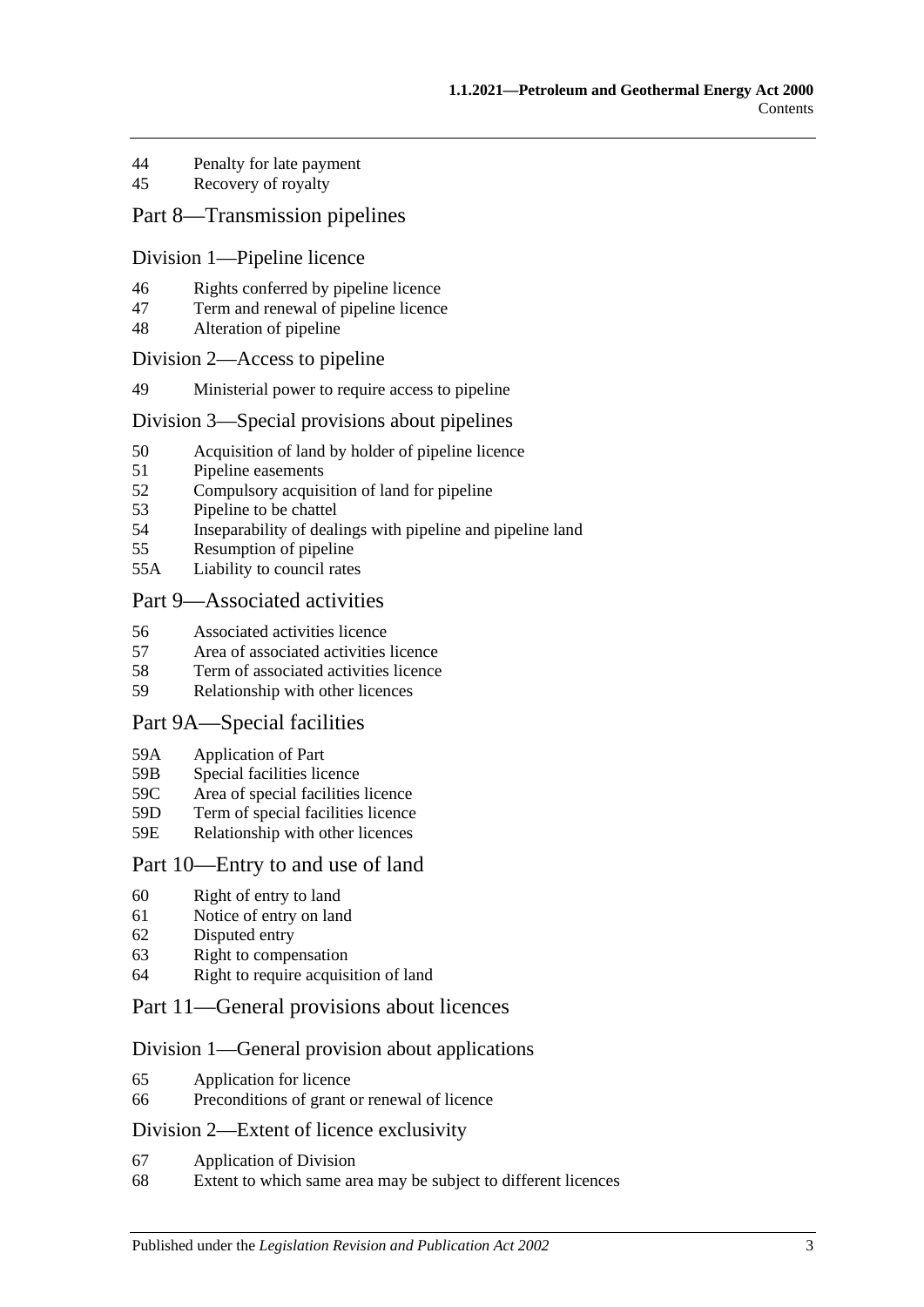- [Grant of compatible licence to area already under licence](#page-39-3)
- [Interrelationship between rights of licensees under compatible licences](#page-40-0)
- [Excision of licence areas](#page-40-1)

#### [Division 3—Licence conditions](#page-40-2)

- [Mandatory conditions](#page-40-3)
- [Mandatory condition as to use of information etc](#page-40-4)
- [Classification of activities to be conducted under licence](#page-40-5)
- [Mandatory condition about resources required for compliance with environmental](#page-41-0)  [obligations](#page-41-0)
- [Discretionary conditions](#page-41-1)
- 76A [Suspension of conditions of licence by agreement](#page-41-2)
- [Non-compliance with licence conditions](#page-41-3)
- [Division 4—Annual fees](#page-42-0)
- [Annual fees](#page-42-1)
- [Division 5—Reservoir access](#page-42-2)
- [Access to natural reservoir](#page-42-3)
- [Division 6—Grant, resumption etc of land](#page-43-0)
- [Grant, resumption etc of Crown and pastoral land](#page-43-1)
- [Division 7—Multiple licensees](#page-43-2)
- [Multiple licensees](#page-43-3)

# [Division 8—Consolidation and division of licence areas etc](#page-44-0)

- [Consolidation of licence areas](#page-44-1)
- [Division of licence areas](#page-44-2)

# [Division 9—Record keeping and reporting requirements](#page-45-0)

- [Records to be kept by licensee](#page-45-1)
- [Reporting of certain incidents](#page-45-2)
- [Information to be provided by licensee](#page-46-0)

### [Division 10—General requirements for operations](#page-46-1)

- 86A [Fitness-for-purpose assessment](#page-46-2)
- [Activities to be carried out with due care and in accordance with good industry practice](#page-47-0)

#### [Division 11—Minister's power to carry out work](#page-47-1)

[Ministerial direction](#page-47-2)

#### [Division 12—Surrender, suspension or cancellation of licence](#page-48-0)

- [Surrender](#page-48-1)
- [Suspension of licence by agreement](#page-48-2)
- [Disciplinary power to suspend or cancel licence](#page-48-3)

#### [Division 13—Notice of grant etc of licence](#page-49-0)

[Notice to be published in Gazette](#page-49-1)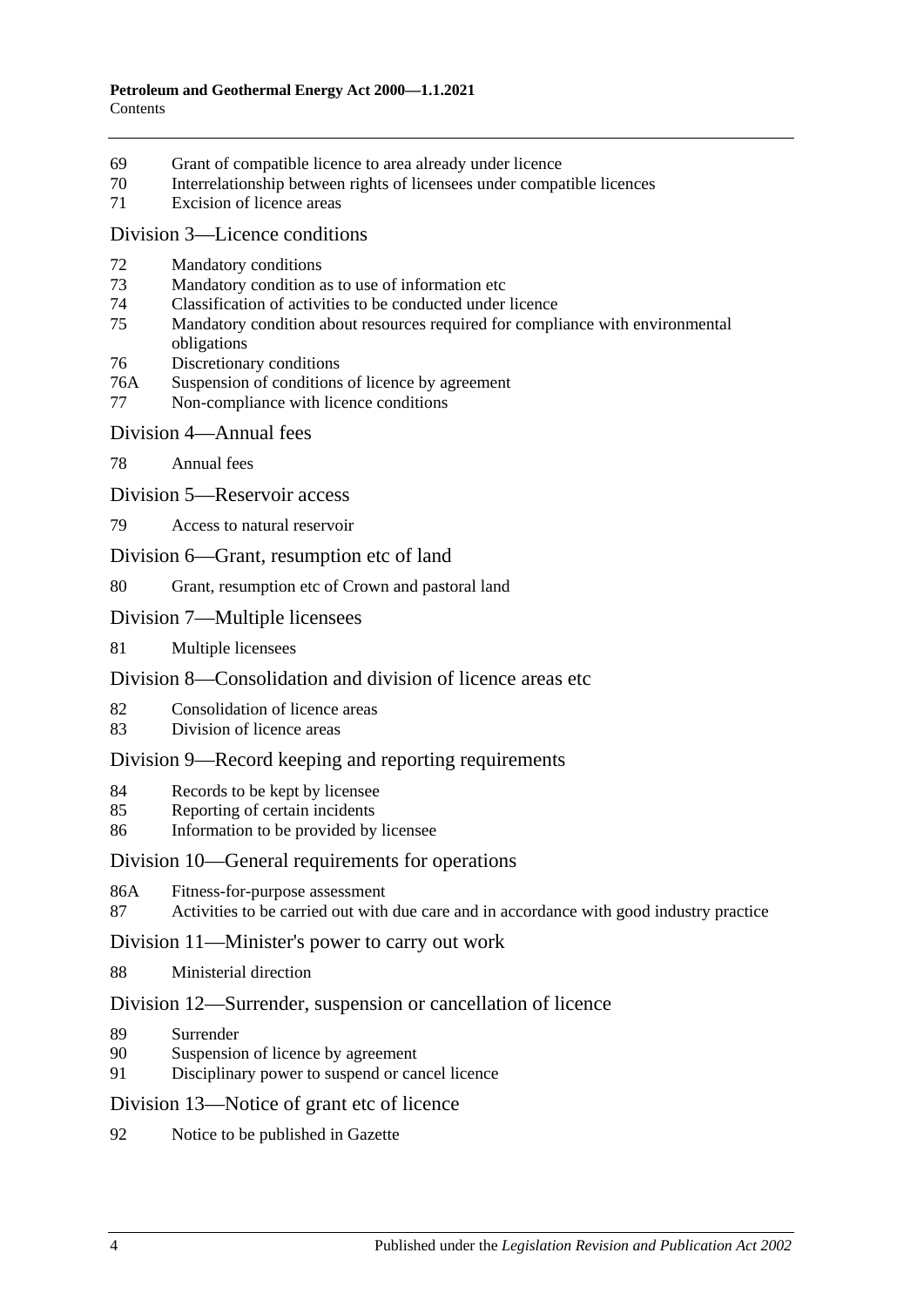[Division 14—Interference with regulated activities](#page-49-2)

93 [Obligation not to interfere with regulated activities](#page-49-3)

[Division 15—Safety net](#page-49-4)

94 [Safety net](#page-49-5)

[Part 12—Environment protection](#page-49-6)

#### [Division 1—Objects](#page-49-7)

95 [Objects](#page-49-8)

[Division 2—Environmental prerequisites](#page-50-0)

96 [Pre-conditions of regulated activities](#page-50-1)

[Division 3—Environmental impact report and classification of regulated activities](#page-50-2)

- 97 [Environmental impact report](#page-50-3)
- 98 [Classification of regulated activities](#page-50-4)

#### [Division 4—Statements of environmental objectives](#page-51-0)

- 99 [Preparation of statement of environmental objectives](#page-51-1)
- 100 [Content of statement of environmental objectives](#page-51-2)
- 101 [Approval of statement of environmental objectives for low impact activities](#page-52-0)
- 102 [Statement of environmental objectives for medium impact activities](#page-52-1)
- 103 [Statement of environmental objectives for high impact activities](#page-53-0)
- 103A [Specially protected areas](#page-53-1)
- 104 [Commencement of statement of environmental objectives](#page-53-2)
- 105 [Enforcement of requirements etc of statement of environmental objectives](#page-53-3)

#### [Division 5—The environmental register](#page-54-0)

- 106 [Environmental register](#page-54-1)
- 107 [Environmental register to be available for inspection](#page-54-2)

#### [Division 6—General provisions for environmental protection](#page-54-3)

- 108 [Power to direct licensee to take action to prevent or minimise environmental damage](#page-54-4)
- 109 [Power to direct rehabilitation of land](#page-55-0)
- 110 [Application for review of environmental direction](#page-55-1)
- 111 [Liability for damage caused by authorised activities](#page-55-2)

#### [Part 13—Registrable dealings](#page-56-0)

#### [Division 1—Registrable dealings](#page-56-1)

- 112 [Registrable dealings](#page-56-2)
- 113 [Requirement for approval and registration of registrable dealings](#page-56-3)
- 114 [Application for approval](#page-56-4)

#### [Division 2—The public register](#page-57-0)

- 115 [Public register](#page-57-1)
- 116 [Public register to be available for inspection](#page-57-2)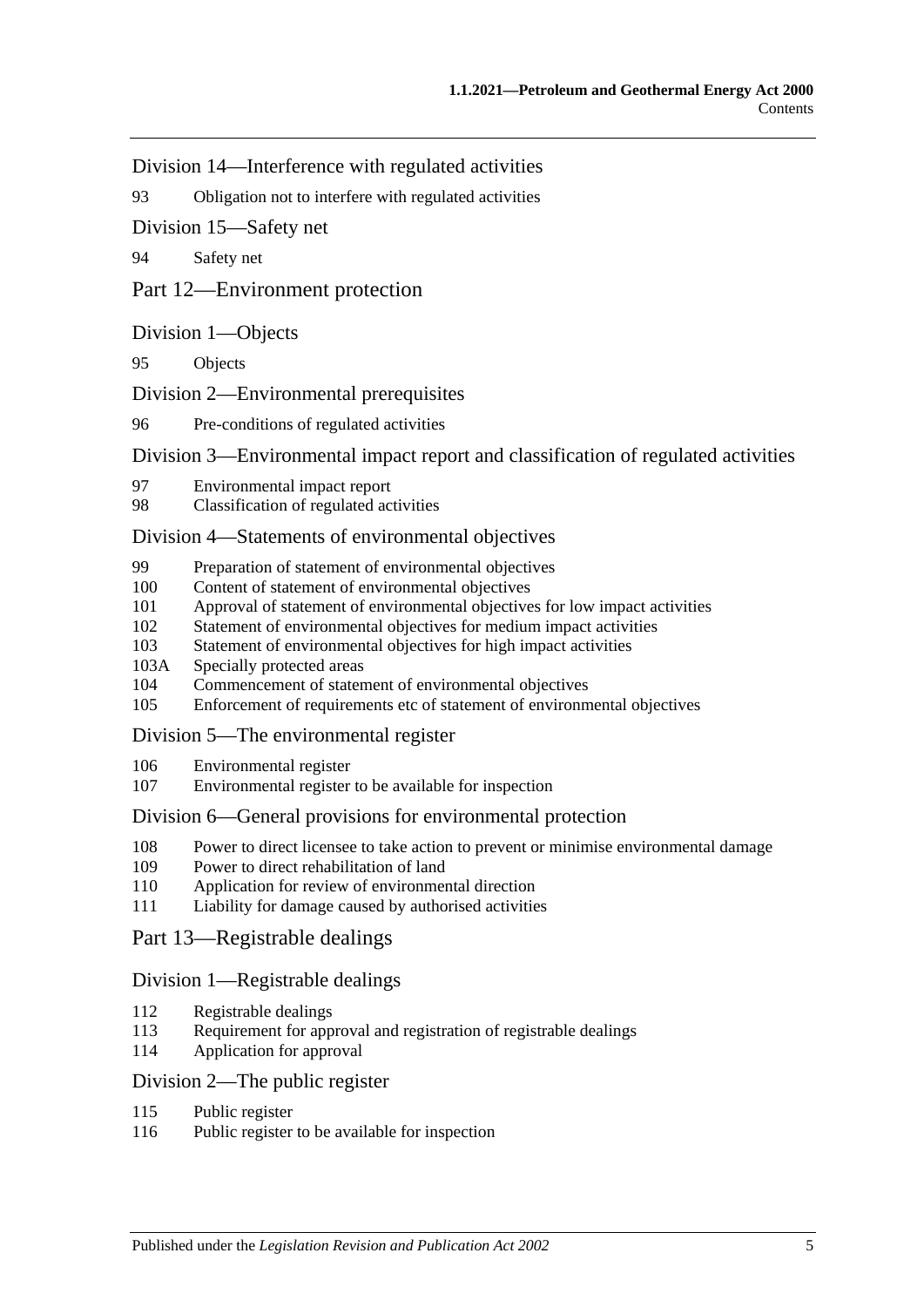#### [Division 3—The commercial register](#page-57-3)

- [Commercial register](#page-57-4)
- [Authority to search register](#page-58-0)

### [Part 14—Investigation and enforcement](#page-58-1)

- [Authorised investigations](#page-58-2)
- [Powers of entry and inspection](#page-58-3)
- [Power to gather information](#page-59-0)
- [Production of records](#page-59-1)
- [Publication of results of investigation](#page-59-2)

### [Part 15—Reconsideration and reviews](#page-60-0)

#### [Division 1—Application of this Part](#page-60-1)

[Decisions etc subject to review](#page-60-2)

#### [Division 2—Reconsideration](#page-60-3)

- [Application for reconsideration](#page-60-4)
- [Constitution of advisory committee](#page-60-5)
- [Minister's decision on application for reconsideration](#page-61-0)

#### [Division 3—Reviews](#page-61-1)

[Reviews](#page-61-2)

#### [Part 16—Miscellaneous](#page-61-3)

- [Giving of notices](#page-61-4)
- [Verification of information](#page-61-5)
- 130A [Avoidance of duplication of procedures etc](#page-62-0)
- [Saving of powers with respect to Crown land etc](#page-64-0)
- [Proof of administrative acts](#page-64-1)
- [Extension of time limits](#page-64-2)
- [Secrecy](#page-64-3)
- [Administrative penalties](#page-64-4)
- Preservation of rights under *[Cooper Basin \(Ratification\) Act](#page-65-0) 1975*
- [Regulations](#page-65-1)

#### [Schedule—Transitional provisions](#page-65-2)

- [Continuation of licences](#page-65-3)<br>3 Preservation of operation
- [Preservation of operation of the repealed Act for certain purposes](#page-66-0)
- [Limitation on certain rights](#page-66-1)
- [Environmental assessments](#page-67-0)
- [Statements of environmental objectives](#page-67-1)
- [Presumptive classification of activities](#page-67-2)
- [Non-application of certain provisions to certain pipelines](#page-67-3)

# [Legislative history](#page-68-0)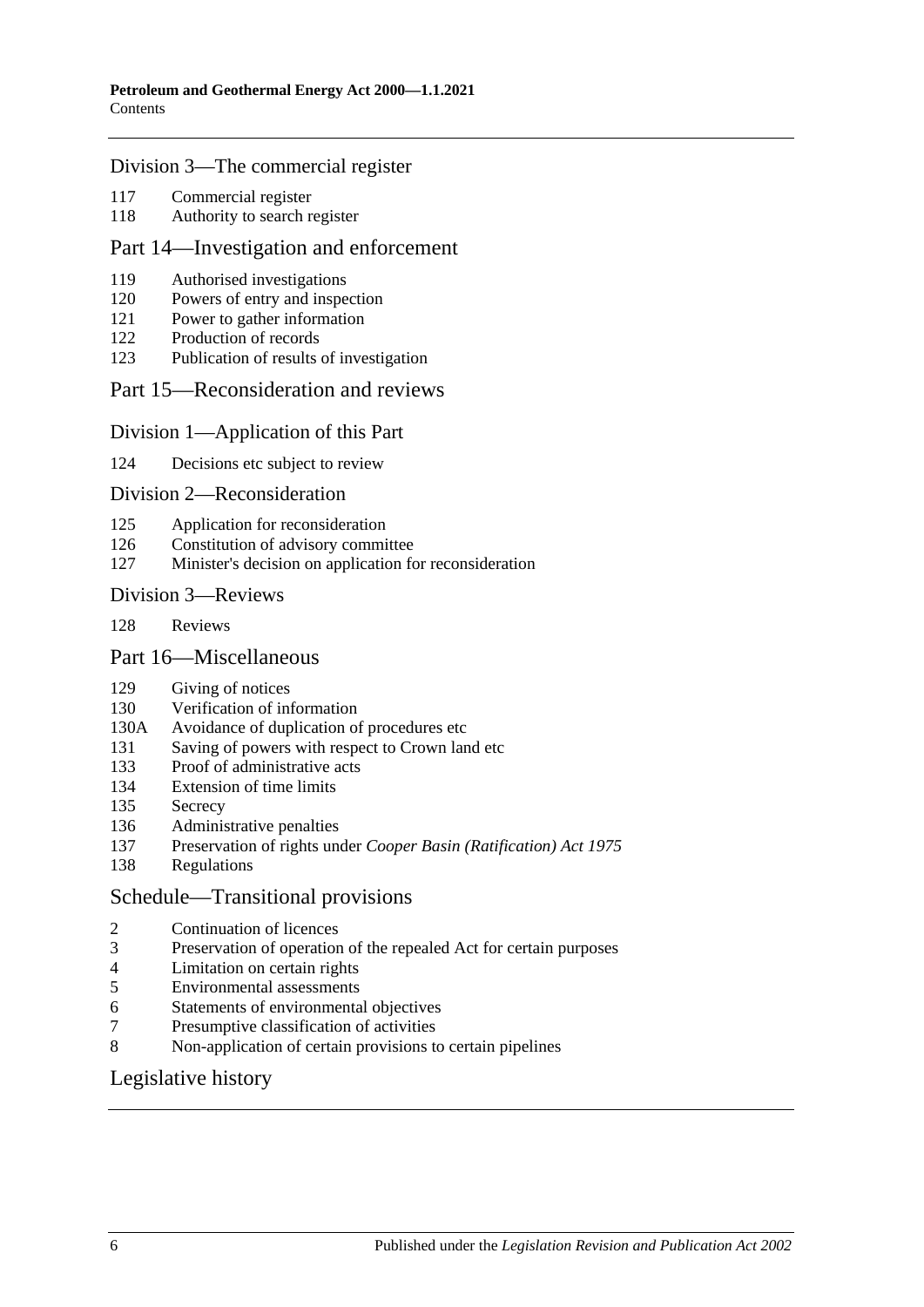# <span id="page-6-0"></span>**The Parliament of South Australia enacts as follows:**

# **Part 1—Preliminary**

# <span id="page-6-1"></span>**Division 1—Formal**

# <span id="page-6-2"></span>**1—Short title**

This Act may be cited as the *Petroleum and Geothermal Energy Act 2000*.

# <span id="page-6-3"></span>**Division 2—Objects of Act**

# <span id="page-6-4"></span>**3—Objects of Act**

The objects of this Act are—

- (a) to create an effective, efficient and flexible regulatory system for the industries involving exploration for, and the recovery or commercial utilisation of, petroleum and other resources (including geothermal resources and natural reservoirs suitable for storage or production purposes) to which this Act applies; and
- (b) to encourage and maintain an appropriate level of competition in exploration for and production of petroleum and other resources to which this Act applies; and
- (c) to create an effective, efficient and flexible regulatory system for the construction and operation of transmission pipelines for transporting petroleum and other substances to which this Act applies; and
- (d) to minimise environmental damage from the activities involved in—
	- (i) exploration for, or the recovery or commercial utilisation of, petroleum and other resources to which this Act applies; and
	- (ii) the construction or operation of transmission pipelines for transporting petroleum and other substances to which this Act applies; and
- (e) to establish appropriate consultative processes involving people directly affected by regulated activities and the public generally; and
- (f) to ensure as far as reasonably practicable security of supply for users of natural gas; and
- (g) to protect the public from risks inherent in regulated activities.

# <span id="page-6-5"></span>**Division 3—Interpretation**

# <span id="page-6-6"></span>**4—Interpretation**

(1) In this Act, unless the contrary intention appears—

*Adelaide Dolphin Sanctuary* has the same meaning as in the *[Adelaide Dolphin](http://www.legislation.sa.gov.au/index.aspx?action=legref&type=act&legtitle=Adelaide%20Dolphin%20Sanctuary%20Act%202005)  [Sanctuary Act](http://www.legislation.sa.gov.au/index.aspx?action=legref&type=act&legtitle=Adelaide%20Dolphin%20Sanctuary%20Act%202005) 2005*;

*administrative penalty*—See [section](#page-64-4) 136;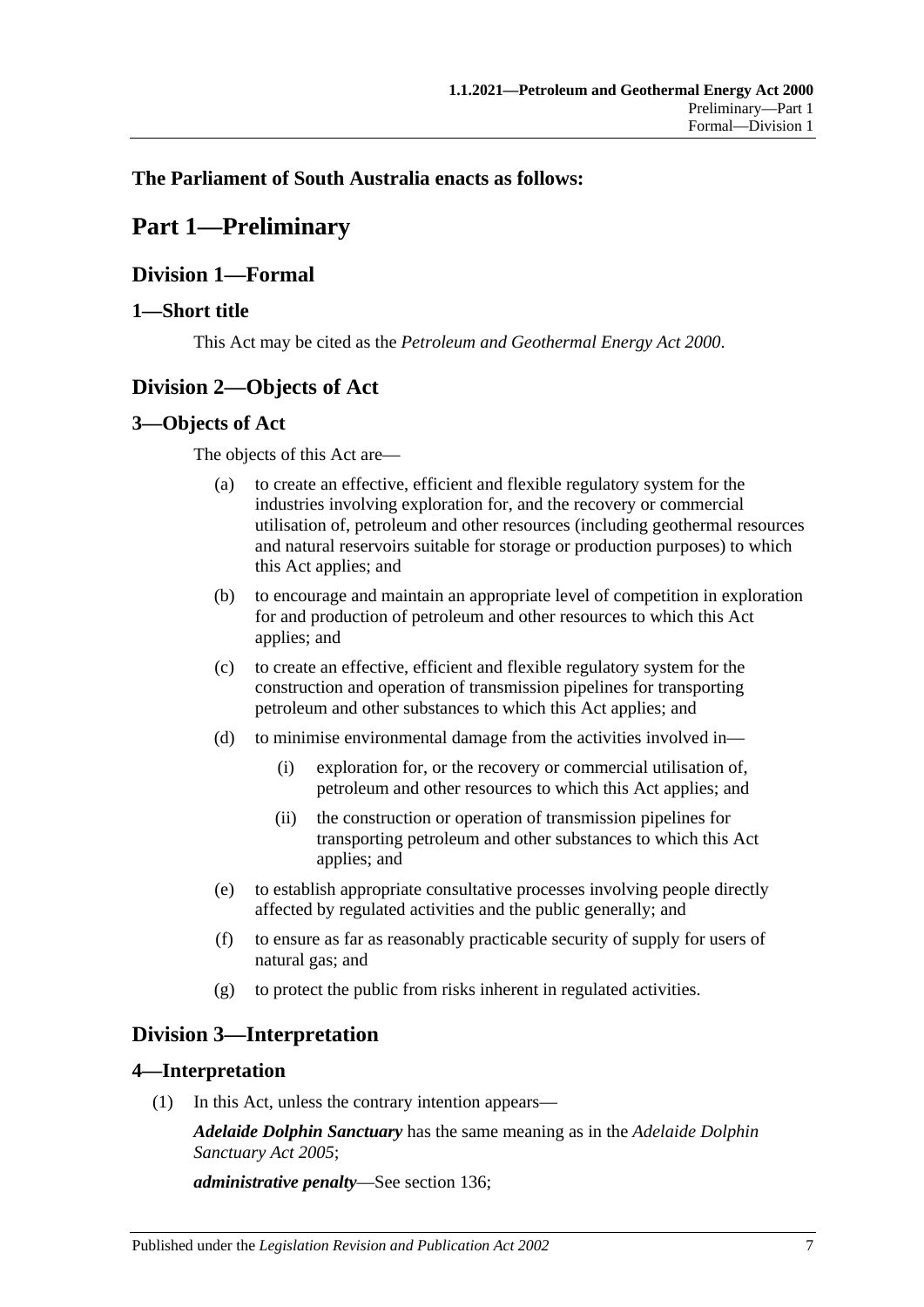*approved form* means a form approved by the Minister;

*associated facilities*—See [section](#page-31-3) 56(2);

*authorised activity* means a regulated activity authorised by a licence;

*authorised officer* means a person authorised in writing by the Minister to exercise the powers of an authorised officer under this Act;

*business day* means any day except a Saturday, Sunday or public holiday;

*competitive tender region* means a part of the State designated as a competitive tender region under [section](#page-16-3) 16;

*contravention* includes non-compliance;

*department* means the department of the Public Service assigned to assist the Minister in the administration of this Act;

*discretionary condition* of a licence means a condition that is imposed at the discretion of the Minister under this Act;

*easement* includes the statutory easement under the *[Natural Gas Authority Act](http://www.legislation.sa.gov.au/index.aspx?action=legref&type=act&legtitle=Natural%20Gas%20Authority%20Act%201967) 1967*;

#### *environment* includes—

- (a) land, air, water (including both surface and underground water), organisms and ecosystems; and
- (b) buildings, structures and cultural artefacts; and
- (c) productive capacity or potential; and
- (d) the external manifestations of social and economic life; and
- (e) the amenity values of an area;

*ERD Court* means the Environment, Resources and Development Court;

*former licensee* includes a person who held a licence under the repealed Act;

*geothermal energy* means thermal energy contained in subsurface rock or other subterranean substances which is extracted or released by a means other than as part of the production of a naturally occurring underground accumulation of a substance;

*GST* means the tax payable under the GST law;

*GST component* means a component attributable to a liability to GST;

*GST law* means—

- (a) *A New Tax System (Goods and Services Tax) Act 1999* (Cwth); and
- (b) the related legislation of the Commonwealth dealing with the imposition of a tax on the supply of goods and services;

*joint venture* includes a partnership;

*land* includes an estate or interest in land or right in respect of land;

*licence* means—

- (a) a speculative survey licence; or
- (b) an exploration licence (in any of its 3 categories—see [section](#page-17-2) 21); or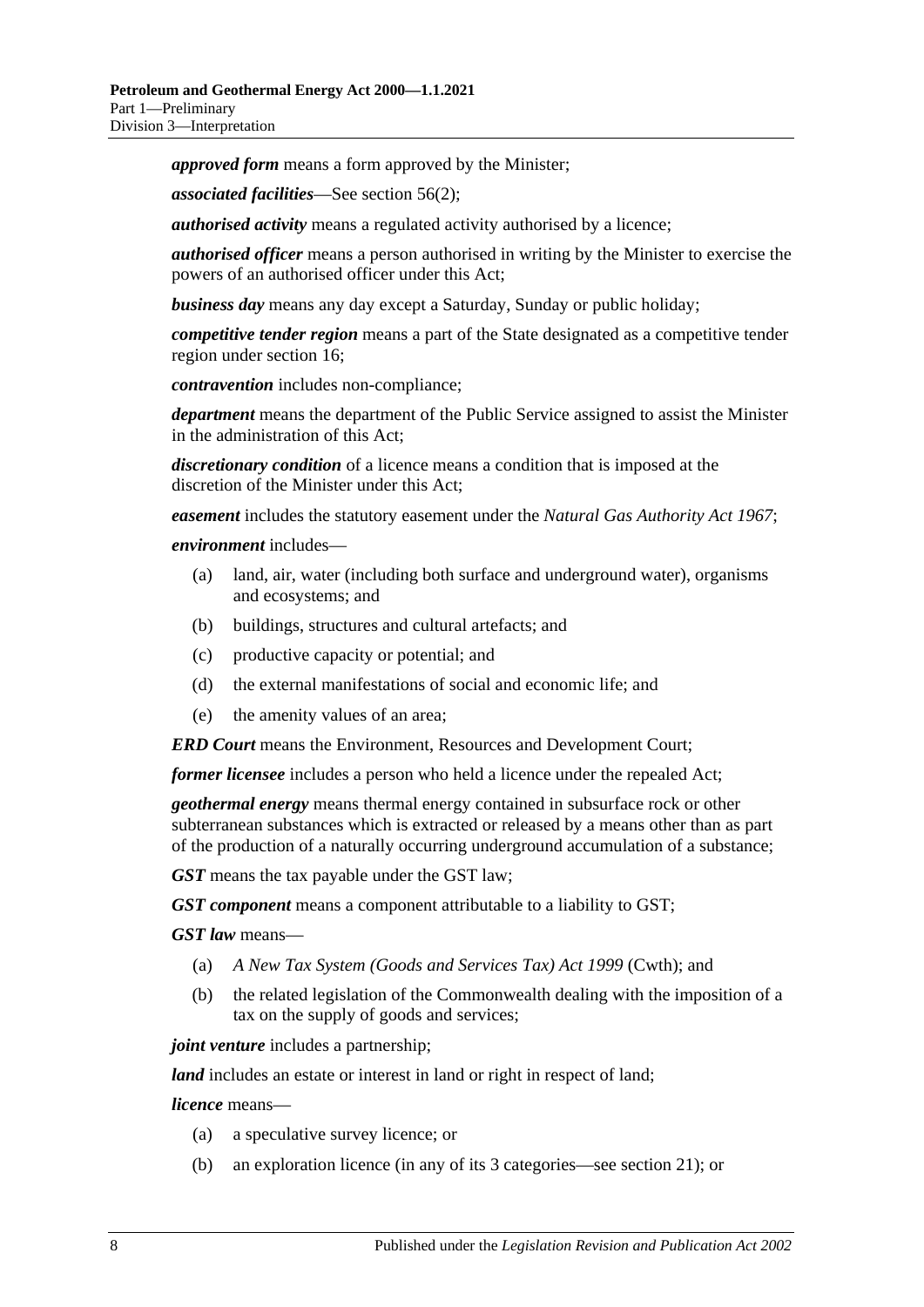- (c) a retention licence (in any of its 3 categories—see [section](#page-20-2) 28); or
- (d) a production licence (in any of its 3 categories—see [section](#page-22-3) 34); or
- (e) a preliminary survey licence; or
- (f) a pipeline licence; or
- (g) an associated activities licence; or
- (h) a special facilities licence;

*mandatory condition* of a licence means a condition that must be imposed under a provision of this Act;

*marine park* has the same meaning as in the *[Marine Parks Act](http://www.legislation.sa.gov.au/index.aspx?action=legref&type=act&legtitle=Marine%20Parks%20Act%202007) 2007*;

*Murray-Darling Basin* has the same meaning as in the *[Murray-Darling Basin](http://www.legislation.sa.gov.au/index.aspx?action=legref&type=act&legtitle=Murray-Darling%20Basin%20Act%201993)  Act [1993](http://www.legislation.sa.gov.au/index.aspx?action=legref&type=act&legtitle=Murray-Darling%20Basin%20Act%201993)*;

*natural gas* means petroleum that is, or would be, gaseous, at Standard Temperature and Pressure;

*natural reservoir* means a part of a geological structure (including one that has been artificially modified)—

- (a) in which petroleum or some other regulated substance has accumulated; or
- (b) which is suitable for the storage of petroleum or some other regulated substance;

*owner* of land means each of the following (insofar as may be relevant in the circumstances of the particular case):

- (a) a person who holds an estate in fee simple in the land;
- (b) a person who holds a lease or licence over the land issued by the Crown;
- (c) a person who is in possession of the land under a lease registered in the Lands Titles Registration Office or deposited in the General Registry Office and noted against the land;
- (d) a person who has, by statute, the care, control or management of the land;
- (e) a person who holds a tenement over or in relation to the land (including in relation to a stratum of the land), other than a speculative survey licence or a preliminary survey licence;
- (f) without limiting a preceding paragraph, a person in actual possession of the land under a right of exclusive possession;
- (g) a person who—
	- (i) holds native title in the land; or
	- (ii) is the registered representative of claimants to native title within the meaning of the *[Native Title \(South Australia\) Act](http://www.legislation.sa.gov.au/index.aspx?action=legref&type=act&legtitle=Native%20Title%20(South%20Australia)%20Act%201994) 1994*,

(with these subparagraphs being in the alternative);

(h) a person of a class brought within the ambit of this definition by the regulations;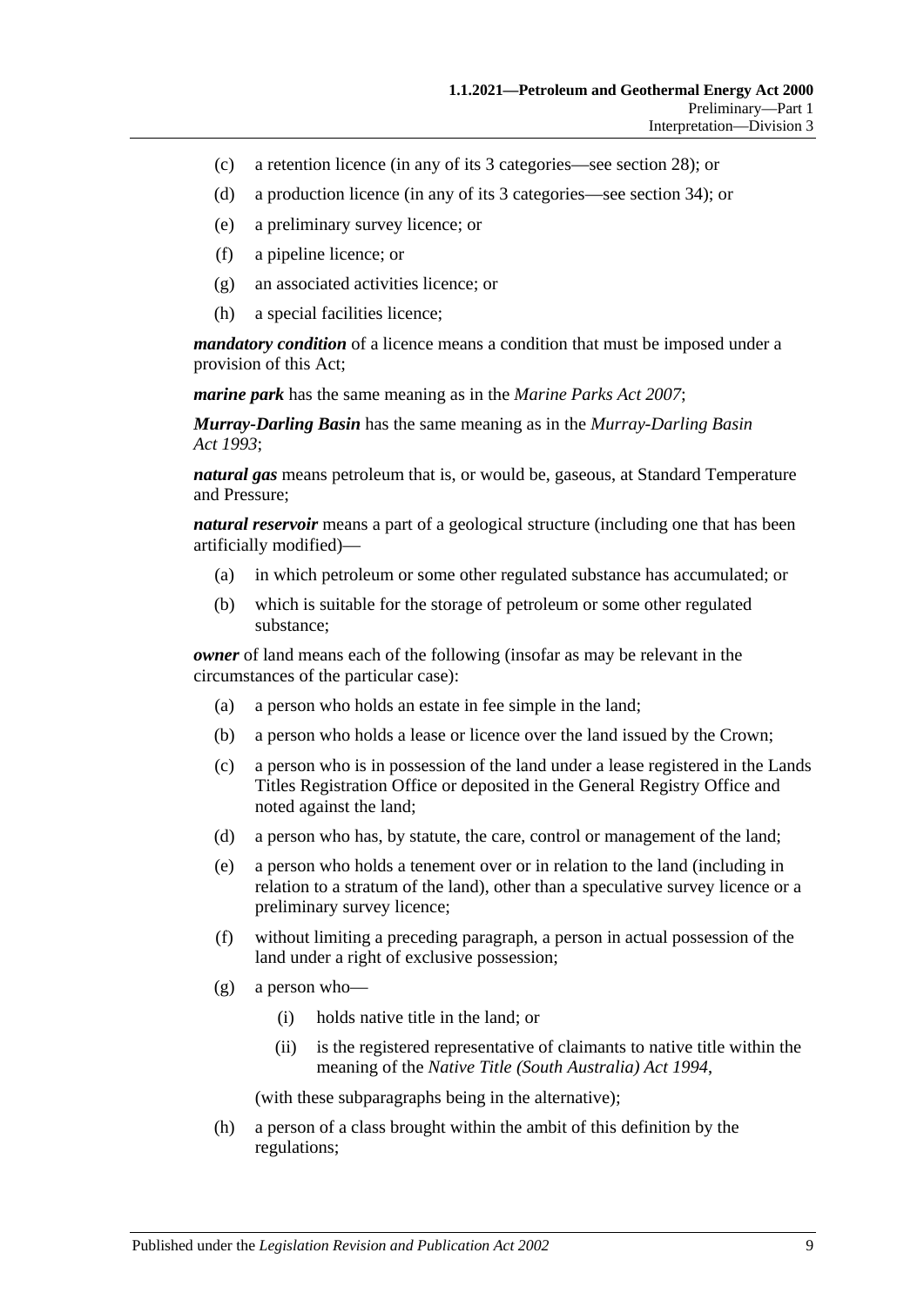*petroleum* means a naturally occurring substance consisting of a hydrocarbon or mixture of hydrocarbons in gaseous, liquid or solid state but does not include coal or shale unless occurring in circumstances in which the use of techniques for coal seam methane production or in situ gasification would be appropriate or unless constituting a product of coal gasification (whether produced below or above the ground) for the purposes of the production of synthetic petroleum;

*pipeline* means a pipe or system of pipes for conveying petroleum or another regulated substance from place to place and includes—

- (a) tanks, machinery and equipment necessary for, or associated with, its operation;
- (b) a part of a pipeline;

*pipeline land* means an interest in land (including an easement) acquired for the construction, maintenance or operation of a transmission pipeline;

*private land* means land alienated from the Crown by the grant of an estate in fee simple or a possessory interest conferring a right to exclusive possession of the land;

#### *produce*—

- (a) a person produces petroleum or another regulated substance if the petroleum or other substance is recovered or released from a natural reservoir in which it has been contained in the course, or as a result, of operations carried out by that person (and production is taken to occur when it reaches ground level);
- (b) a person produces a regulated resource (other than a regulated substance)—
	- (i) in the case of geothermal energy—by releasing the energy for an industrial or commercial purpose;
	- (ii) in the case of a natural reservoir—by using it for the storage of petroleum or another regulated substance;

*prospectivity* of an area means its potential for the discovery of petroleum or other regulated resources;

*public land* means any land that is not private land;

*record* includes—

- (a) a record in the form of a book or document, or in the form of a map;
- (b) a record in the form of electronic data;
- (c) geological samples;
- (d) samples of—
	- (i) petroleum; or
	- (ii) another regulated substance; or
	- (iii) water;

*regulated activity*—See [section](#page-13-3) 10;

*regulated resource* means—

(a) a naturally occurring underground accumulation of a regulated substance; or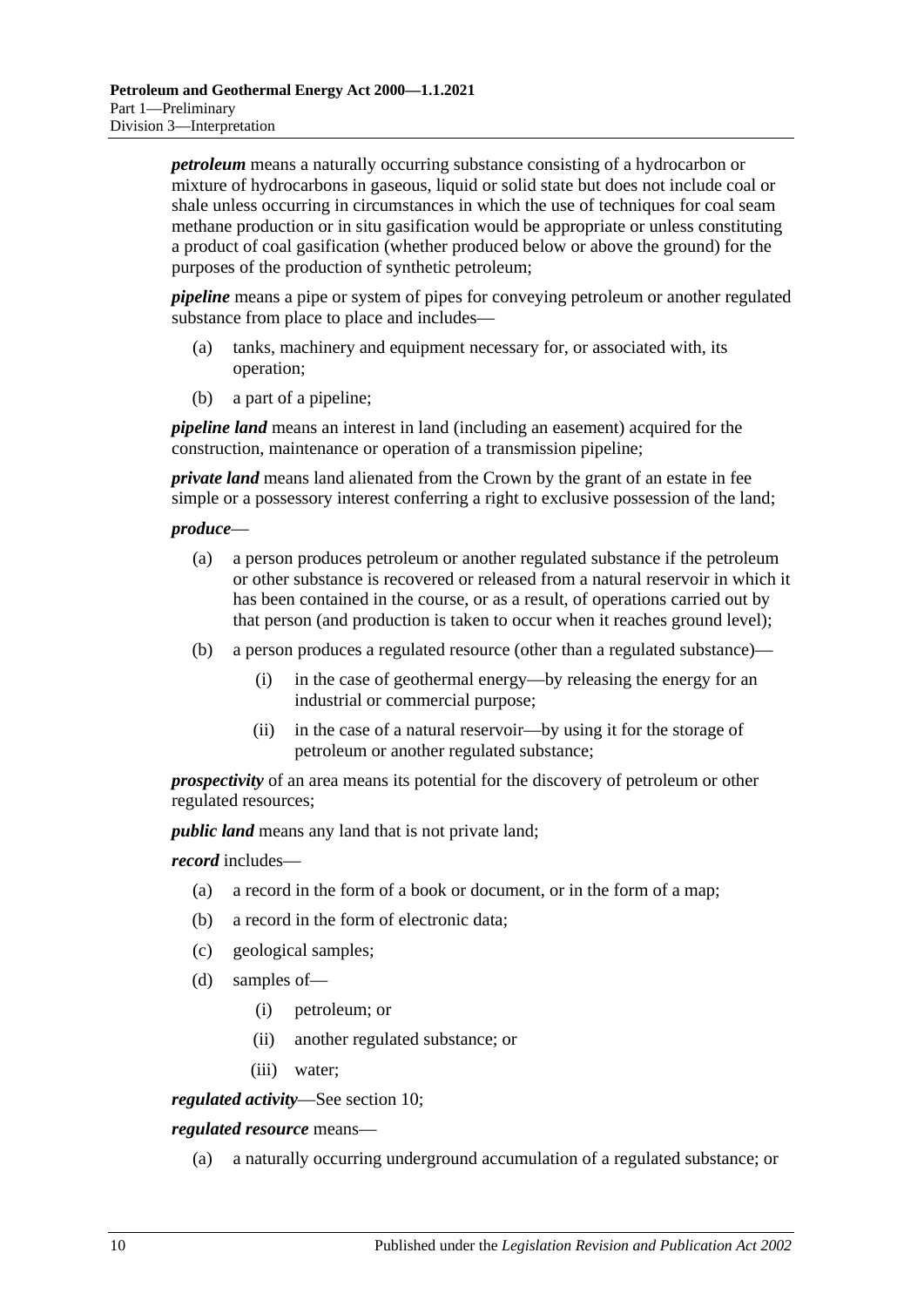- (b) a source of geothermal energy; or
- (c) a natural reservoir;

*regulated substance* means—

- (a) petroleum; or
- (b) hydrogen sulphide; or
- (c) nitrogen; or
- (d) helium; or
- (e) carbon dioxide; or
- (ea) any other substance that naturally occurs in association with petroleum; or
- (f) any substance declared by regulation to be a substance to which this Act applies;

*relevant Act* means—

- (a) in relation to the Adelaide Dolphin Sanctuary—the *[Adelaide Dolphin](http://www.legislation.sa.gov.au/index.aspx?action=legref&type=act&legtitle=Adelaide%20Dolphin%20Sanctuary%20Act%202005)  [Sanctuary Act](http://www.legislation.sa.gov.au/index.aspx?action=legref&type=act&legtitle=Adelaide%20Dolphin%20Sanctuary%20Act%202005) 2005*; or
- (b) in relation to a marine park—the *[Marine Parks Act](http://www.legislation.sa.gov.au/index.aspx?action=legref&type=act&legtitle=Marine%20Parks%20Act%202007) 2007*; or
- (c) in relation to a River Murray Protection Area or the Murray-Darling Basin—the *[River Murray Act](http://www.legislation.sa.gov.au/index.aspx?action=legref&type=act&legtitle=River%20Murray%20Act%202003) 2003*;

#### *relevant court* means—

- (a) where the amount or value of the claim to which the proceedings relate is \$150 000 or less—the Warden's Court; or
- (b) in any other case—the Supreme Court;

#### *relevant Minister* means—

- (a) in relation to the Adelaide Dolphin Sanctuary—the Minister to whom the administration of the *[Adelaide Dolphin Sanctuary Act](http://www.legislation.sa.gov.au/index.aspx?action=legref&type=act&legtitle=Adelaide%20Dolphin%20Sanctuary%20Act%202005) 2005* is committed; or
- (b) in relation to a marine park—the Minister to whom the administration of the *[Marine Parks Act](http://www.legislation.sa.gov.au/index.aspx?action=legref&type=act&legtitle=Marine%20Parks%20Act%202007) 2007* is committed; or
- (c) in relation to a River Murray Protection Area or the Murray-Darling Basin—the Minister to whom the administration of the *[River Murray](http://www.legislation.sa.gov.au/index.aspx?action=legref&type=act&legtitle=River%20Murray%20Act%202003)  Act [2003](http://www.legislation.sa.gov.au/index.aspx?action=legref&type=act&legtitle=River%20Murray%20Act%202003)* is committed;

*repealed Act* means the *[Petroleum Act](http://www.legislation.sa.gov.au/index.aspx?action=legref&type=act&legtitle=Petroleum%20Act%201940) 1940*;

*River Murray Protection Area* means a River Murray Protection Area under the *[River](http://www.legislation.sa.gov.au/index.aspx?action=legref&type=act&legtitle=River%20Murray%20Act%202003)  [Murray Act](http://www.legislation.sa.gov.au/index.aspx?action=legref&type=act&legtitle=River%20Murray%20Act%202003) 2003*;

*specially protected area* means—

- (a) the Adelaide Dolphin Sanctuary; or
- (b) a marine park; or
- (c) a River Murray Protection Area;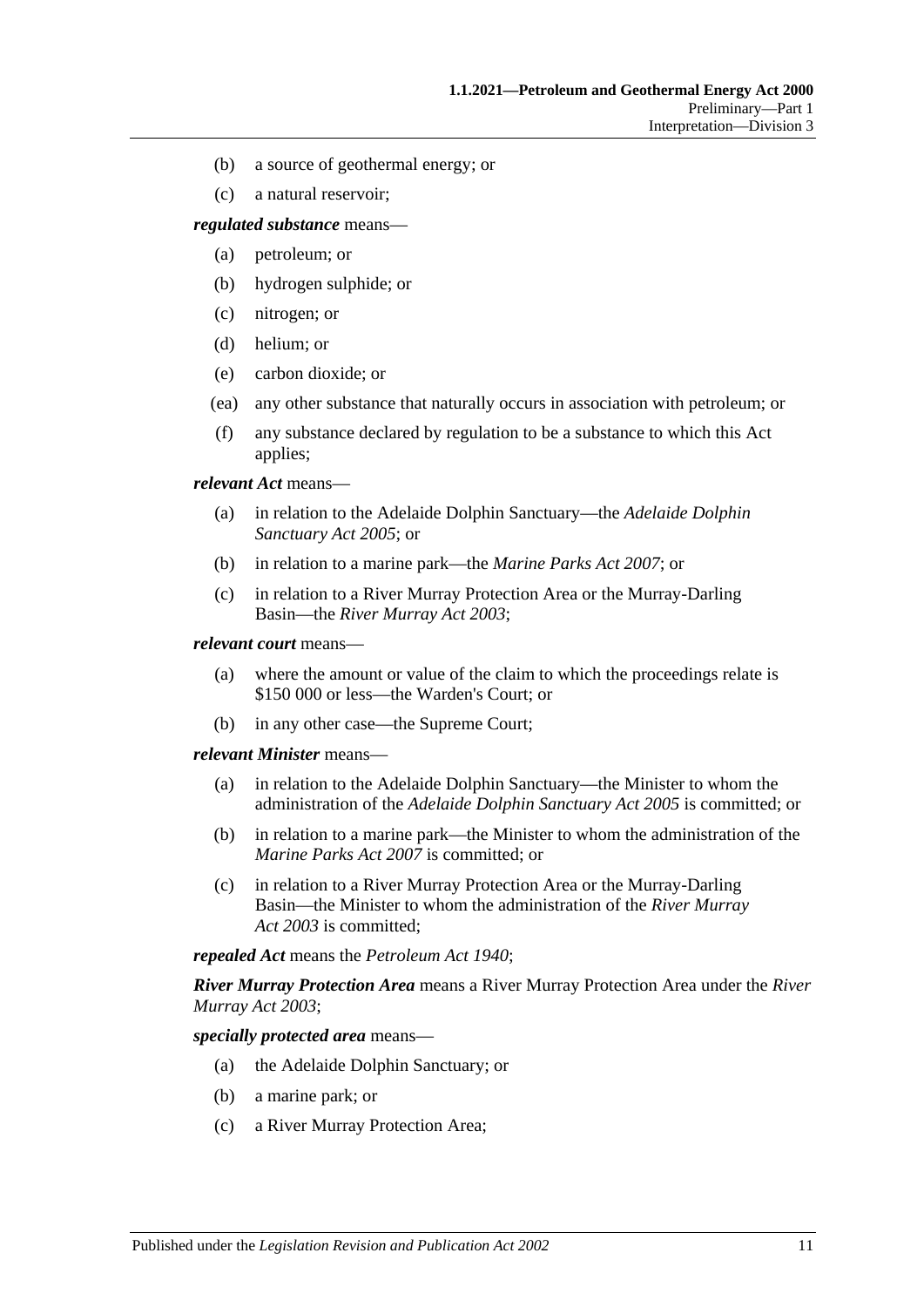*tenement* means a lease, licence or other right relating to exploration for, or the production, recovery, management, conveyance, processing or delivery of, minerals or regulated resources (as the case requires) under any of the following:

- (a) this Act;
- (b) the *[Mining Act](http://www.legislation.sa.gov.au/index.aspx?action=legref&type=act&legtitle=Mining%20Act%201971) 1971* or the *[Opal Mining Act](http://www.legislation.sa.gov.au/index.aspx?action=legref&type=act&legtitle=Opal%20Mining%20Act%201995) 1995*;
- (c) the *[Cooper Basin \(Ratification\) Act](http://www.legislation.sa.gov.au/index.aspx?action=legref&type=act&legtitle=Cooper%20Basin%20(Ratification)%20Act%201975) 1975*, the *[Roxby Downs \(Indenture](http://www.legislation.sa.gov.au/index.aspx?action=legref&type=act&legtitle=Roxby%20Downs%20(Indenture%20Ratification)%20Act%201982)  [Ratification\) Act](http://www.legislation.sa.gov.au/index.aspx?action=legref&type=act&legtitle=Roxby%20Downs%20(Indenture%20Ratification)%20Act%201982) 1982* or the *[Stony Point \(Liquids Project\) Ratification](http://www.legislation.sa.gov.au/index.aspx?action=legref&type=act&legtitle=Stony%20Point%20(Liquids%20Project)%20Ratification%20Act%201981)  Act [1981](http://www.legislation.sa.gov.au/index.aspx?action=legref&type=act&legtitle=Stony%20Point%20(Liquids%20Project)%20Ratification%20Act%201981)*;
- (d) any other Act brought within the ambit of this definition by the regulations;

*transmission pipeline* means a pipeline for conveying petroleum or another regulated substance from a point at or near the place of its production to another place or other places, or for conveying petroleum or another regulated substance to or near a place where it is to be stored in a natural reservoir, (or a pipeline that forms part of a system of pipelines for that purpose) but does not include the following—

- (a) a pipeline located within the area of a production or retention licence or the combined area of two or more production or retention licences (not being part of a pipeline that extends beyond the area of such a licence); or
- (b) a pipeline located within the site of an industrial plant; or
- (c) a pipeline that forms part of a gas distribution system within a city, town or other centre of population or industry; or
- (d) if a pipeline extends beyond State boundaries—the parts of the pipeline located outside the State; or
- (e) a pipeline excluded by regulation from the ambit of this definition;
- (2) A reference in this Act to petroleum or another regulated substance extends to a mixture of substances of which petroleum or the other relevant substance is a constituent part.
- (3) For the purposes of this Act, the *storage* of a regulated substance may include circumstances where it is intended that the regulated substance be held indefinitely in a natural reservoir.

# <span id="page-11-0"></span>**Division 4—Rights of the Crown**

# <span id="page-11-1"></span>**5—Rights of the Crown**

- (1) The property in petroleum and other regulated resources is vested (or continues to be vested) in the Crown.
- (2) On the production of petroleum, or some other regulated substance, by a person lawfully entitled to produce the petroleum or other regulated substance, it becomes the property of the person who produced it.
- (3) The property in a regulated substance placed in a natural reservoir for storage purposes (after being produced or acquired in some other way) is not affected by that placing or storage.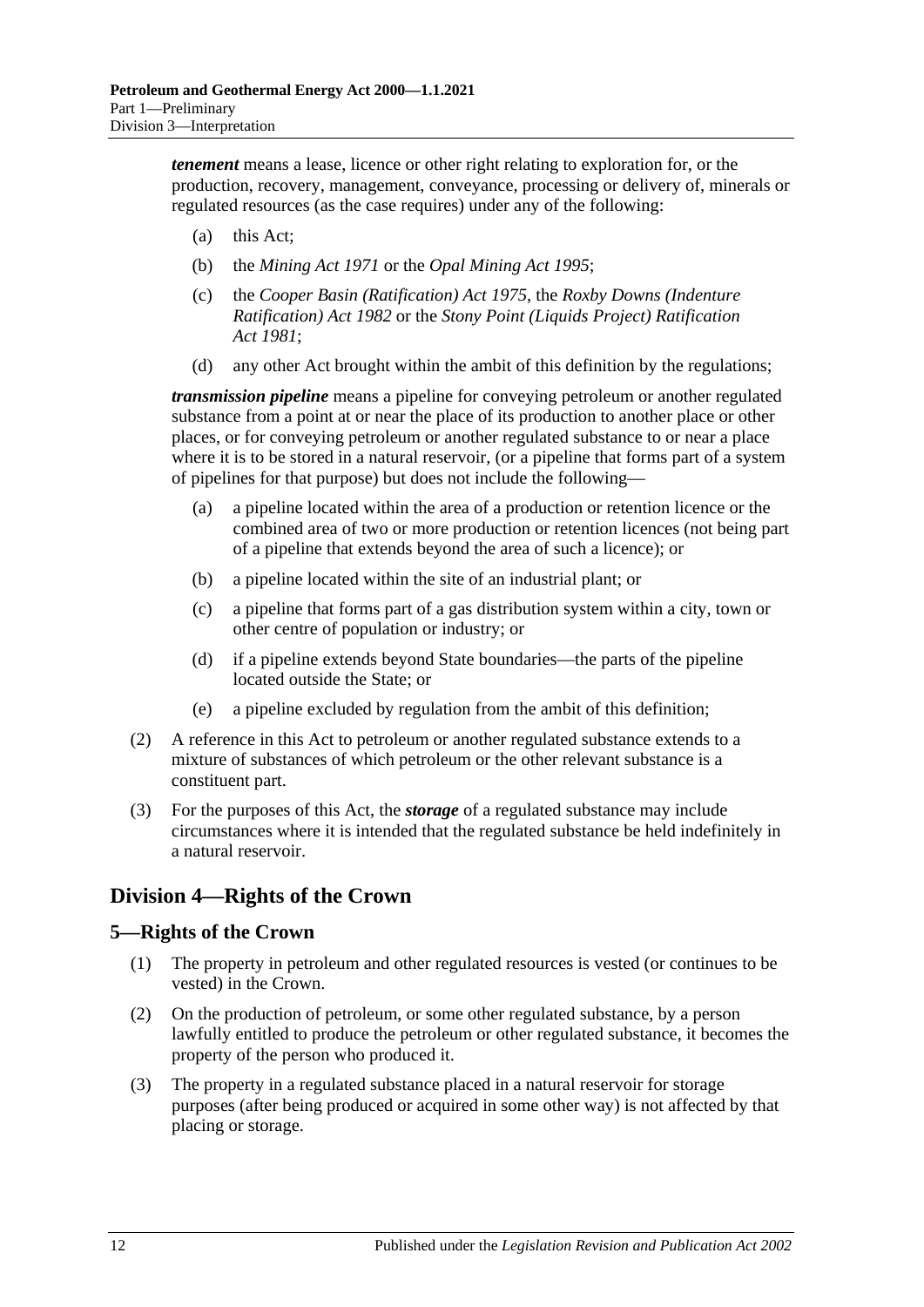# <span id="page-12-0"></span>**Part 2—Administration**

# <span id="page-12-1"></span>**Division 1—The Minister**

# <span id="page-12-2"></span>**6—Administration**

The Minister has the general administration of this Act.

# <span id="page-12-3"></span>**6A—Interaction with other legislation**

The Minister must, in acting in the administration of this Act, take into account the following insofar as they may be relevant:

- (a) the objects and objectives of the *[Adelaide Dolphin Sanctuary Act](http://www.legislation.sa.gov.au/index.aspx?action=legref&type=act&legtitle=Adelaide%20Dolphin%20Sanctuary%20Act%202005) 2005*;
- (b) the objects of the *[Marine Parks Act](http://www.legislation.sa.gov.au/index.aspx?action=legref&type=act&legtitle=Marine%20Parks%20Act%202007) 2007*;
- (c) the objects of the *[Landscape South Australia Act](http://www.legislation.sa.gov.au/index.aspx?action=legref&type=act&legtitle=Landscape%20South%20Australia%20Act%202019) 2019*;
- (d) the objects of the *[River Murray Act](http://www.legislation.sa.gov.au/index.aspx?action=legref&type=act&legtitle=River%20Murray%20Act%202003) 2003* and the *Objectives for a Healthy River Murray* under that Act.

# <span id="page-12-4"></span>**7—Delegation**

- (1) The Minister may—
	- (a) delegate any of the Minister's powers or functions under this Act to a specified person, or a person holding or acting in a specified office or position; or
	- (b) vary or revoke a delegation under this section.
- (1a) The Treasurer may—
	- (a) delegate any of the Treasurer's powers or functions under this Act to a specified person, or a person holding or acting in a specified office or position; or
	- (b) vary or revoke a delegation under this section.
- (2) If the terms of an instrument of delegation allow for subdelegation, the delegate may subdelegate the power or function in accordance with the instrument.
- (3) A delegation or subdelegation does not prevent the exercise of a delegated power or function by the delegator.
- (4) Notice of a delegation or subdelegation, or the variation or revocation of a delegation or subdelegation, under this section is to be published in the Gazette.

# <span id="page-12-5"></span>**Division 2—Authorised officers**

#### <span id="page-12-6"></span>**8—Appointment of authorised officers**

The Minister may, by instrument in writing, authorise a person to exercise the powers of an authorised officer under this Act either generally or subject to specified limitations and restrictions.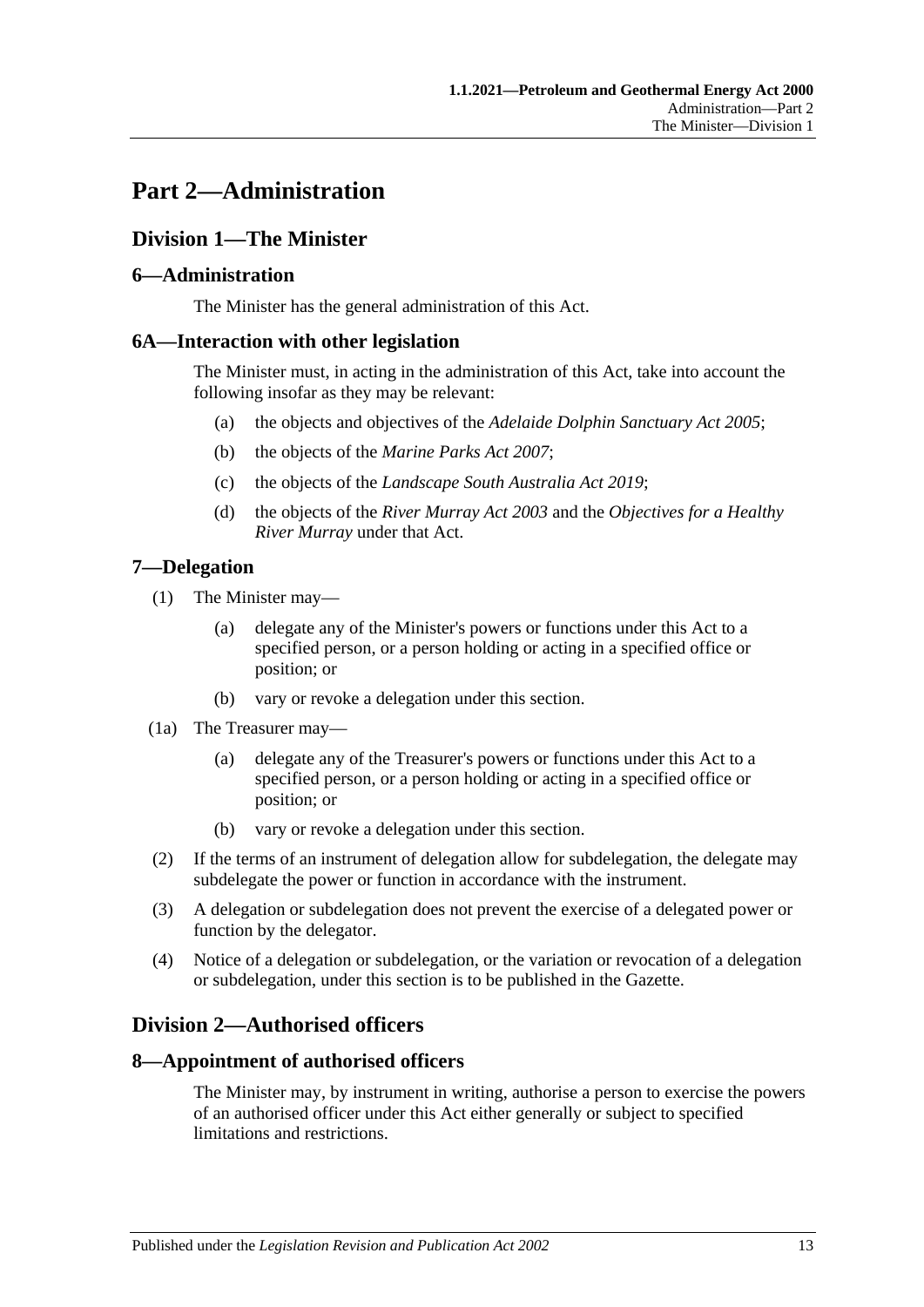# <span id="page-13-0"></span>**9—Identity cards**

- (1) The Minister must issue to each authorised officer an identity card—
	- (a) stating the name of the authorised officer; and
	- (b) containing a photograph of the authorised officer; and
	- (c) stating that the person whose name and photograph appear on the card is an authorised officer for this Act.
- (2) If an authorised officer proposes to exercise powers under this Act against a person, the authorised officer must, if practicable, produce the identity card for inspection.

# <span id="page-13-1"></span>**Part 3—Licensing regulated activities**

# <span id="page-13-2"></span>**Division 1—Requirement for licence**

### <span id="page-13-3"></span>**10—Regulated activities**

- (1) The following are *regulated activities*:
	- (a) exploration for petroleum or another regulated resource; or
	- (b) operations to establish the nature and extent of a discovery of petroleum or another regulated resource, and to establish the commercial feasibility of production and the appropriate production techniques; or
	- (c) production of petroleum or another regulated substance; or
	- (d) utilisation of a natural reservoir to store petroleum or another regulated substance (including in a case where a trace element naturally occurs with the petroleum or other regulated substance); or
	- (e) production of geothermal energy; or
	- (f) construction of a transmission pipeline for carrying petroleum or another regulated substance; or
	- (g) operation of a transmission pipeline for carrying petroleum or another regulated substance.
- (2) However, exploratory operations conducted at a height of 500m or more above the surface of the ground are not regulated activities.
- (3) A reference to a regulated activity includes all operations and activities reasonably necessary for, or incidental to, that activity such as (for example)—
	- (a) physical and geophysical surveys of land;
	- (b) the drilling of wells;
	- (c) the injection of water or some other substance into a natural reservoir in order to enhance production of petroleum or another regulated substance;
	- (d) forcing water or some other substance through a source of geothermal energy in order to absorb thermal energy and enable its recovery or utilisation at the surface;
	- (e) the processing of substances recovered from a well;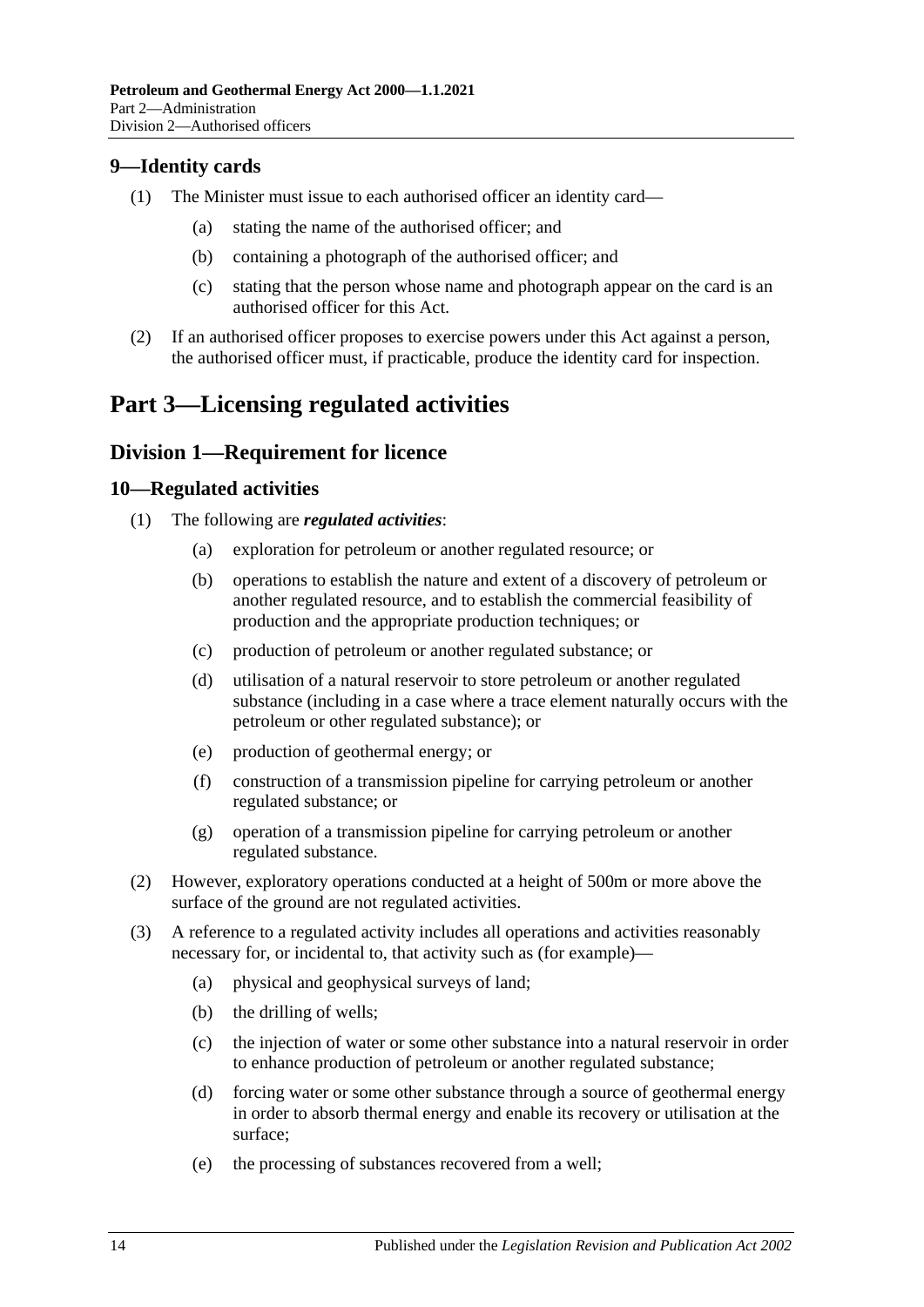- (f) the construction of borrow pits;
- (g) the installation and operation of plant and equipment;
- (h) the use of a natural reservoir to store a regulated substance;
- (i) water disposal;
- (j) the construction of roads, camps, airports, buildings and other infrastructure.

#### <span id="page-14-0"></span>**11—Requirement for licence**

A person must not engage in a regulated activity unless the activity is authorised under this Act.

Maximum penalty: \$120 000.

# <span id="page-14-1"></span>**Division 1A—Hydraulic Fracturing**

### <span id="page-14-2"></span>**11A—Moratorium on hydraulic fracturing**

- (1) Despite any other provision of this Act, the Minister must not, during the prescribed period, grant a licence under this Act that authorises the carrying out of hydraulic fracturing within the designated area.
- <span id="page-14-3"></span>(2) A condition of a licence that purports to authorise the carrying out of hydraulic fracturing will be taken to be void and of no effect.
- (3) [Subsection](#page-14-3) (2) applies to a licence granted before or after the commencement of this section.
- (4) No compensation is payable by or on behalf of the Crown, the Minister or any other person in connection with the operation of this section.
- (5) In this section—

*designated area* means the area comprised of the following council areas:

- (a) the area of the City of Mount Gambier;
- (b) the area of the District Council of Grant;
- (c) the area of the Kingston District Council;
- (d) the area of the Naracoorte Lucindale Council;
- (e) the area of The District Council of Robe;
- (f) the area of The Tatiara District Council;
- (g) the area of the Wattle Range Council;

*hydraulic fracturing* means the high-pressure injection of a substance or a combination of substances into a wellbore so as to create, or that is likely to create, fractures in rocks or rock formations;

*prescribed period* means the period beginning on the commencement of this section and ending on the tenth anniversary of that commencement;

*wellbore* includes a reference to a hole, tunnel or well drilled into the ground to aid in the exploration and recovery of natural resources.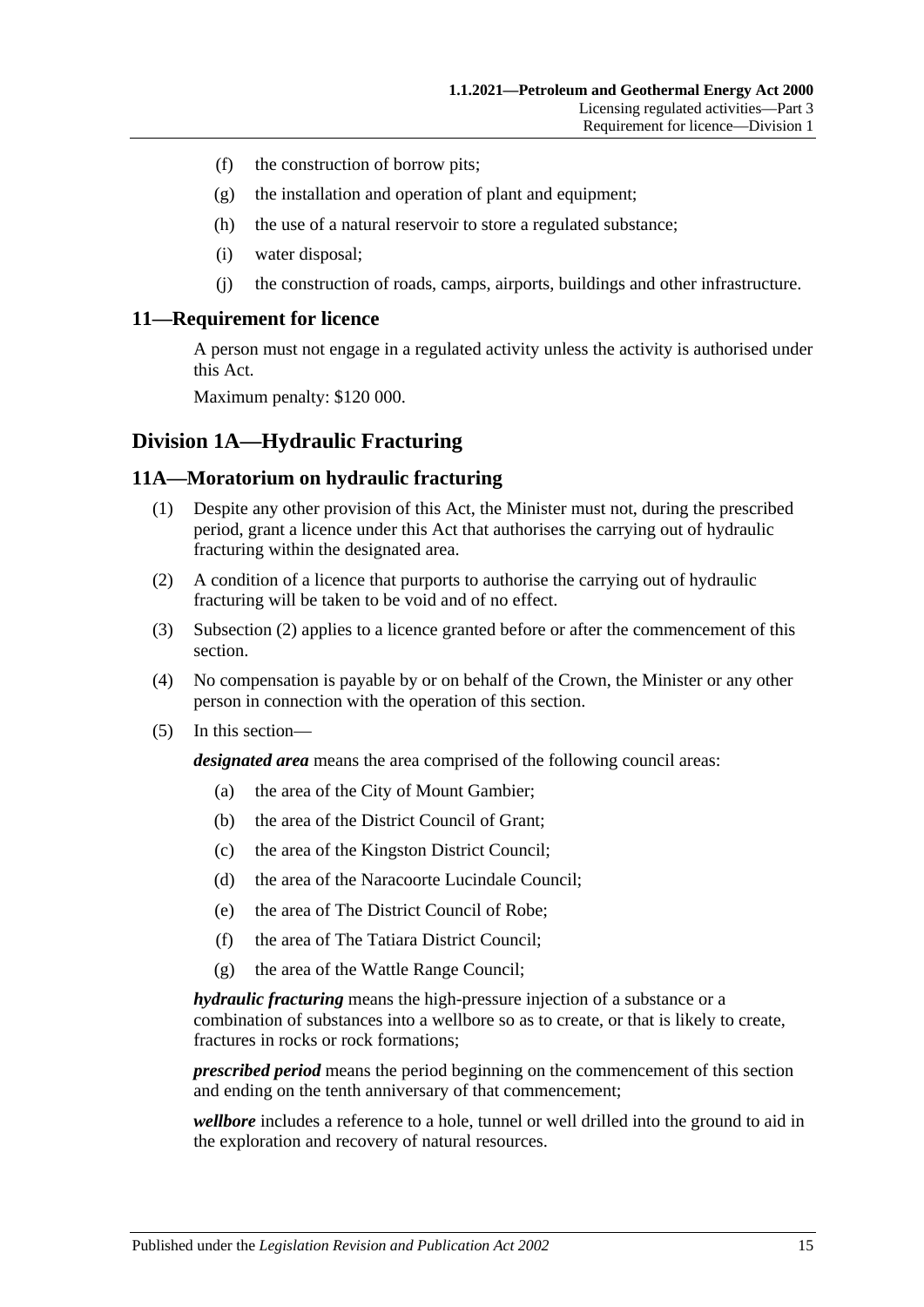# <span id="page-15-0"></span>**Division 2—Grant of licence**

### <span id="page-15-1"></span>**12—General authority to grant licence**

- (1) The Minister may, subject to this Act, grant a licence.
- (2) If an application for the grant or renewal of a licence relates to an area within or adjacent to a specially protected area, the Minister must, before making his or her decision on the application, refer the application to the relevant Minister and consult with the relevant Minister in relation to the matter.
- (3) If an application for the grant or renewal of a licence is referred to a relevant Minister and the Minister to whom the administration of this Act is committed and the relevant Minister cannot agree—
	- (a) on whether a licence should be granted or renewed; or
	- (b) if a licence is granted or renewed, on the conditions to which the licence should be subject,

the Ministers must take steps to refer the matter to the Governor and the Governor will determine the matter (and any decision taken by the Governor will be taken to be a decision of the Minister under this Act).

### <span id="page-15-2"></span>**13—Licence classes**

Licences are of the following classes:

- (a) preliminary survey licence; and
- (b) speculative survey licence; and
- (c) exploration licence (with 3 categories of licence under this Act); and
- (d) retention licence (with 3 categories of licence under this Act); and
- (e) production licence (with 3 categories of licence under this Act); and
- (f) pipeline licence; and
- (g) associated activities licence; and
- (h) special facilities licence.

# <span id="page-15-3"></span>**13A—Licence is not personal property for the purposes of Commonwealth Act**

A licence is not personal property for the purposes of the *Personal Property Securities Act 2009* of the Commonwealth.

# <span id="page-15-4"></span>**Division 3—Preliminary survey licence**

#### <span id="page-15-5"></span>**14—Preliminary survey licence**

- (1) A *preliminary survey licence* authorises the licensee to carry out a survey, environmental evaluation, or other form of assessment preparatory to the carrying out of regulated activities on land.
- (2) A preliminary survey licence may authorise incidental matters such as (for example) marking out the proposed route of a pipeline on land.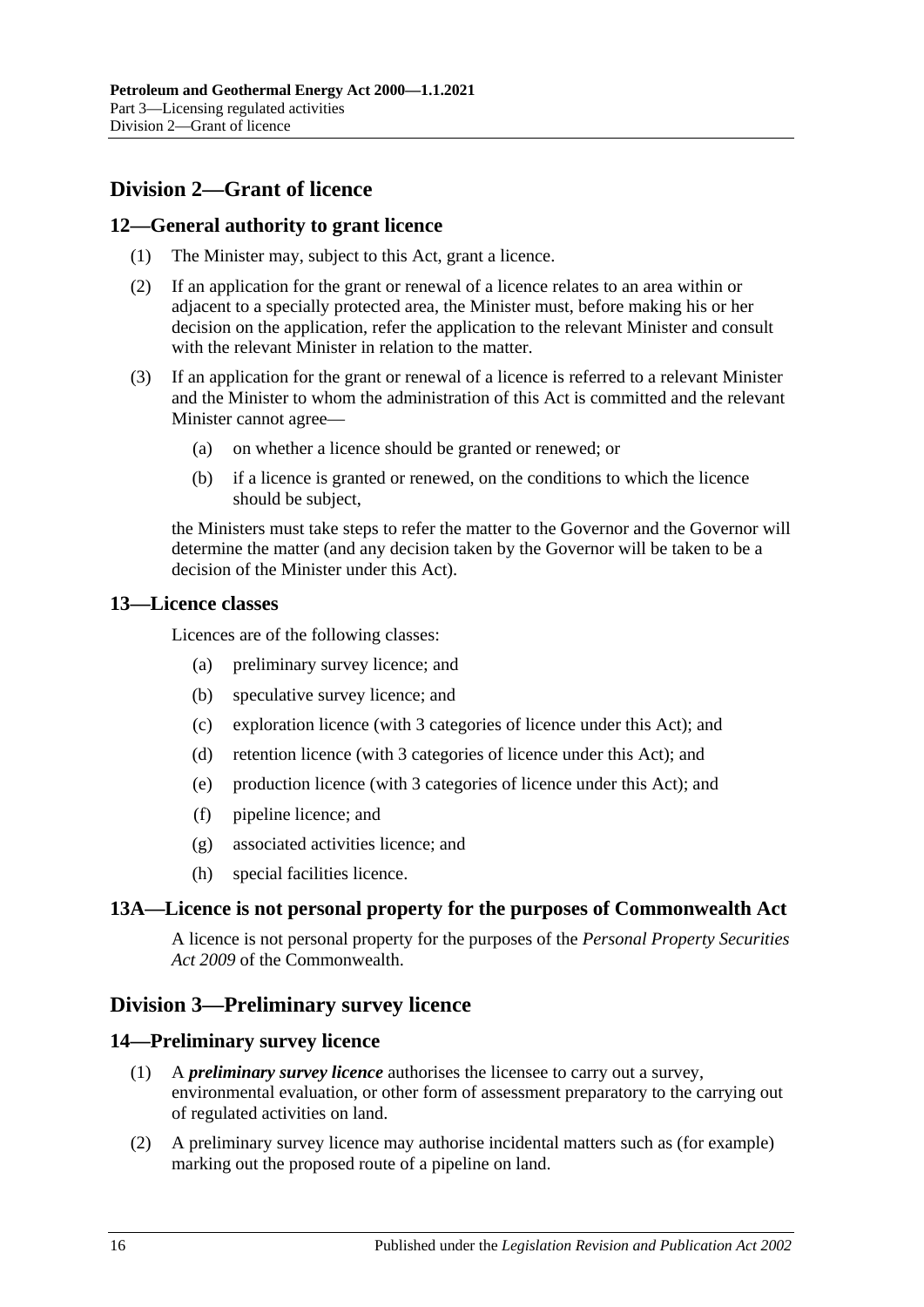- (3) The rights conferred on the holder of a preliminary survey licence are not exclusive.
- (4) The Minister may, on application by a licensee holding a preliminary survey licence, approve the variation of the area to which the licence relates.

#### <span id="page-16-0"></span>**15—Term of preliminary survey licence**

- (1) The term of a preliminary survey licence is 1 year.
- (2) A preliminary survey licence may be renewed from time to time for a further term.

# <span id="page-16-2"></span><span id="page-16-1"></span>**Part 4—Exploration**

### **Division 1—Competitive tender regions**

#### <span id="page-16-8"></span><span id="page-16-3"></span>**16—Competitive tender regions**

- (1) If the Minister considers a particular part of the State to be highly prospective for petroleum exploration or for exploration for other regulated resources, the Minister may, by notice in the Gazette, designate that part of the State as a competitive tender region.
- (2) The notice may specify regulated resources in relation to which the region is to be regarded as highly prospective and, in that case, the region will be regarded as highly prospective for those resources but not in relation to other regulated resources (and the designation under [subsection](#page-16-8) (1) will not apply in relation to the other regulated resources).
- (3) The Minister may, by subsequent notice in the Gazette, vary or revoke a notice under this section.

# <span id="page-16-4"></span>**Division 2—Speculative survey**

#### <span id="page-16-5"></span>**17—Speculative survey licence**

- (1) A *speculative survey licence* authorises the licensee to carry out exploratory operations of the kind specified in the licence in the licence area.
- (2) A speculative survey licence cannot authorise drilling beyond a depth of 300 metres.
- (3) The right to carry out exploratory operations conferred by a speculative survey licence is not an exclusive right.

#### <span id="page-16-6"></span>**18—Area of speculative survey licence**

- (1) A speculative survey licence may be granted for 1 or more separate areas.
- (2) However, the total area of a speculative survey licence cannot exceed 10 000  $\text{km}^2$ .

#### <span id="page-16-7"></span>**19—Term of speculative survey licence**

- (1) The term of a speculative survey licence is 1 year.
- (2) A speculative survey licence may be renewed, from time to time, for a further term.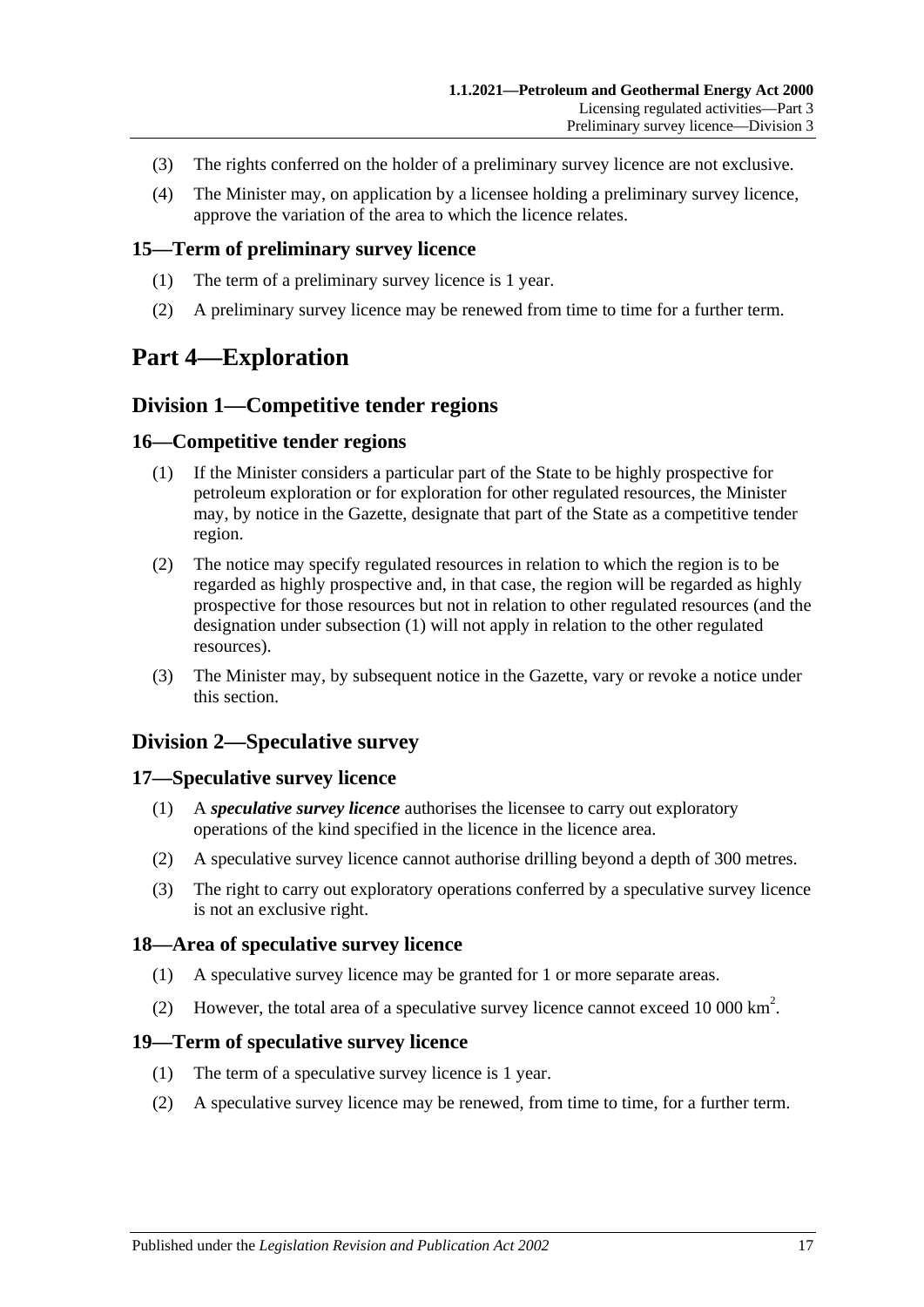### <span id="page-17-0"></span>**20—Consultation preceding grant or renewal of speculative survey licence**

Before a speculative survey licence is granted or renewed over the area, or part of the area, of an existing licence, the applicant for the speculative survey licence must—

- (a) consult with the existing licensee and seek to reach agreement on the activities to be carried out under the speculative survey licence on the area that is to be subject to both licences; and
- (b) inform the Minister of the result of the consultation.

# <span id="page-17-1"></span>**Division 3—Exploration licences**

# <span id="page-17-2"></span>**21—Exploration licences**

- (1) There will be 3 categories of exploration licence:
	- (a) a *petroleum exploration licence*;
	- (b) a *geothermal exploration licence*;
	- (c) a *gas storage exploration licence*.
- (2) An exploration licence authorises subject to its terms the licensee to carry out in the licence area—
	- (a) exploratory operations for regulated resources of the kind relevant to the category of licence; and
	- (b) with respect to regulated resources of the kind relevant to the category of licence—operations—
		- (i) to establish the nature and extent of a discovery of regulated resources;
		- (ii) to establish the feasibility of production and appropriate production techniques.
- (3) A licensee who holds an exploration licence is entitled, subject to this Act, to the grant of a corresponding retention licence or a corresponding production licence for a regulated resource discovered in the licence area.

# <span id="page-17-3"></span>**22—Call for tenders**

- (1) The Minister must call for tenders for an exploration licence of the relevant category in the following cases:
	- (a) where the exploration licence is to be granted for an area within a competitive tender region (taking into account the regulated resources with respect to which the region has been declared); or
	- (b) where a person has unsuccessfully applied for an exploration licence for the relevant area (but not in response to a call for tenders) and asks the Minister to call for tenders for an exploration licence for the relevant area (taking into account the category of licence).
- (2) The Minister has a discretion to call for tenders for an exploration licence in other cases.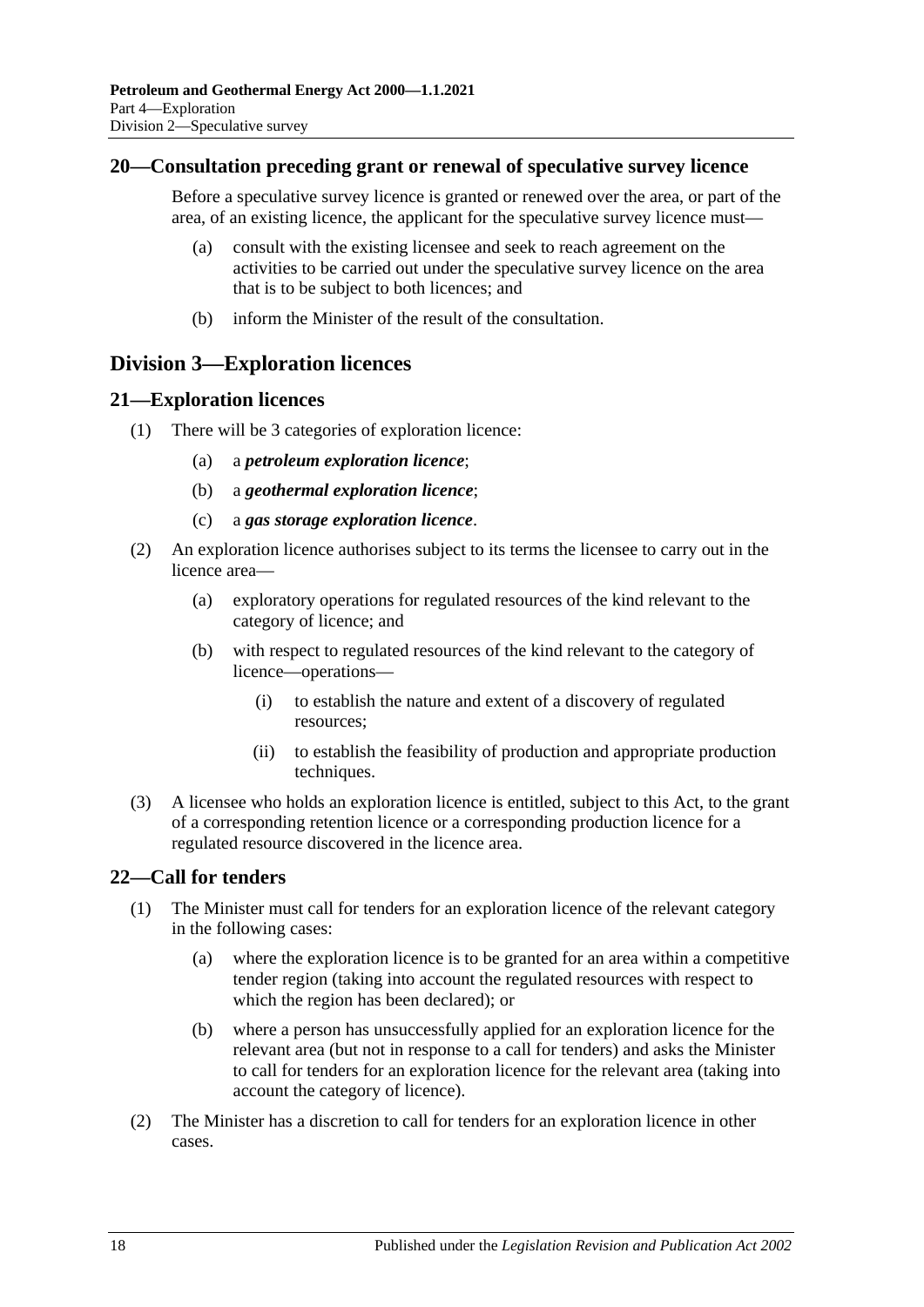- (3) A call for tenders is made by notice published in the Gazette inviting applications for the grant of an exploration licence of the relevant category for an area specified in the notice.
- (4) The notice—
	- (a) must specify a period within which applications are to be made; and
	- (b) must state the criteria by reference to which applications are to be evaluated; and
	- (c) may include information about any special terms and conditions subject to which the exploration licence is to be granted; and
	- (d) may include other information the Minister considers appropriate.
- (5) The selection of an applicant is not complete until the applicant executes the licence.
- (6) On the selection of a successful applicant from among those who apply in response to an advertisement under this section, the Minister must—
	- (a) publish in the Gazette a statement of the basis for the selection of the successful applicant, including the successful applicant's proposed work program; and
	- (b) give any unsuccessful applicant written notice of the reasons for the rejection of the application.

### <span id="page-18-0"></span>**23—Criteria to be considered for granting exploration licence**

In considering an application for the grant of an exploration licence, the Minister must have regard to—

- (a) the suitability of applicant's proposed work program for evaluating the prospectivity of the licence area and discovering regulated resources; and
- (b) the adequacy of the applicant's technical and financial resources; and
- (c) if applications have been invited for the licence by public advertisement—the stated criteria for evaluation of the applications.

#### <span id="page-18-1"></span>**24—Areas for which licence may be granted**

- (1) An exploration licence may be granted for 1 or more separate areas.
- (2) However, the total licence area cannot exceed—
	- (a) in the case of a gas storage exploration licence—2 500 km<sup>2</sup>;
	- (b) in the case of a geothermal exploration licence  $-3000 \text{ km}^2$ ;
	- (c) in the case of a petroleum exploration licence—10 000 km<sup>2</sup>.

#### <span id="page-18-2"></span>**25—Work program to be carried out by exploration licensee**

- (1) It is a mandatory condition of an exploration licence that the licensee must carry out work in the licence area in accordance with a work program approved by the Minister.
- (2) A proposed work program is to be submitted for the Minister's approval with an application for the grant or renewal of an exploration licence.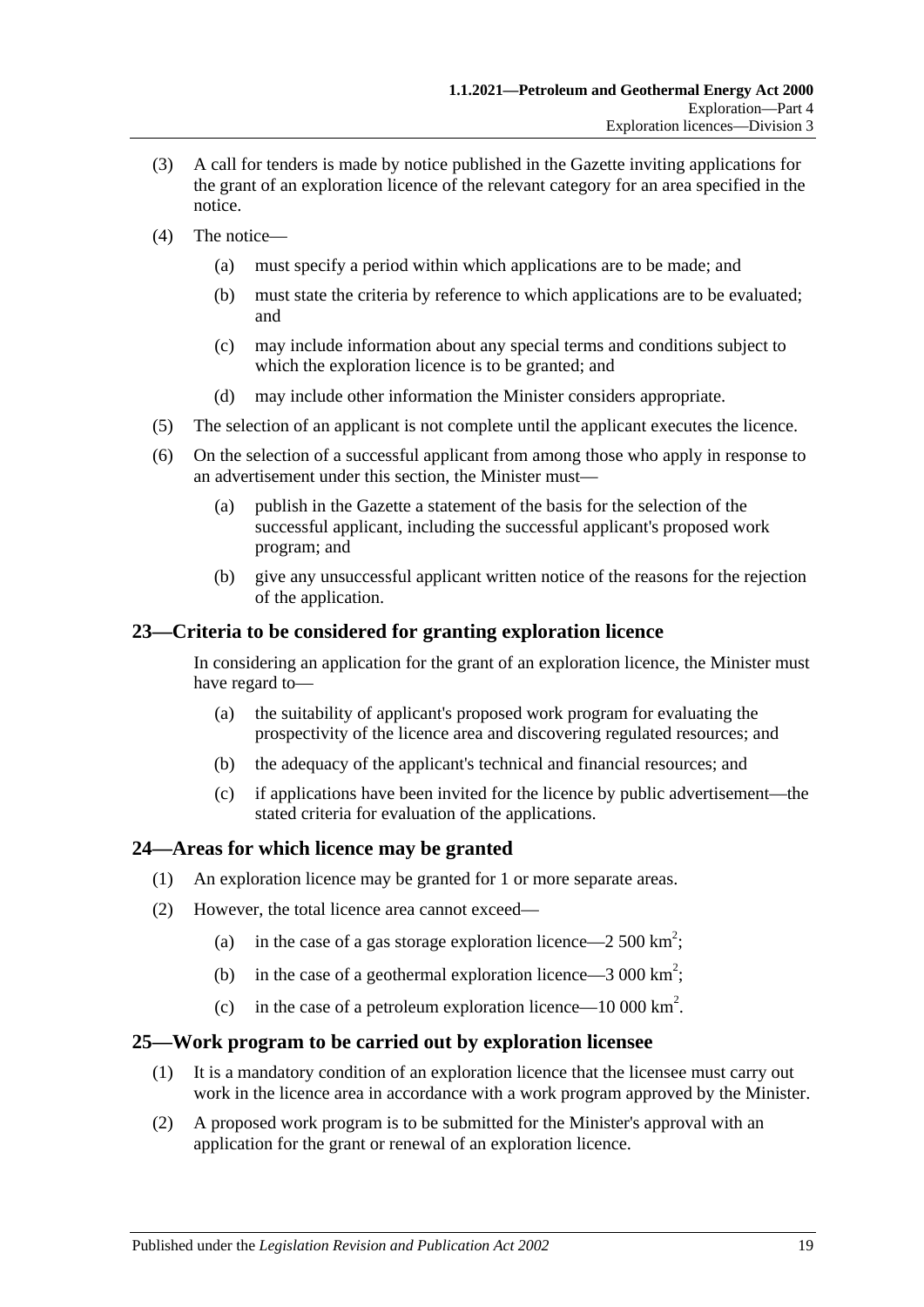- (3) The Minister may approve the proposed work program with or without addition or variation.
- <span id="page-19-1"></span>(4) The Minister may approve deferment, variation or reduction of the work to the carried out under an approved work program.
- (4a) However, Ministerial approval is not required for the acceleration of the work to be carried out under an approved work program.
- (5) If a licence was granted on the basis of competitive tender, the Minister—
	- (a) must, before approving deferment, variation or reduction of the work to be carried out under an approved work program—have regard to work programs proposed by other applicants for the licence; and
	- (b) must publish in the Gazette notice of the approval stating the effect of the approval.
- (6) The Minister may, as a condition of approving the reduction or deferment of work under [subsection](#page-19-1) (4), require the licensee to relinquish a specified portion of the licence area.

# <span id="page-19-0"></span>**26—Term and renewal of exploration licence**

- (1) The term of an exploration licence is 5 years.
- (2) An exploration licence may be granted on terms under which the licence is to be renewable for a further term or 2 further terms (as specified by the Minister at the time of the grant of the licence).
- <span id="page-19-3"></span>(3) Subject to a succeeding subsection, a licence that is renewable for one further term must provide for the excision, on renewal, of an area equal to at least 50% of the original licence area and a licence that is renewable for 2 further terms must provide for the excision, on each renewal, of an area equal to at least 33⅓% of the original licence area.
- <span id="page-19-4"></span><span id="page-19-2"></span>(4) The area to be excised is to be determined by the Minister—
	- (a) if the licensee puts a proposal to the Minister in the application for renewal of the licence and the Minister accepts the proposal—on the basis of that proposal; or
	- (b) in any other case—after the Minister has put a proposal to the licensee and has considered any representations made by the licensee within 14 days after notice of the proposal is given to the licensee.
- <span id="page-19-5"></span>(5) The Minister must accept the licensee's proposal under [subsection](#page-19-2)  $(4)(a)$  if it reasonably allows for the grant of new exploration licences over the area or areas to be excised.
- (5a) [Subsections](#page-19-3) (3), [\(4\)](#page-19-4) and [\(5\)](#page-19-5) do not apply in relation to a gas storage exploration licence.
- (5b) The area to be subject to an excision under [subsection](#page-19-3) (3) will be reduced by an amount equal to the area of any production licence or retention licence granted during the immediately preceding term of the exploration licence.
- (6) When a licence falls due for renewal, the licensee, if not in default under the licence, is entitled to the renewal of the licence in accordance with the terms of the licence.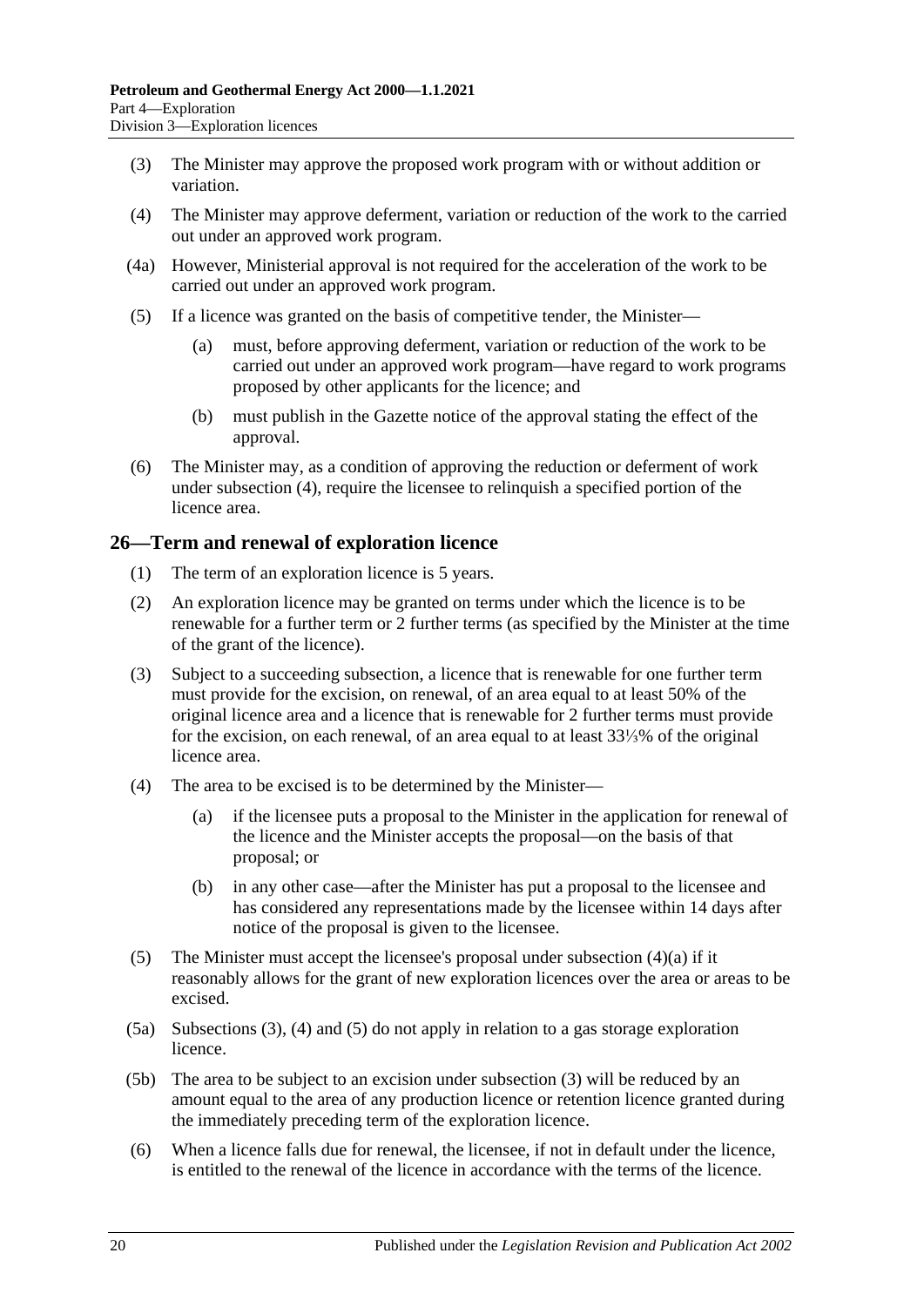# <span id="page-20-0"></span>**27—Production of regulated resource under exploration licence**

- (1) The holder of a petroleum exploration licence may produce a regulated substance from a well in the licence area for the purpose of establishing the nature and extent of a discovery.
- (1a) The holder of a geothermal exploration licence may produce geothermal energy from a well in the licence area for the purpose of establishing the nature and extent of a discovery.
- (2) However, the licensee must not produce a regulated resource from a well for more than 10 days in aggregate without the Minister's approval. Maximum penalty: \$20 000.
- (2a) The holder of a gas storage exploration licence may place petroleum or another regulated substance in a natural reservoir for the purpose of establishing the suitability of the natural reservoir for storage purposes.
- (3) The Minister may grant an approval under this section on conditions the Minister considers appropriate.

# <span id="page-20-1"></span>**Part 5—Retention**

### <span id="page-20-2"></span>**28—Retention licences**

- (1) There will be 3 categories of retention licence:
	- (a) a *petroleum retention licence*;
	- (b) a *geothermal retention licence*;
	- (c) a *gas storage retention licence*.
- <span id="page-20-3"></span>(2) A retention licence protects the interests of the licensee in a regulated resource of the kind relevant to the category of the licence for a reasonable period in connection with 1 or more of the following purposes:
	- (a) to facilitate—
		- (i) proper evaluation of the productive potential of a discovery that has been made by the licensee; or
		- (ii) carrying out the work necessary to bring the discovery to commercial production; or
		- (iii) without limiting a preceding subparagraph, in the case of a gas storage retention licence—the testing of the natural reservoir for the storage of petroleum or another regulated substance;
	- (b) without limiting [paragraph](#page-20-3) (a), to provide a means by which the licensee may maintain an interest in a regulated resource until production is commercially feasible (subject to limits and conditions under this Act);
	- (c) to facilitate other activities considered appropriate by the Minister.
- (3) Accordingly, a retention licence authorises the licensee to carry out in the licence area (according to the terms of the licence)—
	- (a) operations to establish the nature and extent of a discovery of regulated resources; and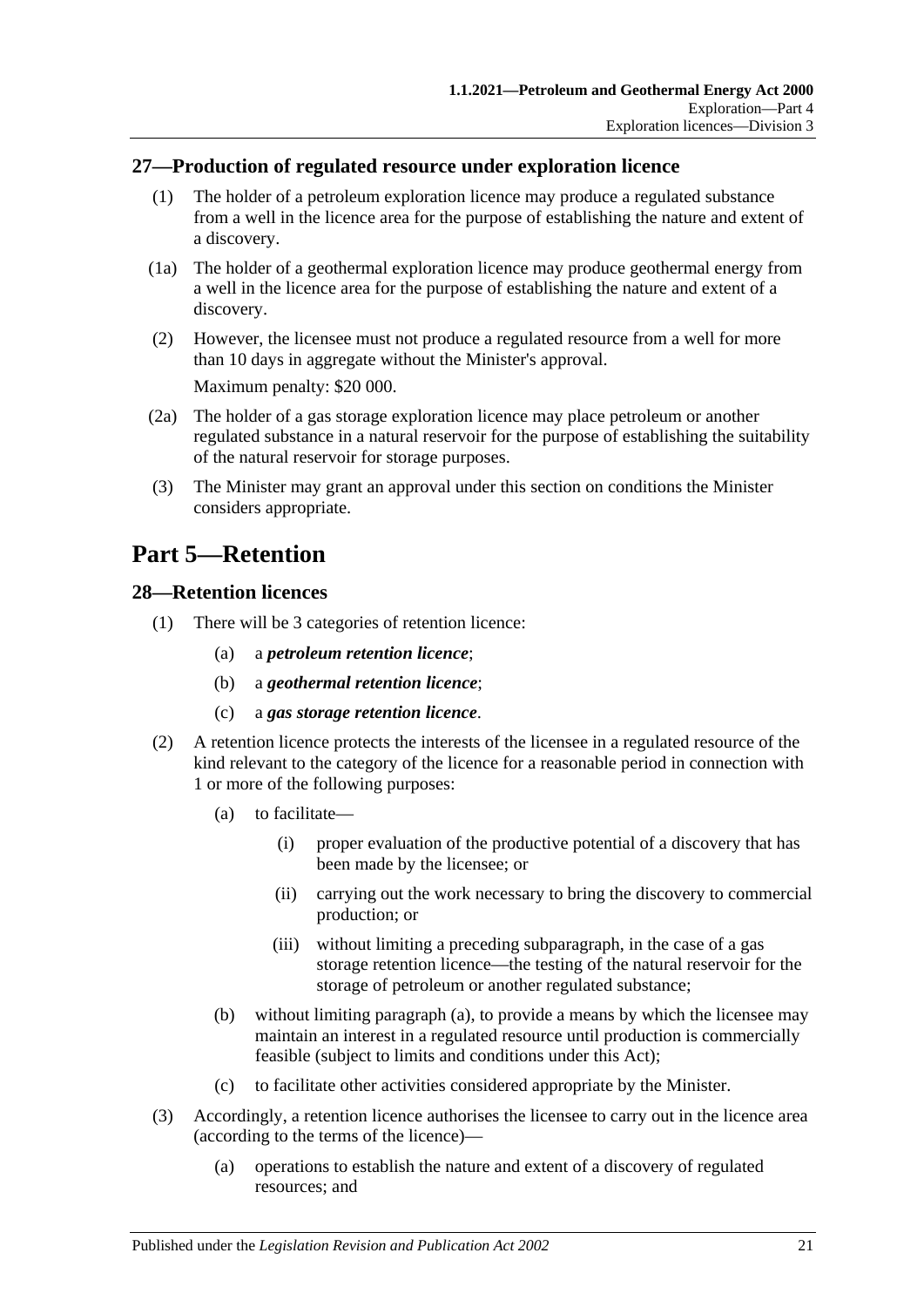- (b) operations to establish the commercial feasibility of production and appropriate production techniques; and
- (c) other regulated activities specified in the licence.

# <span id="page-21-0"></span>**30—Grant of retention licence**

- (1) Subject to this Act, a person is, on application, entitled to the grant of a petroleum retention licence or a geothermal retention licence in respect of a discovery of a relevant resource if—
	- (a) a regulated resource has been discovered in the area for which the retention licence is to be granted and the existence of the regulated resource has been demonstrated by the drilling of at least one well; and
	- (b) the person holds, or held at the time of the application for the retention licence, an exploration licence or a production licence over the area for which the retention licence is to be granted; and
	- (c) the exploration licence or production licence authorised exploration for or production of a regulated resource of the relevant kind; and
	- (d) the Minister is satisfied that production of the regulated resource is not currently commercially feasible, but is more likely than not to become commercially feasible within 15 years.
- (1a) Subject to this Act, a person is, on application, entitled to the grant of a gas storage retention licence in respect of a natural reservoir if the Minister is satisfied as to 1 or both of the following:
	- (a) that it is reasonable to facilitate the testing of the natural reservoir for the storage of petroleum or another regulated substance;
	- (b) that the use of the natural reservoir for the storage of petroleum or another regulated substance is not currently commercially feasible or reasonable (including by virtue of the fact that production of petroleum or another regulated substance from a related area is not currently commercially feasible).
- (2) If the holder of an exploration or production licence is in default under the terms of the licence, the Minister may decline to grant a retention licence until the default is remedied.

# <span id="page-21-1"></span>**31—Area of retention licence**

- (1) The area of a petroleum retention licence must not exceed either of the following limits:
	- (a) twice the area under which (according to a reasonable estimate at the time when the licence was granted or last renewed) the discovery is likely to extend;
	- (b)  $100 \text{ km}^2$ .
- (2) The area of a geothermal retention licence or gas storage retention licence must not exceed  $1000 \mathrm{km}^2$ .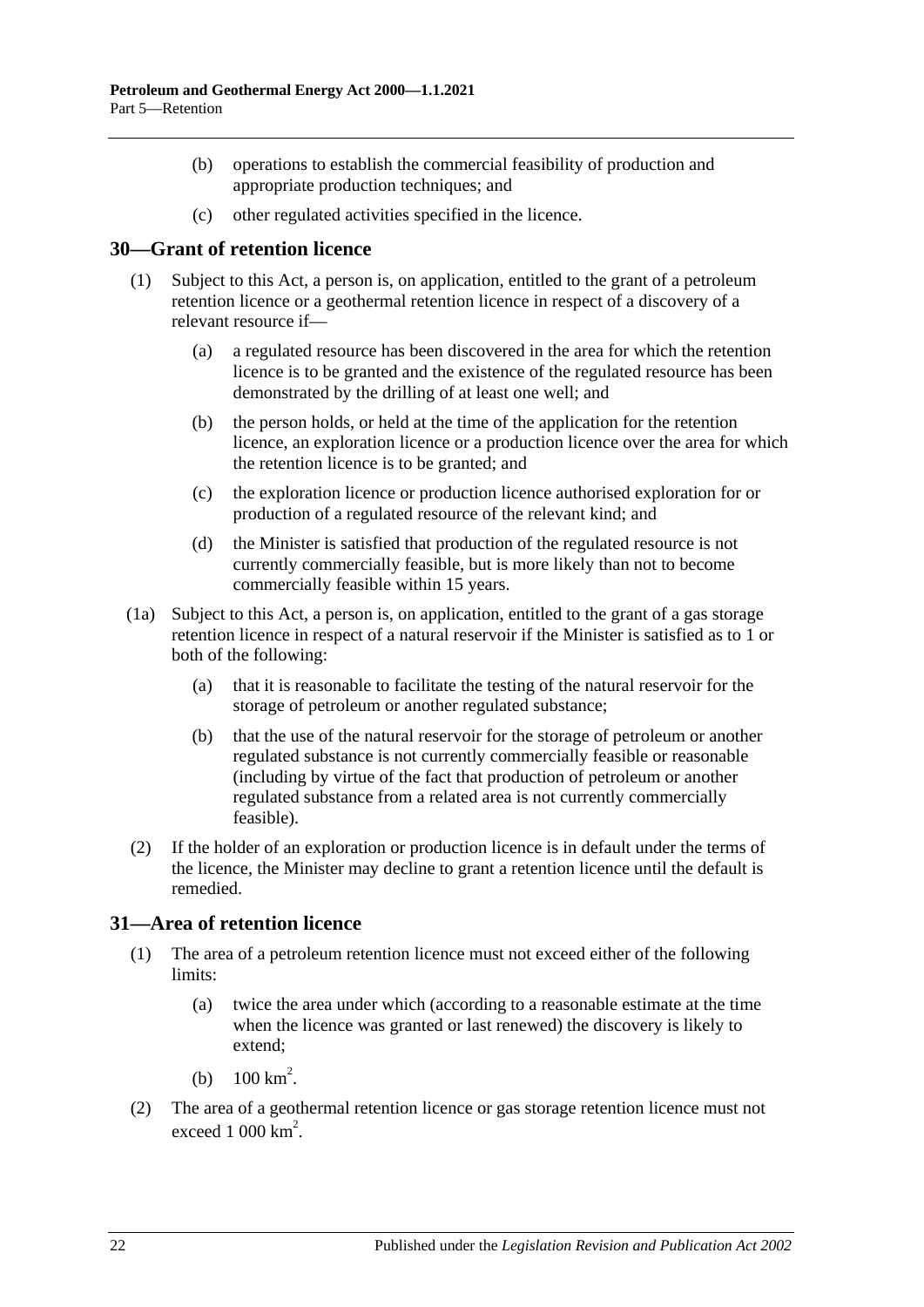# <span id="page-22-0"></span>**32—Term of retention licence**

- (1) The term of a retention licence is 5 years.
- <span id="page-22-4"></span>(2) A retention licence may be renewed from time to time for a further term but only if the Minister is satisfied that production is not currently commercially feasible but is more likely than not to become commercially feasible within the next 15 years.
- <span id="page-22-5"></span>(3) However, in the case of a gas storage retention licence it is unnecessary to be satisfied as to the 15 year period referred to in [subsection](#page-22-4) (2) unless the Minister assesses or determines that the natural reservoir is more likely than not to be used in connection with the production of petroleum.
- (4) [Subsection](#page-22-5) (3) does not derogate from the operation of [section](#page-24-0) 36 or [79.](#page-42-3)

### <span id="page-22-1"></span>**33—Work program to be carried out by retention licensee**

- (1) A retention licence may include a mandatory condition requiring the licensee to carry out work, in accordance with a work program approved by the Minister, for either or both of the following purposes:
	- (a) to establish the nature and extent of a discovery of regulated resources;
	- (b) to establish the commercial feasibility of production and appropriate production techniques.
- (2) A work program to be carried out under the licence must, if the Minister so requires, be submitted with the application for the licence and from time to time as required under the conditions of the licence.
- (3) The Minister may approve a proposed work program with or without addition or variation.
- (4) The Minister may, on application by a licensee—
	- (a) approve deferment of the work to be carried out under an approved work program; and
	- (b) approve variation of the work program by substitution for work previously programmed of work that is, in the Minister's opinion, of equal or greater value.
- (5) To avoid doubt, Ministerial approval is not required for the acceleration of work to be carried out under an approved work program.

# <span id="page-22-2"></span>**Part 6—Production**

# <span id="page-22-3"></span>**34—Production licences**

- (1) There will be 3 categories of production licence:
	- (a) a *petroleum production licence*;
	- (b) a *geothermal production licence*;
	- (c) a *gas storage licence*.
- (2) A petroleum production licence authorises, subject to its terms—
	- (a) operations for the recovery of petroleum or some other regulated substance from the ground including—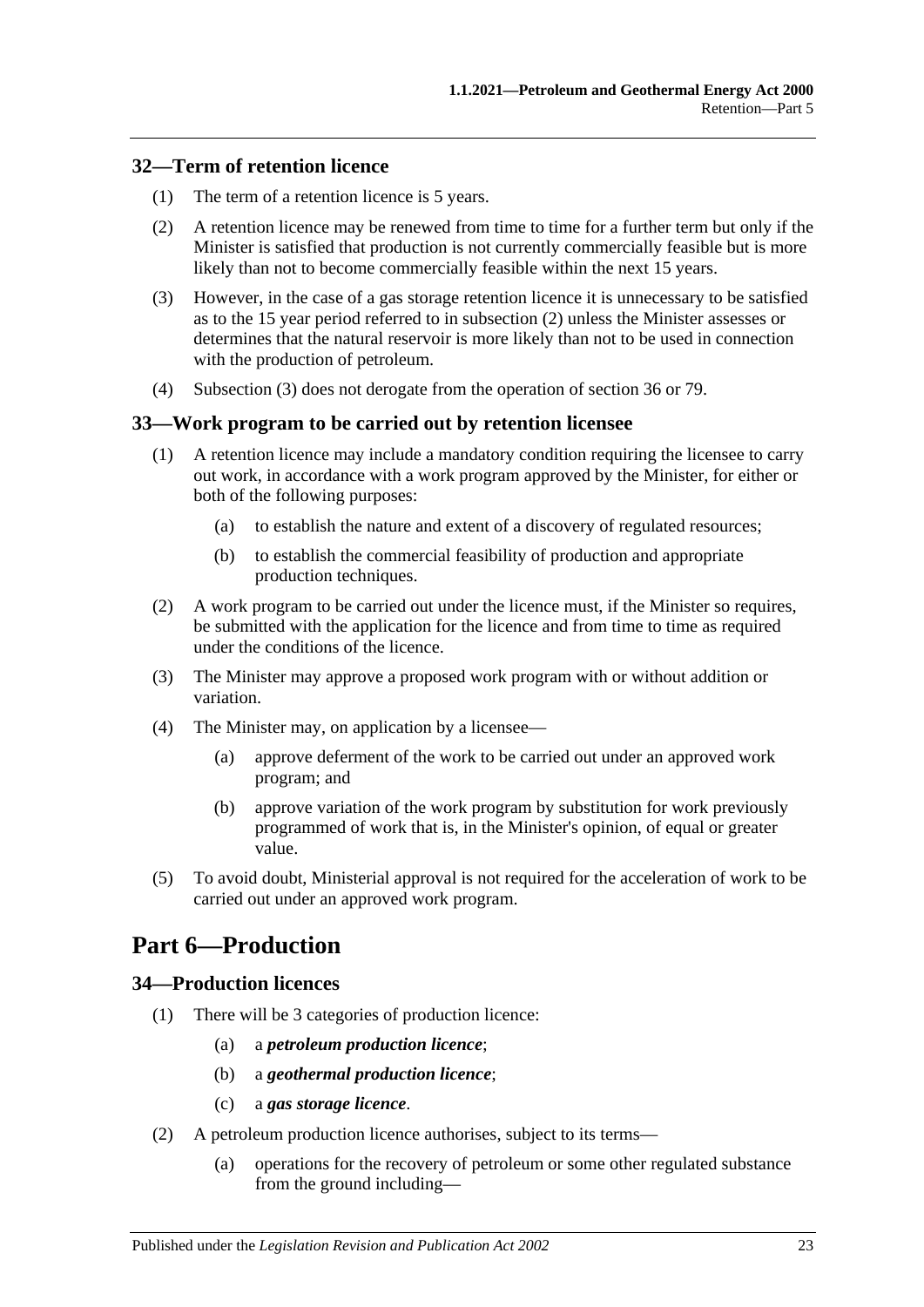- (i) operations involving the injection of petroleum or another substance into a natural reservoir for the recovery (or enhanced recovery) of petroleum or another regulated substance; and
- (ii) if the licence so provides—the extraction of petroleum or another regulated substance by an artificial means such as in situ gasification or the techniques used to recover coal seam methane;
- (b) operations for the processing of regulated substances;
- (c) operations for the storage or withdrawal of petroleum or some other regulated substance for the prudent supply or delivery of the petroleum or other regulated substance to the market.
- (3) A geothermal production licence authorises, subject to its terms, operations for the extraction or release of geothermal energy.
- (4) A gas storage licence authorises, subject to its terms, operations for the use of a natural reservoir for the storage of petroleum or some other regulated substance.
- (5) A production licence also authorises (subject to its terms) the licensee to carry out other regulated activities within the licence area.

# <span id="page-23-3"></span><span id="page-23-0"></span>**35—Grant of production licence**

- <span id="page-23-4"></span><span id="page-23-1"></span>(1) Subject to this Act, a person is, on application, entitled to the grant of a production licence for the production of a regulated resource of a particular kind if—
	- (a) a regulated resource exists in the area for which the production licence is to be granted; and
	- (b) the person holds, or held at the time of the application for the production licence—
		- (i) an exploration licence or a retention licence over the area for which the production licence is to be granted; or
		- (ii) a mining tenement under the *[Mining Act](http://www.legislation.sa.gov.au/index.aspx?action=legref&type=act&legtitle=Mining%20Act%201971) 1971* over the area for which the production licence is to be granted; and
	- $(c)$
- <span id="page-23-5"></span><span id="page-23-2"></span>(i) in a case where [paragraph](#page-23-1)  $(b)(i)$  applies—the exploration licence authorised exploration for a regulated resource of the relevant kind or the retention licence was granted for a regulated resource of the relevant kind;
- (ii) in a case where [paragraph](#page-23-2)  $(b)(ii)$  applies—the mining tenement authorised operations for exploration for or the recovery of coal and the production licence is to be granted for in situ gasification or coal seam methane production (and other related activities as the Minister considers appropriate); and
- (d) production is currently commercially feasible or is more likely than not to become commercially feasible within the next 24 months.
- (2) If the holder of an exploration or retention licence is in default under the terms of the licence, the Minister may decline to grant a production licence until the default is remedied.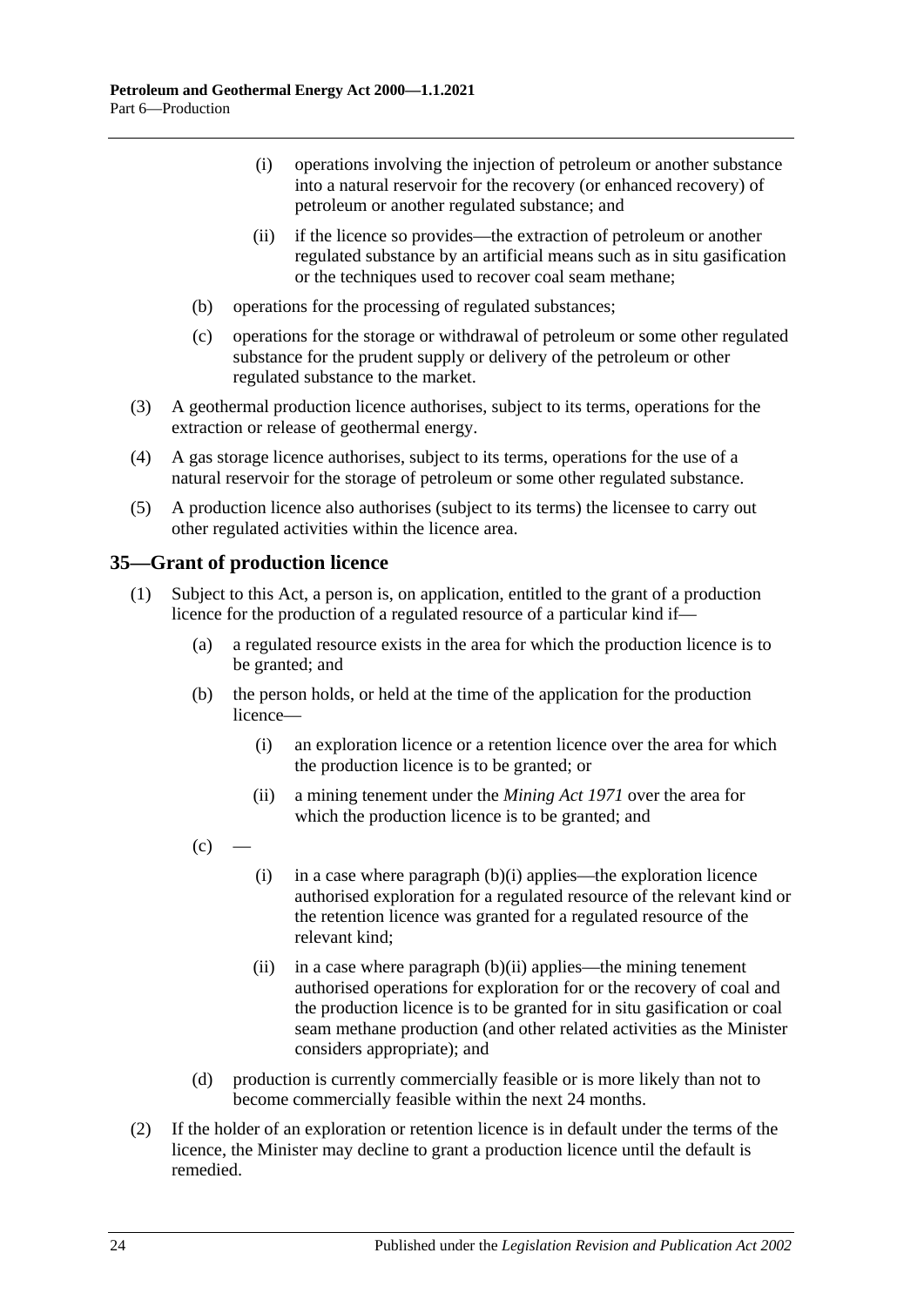- $(3)$  If—
	- (a) the Minister is satisfied that—
		- (i) a regulated resource exists in a particular area; and
		- (ii) production is currently commercially feasible or is more likely than not to become commercially feasible within the next 24 months; but
	- (b) there is no person who is currently entitled to the grant of a production licence under [subsection](#page-23-3) (1),

the Minister may call for tenders for the grant of a production licence and grant a production licence to the applicant who submits the successful tender.

(4) [Subsections](#page-23-4) (1)(b) and [\(c\)](#page-23-5) do not apply if the application is for a gas storage licence.

# <span id="page-24-0"></span>**36—Power to require holder of exploration licence or retention licence to apply for production licence**

- (1) The Minister may, after consultation with the holder of an exploration licence or a retention licence, give a written notice to the holder stating that—
	- (a) production of a regulated resource is, in the Minister's opinion, currently commercially feasible within the whole or a specified part of the licence area; and
	- (b) the holder of the licence should apply for a production licence of the relevant category for the relevant area within a period (which must be at least 6 months) stated in the notice.
- (2) If the holder of the licence does not apply for a production licence for the relevant area within the time stipulated in the notice, the Minister may—
	- (a) excise the relevant area from the exploration or retention licence; and
	- (b) call for tenders for the grant a production licence for the relevant area; and
	- (c) grant a production licence to the applicant who submits the successful tender.

# <span id="page-24-1"></span>**37—Area of production licence**

- (1) The area of a petroleum production licence must not exceed either of the following limits:
	- (a) twice the area under which (according to a reasonable estimate at the time of granting the licence) the discovery is more likely than not to extend;
	- (b)  $100 \text{ km}^2$ .
- (2) The area of a geothermal production licence or gas storage licence must not exceed  $1000 \text{ km}^2$ .

#### <span id="page-24-2"></span>**38—Work program to be carried out by production licensee**

- (1) A production licence may include a condition requiring the licensee to carry out work—
	- (a) for the development of the licence area; and
	- (b) for the production of regulated resources,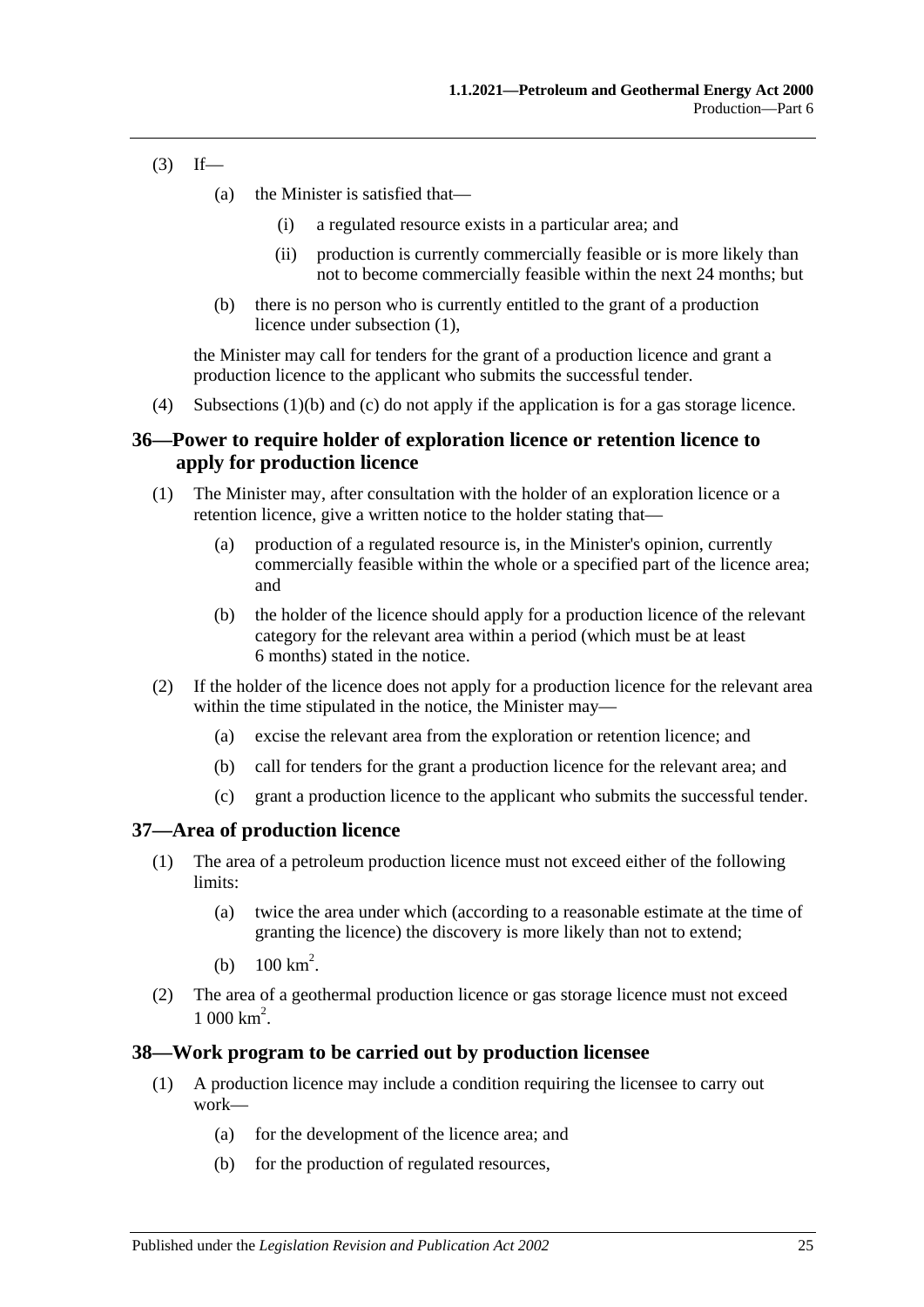in accordance with a work program approved by the Minister.

- (2) If a production licence includes such a condition, a proposed work program must be submitted for the Minister's approval from time to time as required under the relevant licence condition.
- (3) The Minister may approve a proposed work program with or without addition or variation.
- (4) The Minister may, on application by the licensee, vary an approved work program.
- (5) However, Ministerial approval is not required for the acceleration of the work to be carried out under an approved work program.

# <span id="page-25-0"></span>**39—Requirement to proceed with production**

- (1) The holder of a production licence must, subject to this Act, proceed with operations for production of the relevant regulated resources—
	- (a) with due diligence; and
	- (b) in accordance with the conditions of the licence.

Maximum penalty: \$60 000.

- (2) If operations for production of the relevant regulated resource have not commenced within 24 months after the grant of the production licence, the Minister may, by written notice given to the holder of the licence, require the holder of the licence to commence the operations.
- <span id="page-25-3"></span>(3) If, in the Minister's opinion, production from the area of a production licence is practicable and commercially feasible, the Minister may, by written notice given to the licensee, require the licensee to undertake or continue operations in accordance with requirements specified in the notice until the licensee satisfies the Minister that the operations are no longer practicable or commercially feasible.
- (4) A notice under [subsection](#page-25-3) (3) may require production from the area comprised in a production licence at a rate that is no less than a rate specified in the notice.
- (5) If the holder of a production licence fails to proceed with operations for production of a regulated resource as required under the terms of the licence or by notice under this section (and has not entered into arrangements, satisfactory to the Minister, for future production), the Minister may, by written notice to the licensee, cancel the licence.

# <span id="page-25-1"></span>**40—Term of production licence**

A production licence is to be granted for an unlimited term.

# <span id="page-25-2"></span>**41—Cancellation or conversion of production licence where commercial operations in abeyance**

- (1) If operations resulting in production from the licence area on a commercial basis have not been carried on within the area of a production licence for 24 months or more (and the licensee has not entered into arrangements, satisfactory to the Minister, for commencing or resuming such operations at a reasonable future time), the Minister may, by written notice to the licensee—
	- (a) convert the licence into a retention licence; or
	- (b) cancel the licence.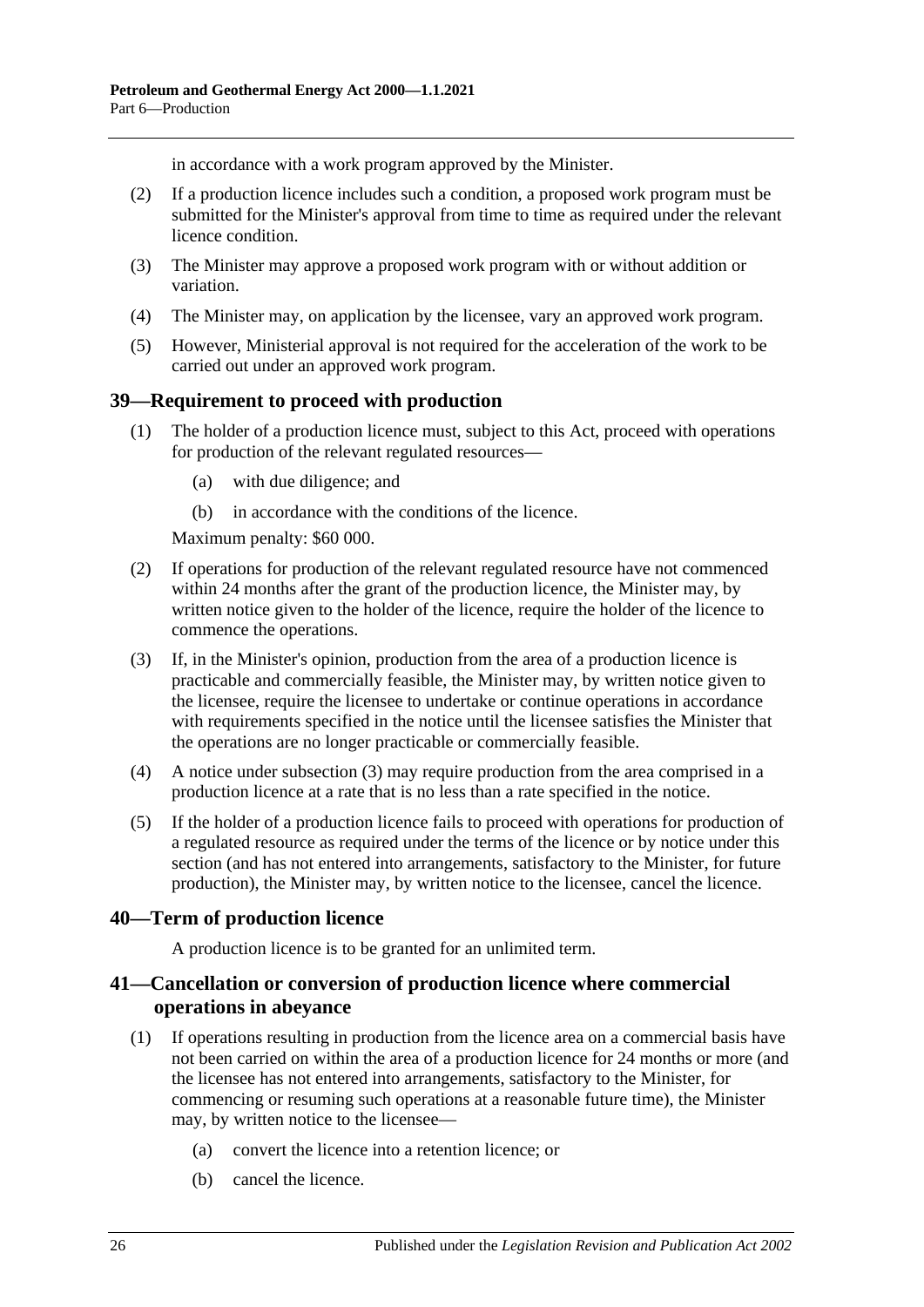(2) Before cancelling a licence under this section, the Minister must give the licensee a reasonable opportunity to make representations about the proposed action.

# <span id="page-26-0"></span>**42—Unitisation of production**

- (1) If the Minister is satisfied that—
	- (a) a natural reservoir containing, or suitable for storage of, a regulated substance extends beyond the area of a production licence; and
	- (b) the adjacent area is covered by an exploration, retention or production licence held by a different person,

the Minister may, by written notice given to the holders of the respective licences, require them to enter into negotiations with a view to establishing a scheme for working or using the relevant areas as a single unit.

- (2) If the holders of the licences fail to reach agreement on the terms of such a scheme within a reasonable time, the Minister may, by written notice given to the licensees, establish such a scheme.
- (3) Before the Minister establishes a scheme under this section, the Minister must allow the holders of the licences affected by the scheme a reasonable opportunity to make submissions on the terms of the scheme.
- (4) A scheme under this section is binding on the holders, for the time being, of the licences affected by the scheme.

# <span id="page-26-1"></span>**Part 7—Royalty**

# <span id="page-26-2"></span>**43—Royalty on regulated resources**

- (1) The holder of a licence must pay to the Crown a royalty equivalent to the prescribed percentage of the value (at the well head) of a regulated resource produced from land comprised in the licence.
- (2) The prescribed percentage is—
	- (a) for a regulated substance— $10\%$ ;
	- (b) for geothermal energy—2.5%.
- (3) Royalty is not payable on the following:
	- (a) a regulated substance that—
		- (i) has been placed in a natural reservoir in the area of a production licence for storage purposes; or
		- (ii) has been destroyed or dissipated in accordance with sound production practice; or
		- (iii) is to be used in the course of productive operations, or for purposes incidental to productive operations, that the producer carries out in the State and are associated with production of a regulated substance in the State; and
	- (b) geothermal energy that is dissipated before it reaches the point of delivery to the purchaser.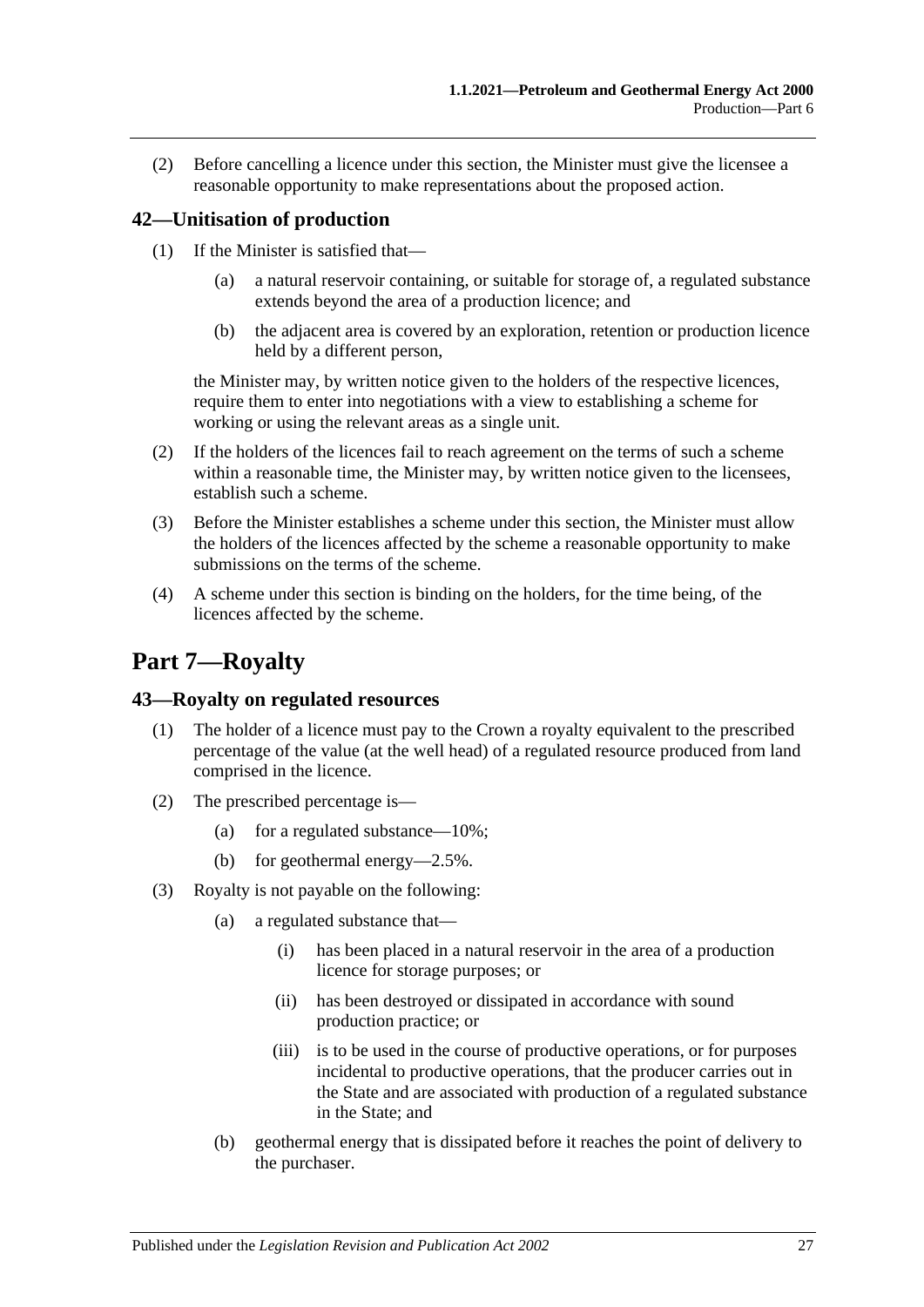- <span id="page-27-0"></span>(4) A licensee must, within 30 days after the end of each month in which a regulated substance or geothermal energy is produced, provide the Minister with a return for the relevant month setting out—
	- (a) the quantity of the regulated substance or energy produced; and
	- (b) the quantity of any regulated substance or energy sold, and the amount realised on sale; and
	- (c) any other relevant information required by the Treasurer after consultation with the Minister.

Administrative penalty.

- <span id="page-27-1"></span>(5) A return must be accompanied by the royalty payable by the licensee in respect of the month to which the return relates.
- <span id="page-27-2"></span>(5a) The Treasurer may, after consultation with the Minister—
	- (a) determine that a requirement of [subsection](#page-27-0) (4) or [\(5\)](#page-27-1) will not apply to a particular licensee or class of licensee; and
	- (b) impose, by notice to the particular licensee or by notice in the Gazette, such other requirements on the licensee or those licensees as may be appropriate in the circumstances.
- (5b) The Treasurer may, after consultation with the Minister, by further notice, vary or revoke requirements imposed under [subsection](#page-27-2) (5a), or impose new requirements.
- <span id="page-27-3"></span>(6) The value at the well head of a regulated substance is a value calculated by subtracting from the price (exclusive of any GST component) that could reasonably be realised on sale of the substance to a genuine purchaser at arms length from the producer all reasonable expenses (exclusive of any GST component) reasonably incurred by the producer—
	- (a) in treating processing or refining the substance; and
	- (b) in transporting the substance from the well head to the point of delivery.
- (7) The value at the well head of geothermal energy is a value calculated by subtracting from the price (exclusive of any GST component) that could reasonably be realised on sale of the energy to a genuine purchaser at arms length from the producer all reasonable expenses (exclusive of any GST component) reasonably incurred by the producer in getting the energy to the point of delivery to the purchaser.
- (8) The value at the well head of a regulated substance or geothermal energy is to be assessed by the Treasurer after consultation with the Minister.
- (9) The Treasurer may, after consultation with the Minister, on application by the producer or on the Treasurer's own initiative after consultation with the Minister, review and revise an earlier assessment of the value at the well head of a regulated substance or geothermal energy.
- (10) The Supreme Court may, on appeal by the producer, vary the Treasurer's assessment.
- (11) In any other proceedings, the Treasurer's assessment is to be taken as conclusive evidence of the value of a regulated substance or geothermal energy at the well head.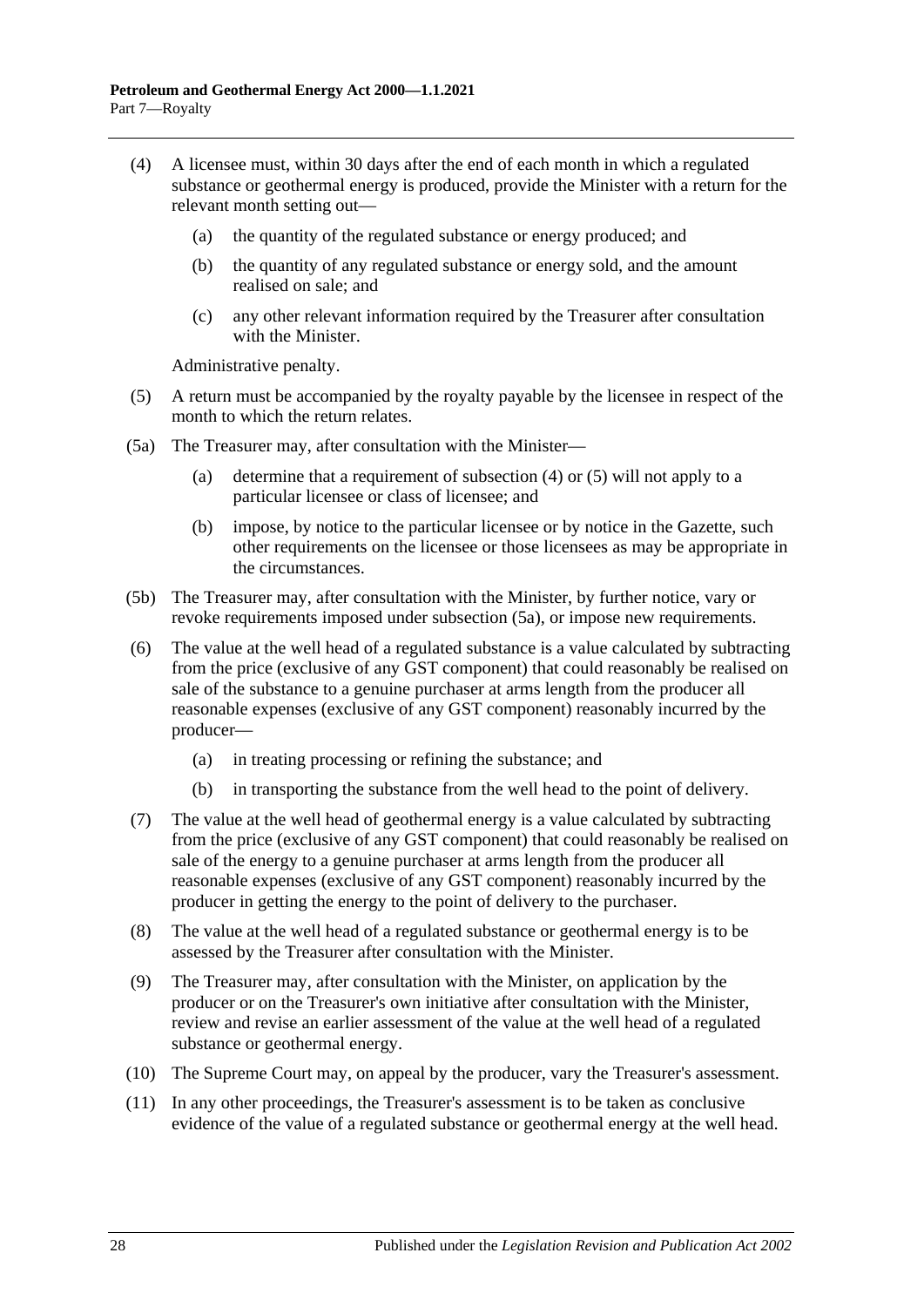(12) The regulations may provide that the whole or a prescribed proportion of a fee of a prescribed class payable by licensees under this Act may be taken to be a reasonable expense for the purposes of [subsection](#page-27-3) (6).

# <span id="page-28-6"></span><span id="page-28-0"></span>**44—Penalty for late payment**

- (1) If a licensee fails to pay royalty as and when required by or under this Part—
	- (a) the amount in arrears will, unless the Treasurer determines otherwise, be increased by penalty interest at the prescribed rate; and
	- (b) the Treasurer may impose on the licensee a fine of an amount fixed by the Treasurer up to a limit of \$1,000 or 10% of the outstanding royalty, whichever is the greater.
- (2) The Treasurer may, after consultation with the Minister, for any proper reason remit penalty interest or a fine imposed under [subsection](#page-28-6) (1) wholly or in part.

# <span id="page-28-1"></span>**45—Recovery of royalty**

Royalty (and any penalty interest or fine imposed by the Treasurer under this Part) may be recovered as a debt due to the Crown.

# <span id="page-28-3"></span><span id="page-28-2"></span>**Part 8—Transmission pipelines**

# **Division 1—Pipeline licence**

# <span id="page-28-4"></span>**46—Rights conferred by pipeline licence**

- (1) A *pipeline licence* authorises the licensee to operate and maintain the transmission pipeline to which it relates.
- (2) If the licence is granted for a proposed transmission pipeline, the licence also authorises the licensee to construct (or complete the construction of) the relevant transmission pipeline.
- (3) A pipeline licence may be granted for the whole or part of a transmission pipeline.
- (4) A pipeline licence—
	- (a) can only be held by a body corporate (or two or more bodies corporate); and
	- (b) can only be held in respect of a transmission pipeline or proposed transmission pipeline owned by a body corporate (or two or more bodies corporate).
- (5) The Minister may, on application by a licensee holding a pipeline licence, vary the licence to cover an extension to, or a variation to the route of, the pipeline.
- (6) If it is reasonably necessary for the holder of a pipeline licence to carry out a regulated activity on land that is adjacent to the site of the pipeline, the holder may, with the consent of the Minister, carry out that activity on that land as if it formed part of the pipeline land.

# <span id="page-28-5"></span>**47—Term and renewal of pipeline licence**

(1) The term of a pipeline licence is 21 years or a lesser term agreed between the pipeline licensee and the Minister.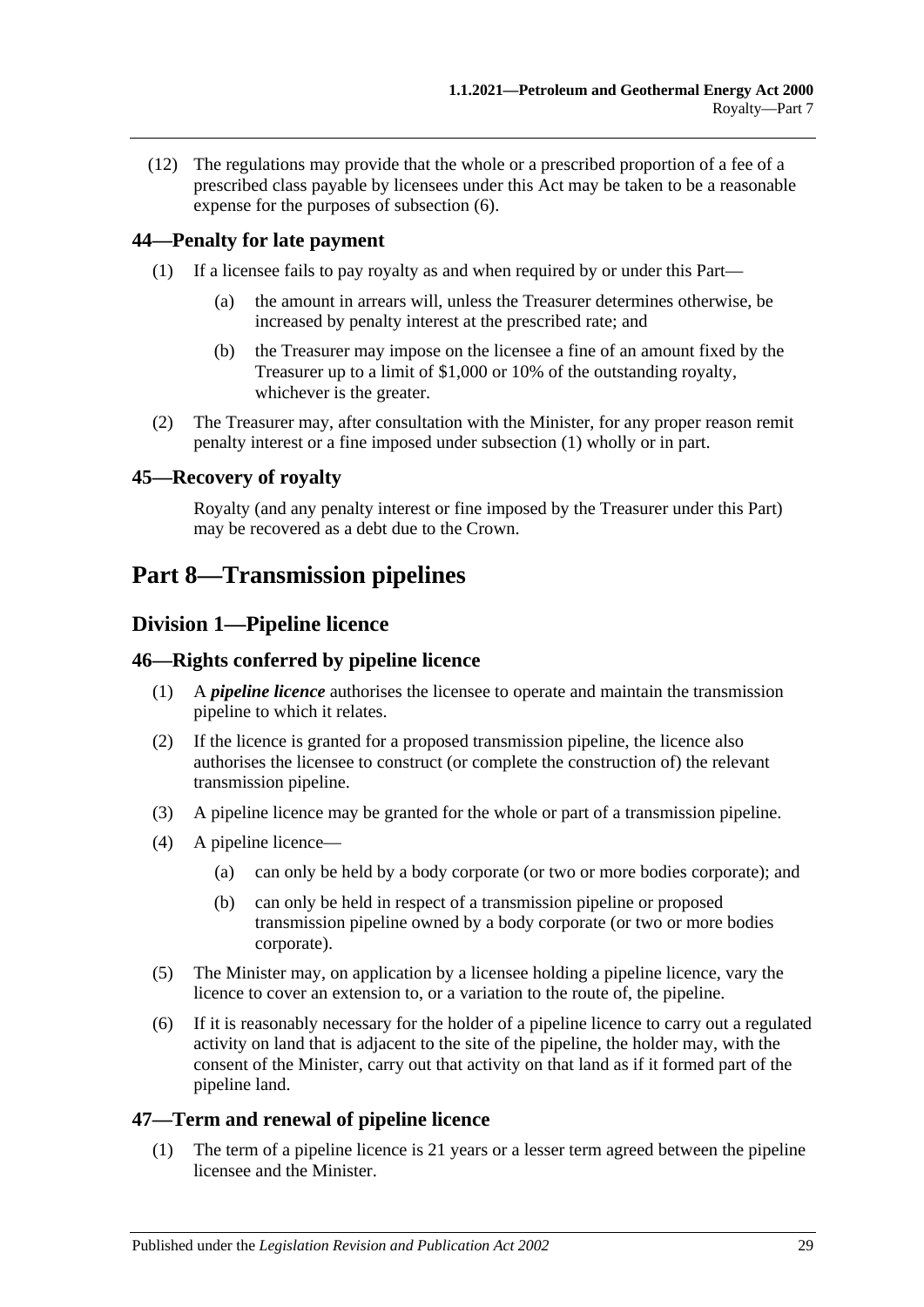(2) Subject to any agreement between the Minister and the pipeline licensee excluding or limiting this right of renewal, a pipeline licence must, on application for renewal, be renewed for a further term.

# <span id="page-29-0"></span>**48—Alteration of pipeline**

A pipeline licensee must not alter or modify, or permit the alteration or modification of, the pipeline except as follows:

- (a) as authorised in the pipeline licence; or
- (b) as may be necessary for the repair or maintenance of the pipeline; or
- (c) as may be necessary for the preservation of life or property in an emergency; or
- (d) as may be authorised by the Minister.

Maximum penalty: \$120 000.

# <span id="page-29-1"></span>**Division 2—Access to pipeline**

### <span id="page-29-2"></span>**49—Ministerial power to require access to pipeline**

- (1) The Minister may, by written notice given to the holder of a pipeline licence, require the holder to convey a regulated substance for another person on terms and conditions mutually agreed by the holder and the other person or, in default of agreement, on terms and conditions determined by the Minister.
- (2) In considering whether to require the holder of a pipeline licence to convey a regulated substance for another and if so the appropriate terms and conditions on which the holder should be required to do so, the Minister must have regard to—
	- (a) the legitimate business interests of the licensee; and
	- (b) the public interest including the public interest in facilitating competition in markets; and
	- (c) the interests of other persons who have rights of access to the pipeline; and
	- (d) the cost of providing access to the pipeline; and
	- (e) the operational and technical requirements for the safe, efficient and reliable operation of the pipeline; and
	- (f) any other matters the Minister considers relevant.
- (3) A determination under this section, and the Minister's reasons for making it, are to be published in the Gazette.
- (4) This section does not apply if access to the relevant transmission pipeline is governed under some other law.

# <span id="page-29-3"></span>**Division 3—Special provisions about pipelines**

# <span id="page-29-4"></span>**50—Acquisition of land by holder of pipeline licence**

(1) The holder of a pipeline licence must, as soon as practicable after the grant of the licence, proceed to acquire the pipeline land reasonably required for constructing or operating, or constructing and operating, the relevant pipeline.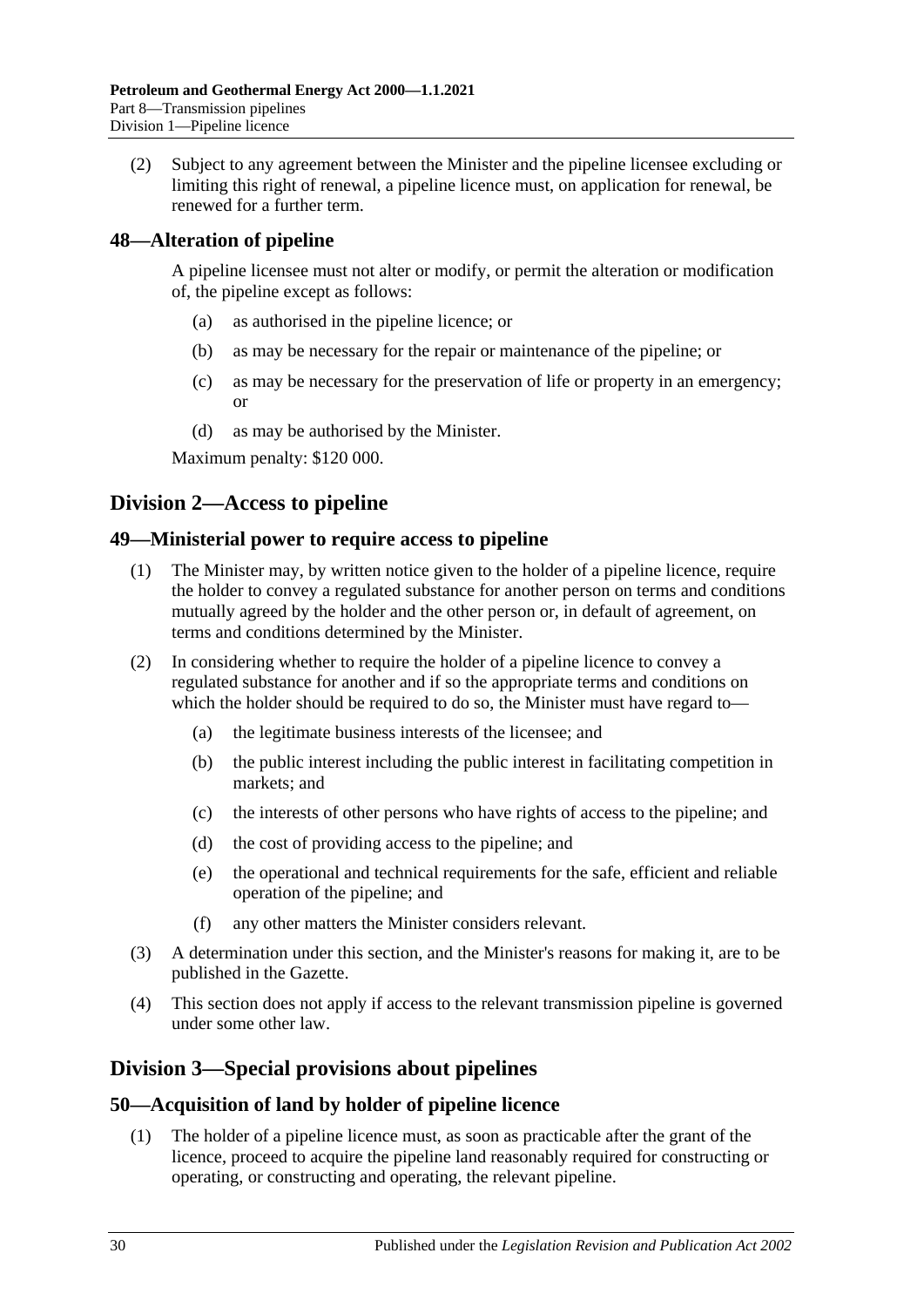(2) Despite any limitation on the powers of a body corporate existing apart from this section, a body corporate is authorised to transfer to the holder of a pipeline licence any land required for the construction or operation of a pipeline under the relevant pipeline licence.

# <span id="page-30-0"></span>**51—Pipeline easements**

An easement acquired for the construction or operation of a pipeline is an easement in gross that does not depend on the existence of a dominant tenement.

### <span id="page-30-1"></span>**52—Compulsory acquisition of land for pipeline**

If the Minister is satisfied that the holder of a pipeline licence—

- (a) reasonably requires land (apart from the interest conferred by the licence) for the purpose of constructing, modifying or operating a pipeline or for incidental purposes; and
- (b) has failed to acquire the land by agreement after making reasonable attempts to do so,

the holder may, with the Minister's approval, proceed to acquire the land compulsorily under the *[Land Acquisition Act](http://www.legislation.sa.gov.au/index.aspx?action=legref&type=act&legtitle=Land%20Acquisition%20Act%201969) 1969*.

### <span id="page-30-2"></span>**53—Pipeline to be chattel**

A pipeline is a chattel and capable of being acquired, owned, dealt with and disposed of as such.

# <span id="page-30-3"></span>**54—Inseparability of dealings with pipeline and pipeline land**

Unless the Minister gives written consent, a pipeline cannot be transferred, mortgaged, or otherwise dealt with separately from the pipeline land related to the pipeline, nor can pipeline land be transferred, mortgaged or dealt with separately from the pipeline to which it relates.

# <span id="page-30-5"></span><span id="page-30-4"></span>**55—Resumption of pipeline**

- (1) If a pipeline for which a licence was granted is not used for the transportation of a regulated substance for a continuous period of more than 3 years, the Minister may give written notice to all interested persons of intention to resume the pipeline and the pipeline land.
- (2) The *interested persons* are—
	- (a) the holder (or former holder) of the pipeline licence; and
	- (b) the owner of, and other persons interested in, the pipeline and the related pipeline land.
- (3) Before the Minister gives notice under [subsection](#page-30-5) (1), the Minister must—
	- (a) invite all interested persons to make representations about the proposed resumption; and
	- (b) consider any representations made in response to the invitation.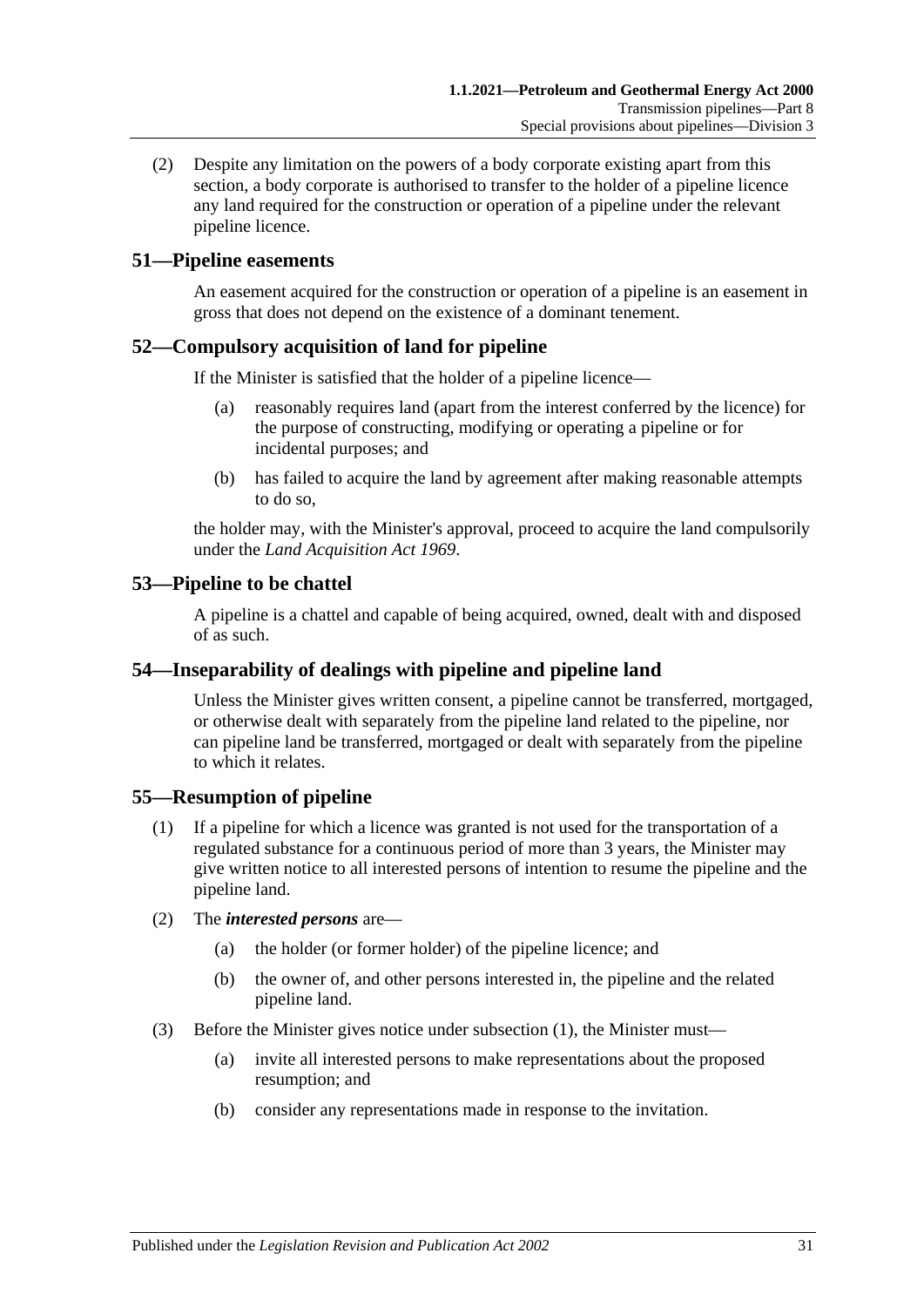- (4) The notice of the intended resumption—
	- (a) may be given whether or not a pipeline licence remains in force for the pipeline (but if a licence is in force, the notice terminates the licence); and
	- (b) must be given to all interested persons.
- (5) The owner of the pipeline may within 6 months after the notice is given take up and remove the pipeline and associated structures (wholly or in part) and restore the relevant land as far as practicable to its former condition.
- <span id="page-31-4"></span>(6) After the six month period has ended, the Minister may exercise either or both of the following powers:
	- (a) the Minister may, by written notice given to the owner of the pipeline, require the owner, within a reasonable time stated in the notice, to remove buildings, structures and fixtures associated with the pipeline and to restore the land, as far as practicable, to its former condition; and
	- (b) the Minister may, by notice published in the Gazette, vest the pipeline land and any buildings, structures and fixtures (including the pipeline) remaining on the land in the Crown.
- <span id="page-31-5"></span>(7) If the owner of the pipeline fails to comply with a notice under [subsection](#page-31-4)  $(6)(a)$ , the Minister may have the necessary work carried out and recover the cost of doing so from the owner.
- (8) No compensation is payable for the divestiture of property under [subsection](#page-31-5) (6)(b).
- (9) If an easement is vested in the Crown under [subsection](#page-31-5) (6)(b), the Minister may, by notice in the Gazette, surrender (and thus extinguish) the easement.

# <span id="page-31-0"></span>**55A—Liability to council rates**

The land that constitutes pipeline land under this Act is exempt from the requirement to pay rates under the *[Local Government Act](http://www.legislation.sa.gov.au/index.aspx?action=legref&type=act&legtitle=Local%20Government%20Act%201999) 1999*.

# <span id="page-31-1"></span>**Part 9—Associated activities**

#### <span id="page-31-2"></span>**56—Associated activities licence**

- <span id="page-31-6"></span>(1) An *associated activities licence*—
	- (a) authorises the holder of the licence (the *primary licence*)—
		- (i) to establish and operate associated facilities on land outside the area of the primary licence;
		- (ii) without limiting [subparagraph](#page-31-6) (i), to carry out any type of associated regulated activity on land outside the area of the primary licence;
	- (b) for that purpose, confers rights of access to and use of land to which the licence relates on terms and conditions specified in the licence.
- <span id="page-31-3"></span>(2) An *associated facility* or an *associated regulated activity* is anything that is reasonably necessary for, or incidental to, carrying on regulated activities in the area of the primary licence, or in the vicinity of the area of the primary licence.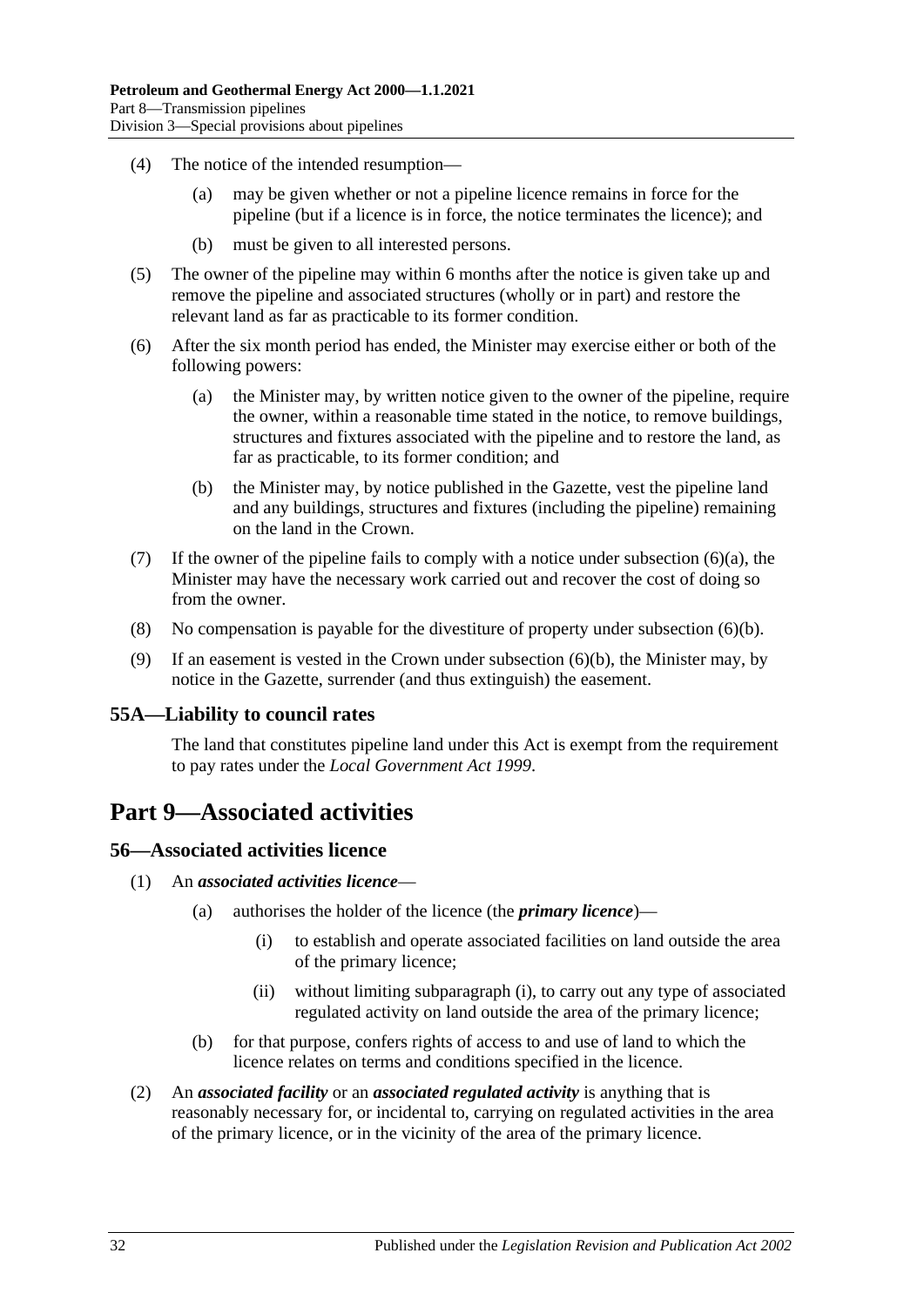- (3) For example—
	- (a) an associated activities licence might be granted to the holder of an exploration licence, a retention licence or a production licence authorising the holder of the licence to drill a well from an area outside the area of the primary licence for obtaining access to geological structures within the area of the primary licence;
	- (b) an associated activities licence might be granted authorising the holder of the licence to establish and operate facilities within the licence area such as—
		- (i) a pipeline;
		- (ii) a processing plant;
		- (iii) a camp, airport, building or other infrastructure;
		- (iv) commercial or recreational facilities for people involved in regulated activities.

### <span id="page-32-0"></span>**57—Area of associated activities licence**

- (1) An associated activities licence cannot be granted for an area exceeding—
	- (a) in a case involving facilities or activities that, in the opinion of the Minister, are permanent (or effectively permanent)—5  $km^2$ ;
	- (b) in any other case—1 500  $\text{km}^2$ .
- (2) However, these restrictions on the area of a licence do not apply if the licence area is in the form of a corridor with a width of 50m or less.

#### <span id="page-32-1"></span>**58—Term of associated activities licence**

- (1) Subject to [subsection](#page-32-3) (2), an associated activities licence is an adjunct to the primary licence and is, subject to its terms, granted for the same term, and renewable at the same time and in the same way as the primary licence.
- <span id="page-32-3"></span>(2) An associated activities licence for activities that, in the opinion of the Minister, are temporary in nature will be granted for a term determined by the Minister (which may be a term that takes into account any decommissioning, rehabilitation or other action that may be required at the conclusion of the activities and which may be renewed from time to time as the Minister thinks fit).

#### <span id="page-32-2"></span>**59—Relationship with other licences**

- (1) An associated activities licence may be granted in respect of an area comprised within the area of another licence.
- (2) Subject to any relevant licence conditions, the rights conferred by an associated activities licence prevail over rights conferred by another licence in respect of the same area.
- <span id="page-32-4"></span>(3) Before the Minister grants an associated activities licence for an area covered by another licence—
	- (a) the Minister must have regard to—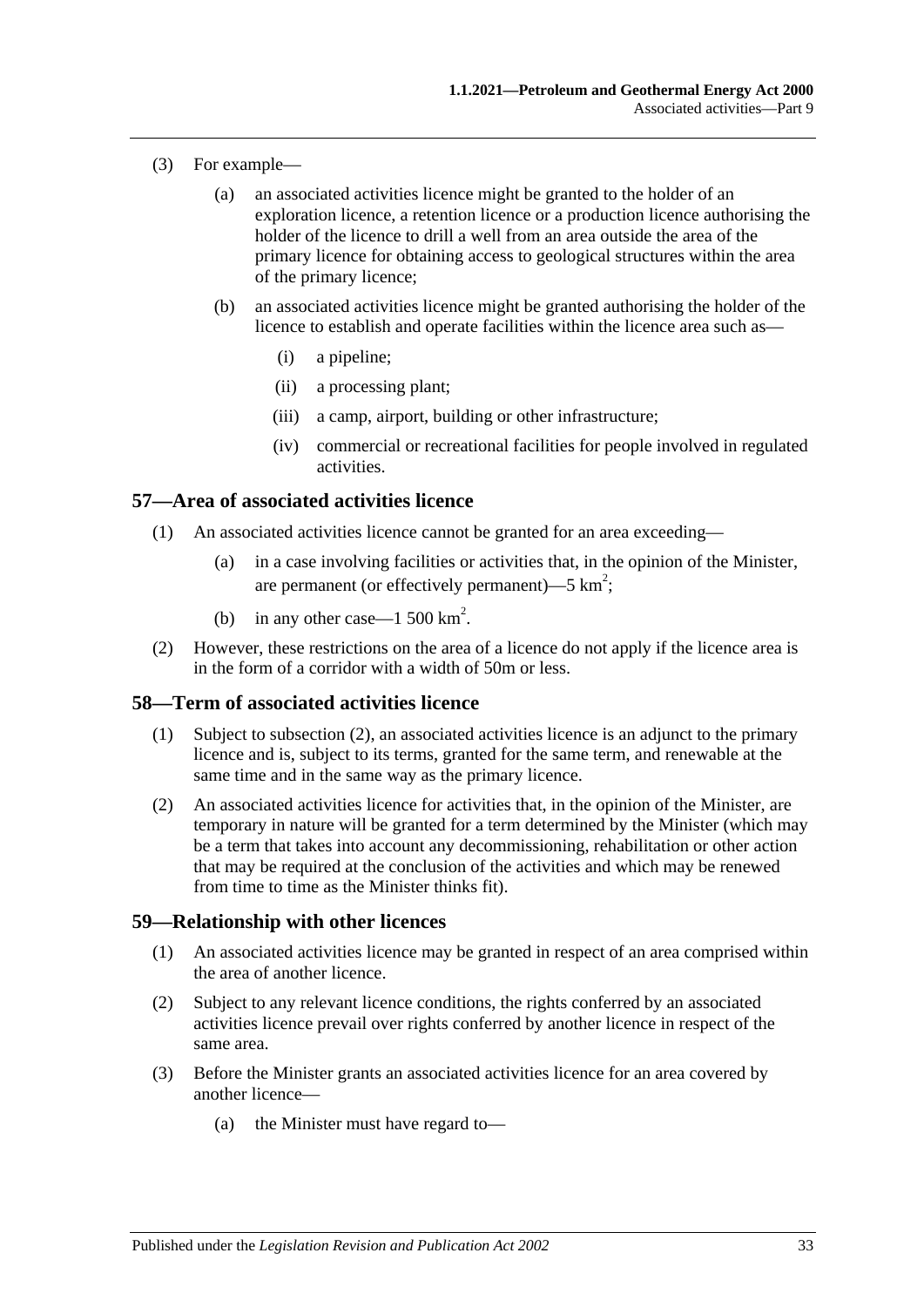- (i) the reasons put forward by the applicant for the grant of the licence and, in particular, whether they justify the grant of the licence in derogation from the rights of the existing licensee; and
- (ii) the legitimate business interests of the existing licensee; and
- (iii) the effect of the operations to be carried out under the associated activities licence on the operations conducted under the existing licence; and
- (iv) the operational and technical requirements for the safe, efficient and reliable conduct of operations under both licences; and
- (v) any other matters the Minister considers relevant; and
- (b) the Minister must consult with the existing licensee about the matters referred to in [paragraph](#page-32-4) (a) and about the conditions to be included in the licence.
- (4) If an associated activities licence is granted over the area of another licence, the holder of the other licence is to be entitled to compensation for diminution of the rights conferred by that licence—
	- (a) to be agreed between the licensees; or
	- (b) in default of agreement, to be determined by the relevant court.
- <span id="page-33-3"></span>(5) If an associated activities licence is granted over the area of another licence, the Supreme Court may, on application by the holder of the other licence made within 2 months after the grant of the associated activities licence, review the terms and conditions of the associated activities licence and vary them as the Court considers just.
- (6) The Supreme Court may, in exercising its powers under [subsection](#page-33-3) (5), relocate the area of the associated activities licence or vary the area in some other way.

# <span id="page-33-0"></span>**Part 9A—Special facilities**

# <span id="page-33-4"></span><span id="page-33-1"></span>**59A—Application of Part**

- (1) This Part applies to any area declared by the Minister by notice in the Gazette to be a *declared area* for the purposes of this Part.
- (2) The Minister may vary or revoke a declaration under [subsection](#page-33-4) (1) from time to time by notice in the Gazette.

# <span id="page-33-2"></span>**59B—Special facilities licence**

- (1) A *special facilities licence*
	- (a) authorises the licensee to establish and operate (within a declared area) facilities for the purposes involving or associated with—
		- (i) searching for any regulated substance; or
		- (ii) processing any regulated substance; or
		- (iii) producing or generating energy from a source of geothermal energy; or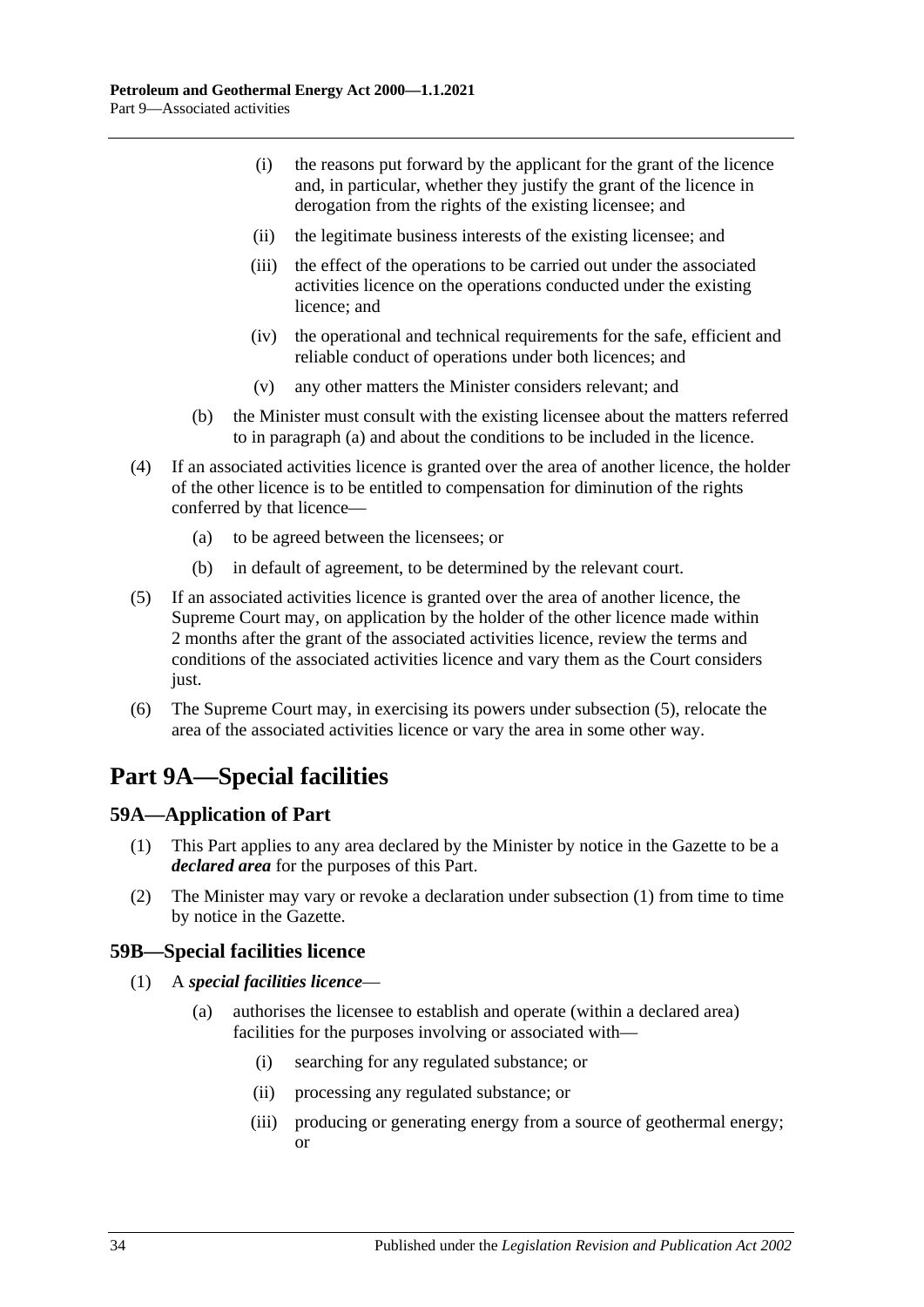- (iv) other activities that may be relevant or incidental to searching for any regulated substance or processing, producing or storing any regulated substance or a product derived from a regulated substance; and
- (b) for that purpose, confers rights of access to and use of land to which the licence relates on terms and conditions specified in the licence.
- (2) For example, a special facilities licence might be granted authorising the holder of the licence to establish and operate facilities within the licence area such as—
	- (a) a processing plant;
	- (b) an electricity generation facility that uses geothermal energy (but not an electricity transmission facility);
	- (c) other forms of infrastructure.
- (3) For the purposes of this Part—
	- (a) the holder of a special facilities licence does not need to be the holder of any other licence under this Act associated with the production or utilisation of a regulated resource; and
	- (b) the area of a special facilities licence does not need to be in the vicinity of the area of any other licence under this Act.

### <span id="page-34-0"></span>**59C—Area of special facilities licence**

A special facilities licence cannot be granted for an area that exceeds  $5 \text{ km}^2$ .

#### <span id="page-34-1"></span>**59D—Term of special facilities licence**

- (1) A special facilities licence will be granted for a term determined by the Minister.
- (2) The Minister may—
	- (a) extend the term of a special facilities licence from time to time;
	- (b) cancel a special facilities licence if the Minister considers that the licence is no longer being used for the purposes for which the licence was granted.

#### <span id="page-34-2"></span>**59E—Relationship with other licences**

- (1) A special facilities licence may be granted in respect of an area comprised within the area of another licence.
- (2) The rights conferred by a special facilities licence prevail over rights conferred by another licence in respect of the same area to the extent (if any) determined by the Minister to be reasonable and appropriate and specified in the special facilities licence.
- <span id="page-34-3"></span>(3) Before the Minister grants a special facilities licence for an area covered by another licence—
	- (a) the Minister must have regard to—
		- (i) the reasons put forward by the applicant for the grant of the licence and, in particular, whether they justify the grant of the licence in derogation from the rights of the existing licensee; and
		- (ii) the legitimate business interests of the holder of the existing licence; and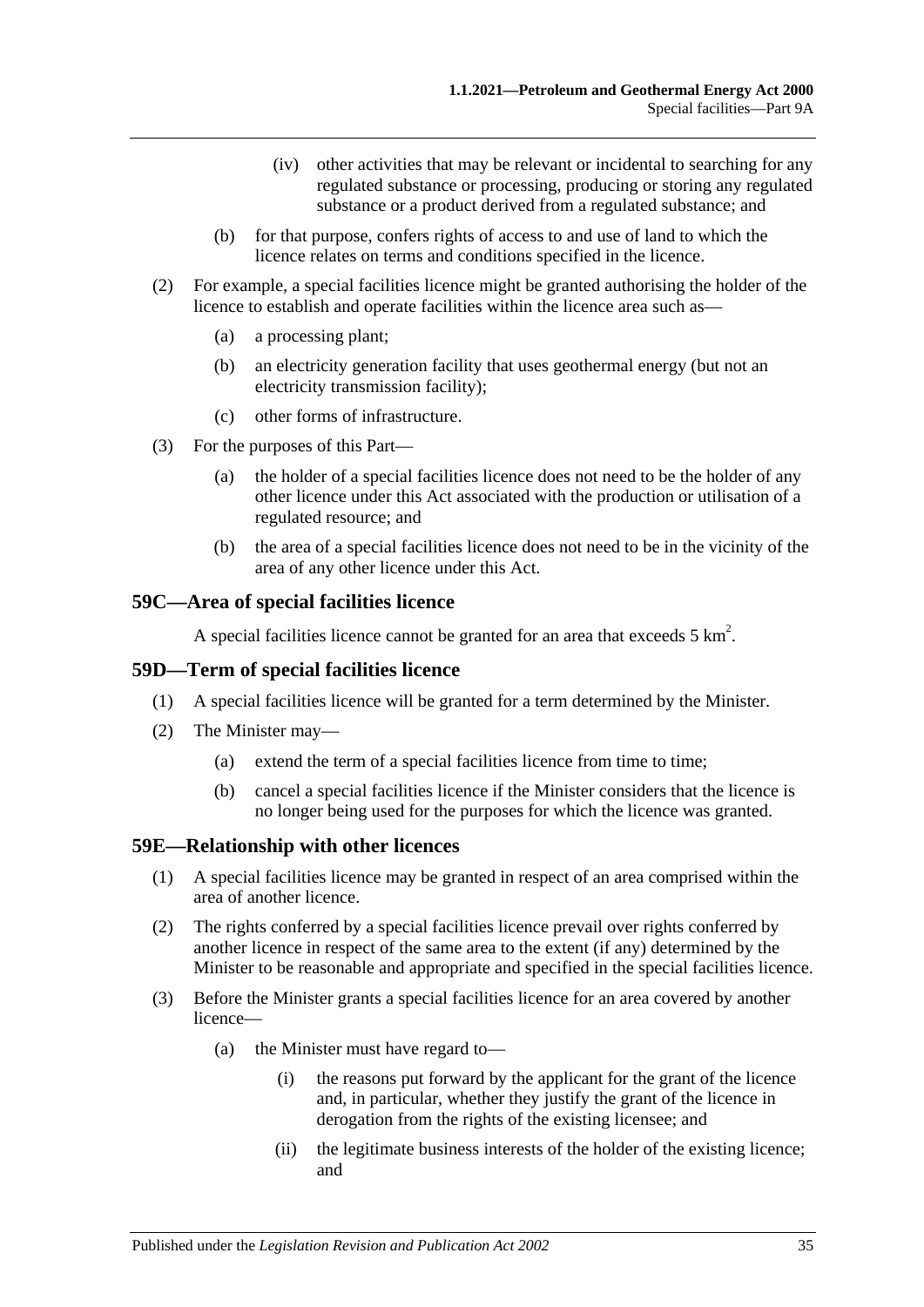- (iii) the effect of the operations to be carried out under the special facilities licence on the operations carried out under the existing licence; and
- (iv) the operational and technical requirements for the safe, efficient and reliable conduct of operations under both licences; and
- (v) any other matters the Minister considers relevant; and
- (b) the Minister must consult with the existing licensee about the matters referred to in [paragraph](#page-34-3) (a) and about the conditions to be included in the licence.
- (4) If a special facilities licence is granted over the area of another licence, the holder of the other licence is to be entitled to compensation for diminution of the rights conferred by that licence—
	- (a) to be agreed between the licensees; or
	- (b) in default of agreement, to be determined by the relevant court.
- <span id="page-35-3"></span>(5) If a special facilities licence is granted over the area of another licence, the Supreme Court may, on application by the holder of the other licence made within 2 months after the grant of the special facilities licence, review the terms and conditions of the special facilities licence and vary them as the Court considers just.
- (6) The Supreme Court may, in exercising its powers under [subsection](#page-35-3) (5), relocate the area of the special facilities licence or vary the area in some other way.

# <span id="page-35-0"></span>**Part 10—Entry to and use of land**

#### <span id="page-35-1"></span>**60—Right of entry to land**

A licensee may, subject to this Part—

- (a) enter land to carry out authorised activities on the land; or
- (b) enter land for the purpose of gaining access to adjacent land on which the licensee proposes to carry out authorised activities.

#### <span id="page-35-2"></span>**61—Notice of entry on land**

- (1) A licensee must, at least 21 days before entering land under this Part, give written notice to each owner of the land, in the form required by the regulations—
	- (a) of the licensee's intention to enter the land; and
	- (b) if the licensee proposes to carry out regulated activities on the land—of the nature of the activities to be carried out on the land.

Maximum penalty: \$20 000.

- (2) Once notice of entry has been given, a further notice for re-entry of the land is not necessary unless the activities to be carried out on the land differ significantly, in nature or extent, from the activities as described in the previous notice.
- (3) An owner of land who is entitled to receive a notice under this section may, by written notice furnished to the licensee, reduce the required period of notice.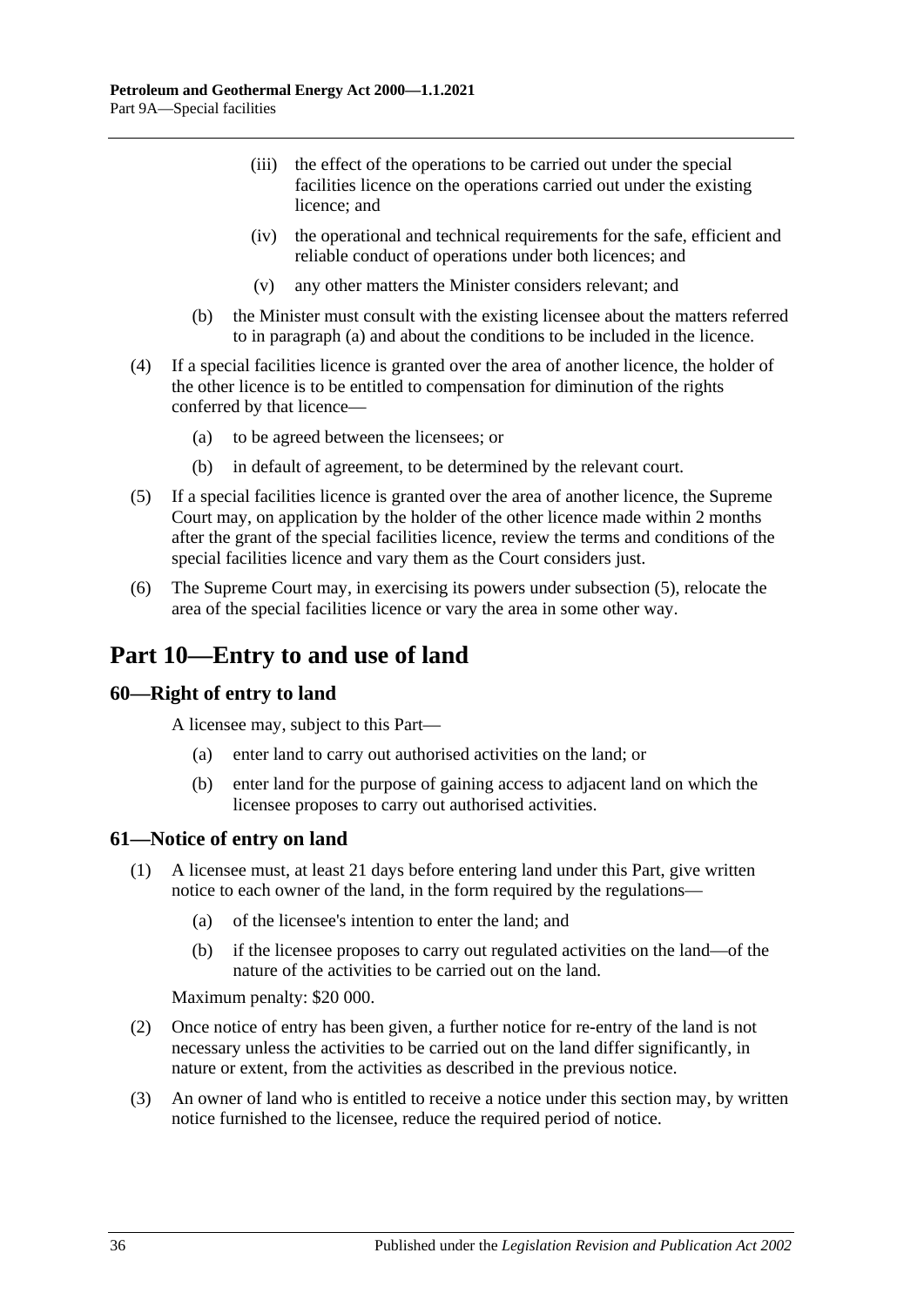### **62—Disputed entry**

- (1) An owner of the land may, by giving notice of objection to the licensee, object to the licensee's proposed entry.
- (2) A notice of objection must be given within 14 days after the licensee's notice of the proposed entry.
- (3) If an owner gives notice of objection, the licensee must notify the Minister that entry is disputed.
- (4) When notice of disputed entry is given, the Minister may attempt to mediate between the parties in order to arrive at mutually satisfactory terms under which the licensee may enter the land and (if relevant) carry out regulated activities on the land.

 $(5)$  If—

- (a) the Minister decides against attempting to reach a settlement of the dispute by mediation; or
- (b) an attempt is made but the dispute is not resolved within a period fixed in the regulations for the purposes of this paragraph,

either the licensee or the owner may apply to the Warden's Court for a resolution of the dispute.

(6) The Warden's Court may, on an application under this section, determine terms on which the licensee may enter the land and carry out regulated activities on the land.

### **63—Right to compensation**

- (1) The owner of land is entitled to compensation from a licensee who enters the land and carries out regulated activities under this Act.
- <span id="page-36-0"></span>(2) The compensation payable to an owner of land must be directly related to the owner and will be to cover—
	- (a) deprivation or impairment of the use and enjoyment of the land; and
	- (b) damage to the land (not including damage that has been made good by the licensee); and
	- (c) damage to, or disturbance of, any business or other activity lawfully conducted on the land; and
	- (d) consequential loss suffered or incurred by the owner on account of the licensee entering the land and carrying out regulated activities under this Act.
- (3) The compensation is not to be related to the value or possible value of regulated resources contained in the land.
- (3aa) Compensation is not payable under this section to the holder of a tenement under the *[Mining Act](http://www.legislation.sa.gov.au/index.aspx?action=legref&type=act&legtitle=Mining%20Act%201971) 1971* in relation to—
	- (a) any loss represented by a reduction in the value of any minerals that may be recovered under that tenement; or
	- (b) any other loss, deprivation or impairment of a prescribed kind.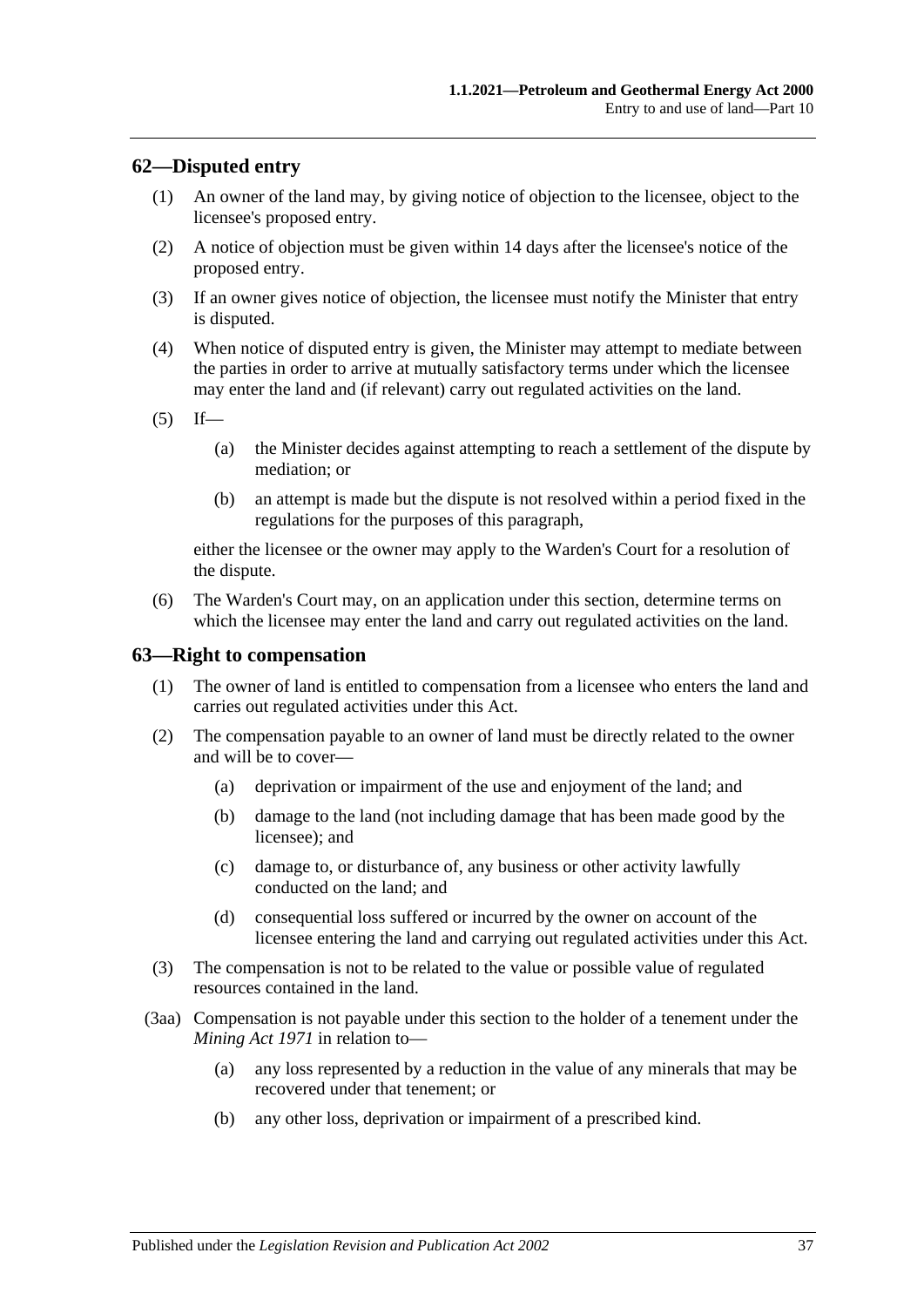- <span id="page-37-0"></span>(3a) The compensation may include an additional component to cover reasonable costs reasonably incurred by an owner of land in connection with any negotiation or dispute related to—
	- (a) the licensee gaining access to the land; and
	- (b) the activities to be carried out on the land; and
	- (c) the compensation to be paid under [subsection](#page-36-0) (2).
- (4) The compensation is to be determined by agreement or in default of agreement by the relevant court.
- (5) In assessing compensation under [subsection](#page-37-0) (3a), costs in connection with any negotiation or dispute will not be taken to be reasonably incurred if they arise during any period when a reasonable offer of compensation is open to be accepted by the relevant owner of land.
- (6) In assessing compensation payable to an owner of land under this section, any other compensation paid or payable under this or any other Act or law to the owner or any other owner, insofar as is fair, reasonable and appropriate to do so and to the extent that the compensation relates to the same matter, damage or loss (as the case may require), must be taken into account.

## **64—Right to require acquisition of land**

- (1) If the activities of a licensee on land substantially impair the owner's use and enjoyment of the land, the owner may apply to the relevant court for an order under this section.
- (2) The court may, on an application under this section—
	- (a) make an order transferring the owner's land to the licensee; and
	- (b) order the licensee to pay to the owner, by way of compensation—
		- (i) an amount equivalent to the market value of the land; and
		- (ii) a further amount the court considers just by way of compensation for disturbance.

# **Part 11—General provisions about licences**

## **Division 1—General provision about applications**

### **65—Application for licence**

- (1) An application for a licence—
	- (a) must be made in an approved form; and
	- (b) if the licence is to contain a mandatory condition requiring the licensee to carry out work in accordance with an approved work program—must be accompanied by a proposed work program for the first term of the licence; and
	- (c) must be accompanied by a statement of the financial and technical resources available to the applicant; and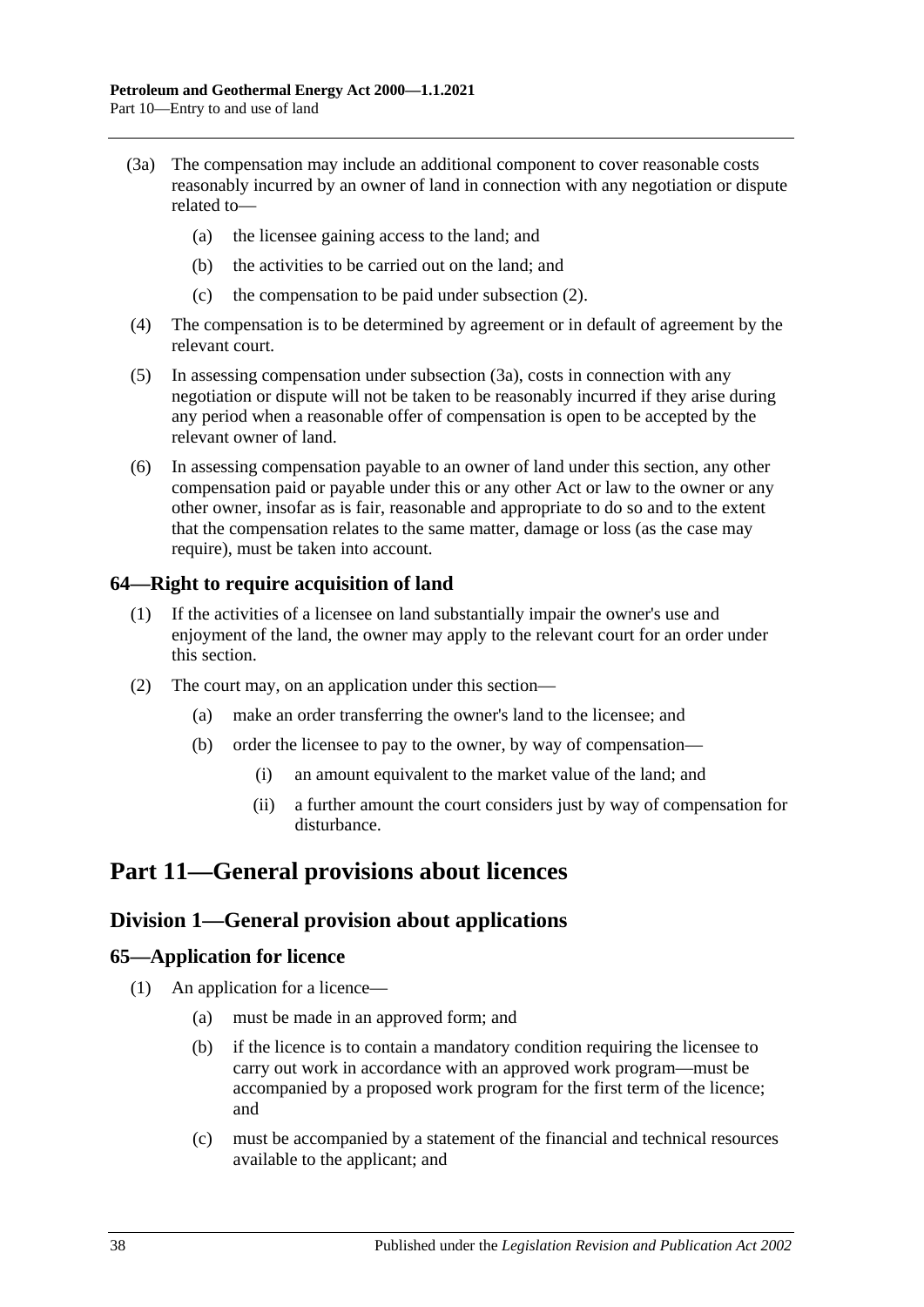- (d) must contain other information required in the approved form; and
- (e) must be accompanied by the fee prescribed by the regulations.
- <span id="page-38-0"></span>(1a) If an application for an exploration licence is made in accordance with this Act (the *relevant application*), the relevant application will, for the purposes associated with its consideration and any grant of an exploration licence on the basis of the application, rank ahead of any other application for an exploration licence for an overlapping area received by the Minister after the time that the Minister received the relevant application.
- (1b) [Subsection](#page-38-0) (1a) does not apply if the application is in response to a call for tenders under [section](#page-17-0) 22.
- (1c) A ranking established under [subsection](#page-38-0) (1a) will cease to apply if the Minister cancels the ranking on the ground—
	- (a) that the applicant has failed to comply with a requirement under this Act (in accordance with any relevant time requirement); or
	- (b) that the application is found to be invalid; or
	- (c) that there is some other default, defect or circumstances that the Minister considers is sufficiently significant to warrant the cancellation of the ranking.
- (2) An application for the renewal of a licence—
	- (a) must be made to the Minister in an approved form at least 2 months before the end of the licence term preceding the proposed renewal; and
	- (b) must contain other information required by the Minister; and
	- (c) if the licence contains a mandatory condition requiring the licensee to carry out work in accordance with an approved work program—must be accompanied by a proposed work program for the term of the renewal; and
	- (d) must be accompanied by the fee prescribed by the regulations.
- <span id="page-38-1"></span>(3) The Minister may require an applicant for the grant or renewal of a licence to provide any further information, documents or materials to assist in assessing and determining the application.
- (4) If an applicant fails to comply with a requirement under [subsection](#page-38-1) (3) within a reasonable time allowed by the Minister (which must be at least 30 days), the application lapses.
- (5) If an application for the renewal of a licence is made before the end of the term of the licence, the licence term is extended until the application is determined.
- (6) Notice of an application for the grant of a production licence, and notice of an application for the grant or renewal of a pipeline licence, associated activities licence or special facilities licence, must be published in the Gazette in accordance with a determination of the Minister before the application is determined.

### **66—Preconditions of grant or renewal of licence**

- (1) The Minister may offer a licence to a particular applicant on condition that—
	- (a) the applicant is to return the executed licence to the Minister within a specified period; and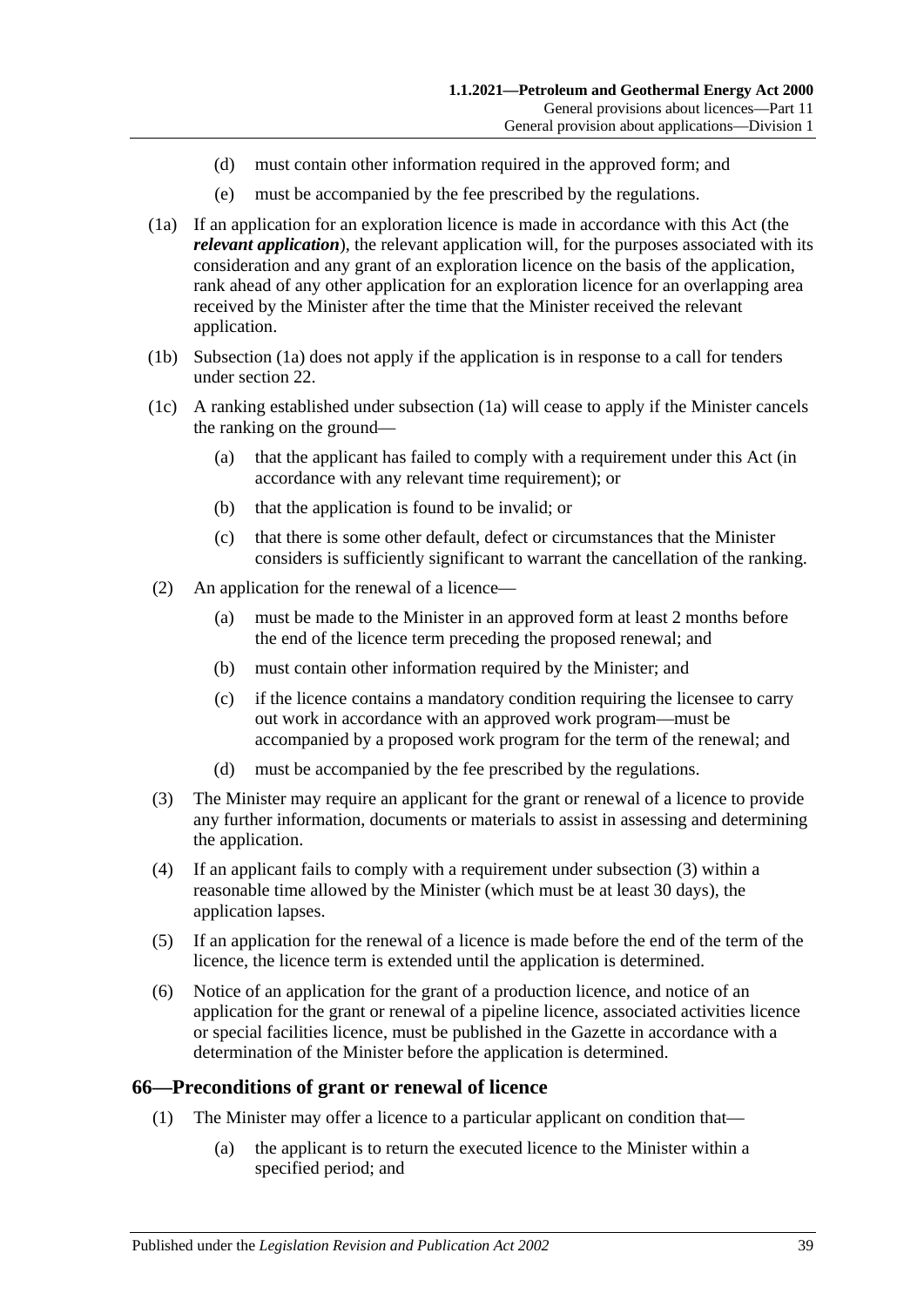- (b) if the applicant fails to do so—the offer lapses and the licence may be offered to someone else.
- (2) As a condition of granting or renewing a licence, the Minister may require the applicant to give security, of a kind and amount acceptable to the Minister, for the satisfaction of obligations arising under this Act or the licence.

# **Division 2—Extent of licence exclusivity**

### **67—Application of Division**

This Division applies to licences of the following classes:

- (a) exploration licence;
- (b) retention licence;
- (c) production licence.

### **68—Extent to which same area may be subject to different licences**

- (1) A licence to which this Division applies is *compatible* with another licence to which this Division applies if—
	- (a) 1 relates to a source of geothermal energy and the other does not; or
	- (b) 1 relates to gas storage and the other does not.
- (3) The same area cannot be simultaneously subject to two or more licences to which this Division applies unless the licences are compatible.
- (4) For the purposes of this section, if a person who is entitled to the grant of a licence to which this Division applies makes an application for such a licence, the area to which the application relates is to be taken to be subject to a licence to which this Division applies until the application is determined.
- (5) This section does not derogate from the operation of [Division 5.](#page-42-0)

### <span id="page-39-0"></span>**69—Grant of compatible licence to area already under licence**

- (1) Before the Minister grants a compatible licence in respect of an area that is already wholly or partly subject to a licence to which this Division applies, the Minister must consult with the existing licensee (unless the existing licensee is the person seeking the compatible licence).
- (2) The Minister must, in acting under [subsection](#page-39-0) (1), seek to consult on—
	- (a) the reasons put forward by the applicant for the grant of the relevant licence; and
	- (b) the legitimate business interests of the holder of the existing licence; and
	- (c) the effect of the operations to be carried out under the proposed licence on the operations carried out under the existing licence; and
	- (d) the operational and technical requirements for the safe, efficient and reliable conduct of operations under both licences,

(and the Minister may consult on such other matters as the Minister considers relevant).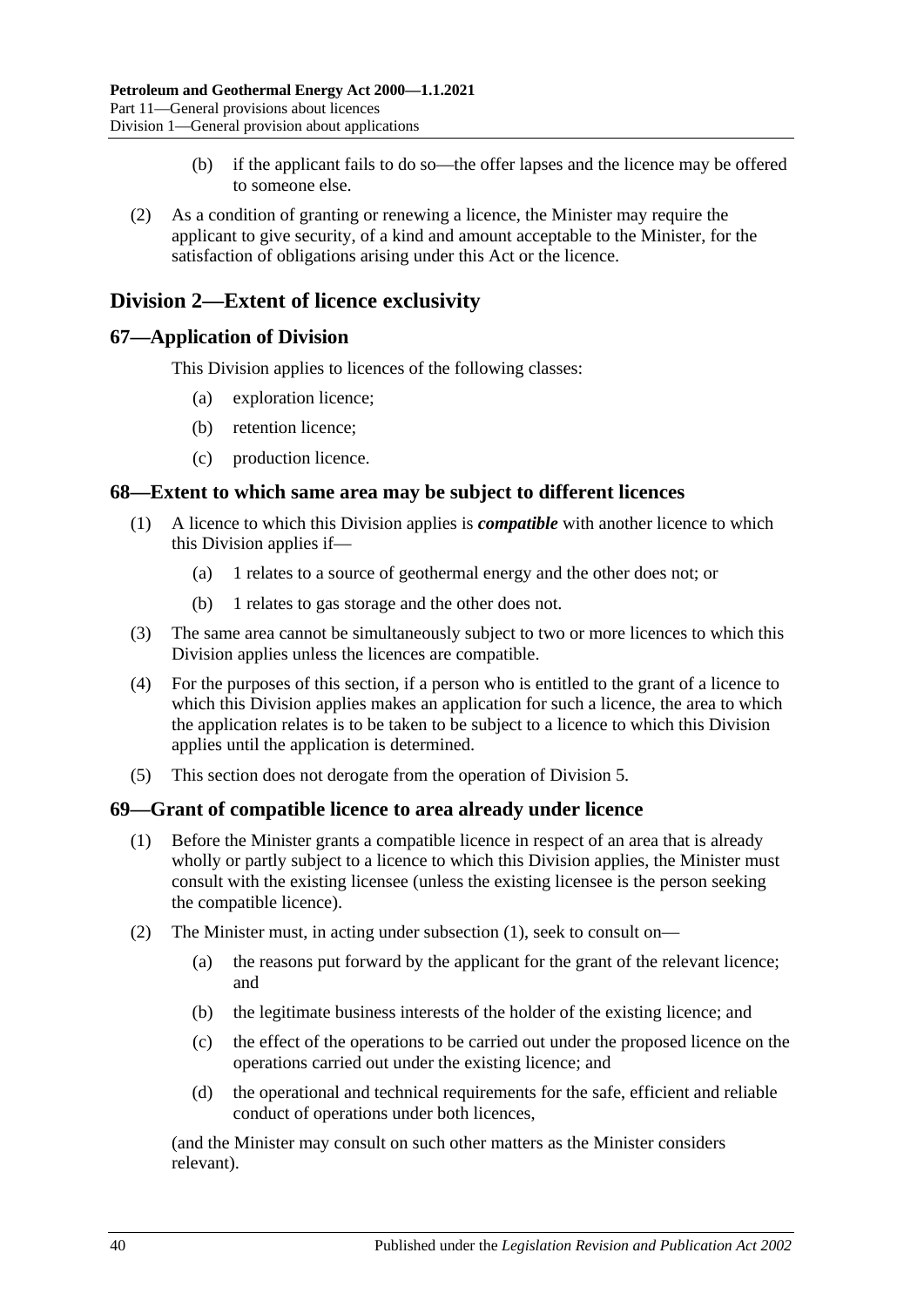### **70—Interrelationship between rights of licensees under compatible licences**

If a licensee discovers a regulated resource in an area subject to two or more compatible licences, the rights under this Act in respect of the discovery attach to the licensee who holds a licence for a regulated resource of the relevant kind irrespective of whether that licensee actually made the discovery.

### **71—Excision of licence areas**

If—

- (a) a retention licence is granted to the holder of an exploration licence or a production licence in respect of part only of the area comprised in the earlier licence; or
- (b) a production licence is granted to the holder of an exploration licence or a production licence in respect of part only of the area comprised in the earlier licence,

the area of the new licence is excised from the area of the earlier licence.

## **Division 3—Licence conditions**

### **72—Mandatory conditions**

A licence must include the conditions designated in this Act as mandatory conditions.

### **73—Mandatory condition as to use of information etc**

It is a mandatory condition of every licence that the licensee authorises the Minister—

- (a) to make use of information and records provided by the licensee under this Act; and
- (b) to disclose information and records provided by the licensee under this Act as authorised by the regulations.

### <span id="page-40-0"></span>**74—Classification of activities to be conducted under licence**

- (1) A licence is to include mandatory conditions dividing the regulated activities to be carried out under the licence into—
	- (a) activities requiring high level official surveillance; or
	- (b) activities requiring low level official surveillance.
- (2) The activities are to be classified as requiring high level official surveillance unless the licensee satisfies the Minister that, in view of the licensee's demonstrated competence to comply with the requirements of this Act and the conditions of the licence, the activities should be classified as requiring low level official surveillance.
- (3) The mandatory conditions are to provide as follows:
	- (a) the Minister's prior written approval is required for activities requiring high level official surveillance; and
	- (b) notice of activities requiring low level official surveillance is to be given as required in the conditions or by regulation.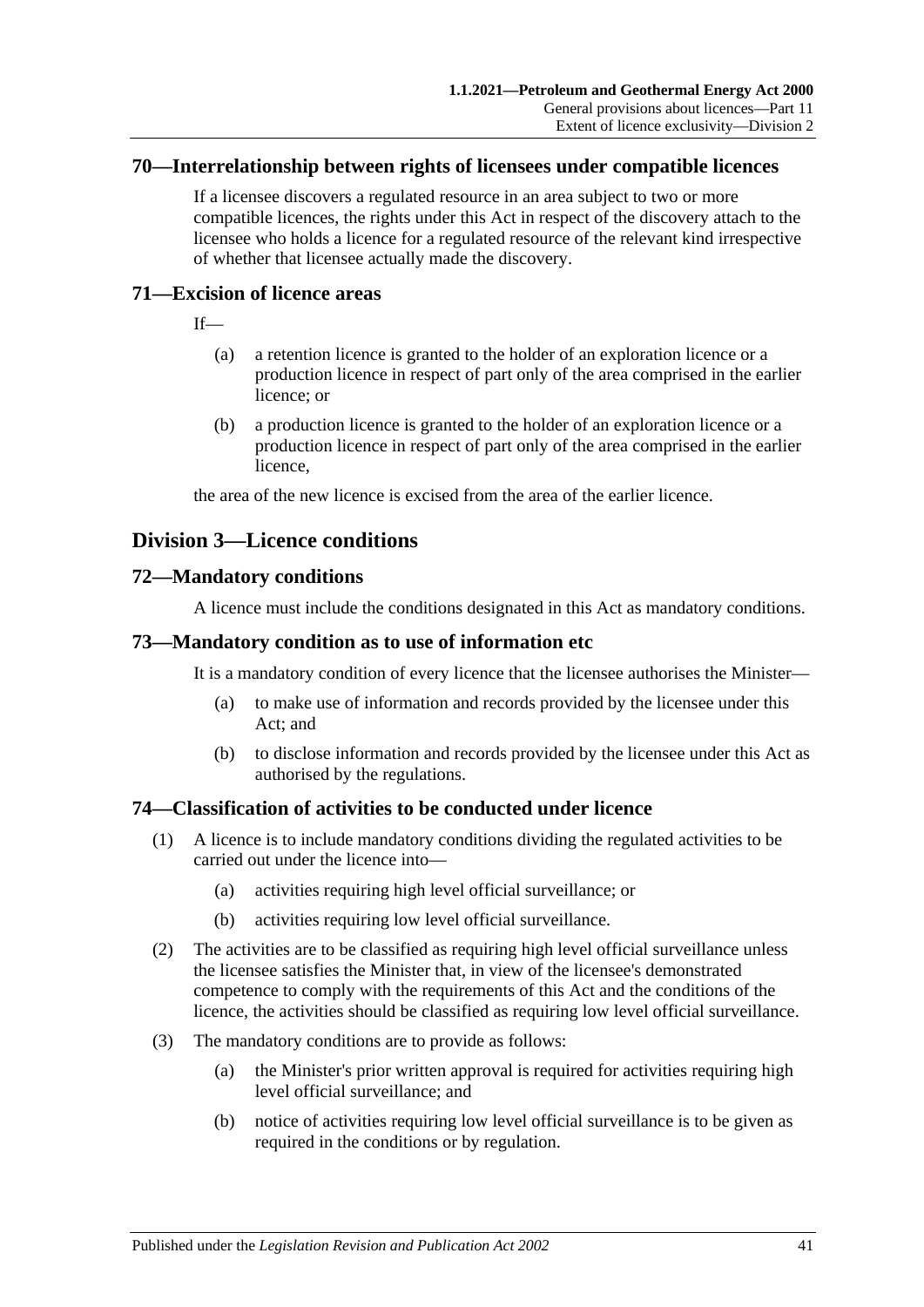- <span id="page-41-1"></span>(4) The Minister may, by written notice to a licensee, change the classification of activities under the relevant licence conditions.
- (5) If regulated activities to be conducted under a licence are generally or substantially classified as requiring a low level of official surveillance, the annual licence fee payable for the licence will be reduced by an amount not exceeding 50% of the fee according to a determination of the Minister as to the level of official surveillance required under the licence.

### **75—Mandatory condition about resources required for compliance with environmental obligations**

It is a mandatory condition of every licence that the licensee must have adequate technical and financial resources to ensure compliance with the licensee's environmental obligations (including the rehabilitation of land adversely affected by regulated activities carried out under the licence).

### **76—Discretionary conditions**

- (1) A licence may be granted on other conditions (*discretionary conditions*) the Minister considers appropriate.
- (2) The discretionary conditions of the licence may (for example) include a condition requiring the licensee to maintain insurance on terms and conditions approved by the Minister insuring the licensee and the State against obligations arising from regulated activities under the licence.
- (3) The Minister may add a discretionary condition to a licence, or vary or revoke a discretionary condition of a licence—
	- (a) on the renewal of the licence; or
	- (b) at any other time with the agreement of the licensee.

### <span id="page-41-0"></span>**76A—Suspension of conditions of licence by agreement**

- (1) The Minister may, by agreement with the licensee, suspend, either for a specified period or indefinitely, any of the conditions attached to a licence (including a mandatory condition).
- (2) The Minister may, as or when the Minister thinks fit, terminate a suspension under [subsection](#page-41-0) (1).
- (3) If a suspension is put in place under [subsection](#page-41-0) (1), the Minister may, if relevant, by the instrument of suspension or by a later instrument furnished to the licensee, extend the period of the licence by a period not exceeding the period of the suspension.

### **77—Non-compliance with licence conditions**

If a licence condition is not complied with, the licensee is guilty of an offence. Maximum penalty: \$120 000.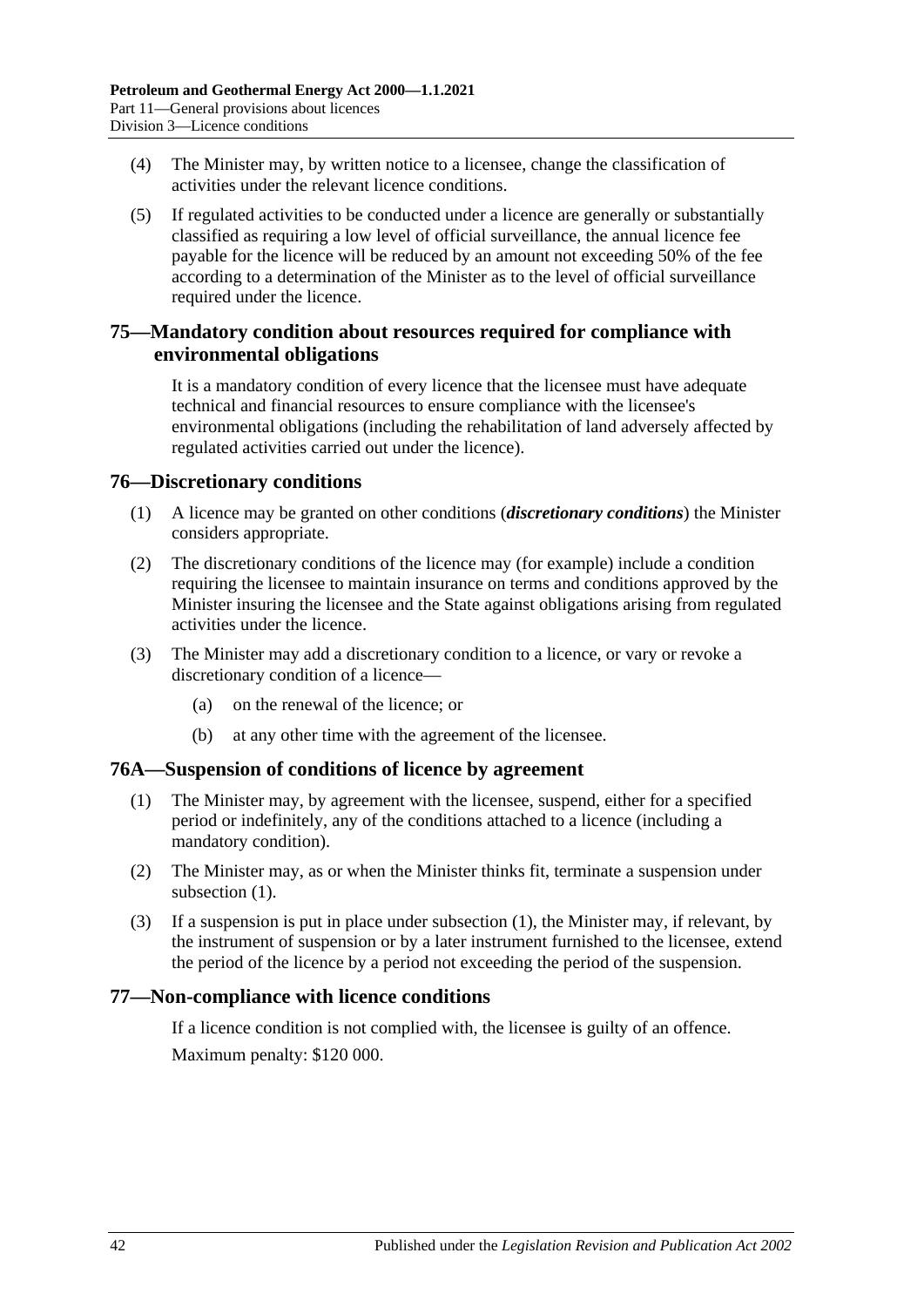# **Division 4—Annual fees**

### <span id="page-42-1"></span>**78—Annual fees**

- (1) A licensee must pay to the Minister annually and in advance a fee appropriate to the relevant licence fixed by, or calculated in accordance with, the prescribed scale.
- <span id="page-42-2"></span>(2) If a licensee fails to pay a fee in accordance with [subsection](#page-42-1)  $(1)$ —
	- (a) the amount in arrears will, unless the Minister determines otherwise, be increased by penalty interest at the prescribed rate; and
	- (b) the Minister may impose on the licensee a fine of an amount fixed by the Minister up to a limit of \$1,000 or 10% of the outstanding fee, whichever is the greater.
- (3) The Minister may for any proper reason remit penalty interest or a fine imposed under [subsection](#page-42-2) (2) wholly or in part.
- (4) A fee (and any penalty interest or fine imposed by the Minister under this section) may be recovered as a debt due to the Crown.

## <span id="page-42-0"></span>**Division 5—Reservoir access**

### **79—Access to natural reservoir**

- $(1)$  If—
	- (a) there is a natural reservoir in the area of a licence that is, in the Minister's opinion, suitable for use for the storage of a regulated substance; and
	- (b) a person (the *applicant*) who is not the holder of the relevant licence seeks access to the natural reservoir for the storage of a regulated substance; and
	- (c) the applicant, after making reasonable attempts to do so, fails to reach agreement with the licensee on terms and conditions of access to and use of the natural reservoir,

the Minister may, by notice in writing given to the applicant and the holder of the licence, determine terms and conditions (which the Minister considers to be fair and reasonable commercial terms) on which the applicant is to be entitled to access to and use of the reservoir.

- (2) In considering whether to make a determination under this section and, if so, the terms and conditions of the determination, the Minister must have regard to—
	- (a) the legitimate business interests of the licensee; and
	- (b) the public interest including the public interest in facilitating competition in markets; and
	- (c) the interests of persons other than the immediate parties to the determination that might be affected by the determination; and
	- (d) the operational requirements for the safe, efficient and reliable use of the natural reservoir; and
	- (e) any other matters the Minister considers relevant.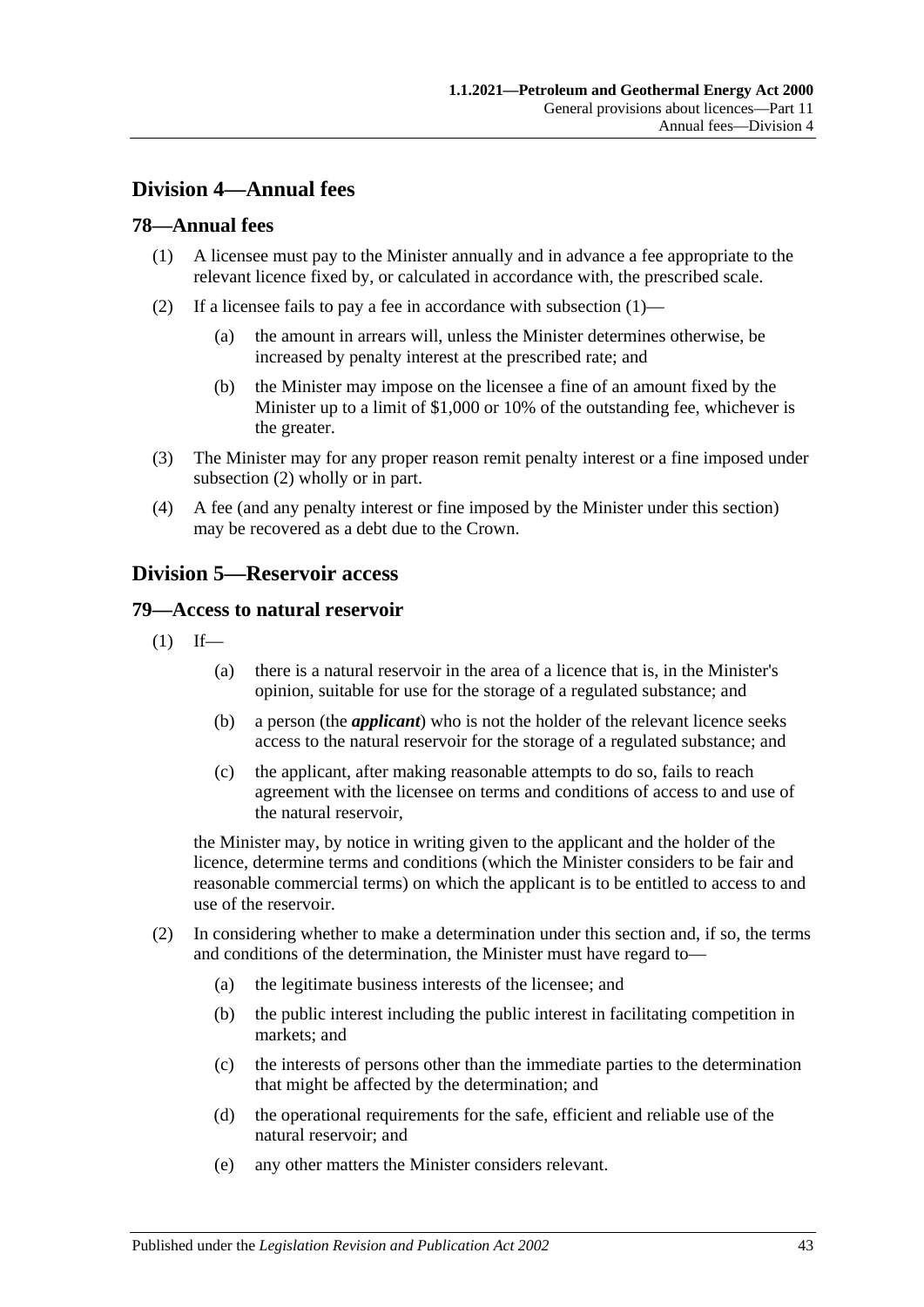- (3) Before making a determination under this section, the Minister must give the interested parties a reasonable opportunity to comment on the proposed determination.
- (4) A determination under this section is binding on the holder of the licence and the applicant.
- (5) Access may be granted on terms under which the person to whom the right of access is granted is required to take out a licence for the purpose of exercising the right of access arising under the determination.
- (6) A party to a determination under this section may appeal against the determination to the Supreme Court.
- (7) On an appeal under this section—
	- (a) the Court may confirm the Minister's determination; or
	- (b) the Court may cancel the Minister's determination if satisfied that it is not fair and reasonable that the applicant should have access to the natural reservoir; or
	- (c) the Court may vary the terms and conditions of the determination as the Court considers fair and reasonable.
- (8) The Court may make incidental and ancillary orders (including orders for costs).

## **Division 6—Grant, resumption etc of land**

### **80—Grant, resumption etc of Crown and pastoral land**

- (1) The Minister responsible for the administration of the *[Crown Land Management](http://www.legislation.sa.gov.au/index.aspx?action=legref&type=act&legtitle=Crown%20Land%20Management%20Act%202009)  Act [2009](http://www.legislation.sa.gov.au/index.aspx?action=legref&type=act&legtitle=Crown%20Land%20Management%20Act%202009)* may grant unalienated Crown land to a licensee for the purpose of carrying on regulated activities or for purposes incidental to such activities.
- (2) A statutory power to resume land subject to a lease under the *[Crown Lands Act](http://www.legislation.sa.gov.au/index.aspx?action=legref&type=act&legtitle=Crown%20Lands%20Act%201929) 1929* or the *[Pastoral Land Management and Conservation Act](http://www.legislation.sa.gov.au/index.aspx?action=legref&type=act&legtitle=Pastoral%20Land%20Management%20and%20Conservation%20Act%201989) 1989* for a public work or public purpose may be exercised as if the land required for carrying on regulated activities or for purposes incidental to such activities were land required for a public work or a public purpose.

### **Division 7—Multiple licensees**

### **81—Multiple licensees**

- (1) If a licence is held by 2 or more persons, they are jointly and severally liable for the obligations of the licensee under this Act.
- (2) If a licence is held by 2 or more persons, they must, by written notice given to the Minister, nominate a representative (who may—but need not—be one of the licensees) who is authorised to give and receive notices on their behalf.

Administrative penalty.

(3) A notice given by or to the authorised representative is taken to have been given by or to all the licensees.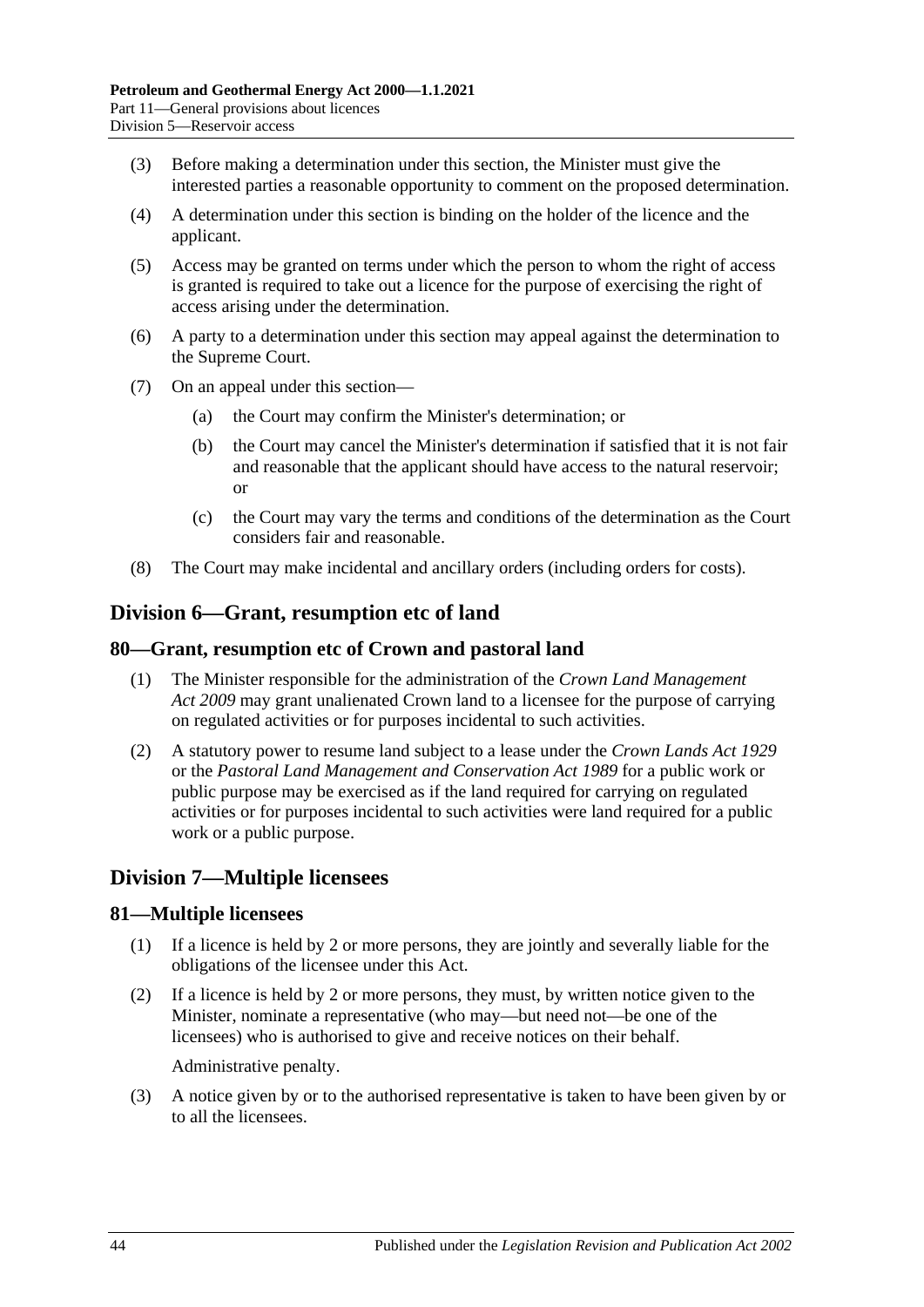## **Division 8—Consolidation and division of licence areas etc**

### <span id="page-44-3"></span>**82—Consolidation of licence areas**

- (1) The Minister may, by agreement with a licensee or prospective licensee, consolidate adjacent licence areas into a single licence area.
- (2) If a licence or licences have already been issued for 1 or more of the licence areas to be consolidated, the Minister may—
	- (a) vary the licence or licences, and provide for or vary such terms and conditions attaching to the licence or licences as the Minister considers appropriate in view of the consolidation; or
	- (b) amalgamate 2 or more licences, and provide for such terms and conditions attaching to the amalgamated licence as the Minister considers appropriate in view of the consolidation.
- (2a) The rights of the holder of a licence under subsection (2) are not to be more extensive than those existing under the relevant licence or licences immediately before any variation or amalgamation under that subsection.
- (3) In this section—
	- (a) a reference to a *licence area* extends to an area for which an application for a licence has been made; and
	- (b) a reference to *adjacent licence areas* extends to 2 or more areas which are within the vicinity of each other.

### <span id="page-44-4"></span>**83—Division of licence areas**

- (1) The Minister may, by agreement with a licensee, divide a licence area into separate areas so that each becomes subject to a different licence.
- <span id="page-44-1"></span><span id="page-44-0"></span>(2) On dividing a licence area, the Minister—
	- (a) may vary the existing licence by excising part of the licence area and issue a new licence for the balance of the area (on terms and conditions the Minister considers appropriate and for a term equal to the balance of the term of the existing licence); or
	- (b) issue new licences in place of the existing licence (each of which is then taken to be a continuation, in part, of the existing licence).
- <span id="page-44-2"></span>(2a) The rights of the holder of the licence issued under [subsection](#page-44-0) (2) are not to be more extensive than those existing under the relevant licence immediately before any division under this section.
- (3) If the area to which an exploration licence relates is divided, there must be no reduction of the aggregate work to be carried out.
- (4) Each of the following will be taken to be an original licence area for the purposes of [section](#page-19-0) 26(3):
	- (a) the area remaining after an excision under [subsection](#page-44-1)  $(2)(a)$ ;
	- (b) the area of any new licence under [subsection](#page-44-1)  $(2)(a)$  or [\(b\).](#page-44-2)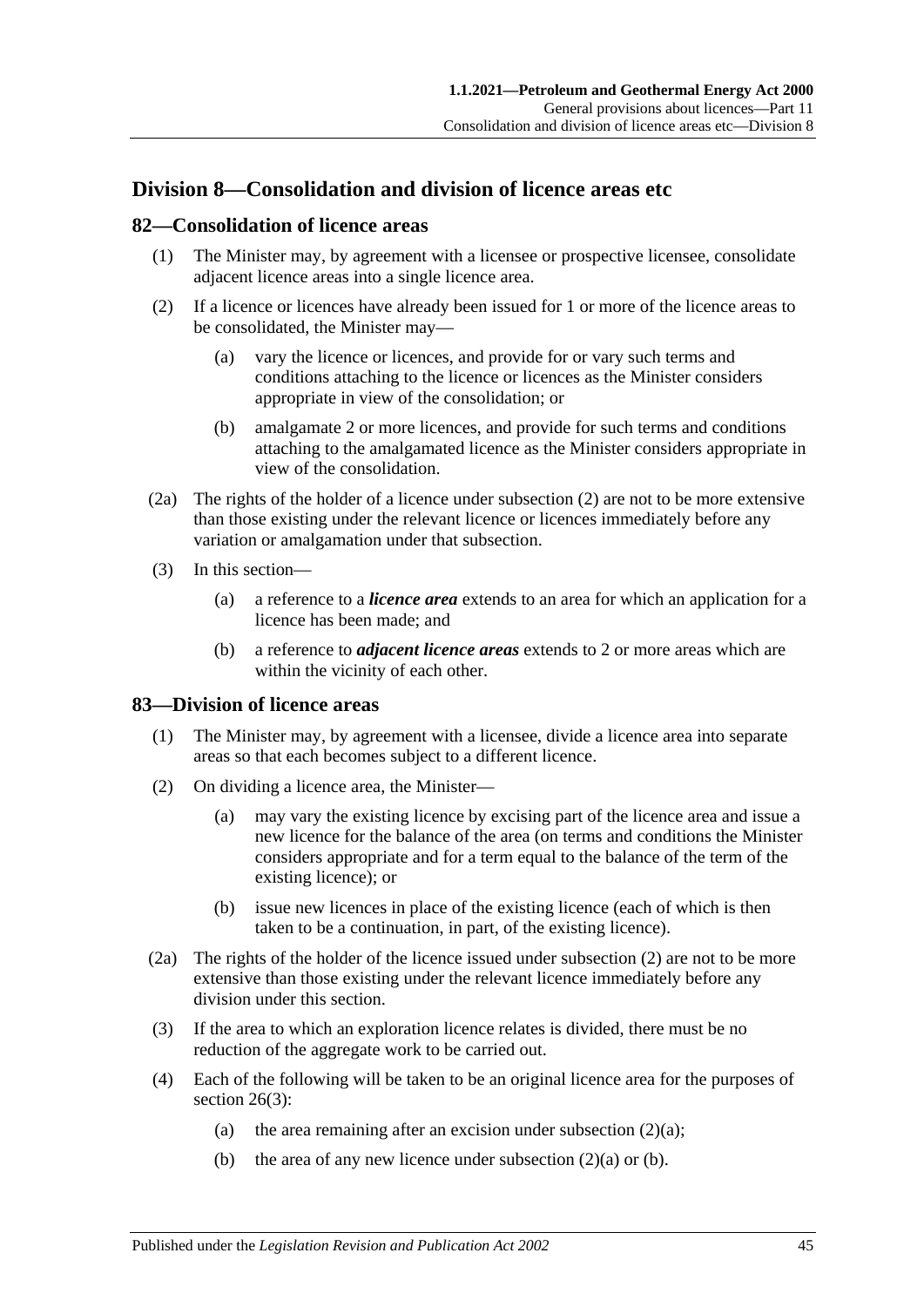# **Division 9—Record keeping and reporting requirements**

### **84—Records to be kept by licensee**

- (1) A licensee must maintain—
	- (a) a record of all regulated activities carried out under the licence including, where appropriate, maps and plans; and
	- (b) a record of the results of regulated activities carried out under the licence, including the results of the analysis of geological samples; and
	- (c) a record of compliance audits by internal or external auditors required under the regulations; and
	- (d) other records as required by the regulations.

Administrative penalty.

(2) The licensee must provide the Minister with a copy of the records kept under this section at the times required by the regulations or by the Minister by written notice given to the licensee.

Administrative penalty.

### <span id="page-45-0"></span>**85—Reporting of certain incidents**

(1) In this section—

*serious incident* means an incident arising from activities conducted under a licence in which—

- (a) a person is seriously injured or killed; or
- (b) an imminent risk to public health or safety arises; or
- (c) serious environmental damage occurs or an imminent risk of serious environmental damage arises; or
- (d) security of natural gas supply is prejudiced or an imminent risk of prejudice to security of natural gas supply arises; or
- (e) some other event or circumstance occurs or arises that results in the incident falling within a classification of serious incidents under the regulations or a relevant statement of environmental objectives.

*reportable incident* means an incident (other than a serious incident) arising from activities conducted under a licence classified under the regulations as a reportable incident.

(2) A licensee must report a serious incident to the Minister as soon as practicable after its occurrence and must provide the Minister with a written report on the incident as required under the regulations.

Administrative penalty.

(3) A licensee must report a reportable incident to the Minister as required under the regulations.

Administrative penalty.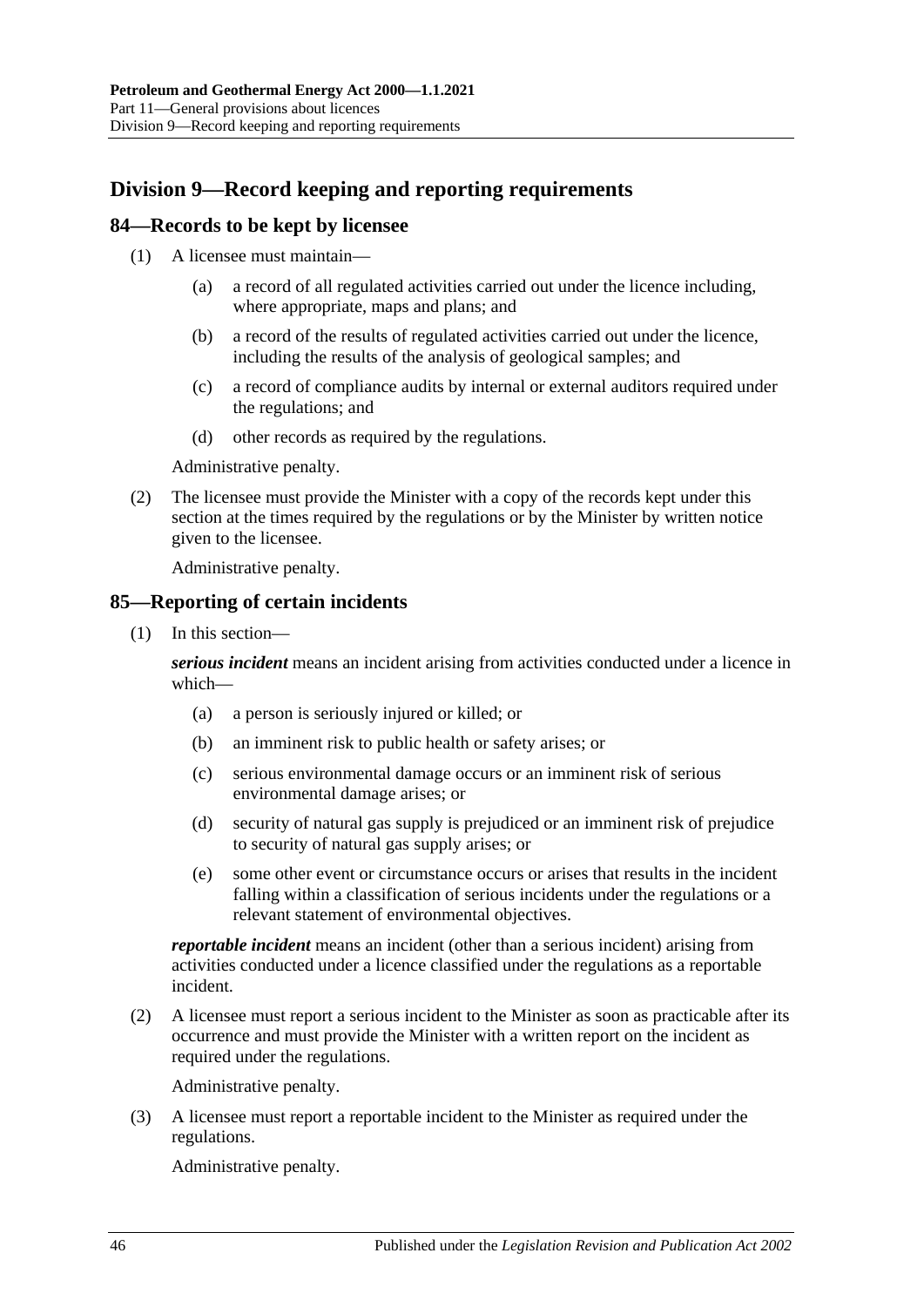### **86—Information to be provided by licensee**

(1) A licensee must, as required under the regulations, provide the Minister with information required by the regulations.

Administrative penalty.

<span id="page-46-0"></span>(2) A licensee must provide the Minister with any other information reasonably requested by the Minister within the time specified in the request.

Administrative penalty.

- (3) If the Minister considers the provision of the information requested under [subsection](#page-46-0) (2) essential in the public interest, and gives an intimation to that effect in the request, non-compliance with the request is a summary offence punishable on conviction by a fine not exceeding \$120,000.
- <span id="page-46-1"></span>(4) A licensee must, if requested to do so by the Minister, provide the Minister with an expert report, within the time specified in the request, verifying information provided to the Minister by the licensee.

Administrative penalty.

- (5) A request under [subsection](#page-46-1) (4) must either nominate the person by whom the expert report is to be prepared or state the nature of the qualifications and experience that the person who prepares the report must possess.
- (6) A reference in this section to a licensee extends to a former licensee.
- (7) A requirement under any other provision of this Act to provide any information or report extends to a former licensee to the extent that the information or report is reasonably required in connection with the operation or administration of this Act.

## **Division 10—General requirements for operations**

### **86A—Fitness-for-purpose assessment**

(1) In this section—

*prescribed licence* means—

- (a) a retention licence; or
- (b) a production licence; or
- (c) a pipeline licence; or
- (d) an associated activities licence; or
- (e) a special facilities licence.
- (2) A licensee under a prescribed licence must carry out fitness-for-purpose assessments of facilities operated on land within the area of the licence at intervals prescribed by the regulations in order to assess risks imposed by the facilities on—
	- (a) public health and safety; and
	- (b) the environment; and
	- (c) the security of production or supply of natural gas (so far as this may be relevant).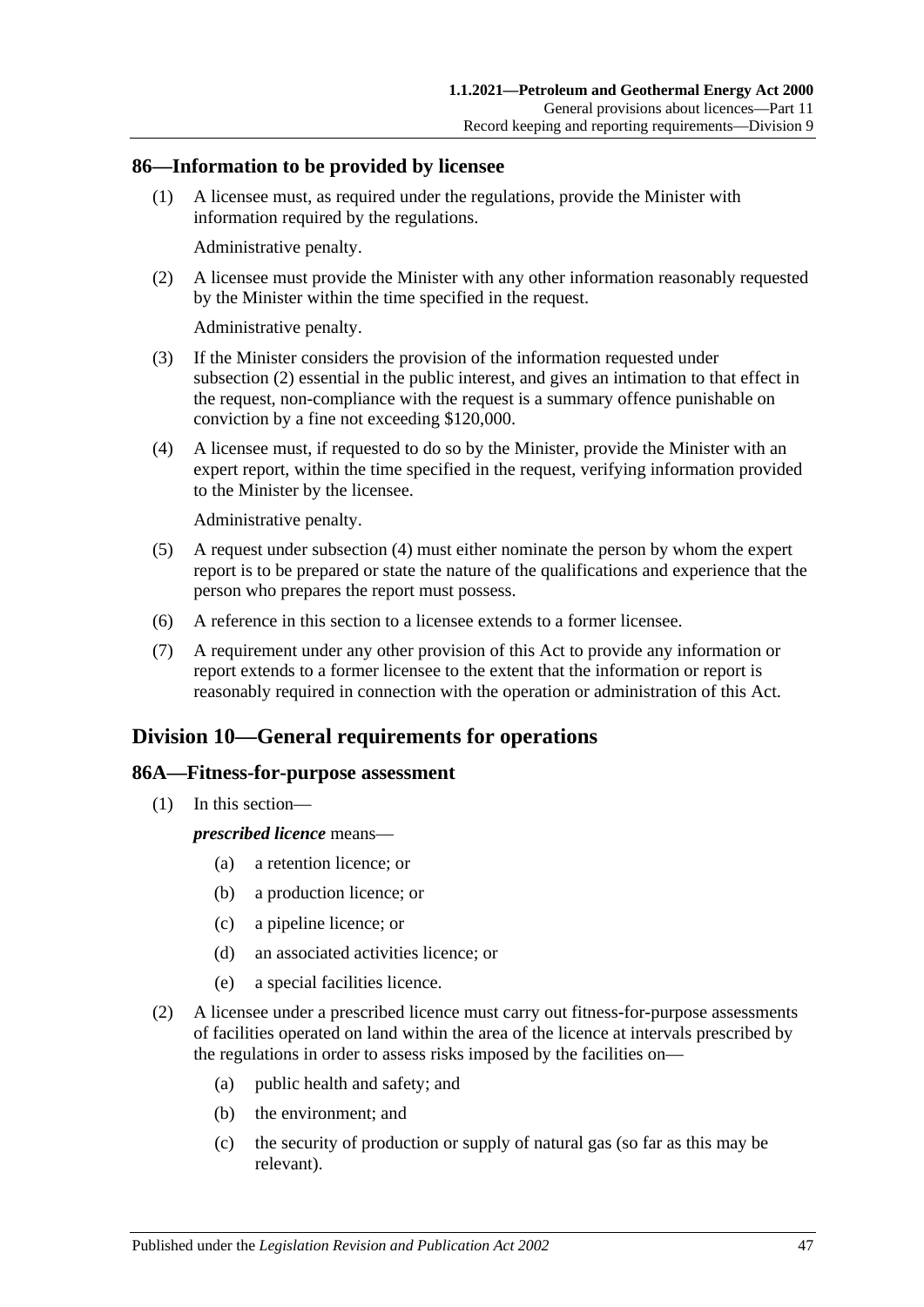- (3) An assessment under this section must comply with any requirements prescribed by the regulations.
- (4) The licensee must prepare a report on the assessment in a manner and form determined by the Minister and furnish a copy of the report to the Minister in accordance with the regulations.
- (5) A report under this section must comply with any other requirements prescribed by the regulations.
- (6) A licensee must promptly carry out any remedial action that is necessary or appropriate in view of a report under this section (and, in particular, must ensure that any identified risks are eliminated or reduced so far as is reasonably practicable).
- (7) A licensee who fails to comply with a requirement under this section is guilty of an offence.

Maximum penalty: \$120 000.

### **87—Activities to be carried out with due care and in accordance with good industry practice**

A licensee must carry out regulated activities—

- (a) with due care for—
	- (i) the health and safety of persons who may be affected by those activities; and
	- (ii) the environment; and
	- (iii) where relevant—the need to ensure, in a case where interruption of natural gas supply could cause significant social disruption, that facilities for processing and transporting natural gas are designed, constructed, managed and operated on a prudential basis so as to provide a reliable and adequate supply of natural gas; and

(b) in accordance with good practice as recognised in the relevant industry. Maximum penalty: \$120 000.

## **Division 11—Minister's power to carry out work**

### <span id="page-47-0"></span>**88—Ministerial direction**

- <span id="page-47-1"></span>(1) The Minister may, by notice in writing given to a licensee, direct the licensee—
	- (a) to carry out specified obligations under this Act or the licence; or
	- (b) to cease specified activities that are contrary to this Act or the licence.
- (2) The licensee must comply with a direction under [subsection](#page-47-0) (1) within the time allowed in the notice.

Maximum penalty: \$120 000.

(3) If the licensee fails to comply with a direction under [subsection](#page-47-1)  $(1)(a)$  within the time allowed in the notice, the Minister may take the required action, or arrange for the required action to be taken, and recover the cost, as a debt, from the licensee.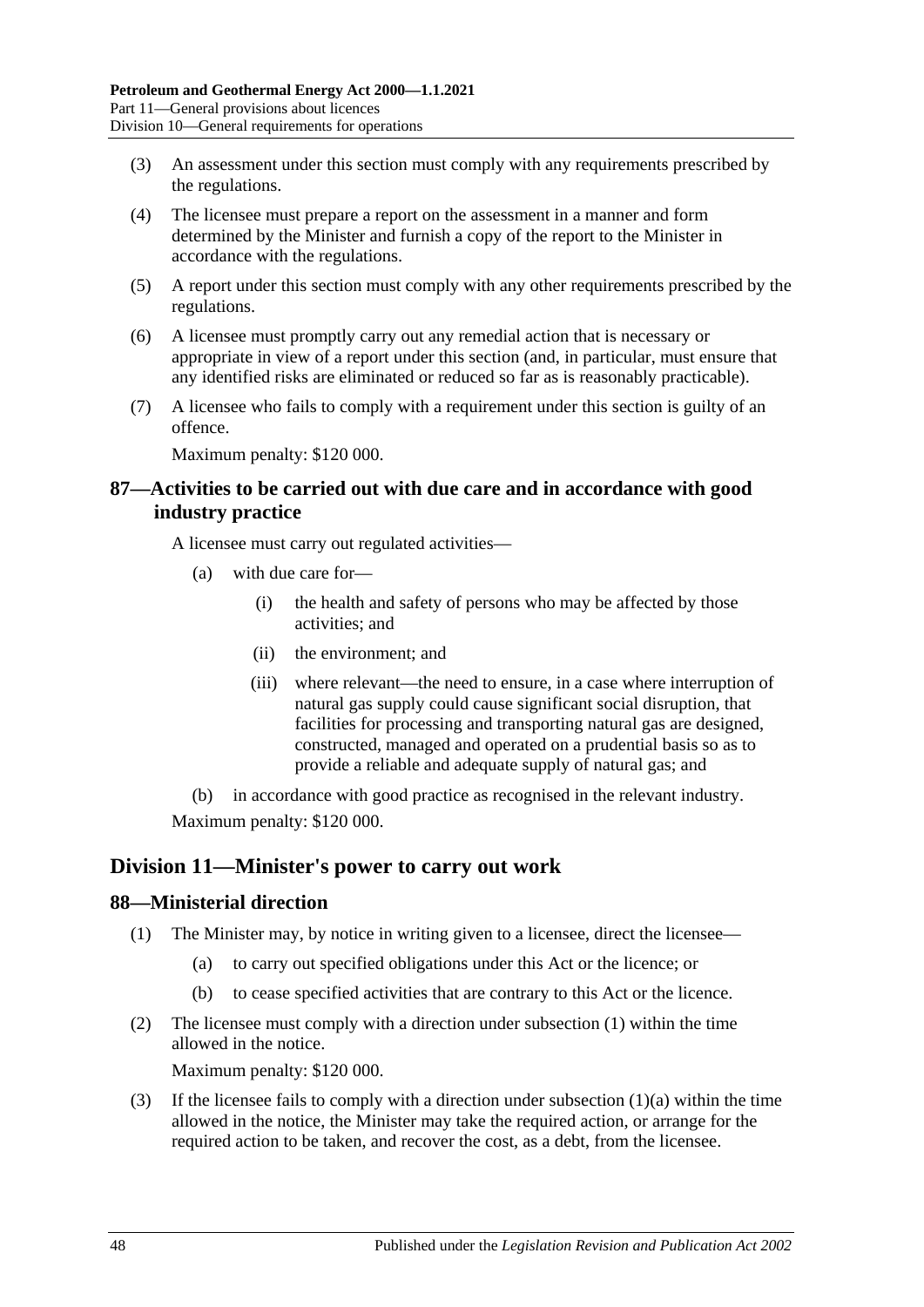# **Division 12—Surrender, suspension or cancellation of licence**

### **89—Surrender**

- (1) A licensee may apply to the Minister to surrender the licence or to surrender part of the licence area.
- (2) The Minister may accept the surrender as from a date specified by the Minister in a notice of acceptance of the surrender given to the applicant.
- (3) If the licensee surrenders part of the licence area, the licence continues in relation to the remainder of the licence area subject to any modification of its conditions that the Minister considers appropriate in view of the surrender.
- (4) The Minister may accept a surrender on any one or more of the following conditions:
	- (a) that the applicant rehabilitate land affected by activities conducted under the licence;
	- (b) that the applicant pay any monetary obligations incurred before the surrender;
	- (c) that the applicant provide information that should have been, but has not been, provided before the surrender.

### **90—Suspension of licence by agreement**

The Minister may, by agreement with the licensee, suspend a licence for a specified period.

### **91—Disciplinary power to suspend or cancel licence**

- (1) If a licensee fails to comply with this Act or a condition of the licence, the Minister may, by written notice given to the licensee—
	- (a) suspend the licence for a specified period or until the Minister terminates the suspension; or
	- (b) cancel the licence.
- (2) Before the Minister suspends or cancels the licence, the Minister must give the licensee a notice of default—
	- (a) specifying the default; and
	- (b) stating the action that the Minister proposes to take; and
	- (c) if the default is capable of being remedied—allowing the licensee a reasonable opportunity to remedy the default; and
	- (d) whether or not the default is capable of being remedied—giving the licensee a reasonable opportunity to show cause why the proposed action should not be taken.
- (3) If the notice allows the licensee an opportunity to remedy a default, and the licensee remedies the default to the Minister's satisfaction, the Minister is not to suspend or cancel the licence on the basis of that default.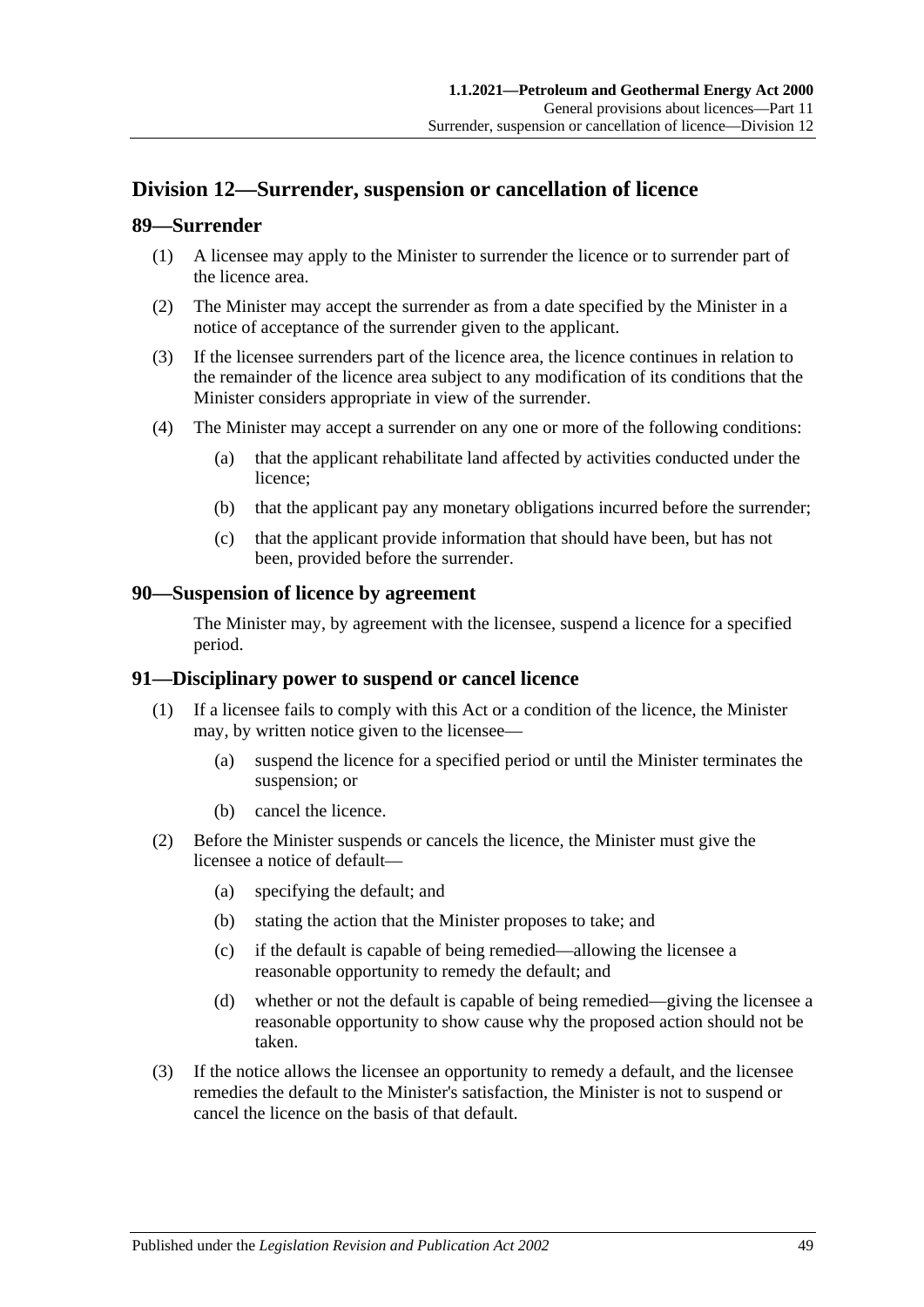# **Division 13—Notice of grant etc of licence**

### **92—Notice to be published in Gazette**

- (1) Notice of the grant, suspension or cancellation of a licence is to be published in the Gazette.
- (2) Notice of the surrender of a licence or part of a licence area is to be published in the Gazette.

## **Division 14—Interference with regulated activities**

### **93—Obligation not to interfere with regulated activities**

A person must not (except as authorised under this Act) interfere with regulated activities lawfully conducted under a licence. Maximum penalty: \$60 000.

## **Division 15—Safety net**

### **94—Safety net**

- (1) The Minister may enter into an agreement with a licensee—
	- (a) that, if the licence should at some future time be found to be wholly or partially invalid due to circumstances beyond the control of the licensee, the licensee will have a preferential right to the grant of a new licence; and
	- (b) dealing with the terms and conditions on which the new licence will be granted.
- (2) The Minister must consider any proposal by a licensee for an agreement under this section.

# **Part 12—Environment protection**

# **Division 1—Objects**

### **95—Objects**

- (1) The object of this Part is to ensure that, in carrying out regulated activities, licensees—
	- (a) ensure that regulated activities that have (actually or potentially) adverse effects on the environment are properly managed to reduce environmental damage as far as reasonably practicable; and
	- (b) eliminate as far as reasonably practicable risk of significant long term environmental damage; and
	- (c) ensure that land adversely affected by regulated activities is properly rehabilitated.
- (2) The Minister must, in acting under this Part, have regard to, and seek to further, the objects of the *[Landscape South Australia Act](http://www.legislation.sa.gov.au/index.aspx?action=legref&type=act&legtitle=Landscape%20South%20Australia%20Act%202019) 2019*.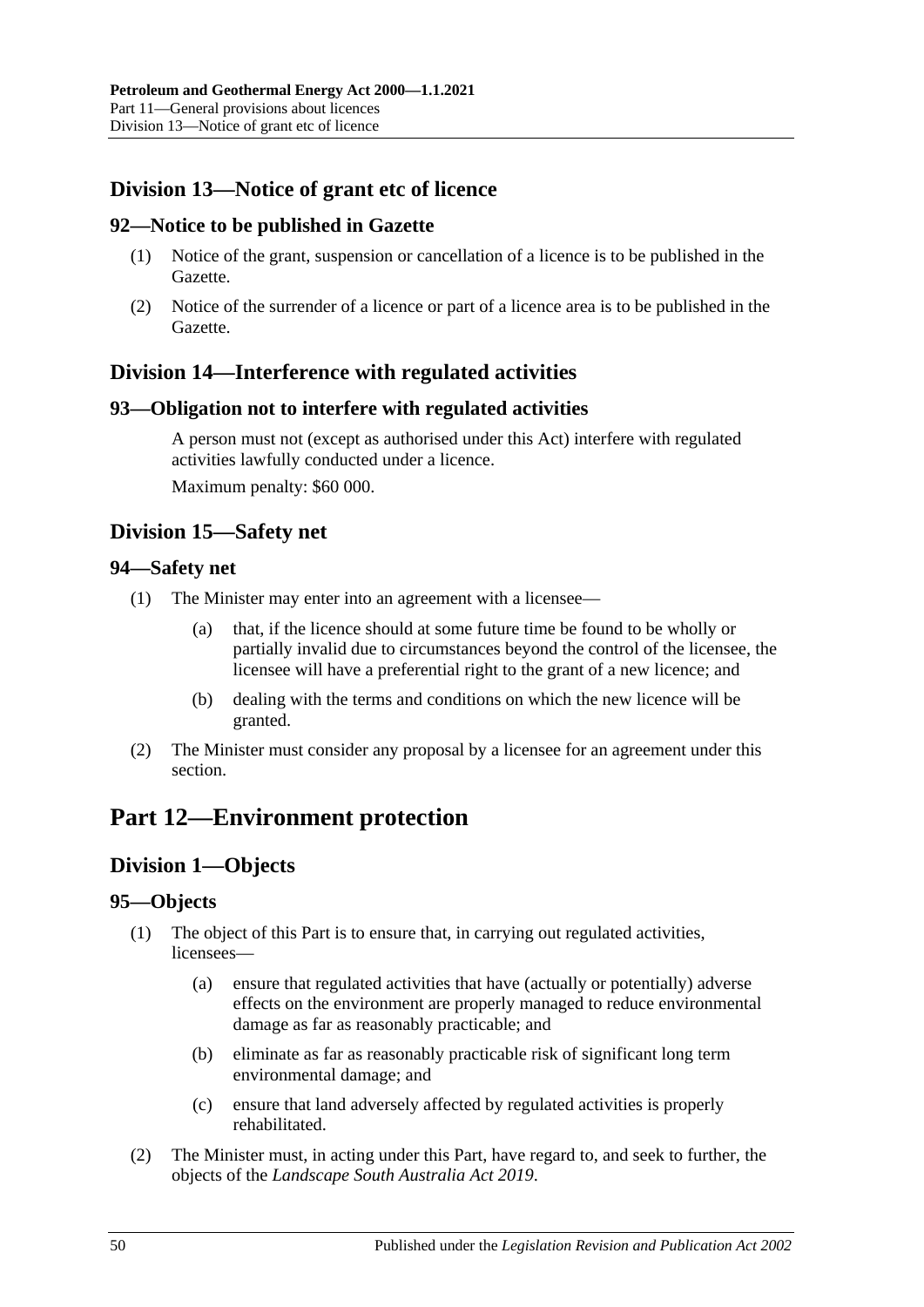## **Division 2—Environmental prerequisites**

### **96—Pre-conditions of regulated activities**

A licensee must not carry out regulated activities unless a statement of environmental objectives is in force for the relevant activities under this Part. Maximum penalty: \$120 000.

# **Division 3—Environmental impact report and classification of regulated activities**

### **97—Environmental impact report**

- (1) An environmental impact report on regulated activities must be prepared in accordance with the regulations.
- (2) An environmental impact report—
	- (a) must take into account cultural, amenity and other values of Aboriginal and other Australians insofar as those values are relevant to the assessment; and
	- (b) must take into account risks inherent in the regulated activities to the health and safety of the public; and
	- (c) must contain sufficient information to make possible an informed assessment of the likely impact of the activities on the environment.
- (3) An environmental impact report—
	- (a) may relate to regulated activities generally or a particular class of regulated activities; and
	- (b) may be applicable to the whole of the State or be limited to a particular part of the State.

### **98—Classification of regulated activities**

- (1) After preparation of an environmental impact report, the Minister must classify the activities to which the report relates as—
	- (a) low impact activities; or
	- (b) medium impact activities; or
	- (c) high impact activities.
- (2) The classification is to be made on the basis of—
	- (a) the environmental impact report; and
	- (b) criteria for the assessment of the environmental impact of regulated activities established under this section.
- (3) The Minister—
	- (a) must, by notice in the Gazette, establish criteria for the assessment of the environmental impact of regulated activities; or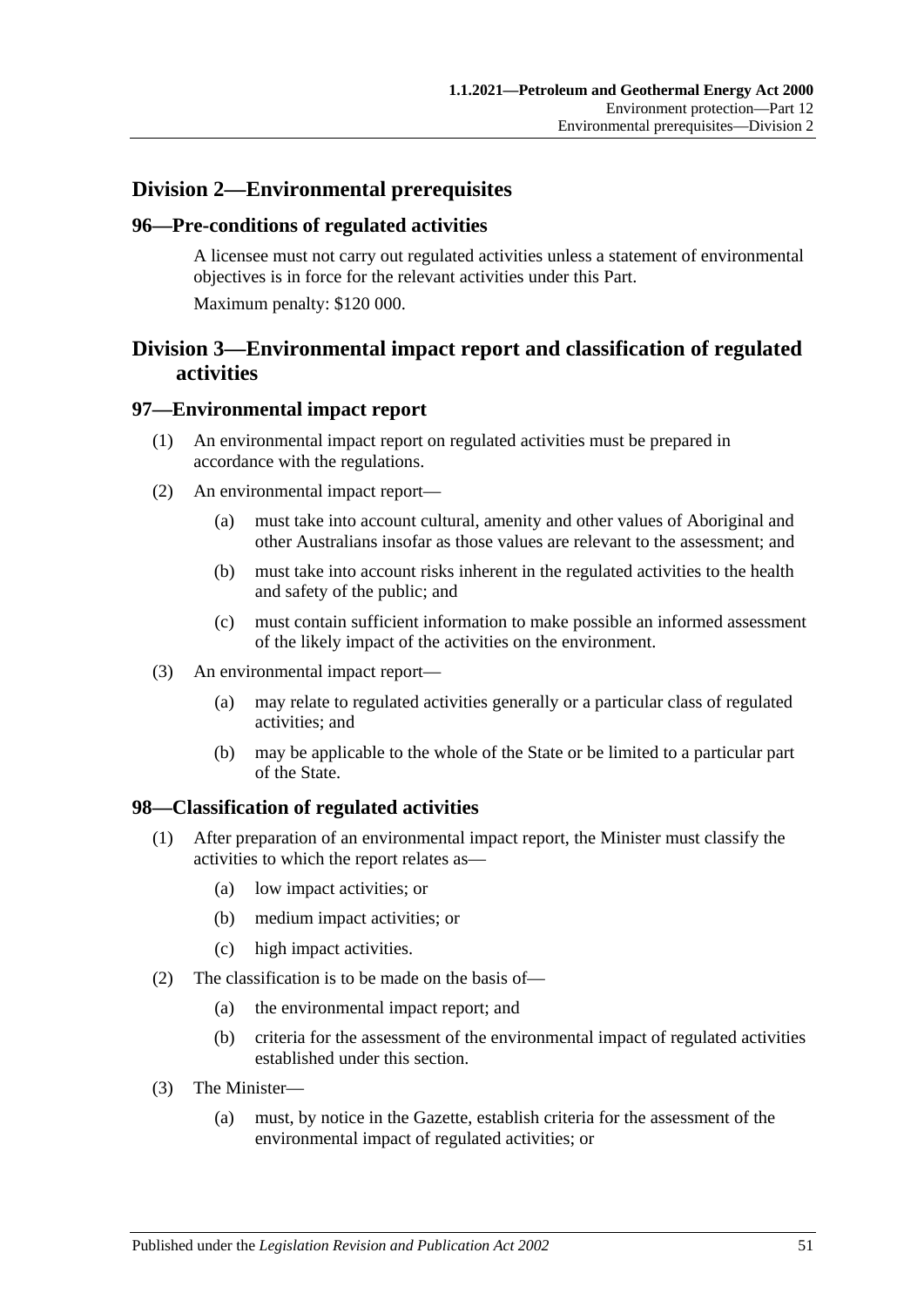- (b) may, by similar notice, revise criteria previously established under this section.
- (4) In classifying activities that are likely to be recurrent, the Minister must have regard to the cumulative effect of the activities.

# **Division 4—Statements of environmental objectives**

### **99—Preparation of statement of environmental objectives**

- (1) A statement of environmental objectives for regulated activities is to be prepared in accordance with the requirements of the regulations—
	- (a) for low impact or medium impact activities—on the basis of an environmental impact report; or
	- (b) for high impact activities—on the basis of an environmental impact assessment under Part 8 of the *[Development Act](http://www.legislation.sa.gov.au/index.aspx?action=legref&type=act&legtitle=Development%20Act%201993) 1993*.
- (2) If the Minister decides that an approved statement of environmental objectives should be revised, a revised statement of environmental objectives is to be prepared in accordance with the requirements of the regulations—
	- (a) if the approved statement relates to low impact or medium impact activities—on the basis of an environmental impact report; or
	- (b) if the approved statement relates to high impact activities—on the basis of an environmental impact assessment under Part 8 of the *[Development Act](http://www.legislation.sa.gov.au/index.aspx?action=legref&type=act&legtitle=Development%20Act%201993) 1993*.

### **100—Content of statement of environmental objectives**

- (1) A statement of environmental objectives for regulated activities—
	- (a) must state environmental objectives that must be achieved in carrying out regulated activities to which the statement applies; and
	- (b) must state criteria to be applied to determine whether the stated environmental objectives have been achieved in a particular case; and
	- (c) may include conditions and requirements to be complied with in order to achieve the stated objectives; and
	- (d) must impose reporting obligations on a person carrying out regulated activities to which it relates.
- (2) One of the environmental objectives must be the rehabilitation of land adversely affected by regulated activities.
- (3) A statement of environmental objectives—
	- (a) may provide for and, for high impact activities, must provide for a report or periodic reports (to be obtained by the Minister at the expense of the licensee) from an independent expert on the environmental consequences of the activities; and
	- (b) may include a system for evaluating the licensee's environmental performance.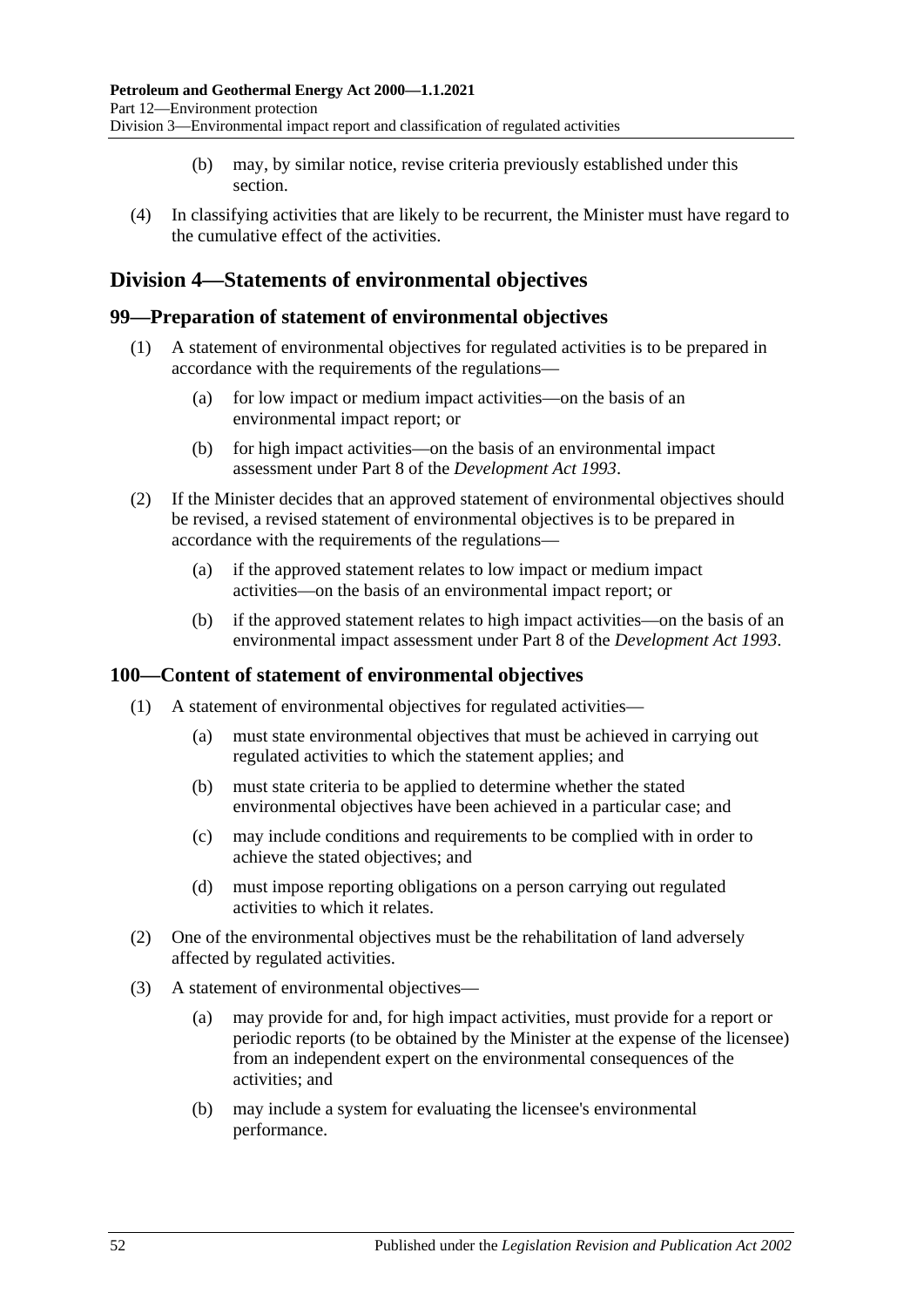- (4) A statement of environmental objectives—
	- (a) may be generally applicable throughout the State; or
	- (b) may be limited to a specific part of the State.

### **101—Approval of statement of environmental objectives for low impact activities**

- (1) If, after consulting with government agencies as required under the regulations, the Minister is satisfied with a statement of environmental objectives for low impact activities, the Minister may approve the statement.
- (2) If, after consulting with government agencies as required under the regulations, the Minister is not satisfied with a statement of environmental objectives for low impact activities, the Minister may—
	- (a) amend the statement and approve it in the amended form; or
	- (b) require the preparation of a fresh statement of environmental objectives.

### **102—Statement of environmental objectives for medium impact activities**

- (1) When a statement (or revised statement) of environmental objectives has been prepared for medium impact activities, the Minister must, if satisfied that the statement (or revised statement) is an acceptable basis for public consultation, publish a notice in a newspaper circulating generally throughout the State—
	- (a) stating that the relevant environmental impact report and the proposed statement of environmental objectives may be inspected at a nominated address or a copy may be obtained from that address; and
	- (b) inviting submissions from interested members of the public on the environmental impact report and on the subject matter of the proposed statement (or revised statement) of environmental objectives within a period ending on a date (the **closing date for submissions**) at least 30 business days after publication of the notice.
- (2) The Minister may also invite submissions from organisations and persons who have, in the Minister's opinion, a particular interest in the relevant subject matter.
- (3) Copies of written submissions made in response to an invitation under this section are to be kept available for inspection at the Minister's public office.
- (4) The Minister—
	- (a) must take into account all submissions made before the relevant closing date for submissions; and
	- $(b)$  may—
		- (i) approve the statement (or revised statement) of environmental objectives without amendment; or
		- (ii) amend the statement (or revised statement) of environmental objectives as the Minister thinks fit; and
	- (c) if appropriate, may amend the environmental impact report.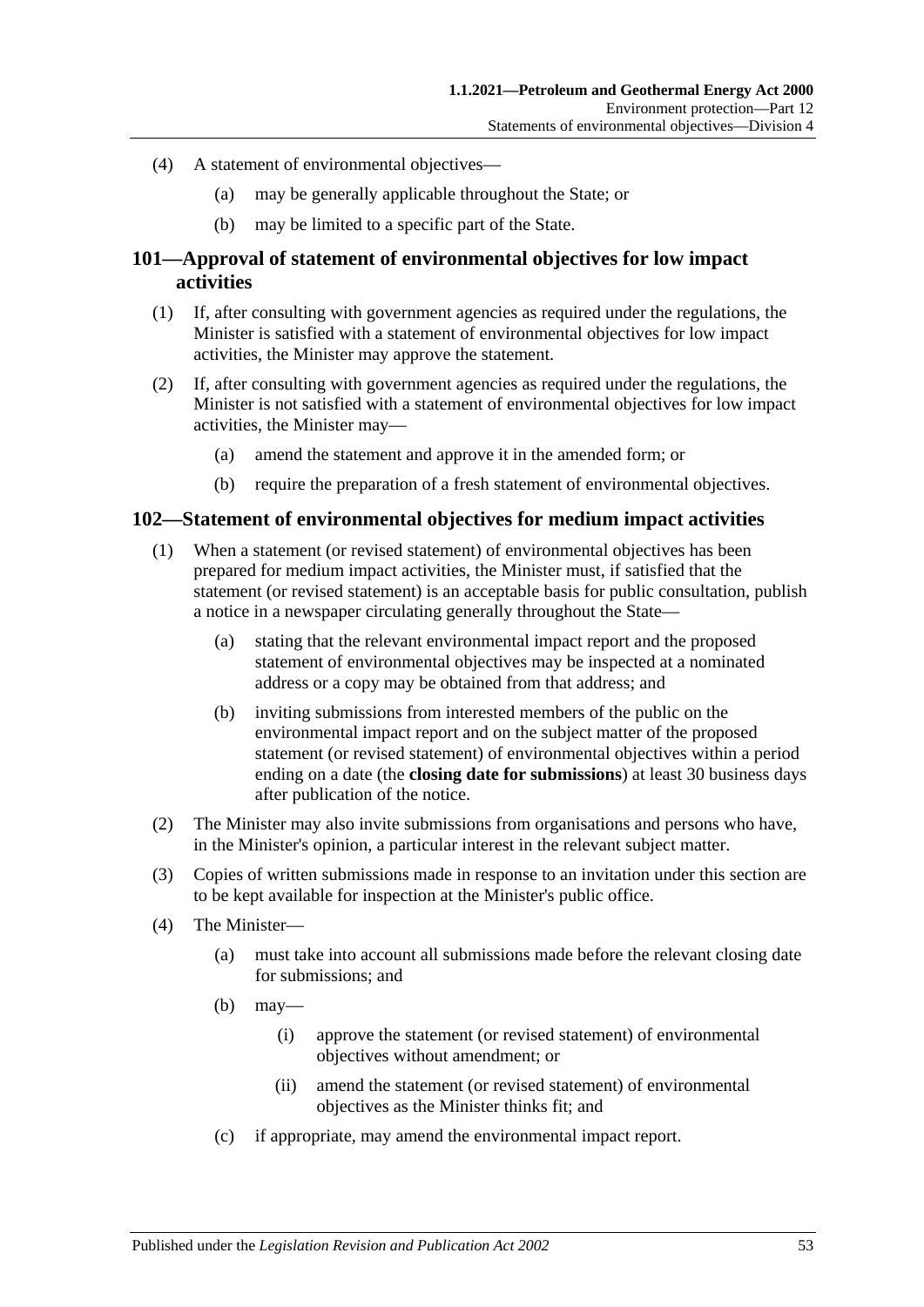(5) If the statement (or revised statement) of environmental objectives is amended, but not substantially, the Minister may approve it in its amended form but, if it is substantially amended, the Minister must repeat the process of public consultation until it is approved without substantial amendment.

### **103—Statement of environmental objectives for high impact activities**

If the Minister is satisfied that a statement (or revised statement) of environmental objectives for high impact activities properly reflects the relevant environmental impact assessment under Part 8 of the *[Development Act](http://www.legislation.sa.gov.au/index.aspx?action=legref&type=act&legtitle=Development%20Act%201993) 1993*, the Minister may approve the statement (or revised statement).

### **103A—Specially protected areas**

- (1) If a statement (or revised statement) of environmental objectives applies to a specially protected area or the Murray-Darling Basin, the Minister must not approve the statement (or revised statement) without the concurrence of the relevant Minister.
- (2) If the Minister to whom the administration of this Act is committed and the relevant Minister cannot reach agreement, the Ministers must take steps to refer the matter to the Governor and the Governor will determine the matter (and any decision taken by the Governor will be taken to be a decision of the Minister under this Act).

### **104—Commencement of statement of environmental objectives**

- (1) When the Minister approves a statement (or a revised statement) of environmental objectives, the Minister must have notice of the approval published in the Gazette.
- (2) The statement (or revised statement) of environmental objectives comes into force when notice of its approval is published in the Gazette or on a later date stated in the notice of approval.
- (3) When a revised statement of environmental objectives comes into force it supersedes the previous statement of environmental objectives for the relevant regulated activities.

### **105—Enforcement of requirements etc of statement of environmental objectives**

- (1) It is mandatory condition of every licence that the licensee must comply with an approved statement of environmental objectives relevant to activities carried out under the licence.
- (2) However, a breach of the condition cannot be a ground for suspending or cancelling the licence or imposing any penalty on the licensee if—
	- (a) it is not a serious incident within the meaning of [section](#page-45-0) 85; and
	- (b) the licensee immediately after becoming aware of the breach takes all reasonable steps to remedy the situation.
- <span id="page-53-0"></span>(3) If a statement of environmental objectives includes a system for evaluating the licensee's environmental performance, and the evaluation indicates poor environmental performance in terms of the criteria of evaluation, the Minister may, by written notice to the licensee, impose prohibitions or restrictions on the licensee engaging in regulated activities.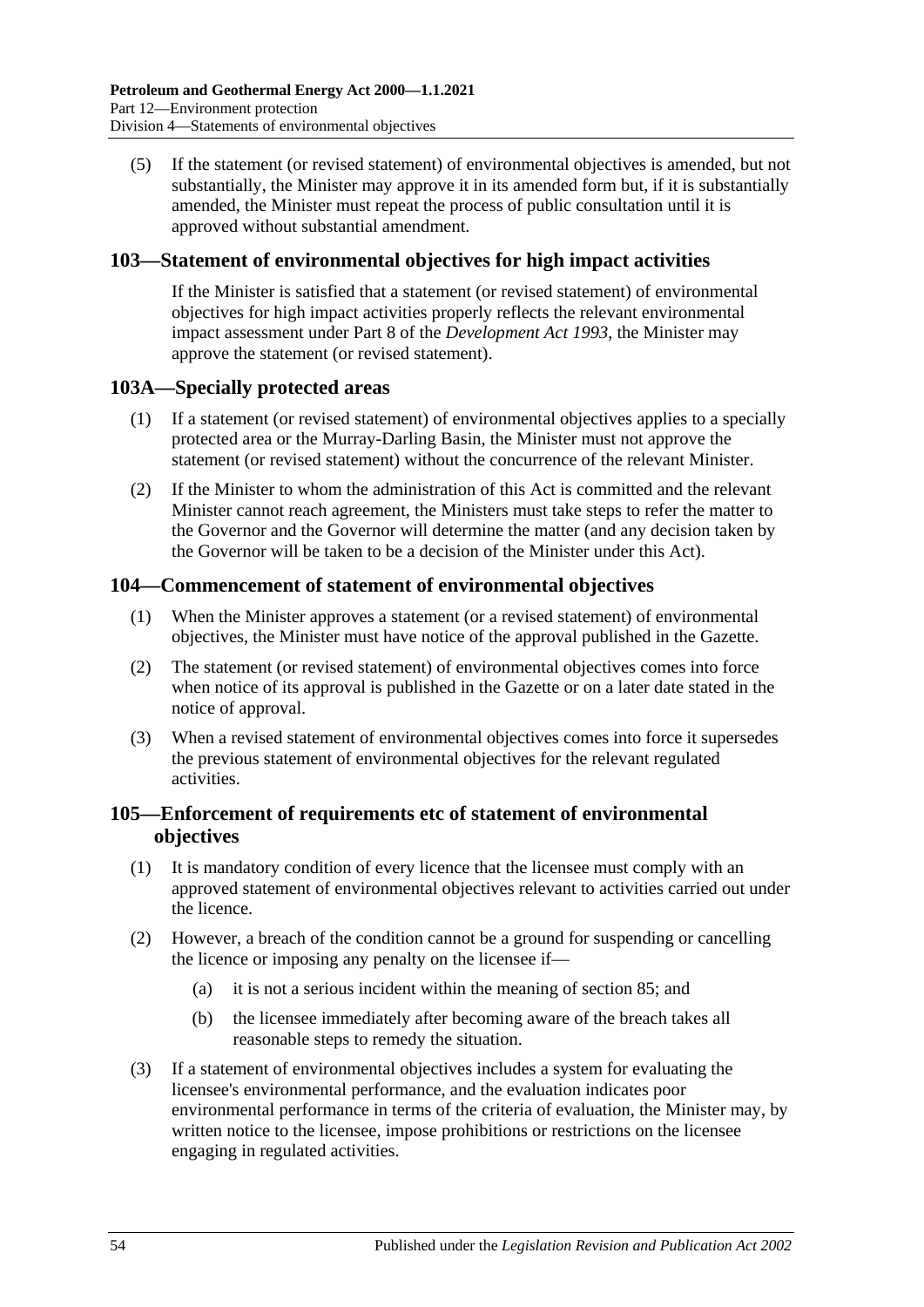(4) A licensee must not contravene a prohibition or restriction imposed under [subsection](#page-53-0)  $(3)$ .

Maximum penalty: \$120 000.

# **Division 5—The environmental register**

### **106—Environmental register**

- (1) The Minister must maintain an environmental register.
- (2) The register must contain—
	- (a) a copy of every environmental impact report prepared for the purposes of this Act; and
	- (b) a copy of the current criteria for the classification of regulated activities; and
	- (c) a copy of every classification of regulated activities made by the Minister under this Part; and
	- (d) a copy of every current statement (or revised statement) of environmental objectives approved under this Act and a copy of the environmental impact report on which the statement is based; and
	- (e) a copy of every environmental impact assessment affecting regulated activities under the *[Development Act](http://www.legislation.sa.gov.au/index.aspx?action=legref&type=act&legtitle=Development%20Act%201993) 1993*; and
	- (f) a copy of every report provided under reporting obligations imposed by a statement of environmental objectives.

## **107—Environmental register to be available for inspection**

- (1) The environmental register is to be available for inspection, without fee, during ordinary office hours at a public office, or public offices, determined by the Minister.
- (2) The Minister must ensure that copies of material on the environmental register can be purchased for a reasonable fee at the public office, or public offices, at which the register is kept available for inspection.
- (3) The Minister must ensure that the environmental register can be inspected at the department's website.

# **Division 6—General provisions for environmental protection**

### **108—Power to direct licensee to take action to prevent or minimise environmental damage**

- (1) If, in the Minister's opinion, authorised activities are being conducted in a way that results in undue damage to the environment, the Minister may, by written notice given to the licensee (an *environmental direction*), direct the licensee to take specified action to prevent or minimise environmental damage.
- (2) If, in the opinion of an authorised officer, authorised activities are being conducted in a way that results in undue damage to the environment and it is urgently necessary to take action to prevent or minimise environmental damage, the authorised officer may, by written notice given to the licensee (an *environmental direction*), direct the licensee to take specified action to prevent or minimise environmental damage.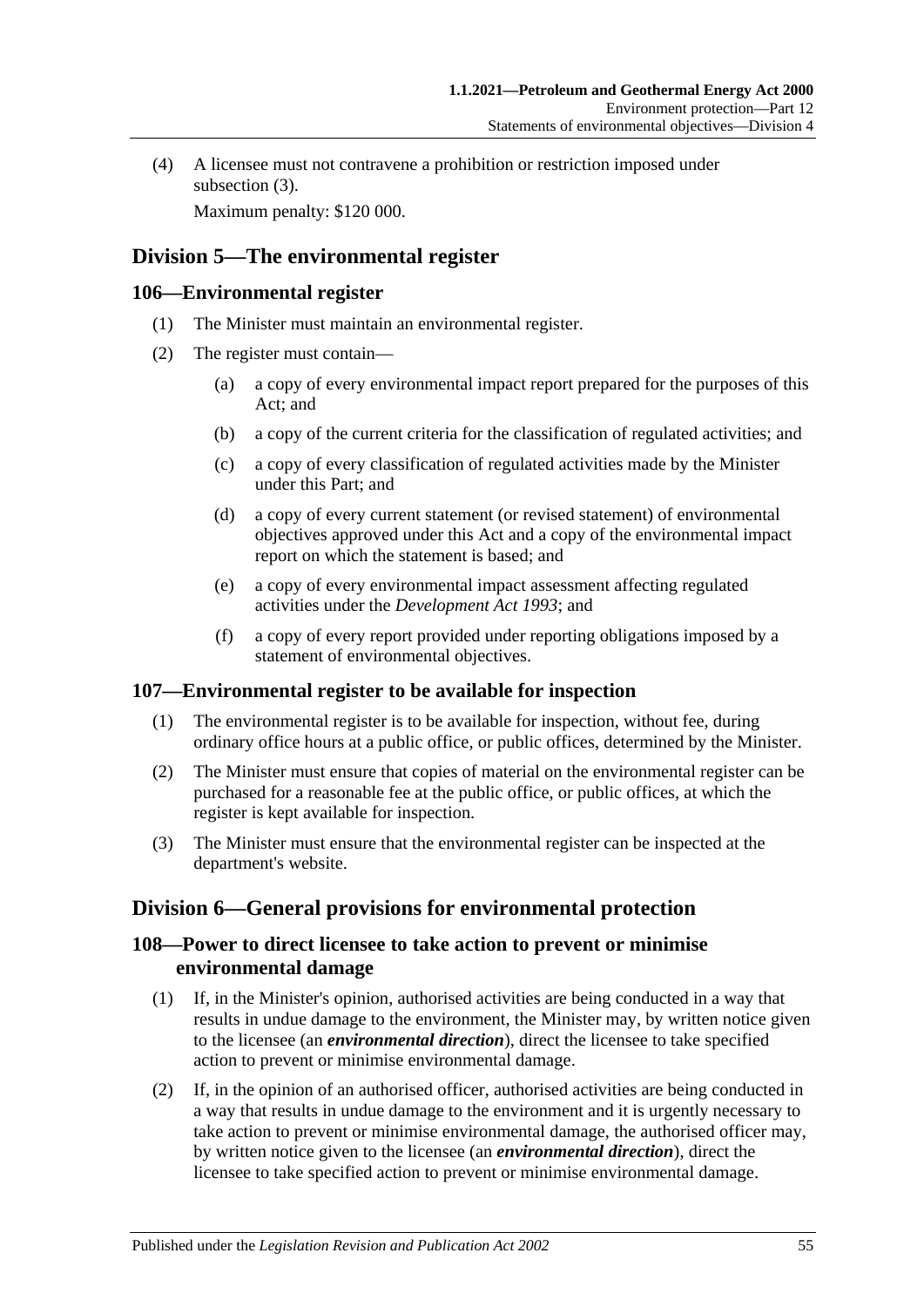- (3) A direction under this section must allow a reasonable time for compliance with the direction.
- (4) A licensee must comply with a direction under this section within the time allowed in the direction.

Maximum penalty: \$120 000.

(5) If a direction is given under this section, the Minister must review the adequacy of the relevant statement of environmental objectives and, if it appears on the review that a revised statement of environmental objectives is necessary to prevent continuation or recurrence of undue damage to the environment, the Minister must take the necessary steps to have a revised statement of environmental objectives for the relevant activities prepared and brought into force.

### **109—Power to direct rehabilitation of land**

- (1) The Minister may, by written notice given to a licensee or former licensee (an *environmental direction*), direct the licensee or former licensee—
	- (a) to take specified action to rehabilitate land adversely affected by regulated activities; or
	- (b) to take action necessary to rehabilitate the land to a standard specified in the direction.
- (2) A direction under this section—
	- (a) must allow a reasonable time for compliance with the direction; and
	- (b) may require the removal of abandoned equipment and facilities.
- (3) A person must comply with a direction under this section within the time allowed in the direction.

Maximum penalty: \$120 000.

### **110—Application for review of environmental direction**

- (1) The licensee or former licensee required to comply with an environmental direction may apply to the ERD Court for a review of the direction within 14 days after receiving the direction.
- (2) Unless the Court decides to the contrary, an application for review of an environmental direction does not suspend operation of the direction.
- (3) On review of an environmental direction, the ERD Court may—
	- (a) confirm the direction (with or without modification); or
	- (b) revoke the direction.

### **111—Liability for damage caused by authorised activities**

(1) A licensee (or former licensee) is liable to compensate the State for the cost of environmental rehabilitation the State is reasonably required to carry out as a result of serious environmental damage, or the threat or potential of serious environmental damage (insofar as this may be reasonably assessed), arising from activities carried out under the licence.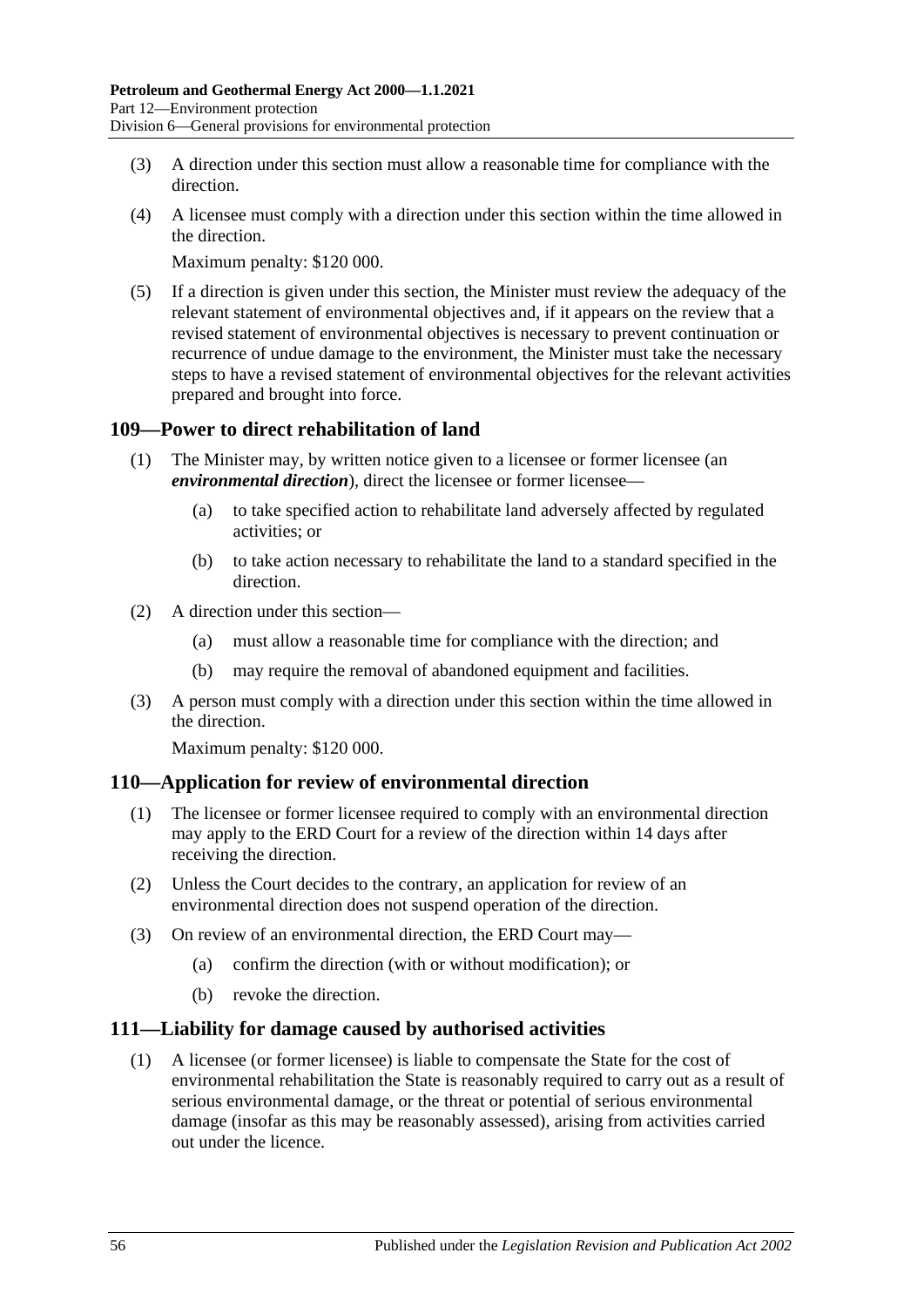- (2) If a licensee provides the Minister with a report, made by an independent expert acceptable to the Minister, containing an assessment of the risk inherent in regulated activities, and of the precautions necessary to eliminate or minimise the risk, the Minister may enter into an agreement with the licensee under which—
	- (a) the licensee is obliged to take specified precautions to eliminate or minimise the risk; and
	- (b) the licensee's liability under this section is limited or excluded.
- (3) The Minister may recover compensation on behalf of the State under this section in a court having jurisdiction in cases of tort up to the amount claimed.

# **Part 13—Registrable dealings**

## **Division 1—Registrable dealings**

### **112—Registrable dealings**

The following are registrable dealings:

- (a) any transaction under which the interest conferred by a licence is mortgaged, charged, or made the security for a liability;
- (b) a joint venture agreement, farm in agreement, joint operating agreement or other transaction under which a person acquires, or may acquire, an interest in—
	- (i) resources discovered, utilised or recovered under an exploration, retention or production licence; or
	- (ii) the proceeds of any business conducted under a licence;
- (c) the transfer or assignment of a licence or an interest in a licence.

### **113—Requirement for approval and registration of registrable dealings**

- (1) A registrable dealing cannot take effect unless the Minister has approved and registered the dealing.
- (2) However, the terms of a registrable dealing may provide that, on approval by the Minister, it takes effect retrospectively from a specified date.

### **114—Application for approval**

- (1) A party to a registrable dealing may apply to the Minister for approval and registration of the dealing.
- (2) An application for approval and registration of a registrable dealing—
	- (a) must be made in writing to the Minister; and
	- (b) must be accompanied by a copy of the instrument effecting the dealing; and
	- (c) must be accompanied by the information and materials required under the regulations; and
	- (d) must be accompanied by the prescribed fee.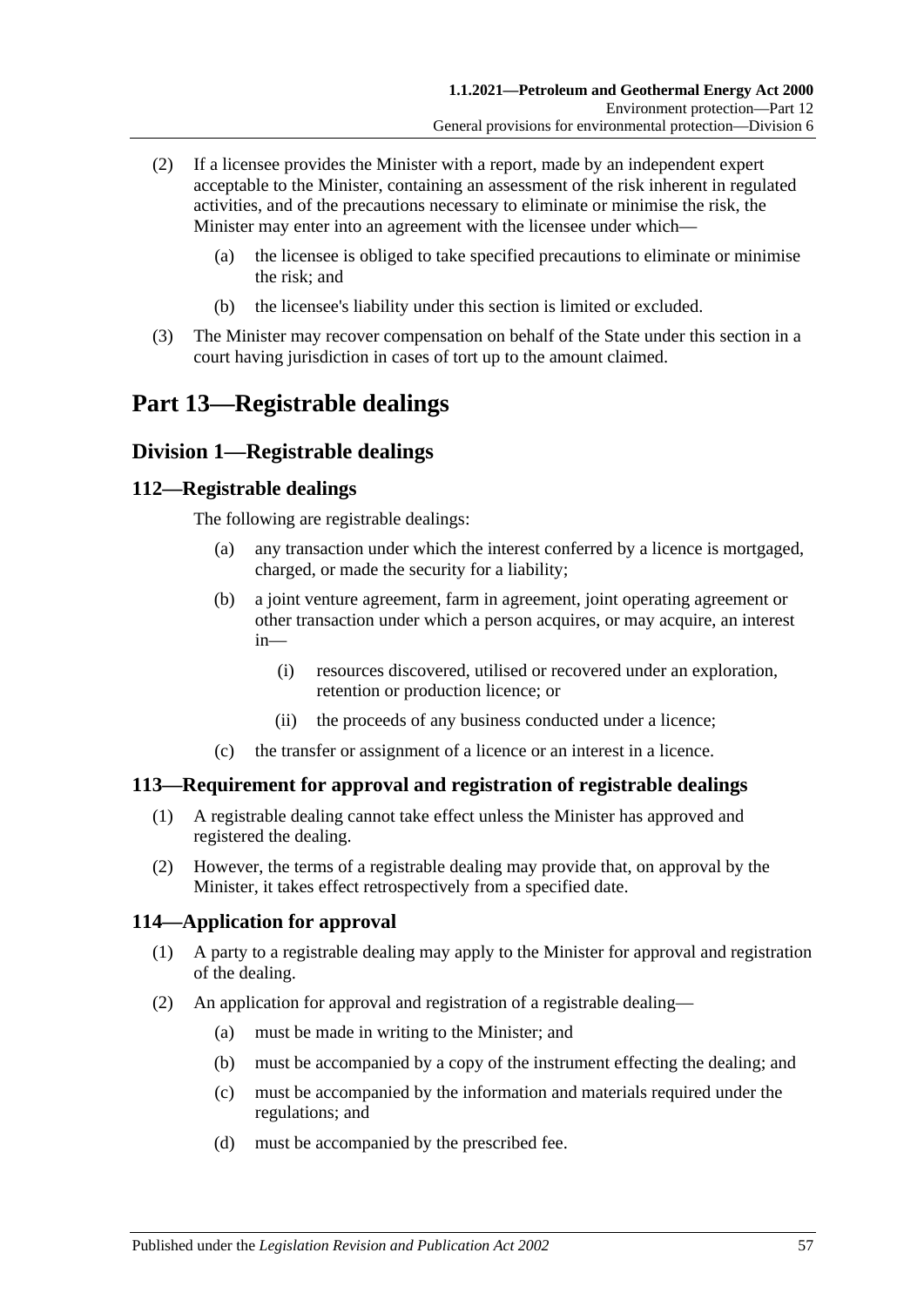(3) On approving a registrable dealing, the Minister must register the dealing in the appropriate register.

# **Division 2—The public register**

### **115—Public register**

- (1) The Minister must maintain a public register of licences.
- (2) The register must contain—
	- (a) the terms and conditions of each licence issued under this Act; and
	- (b) the name of the licensee; and
	- (c) an accurate description of the licence area or in the case of a pipeline licence the route of the pipeline; and
	- (d) a note of any registrable dealing affecting the licence; and
	- (e) any other information (other than commercially sensitive information) the Minister considers appropriate to the public register.
- (3) The public register may be kept in the form of a computer record.

### **116—Public register to be available for inspection**

- (1) The public register is to be available for inspection, without fee, during ordinary office hours at a public office, or public offices, determined by the Minister.
- (2) The Minister must ensure that copies of material on the public register can be purchased for a reasonable fee at the public office, or public offices, at which the register is kept available for inspection.
- (3) The Minister must ensure that the public register can be inspected at the department's website (but is not required to have available for inspection on the website material that was included in the register before the commencement of this Act unless the Minister has the material in the form of electronic data).

## **Division 3—The commercial register**

### **117—Commercial register**

- (1) The Minister must maintain a commercial register.
- (2) The commercial register must contain, in relation to each licence—
	- (a) a copy of each document, related to the licence, effecting or recording the terms of a registrable dealing; and
	- (b) other information the Minister considers appropriate to the commercial register.
- (3) The commercial register may be kept in the form of a computer record.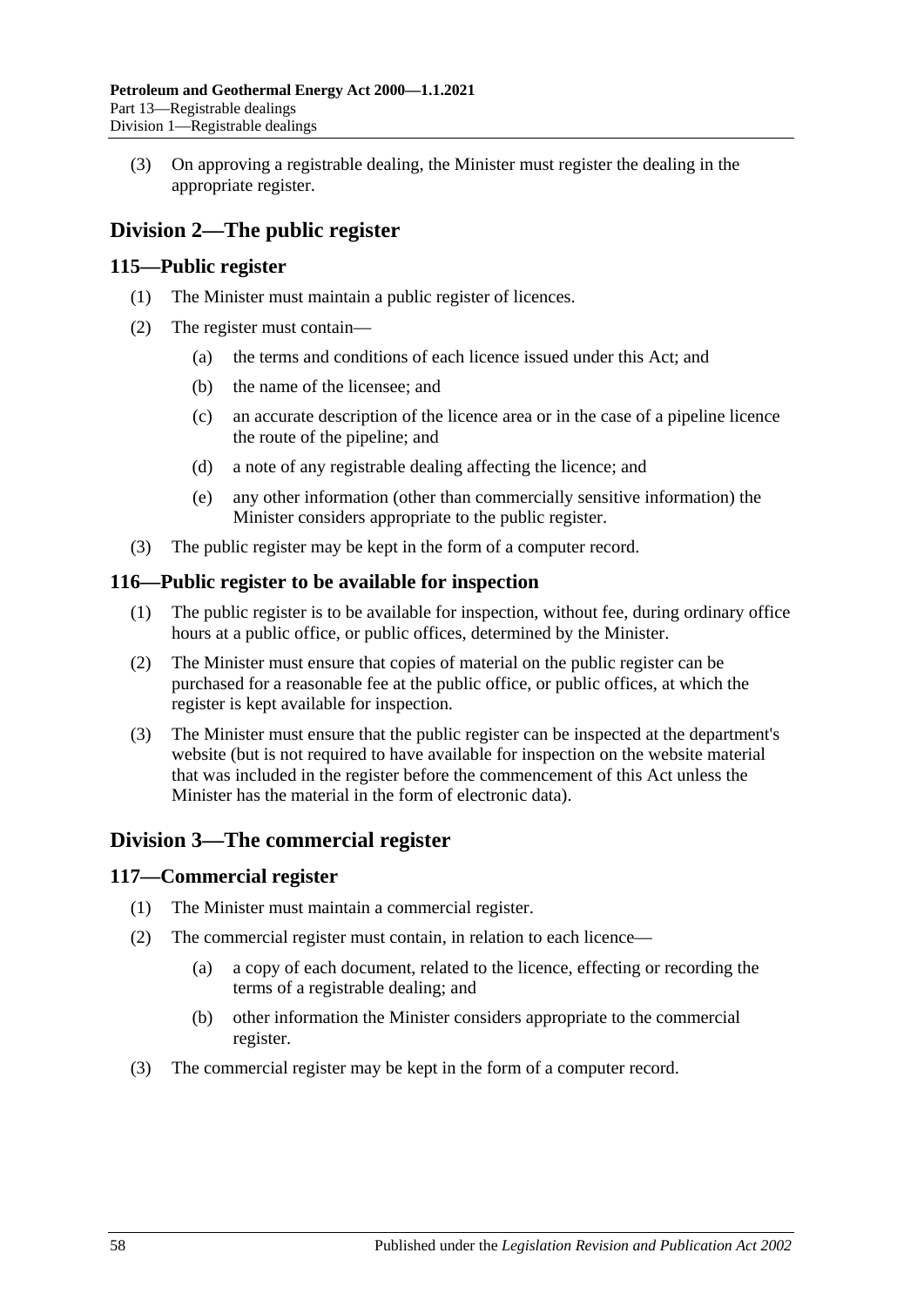### **118—Authority to search register**

- (1) A person is entitled to have access to the material included in the commercial register, on payment of the prescribed inspection fee, if the access is authorised by—
	- (a) a person who has a legal or equitable interest in the relevant licence or registered dealing; or
	- (b) the Minister.
- <span id="page-58-0"></span>(2) The Minister must not authorise access under [subsection](#page-58-0) (1)(b) unless the Minister has consulted with the licensee to whom the material relates and is satisfied that access should be authorised in the public interest.

# **Part 14—Investigation and enforcement**

### **119—Authorised investigations**

An investigation by an authorised officer is an *authorised investigation* if the purpose of the investigation is—

- (a) to monitor compliance with this Act; or
- (b) to gather information about a suspected offence against this Act; or
- (c) to gather information about personal injury or loss of property related to authorised activities; or
- (d) to gather information about the environmental impact of authorised activities; or
- (e) to gather other information relevant to the administration or enforcement of this Act.

### **120—Powers of entry and inspection**

- (1) For the purpose of carrying out an authorised investigation, an authorised officer may—
	- (a) enter land, and inspect the land and any operations or activities conducted on the land; or
	- (b) examine anything on the land; or
	- (c) take photographs, films or videos; or
	- (d) carry out tests on wells, facilities and equipment; or
	- (e) take and remove samples; or
	- (f) take and remove any thing that may be evidence of non-compliance with this Act.
- (2) A person must not, without reasonable excuse, obstruct an authorised officer in the exercise of powers under this section.

Maximum penalty: \$4 000 or imprisonment for 6 months.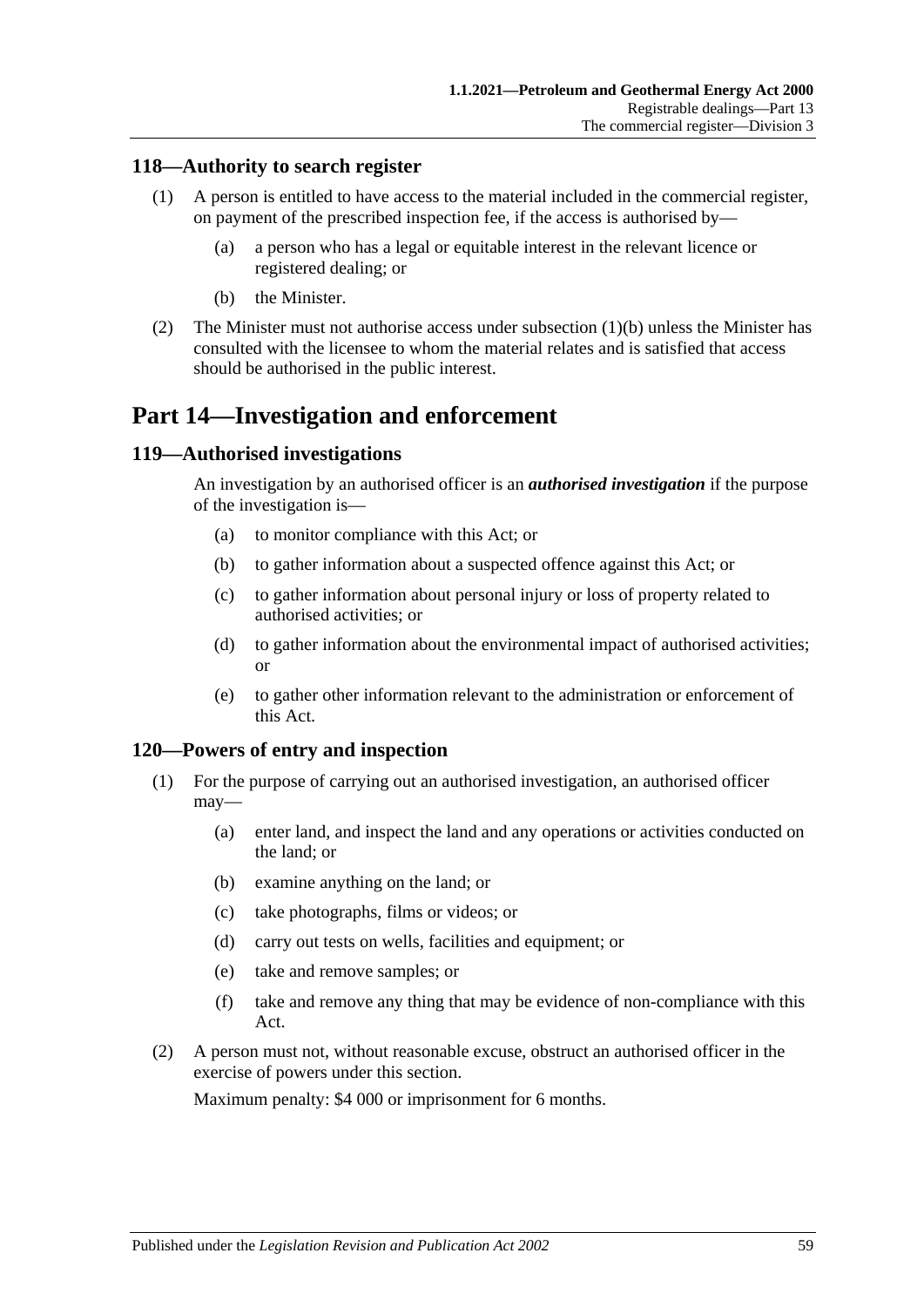### **121—Power to gather information**

- (1) An authorised officer may require a person who may be in a position to provide information relevant to any matter subject to an authorised investigation—
	- (a) to answer a question relevant to the investigation; or
	- (b) to take reasonable steps to obtain information relevant to the investigation and to pass it on to the authorised officer.
- <span id="page-59-0"></span>(2) A person required to answer a question under this section must answer the question to the best of the person's knowledge, information and belief.

Maximum penalty: \$4 000 or imprisonment for 6 months.

(3) A person of whom a requirement is made under [subsection](#page-59-0) (1)(b) must comply with the requirement.

Maximum penalty: \$4 000 or imprisonment for 6 months.

(4) A person is not required to answer a question or to provide information under this section if the answer to the question or the information would tend to incriminate the person of an offence and the person objects to answering the question or providing the information on that ground.

### **122—Production of records**

- (1) This section applies to records relating to—
	- (a) authorised activities; or
	- (b) the production of a regulated substance; or
	- (c) the sale of, or any other dealing with, a regulated substance produced under this Act; or
	- (d) other matters relevant to the calculation of the royalty payable on any such substance.
- (2) A person who has possession or control of a record to which this section applies must, at the request of an authorised officer—
	- (a) produce the record for inspection by the authorised officer; and
	- (b) answer any questions that the authorised officer reasonably asks about the record.

Maximum penalty: \$4 000 or imprisonment for 6 months.

(3) An authorised officer may retain records produced under this section for the purpose of making copies of them.

### **123—Publication of results of investigation**

- (1) The Minister may publish a report setting out the results of an authorised investigation.
- (2) A report published under this section is protected by absolute privilege.
- (3) Information on the authorised investigations carried out during the course of a year must be included in a report published by the department on an annual basis.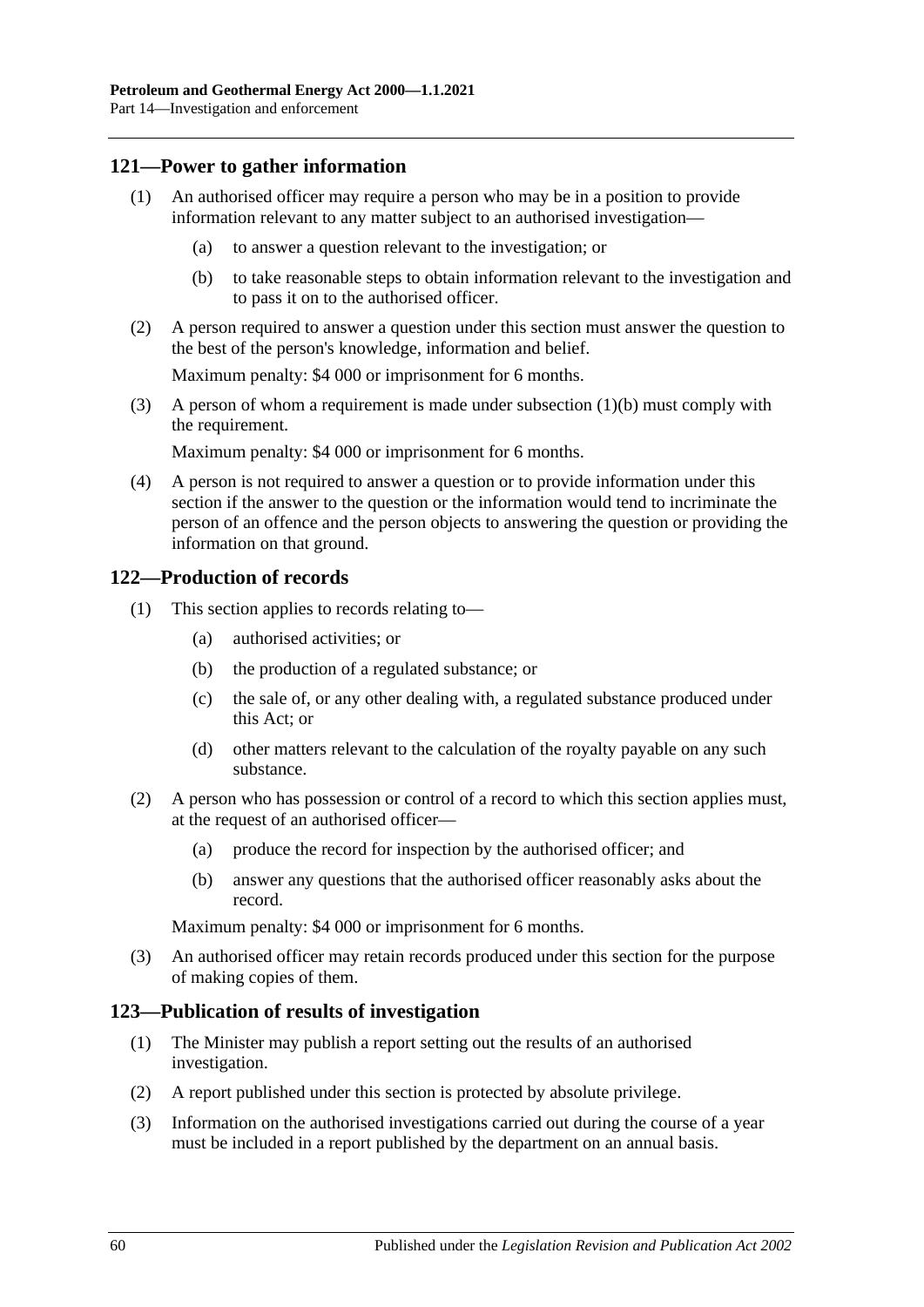# **Part 15—Reconsideration and reviews**

## **Division 1—Application of this Part**

### **124—Decisions etc subject to review**

The following are *reviewable administrative acts*:

- (a) a decision to grant or refuse an application for a licence;
- (b) a decision to refuse an application for the renewal of a licence;
- (c) a decision to impose licence conditions or about the nature of licence conditions;
- (d) a decision to suspend or cancel a licence;
- (e) a determination requiring the holder of a pipeline licence to provide access to the pipeline or a decision not to make such a determination;
- (f) a direction to a licensee or former licensee under this Act;
- (g) a decision about the material to be included in or excluded from a register kept under this Act;
- (h) the imposition of an administrative penalty;
- (i) the imposition of penalty interest or a fine on account of a failure to pay royalty or an annual licence fee under this Act.

## **Division 2—Reconsideration**

### **125—Application for reconsideration**

- (1) A person directly affected by a reviewable administrative act may, within 14 days after receiving notice of the act, apply to the Minister for reconsideration.
- (2) A person is not to be regarded as directly affected by a decision to grant or refuse an application for a licence unless the person was an applicant for the licence.
- (3) An application under this section—
	- (a) must be made in writing; and
	- (b) must set out in detail the grounds on which the applicant asks for reconsideration of the administrative act.
- (4) An application under this section will not postpone the effect of the reviewable administrative act unless the Minister decides that it should do so and suspends its operation accordingly.

### **126—Constitution of advisory committee**

- (1) On receipt of an application for reconsideration of a reviewable administrative act, the Minister will constitute an advisory committee to advise on whether the administrative act should be altered or revoked.
- (2) The advisory committee will consist of people with experience relevant to the questions the committee is to consider.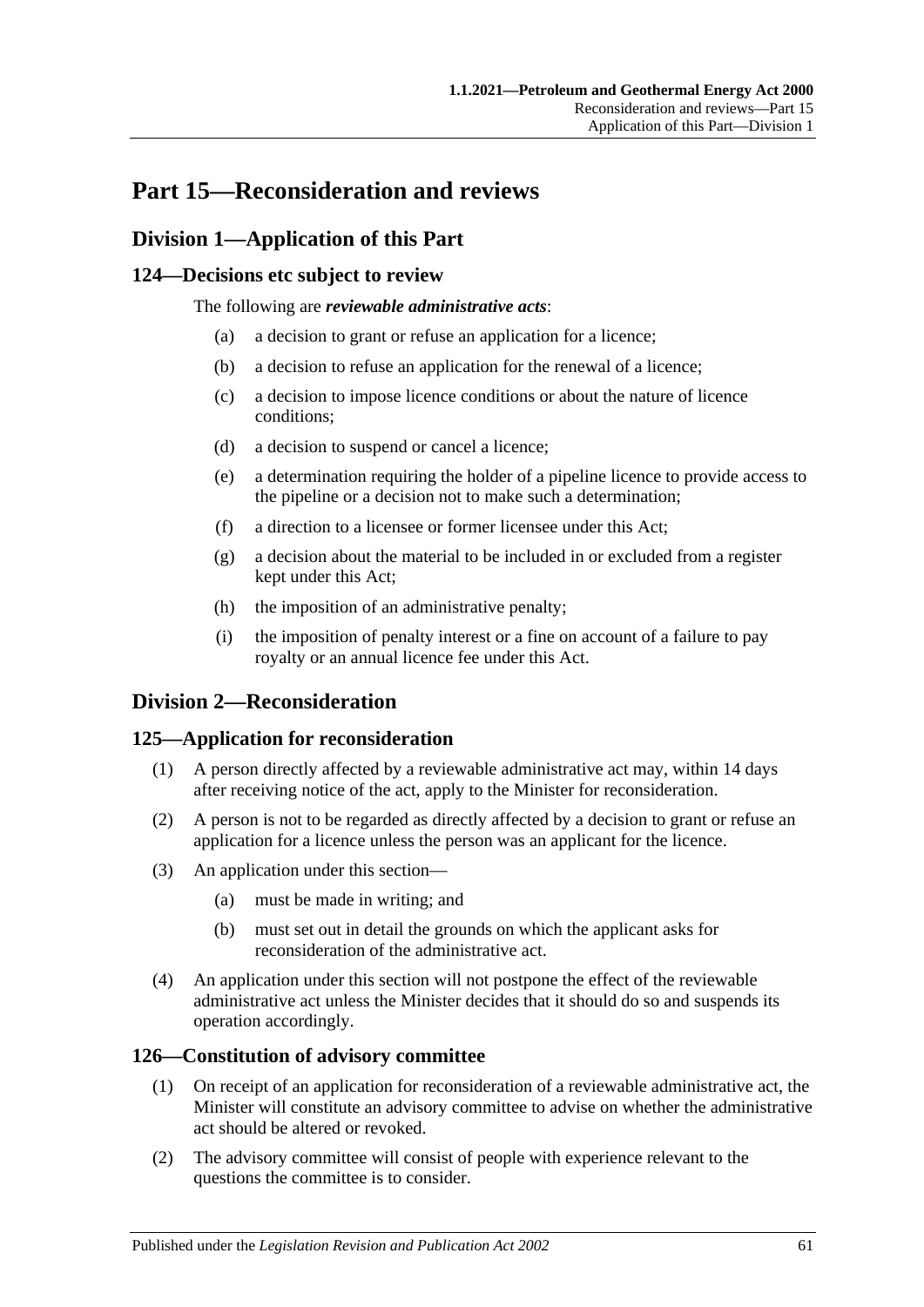- (3) A person who is a member of the department, or who has a direct or indirect interest in a licence in force under this Act, is not eligible for appointment to an advisory committee.
- (4) However, the Minister need not constitute an advisory committee to advise on an application if of the opinion that—
	- (a) the application is frivolous or vexatious; or
	- (b) the application does not raise issues on which the Minister requires external advice.

### **127—Minister's decision on application for reconsideration**

- (1) The Minister will, after considering the advice of the advisory committee (if any), decide the application for reconsideration and, in doing so, may confirm, vary or revoke the relevant administrative act.
- (2) If an advisory committee was constituted, the Minister is bound to consider its advice but is not bound by the advice.
- (3) The Minister must give the applicant written notice of the Minister's decision on the application.

# **Division 3—Reviews**

### **128—Reviews**

- (1) An applicant who is dissatisfied with the Minister's decision on an application for reconsideration under this Part may apply to the Tribunal under section 34 of the *[South Australian Civil and Administrative Tribunal Act](http://www.legislation.sa.gov.au/index.aspx?action=legref&type=act&legtitle=South%20Australian%20Civil%20and%20Administrative%20Tribunal%20Act%202013) 2013* for a review of the Minister's decision.
- (2) An application for review must be made within 1 month after the applicant receives notice of the Minister's decision.
- (3) In this section—

*Tribunal* means the South Australian Civil and Administrative Tribunal established under the *[South Australian Civil and Administrative Tribunal Act](http://www.legislation.sa.gov.au/index.aspx?action=legref&type=act&legtitle=South%20Australian%20Civil%20and%20Administrative%20Tribunal%20Act%202013) 2013*.

# **Part 16—Miscellaneous**

## **129—Giving of notices**

- (1) A notice under this Act may be given—
	- (a) personally or by post; or
	- (b) by transmitting a copy of the notice to the recipient's fax or E-Mail address.
- (2) If a copy of a notice is transmitted by fax or E-Mail, the notice is taken to have been given on the next business day after transmission.

### **130—Verification of information**

(1) Any information given to the Minister under this Act must, if the Minister so requires, be verified by a signed declaration.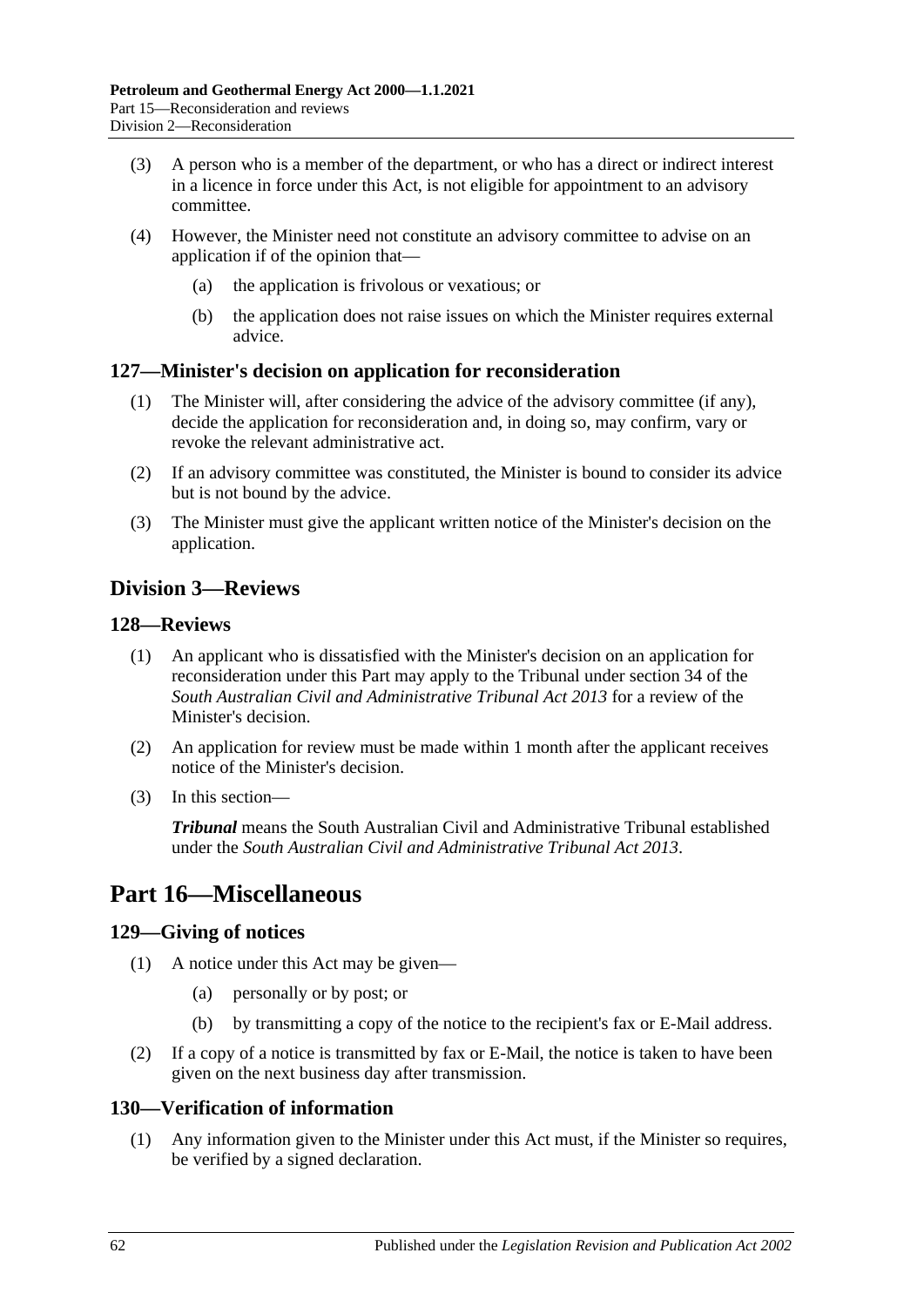(2) A person who makes a declaration verifying information given to the Minister under this Act knowing the information to be false or misleading in a material particular is guilty of an offence.

Maximum penalty: \$20 000 or imprisonment for 12 months.

### **130A—Avoidance of duplication of procedures etc**

- (1) The purpose of this section is to provide for the avoidance of unnecessary duplication of procedures and compliance requirements under the Commonwealth Act and this Act where an activity requires authorisation under this Act and approval under the Commonwealth Act.
- <span id="page-62-2"></span><span id="page-62-1"></span><span id="page-62-0"></span>(2) Despite any other provision of this Act, the Minister may—
	- (a) accept a Commonwealth Act document as an application, notice or other document for the purposes of this Act if (subject to [subsection](#page-63-0) (5)) the document complies with the requirements of this Act; and
	- (b) direct that a procedure taken under the Commonwealth Act in relation to a Commonwealth Act document that has been accepted by the Minister under [paragraph](#page-62-0) (a) will be taken to have fulfilled the requirement for a procedure in relation to the relevant document under this Act if the requirements of this Act in relation to the procedure have been complied with; and
	- (c) instead of the Minister, or some other person, preparing a plan, report, statement, assessment or other document under this Act, adopt or accept the whole or part of a document (whether a plan, report, statement, assessment or other document of the same kind or not) used, or to be used, for the purposes of the Commonwealth Act as the document required under this Act if (subject to [subsection](#page-63-0) (5)) the document has been prepared in compliance with this Act and complies with the requirements of this Act.
- (3) To avoid doubt, where a controlled action under the Commonwealth Act is an activity or part of an activity, or includes an activity, for which a licence is required under this Act, the Minister, when considering—
	- (a) an application for a licence for the activity; or
	- (b) whether to give written approval for activities pursuant to a licence requiring high level official surveillance; or
	- (c) whether to approve a statement (or revised statement) of environmental objectives,

may use information and other material provided to the Commonwealth Minister under the Commonwealth Act for the purpose of deciding whether to give his or her approval to the controlled action under that Act.

- (4) Where a controlled action under the Commonwealth Act is an activity or part of an activity, or includes an activity, for which a licence is required under this Act, the Minister—
	- (a) must, if the Commonwealth Minister has given his or her approval to the controlled action, consider whether—
		- (i) the discretionary conditions (if any) to be attached to the licence; or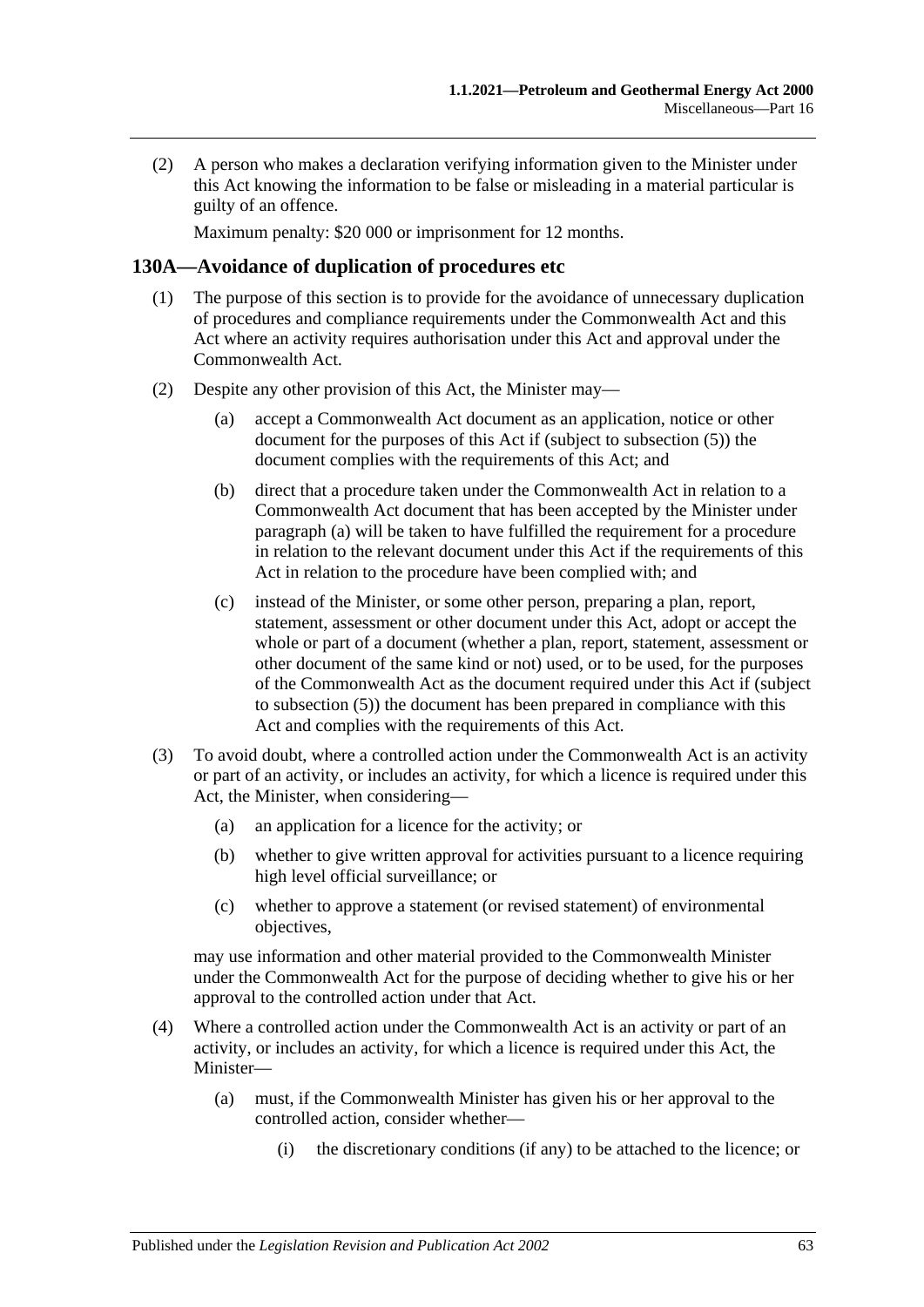(ii) the conditions or requirements of the statement or revised statement of environmental objectives approved by the Minister in relation to the activity authorised by the licence,

should be consistent with the conditions (if any) attached to the Commonwealth Minister's approval under the Commonwealth Act;

- (b) may determine that—
	- (i) the licence will be subject to a condition; or
	- (ii) a statement or revised statement of environmental objectives approved by the Minister in relation to the activity authorised by the licence should include a condition or requirement,

requiring compliance with all or some of the conditions attached to the Commonwealth Minister's approval under the Commonwealth Act.

- <span id="page-63-0"></span>(5) A document accepted or adopted under [subsection](#page-62-1) (2)—
	- (a) may be in a form that does not comply with the requirements of this Act; and
	- (b) may include information or other material that is irrelevant for the purposes of this Act.
- (6) Once a document is accepted or adopted under [subsection](#page-62-1) (2) or a direction has been given in relation to a procedure under [subsection](#page-62-2) (2)(b), the document or procedure will not be invalid or ineffective for the purposes of this Act because a court, tribunal or other authority has decided that it is invalid or ineffective for the purposes of the Commonwealth Act.
- (7) In this section—

#### *assessment report* means—

- (a) an assessment report as defined in the Commonwealth Act by reference to section 84(3), 95, 100 or 105 of that Act; or
- (b) a report under section 121 of the Commonwealth Act;

*Commonwealth Act* means the *Environment Protection and Biodiversity Conservation Act 1999* of the Commonwealth;

### *Commonwealth Act document* means—

- (a) a referral under section 68, 69 or 71 of the Commonwealth Act; or
- (b) information given by a person to the Minister under the Commonwealth Act under section 86 of that Act; or
- (c) information and invitation published by a proponent under section 93 of the Commonwealth Act; or
- (d) guidelines prepared under section 97 or 102 of the Commonwealth Act; or
- (e) a draft report prepared under section 98 of the Commonwealth Act; or
- (f) a finalised report prepared under section 99 of the Commonwealth Act; or
- (g) a draft statement prepared under section 103 of the Commonwealth Act; or
- (h) a finalised statement prepared under section 104 of the Commonwealth Act; or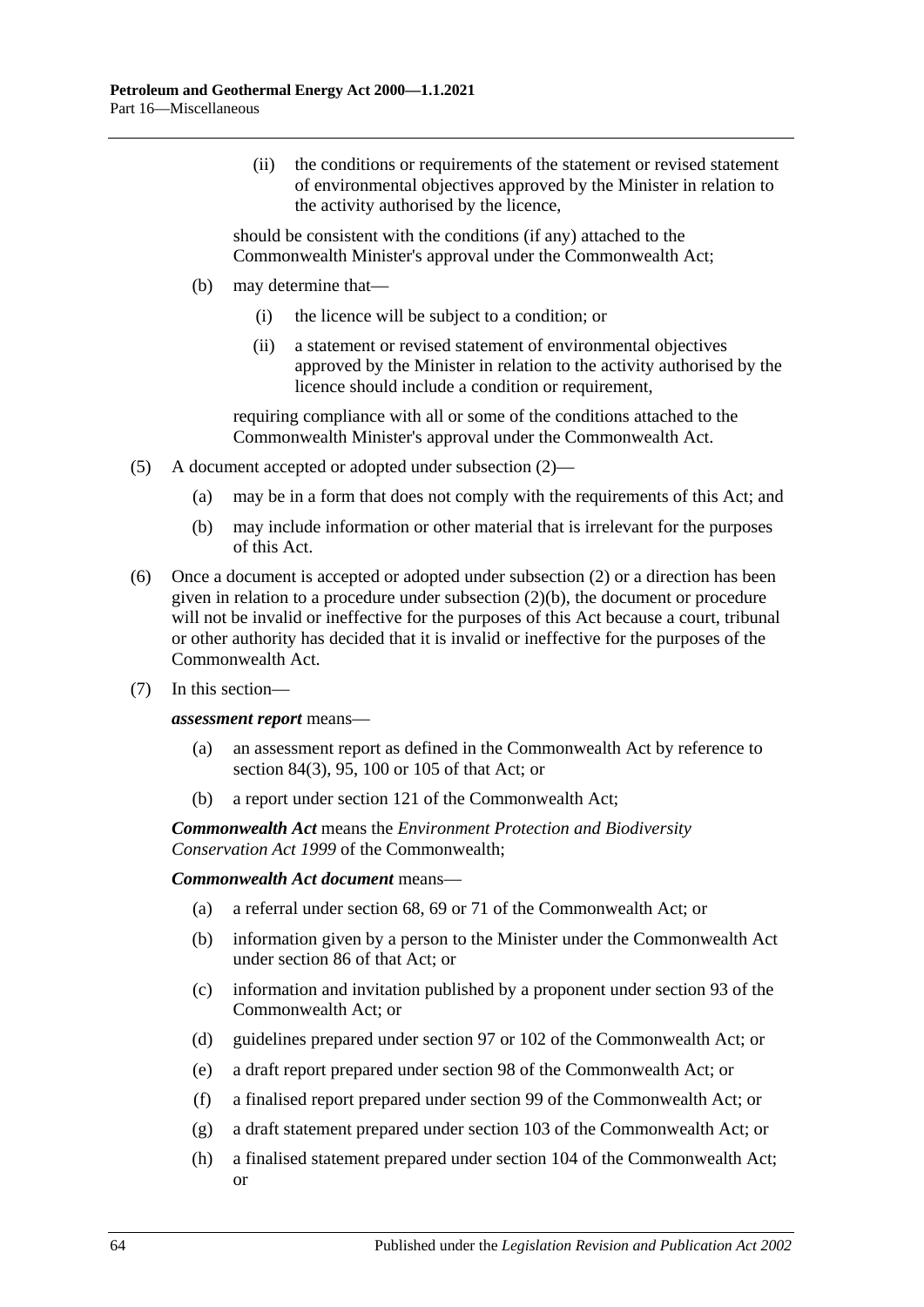(i) an assessment report.

### **131—Saving of powers with respect to Crown land etc**

- (1) Neither this Act nor a licence takes away or limits the power of the Governor or a Minister of the Crown to reserve, dedicate, grant, sell or otherwise deal with or dispose of land.
- (2) However, any such reservation, dedication, grant, sale or other dealing or disposition of land is subject to rights earlier conferred under this Act.

### **133—Proof of administrative acts**

In legal proceedings, a decision, determination, valuation, direction or other act under this Act by the Minister may be proved by production of a certificate apparently signed by the Minister.

### **134—Extension of time limits**

- (1) The Minister has a discretion to extend time limits fixed by or under this Act.
- (2) A time limit may be extended under this section even though it has, at the time of the extension, already expired.
- (3) A note of each decision to extend a time limit under this section must be included in the public register.

### <span id="page-64-0"></span>**135—Secrecy**

- (1) A person who is, or has been, employed in carrying out duties related to the administration of this Act must not disclose confidential information acquired in the course, or as a result, of carrying out those duties except—
	- (a) in the course of carrying out official duties; or
	- (b) as authorised by the person to whom the duty of confidentiality is owed; or
	- (c) as authorised by regulation; or
	- (d) as required by a court or other lawfully constituted authority; or
	- (e) as authorised by the Minister after consultation (where practicable) with the person to whom the duty of confidentiality is owed.

Maximum penalty: \$20 000 or imprisonment for 12 months.

(2) No civil liability attaches to any person for a disclosure of confidential information made as authorised under [subsection](#page-64-0) (1).

### **136—Administrative penalties**

- (1) This section applies to any provision of this Act (or the regulations) at the foot of which the words "Administrative penalty" appear.
- (2) If a licensee contravenes a provision to which this section applies, the Minister may, by notice in writing to the licensee, impose an administrative penalty on the licensee.
- (3) If the contravention is of a continuing nature, the Minister may impose a further administrative penalty by way of a daily penalty for every day the contravention continues from the date of the notice until the contravention is remedied.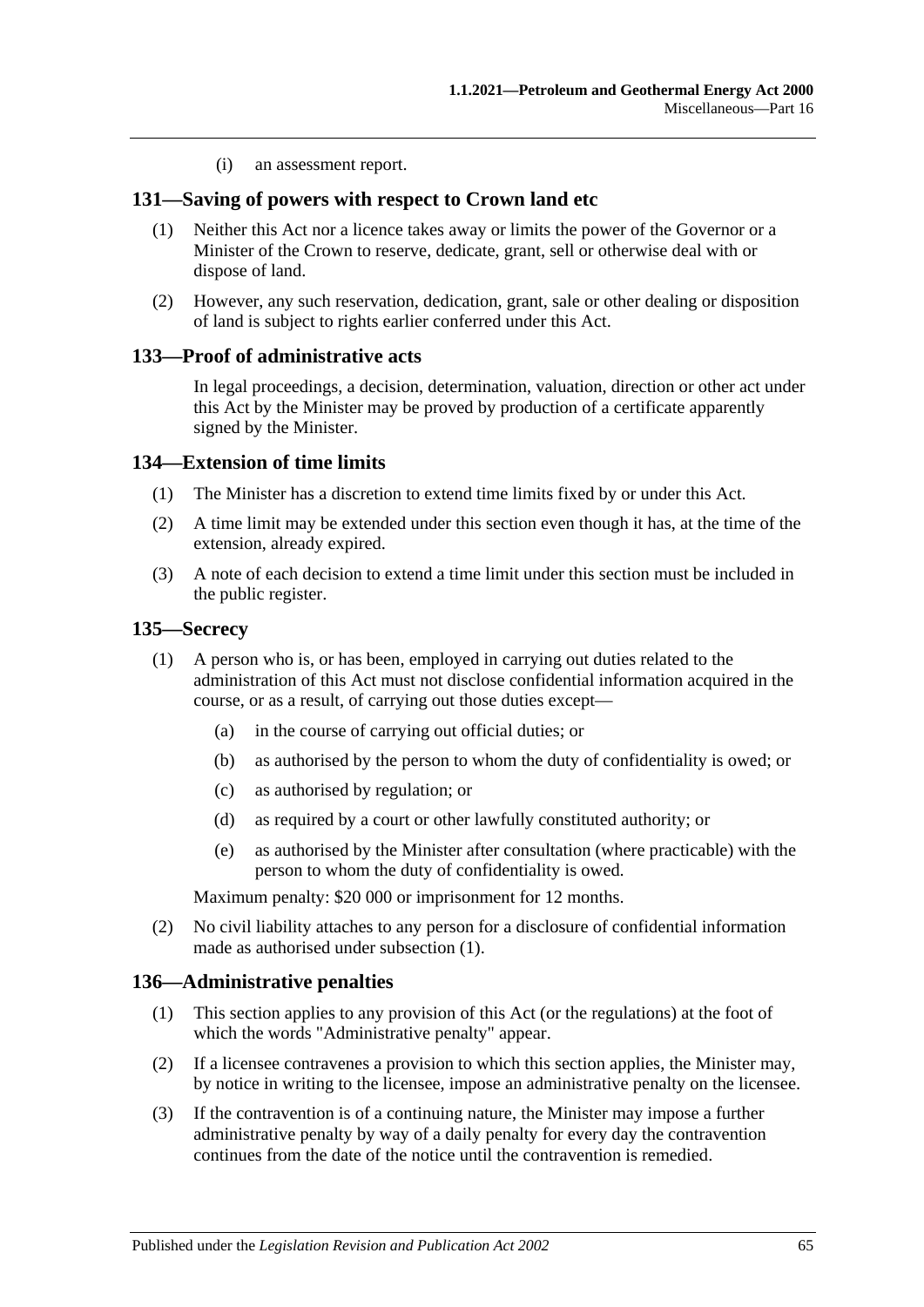- (4) The amount of an administrative penalty—
	- (a) in the case of an administrative penalty that is not a daily penalty—an amount (not exceeding \$10,000) fixed by regulation in relation to the relevant provision;
	- (b) in the case of a daily penalty—an amount (not exceeding \$1,000) fixed by regulation in relation to the relevant provision.
- (5) An administrative penalty may be recovered as a debt due to the Crown.
- (6) If an administrative penalty has been imposed in relation to a particular act or default, the same act or default cannot be made the subject of proceedings for an offence against this Act and if proceedings for an offence against this Act have been brought in relation to a particular act or default, an administrative penalty cannot be imposed for the same act or default.

### **137—Preservation of rights under** *Cooper Basin (Ratification) Act 1975*

Nothing in this Act affects rights conferred by the *[Cooper Basin \(Ratification\)](http://www.legislation.sa.gov.au/index.aspx?action=legref&type=act&legtitle=Cooper%20Basin%20(Ratification)%20Act%201975)  Act [1975](http://www.legislation.sa.gov.au/index.aspx?action=legref&type=act&legtitle=Cooper%20Basin%20(Ratification)%20Act%201975)*.

### **138—Regulations**

- (1) The Governor may make regulations for the purposes of this Act.
- (2) The regulations may, for example—
	- (a) regulate the conduct of operations involved in exploration for, or production of, petroleum or another regulated resource;
	- (b) prohibit or restrict activities that may result in waste of a regulated resource;
	- (c) prescribe consultative procedures for the preparation of statements of environmental objectives;
	- (d) require licensees generally or a particular class of licensees to provide periodic returns of prescribed information certified if the regulations so require by declaration under this Act;
	- (e) prescribe and provide for the recovery of fees in respect of the administration or operation of this Act.
- (3) A regulation may provide that contravention of the regulation is an offence punishable by a penalty not exceeding \$10 000.

# **Schedule—Transitional provisions**

### <span id="page-65-1"></span><span id="page-65-0"></span>**2—Continuation of licences**

- (1) A petroleum exploration licence, a petroleum production licence, or a pipeline licence that was in force under the repealed Act immediately before the commencement of this Act continues in force under this Act, subject to its terms and conditions, as an exploration licence, a production licence or a pipeline licence (as the case requires) under this Act for the balance of the term for which it was granted or last renewed.
- (2) An exploration licence or a production licence under [subsection](#page-65-0) (1) will be taken to include (and to have always included and despite [section](#page-66-0) 4(1)) an authorisation to use a natural reservoir for storage of a regulated substance.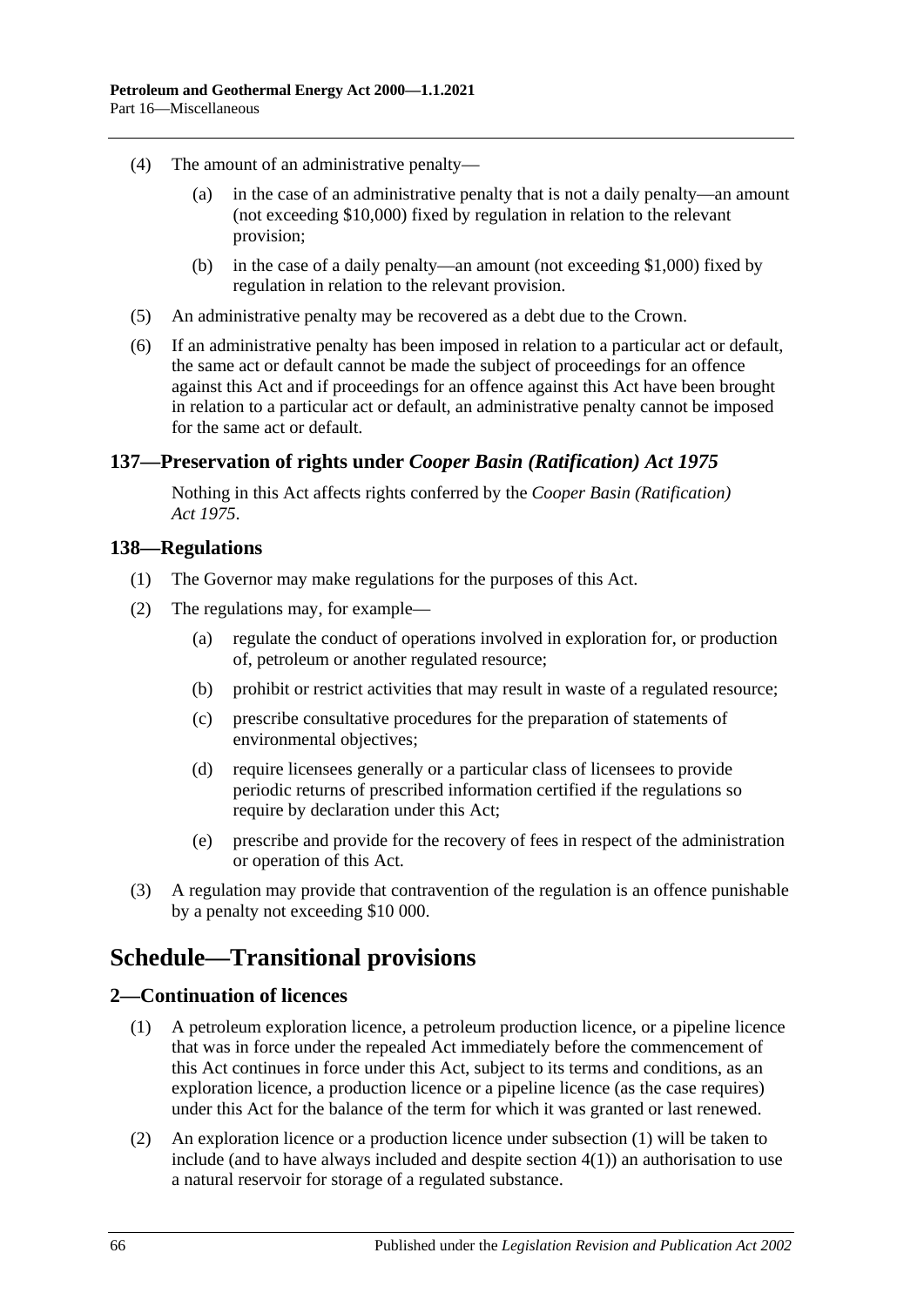### <span id="page-66-2"></span><span id="page-66-1"></span>**3—Preservation of operation of the repealed Act for certain purposes**

- (1) An application for a licence under the repealed Act that has not been finally dealt with under that Act before the commencement of this Act will continue as if it were an application for a corresponding licence under this Act.
- (2) If the regulations so provide, the provisions of the repealed Act apply (or continue to apply), to the exclusion of the corresponding provisions of this Act and subject to any modifications that may be prescribed by the regulations
	- (a) to an application within the ambit of [subsection](#page-66-1)  $(1)$  (as if it were still an application for a licence under the repealed Act); or
	- (b) to the grant or renewal of a licence under this Act (as if it were a licence under the repealed Act).

### <span id="page-66-0"></span>**4—Limitation on certain rights**

- (1) The rights of the holder of a transitional licence are not to be more extensive than if the repealed Act had continued in force.
- (2) A transitional licence cannot be converted into a retention licence under section  $41(1)(a)$ .

### (3) A **transitional licence** is—

- (a) a licence under the repealed Act continued in force under this Act (see [section](#page-65-1) 2); or
- (b) a licence granted under this Act pursuant to an application made under the repealed Act (see [section](#page-66-2) 3).
- <span id="page-66-3"></span>(4) Without limiting a preceding subsection—
	- (a) the provisions of section 32 of the repealed Act will apply in relation to the renewal of a transitional licence; and
	- (b) if a transitional licence is—
		- (i) amalgamated or replaced under [section](#page-44-3) 82; or
		- (ii) divided under [section](#page-44-4) 83,

then—

- (iii) any licence arising from the action taken under the relevant section will be taken to be a transitional licence; and
- (iv) the provisions of section 32 of the repealed Act will apply in relation to the renewal of any licence arising from the action taken under the relevant section.
- (5) The following additional provisions will apply in relation to a petroleum production licence to which the *[Cooper Basin \(Ratification\) Act](http://www.legislation.sa.gov.au/index.aspx?action=legref&type=act&legtitle=Cooper%20Basin%20(Ratification)%20Act%201975) 1975* applies:
	- (a) the term of a licence is 31 years with a right of renewal from time to time of 21 years; and
	- (b) [subsection](#page-66-3) (4) will apply in relation to the amalgamation, replacement or division of any such licence.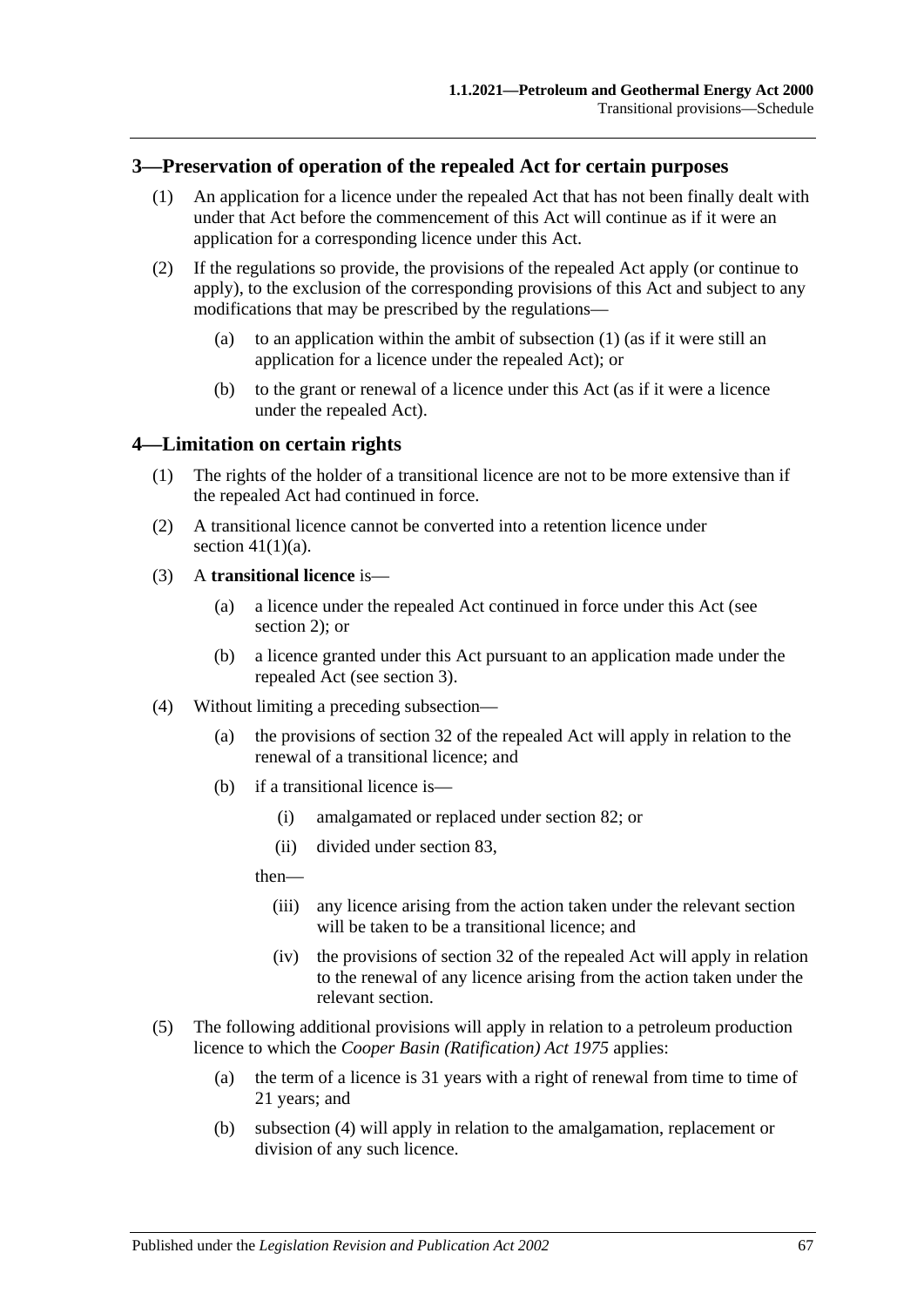### **5—Environmental assessments**

The Minister may accept and act on an environmental assessment made before the commencement of this Act if the Minister is of the opinion that the assessment was competently made and is appropriate for the purposes for which an environmental impact report is required under this Act.

### **6—Statements of environmental objectives**

- (1) If in the Minister's opinion a document has, before the commencement of this Act, fulfilled a purpose corresponding to the purpose of a statement of environmental objectives under this Act, the Minister may publish the document in the Gazette.
- (2) On publication of a document under this section, it is taken to be a statement of environmental objectives made under this Act.

### **7—Presumptive classification of activities**

- (1) If arrangements for the protection of the environment had been established to the satisfaction of the Minister under regulation 16(2) of the *[Petroleum Regulations](http://www.legislation.sa.gov.au/index.aspx?action=legref&type=subordleg&legtitle=Petroleum%20Regulations%201989) 1989*, the activities to be carried out under the relevant licence are taken to have been classified, on the commencement of this Act, as activities requiring low level official surveillance for the purposes of [section](#page-40-0) 74.
- (2) This does not prevent a change of classification under [section](#page-41-1) 74(4).

### **8—Non-application of certain provisions to certain pipelines**

[Sections](#page-30-0) 52, [53](#page-30-1) and [54](#page-30-2) have no application to the Pipeline Licences Nos. 2 and 5, or the pipeline land relating to those pipelines.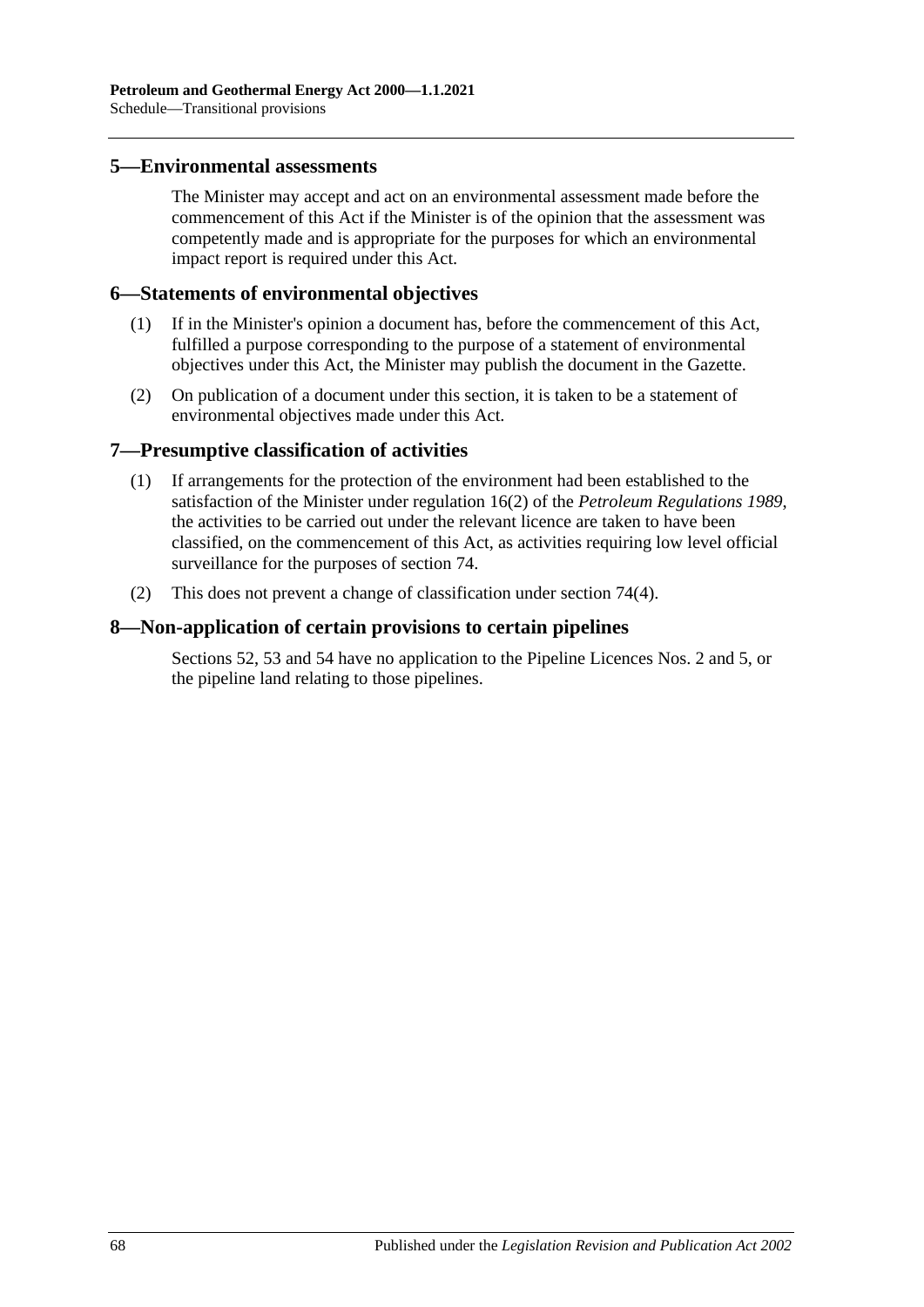# **Legislative history**

### **Notes**

- Please note—References in the legislation to other legislation or instruments or to titles of bodies or offices are not automatically updated as part of the program for the revision and publication of legislation and therefore may be obsolete.
- Earlier versions of this Act (historical versions) are listed at the end of the legislative history.
- For further information relating to the Act and subordinate legislation made under the Act see the Index of South Australian Statutes or www.legislation.sa.gov.au.

# **Formerly**

*Petroleum Act 2000*

# **Legislation repealed by principal Act**

The *Petroleum and Geothermal Energy Act 2000* repealed the following:

*Petroleum Act 1940*

# **Principal Act and amendments**

New entries appear in bold.

| Year | No | Title                                                                                    | Assent     | Commencement                                                                  |
|------|----|------------------------------------------------------------------------------------------|------------|-------------------------------------------------------------------------------|
| 2000 | 60 | Petroleum Act 2000                                                                       | 27.7.2000  | 25.9.2000 (Gazette 21.9.2000 p2042)                                           |
| 2001 | 16 | Statutes Amendment (Avoidance of<br>Duplication of Environmental<br>Procedures) Act 2001 | 17.5.2001  | Pt 6 (s 8)-14.6.2001 (Gazette<br>14.6.2001 p2221)                             |
| 2001 | 69 | <b>Statutes Amendment (Courts and</b><br>Judicial Administration) Act 2001               | 6.12.2001  | Pt 11 (ss $26 \& 27$ )—3.2.2002 ( <i>Gazette</i><br>24.1.2002 p346)           |
| 2003 | 35 | River Murray Act 2003                                                                    | 31.7.2003  | Sch (cl 19)-24.11.2003 (Gazette<br>20.11.2003 p4203)                          |
| 2004 | 34 | Natural Resources Management Act 5.8.2004<br>2004                                        |            | Sch 4 (cl 37)-2.9.2004 (Gazette<br>2.9.2004 p3545)                            |
| 2005 | -5 | Adelaide Dolphin Sanctuary Act<br>2005                                                   | 14.4.2005  | Sch 2 (cll 54-57)-4.6.2005 (Gazette<br>2.6.2005 p1684)                        |
| 2007 | 60 | <i>Marine Parks Act 2007</i>                                                             | 29.11.2007 | Sch 1 (cll 44-47)-6.11.2008 (Gazette<br>6.11.2008 p5055)                      |
| 2009 | 20 | Crown Land Management Act 2009                                                           | 4.6.2009   | Sch 1 (cl 3)-1.6.2010 (Gazette<br>18.2.2010 p816)                             |
| 2009 | 35 | Petroleum (Miscellaneous)<br>Amendment Act 2009                                          | 23.7.2009  | Pt 2 (ss $4-62$ ) & Sch 1<br>(cll 3-6)-1.10.2009 (Gazette<br>1.10.2009 p4764) |
| 2009 | 84 | <b>Statutes Amendment (Public Sector</b><br>Consequential Amendments) Act<br>2009        | 10.12.2009 | Pt 110 (s 262)-1.2.2010 (Gazette<br>28.1.2010 p320)                           |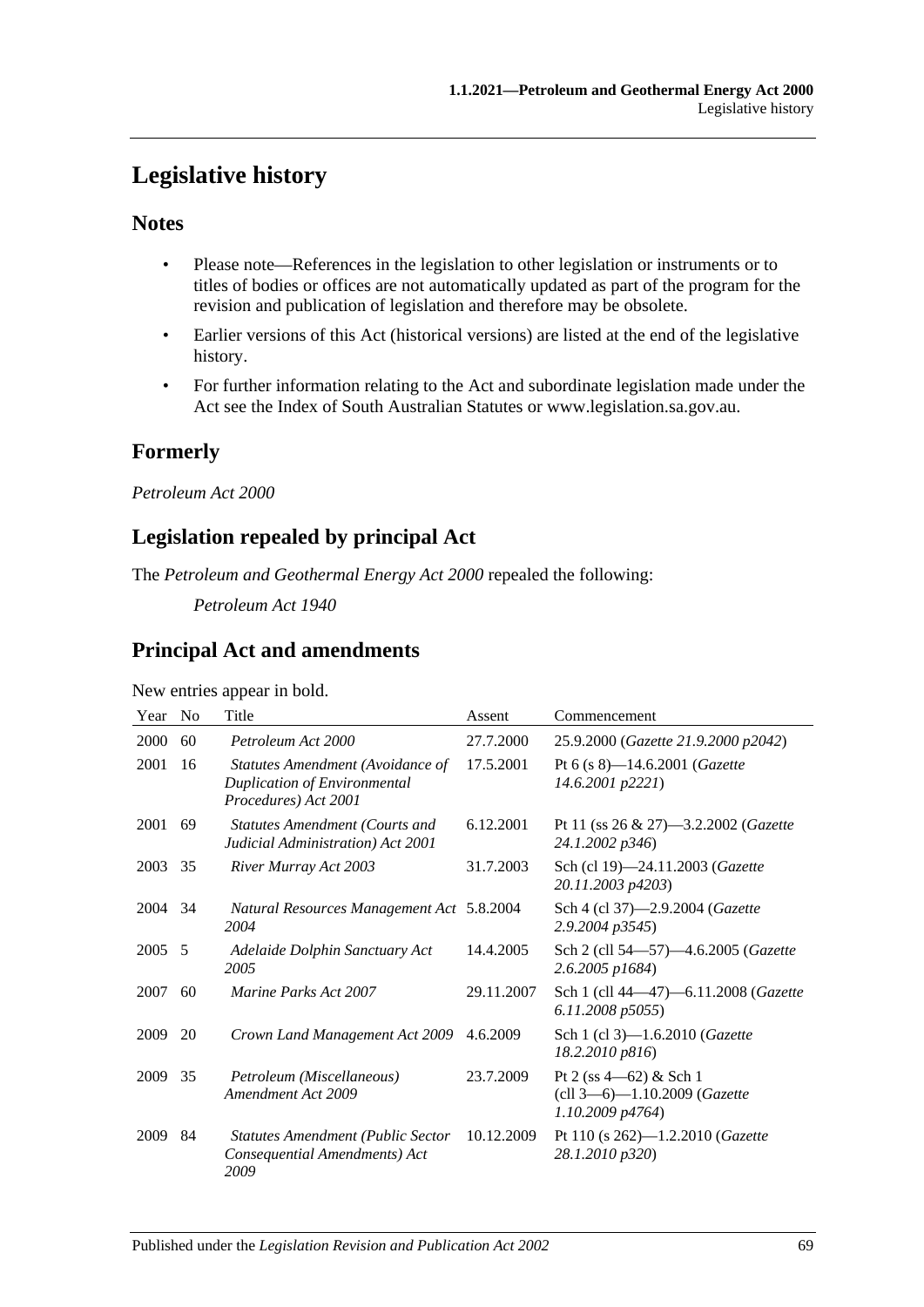#### **Petroleum and Geothermal Energy Act 2000—1.1.2021** Legislative history

| 2019    | 45   | <b>Supreme Court (Court of Appeal)</b><br><b>Amendment Act 2019</b>                    | 19.12.2019 | Sch 1 (cll 72 to 76)-1.1.2021 ( <i>Gazette</i><br>10.12.2020 p5638) |
|---------|------|----------------------------------------------------------------------------------------|------------|---------------------------------------------------------------------|
| 2019    | 33   | Landscape South Australia<br>Act 2019                                                  | 21.11.2019 | Sch 5 (cll 65 & 66)—1.7.2020 ( <i>Gazette</i><br>25.6.2020 p3502)   |
| 2018 24 |      | Petroleum and Geothermal Energy<br>(Ban on Hydraulic Fracturing)<br>Amendment Act 2018 | 1.11.2018  | 1.11.2018                                                           |
| 2017    | .51  | Statutes Amendment (SACAT No 2)<br>Act 2017                                            | 28.11.2017 | Pt 34 (ss 192 to 194)–22.2.2018<br>(Gazette 30.1.2018 p524)         |
| 2016 57 |      | Statutes Amendment (Budget 2016)<br>Act 2016                                           | 8.12.2016  | Pt 9 (ss $82 - 85$ ) - 8.12.2016: s 2(1)                            |
| 2012 34 |      | Petroleum and Geothermal Energy<br>(Transitional Licences) Amendment<br>Act 2012       | 27.9.2012  | 27.9.2012 except s 6-25.9.2000: s 2                                 |
| 2011    | - 11 | <b>Statutes Amendment (Personal</b><br><b>Property Securities</b> ) Act 2011           | 14.4.2011  | Pt 21 (s 53)—16.6.2011 ( <i>Gazette</i><br>$16.6.2011$ $p2610$      |
| 2010 21 |      | Mining (Miscellaneous) Amendment 18.11.2010<br>Act 2010                                |            | Sch 1 (cl 1)-1.7.2011 (Gazette<br>$9.6.2011 \text{ p}2545$          |
|         |      |                                                                                        |            |                                                                     |

# **Provisions amended**

New entries appear in bold.

| Entries that relate to provisions that have been deleted appear in italics. |  |  |  |  |  |
|-----------------------------------------------------------------------------|--|--|--|--|--|
|-----------------------------------------------------------------------------|--|--|--|--|--|

| Provision       | How varied                                                            | Commencement |
|-----------------|-----------------------------------------------------------------------|--------------|
| Long title      | amended under Legislation Revision and<br><b>Publication Act 2002</b> | 24.11.2003   |
| Pt <sub>1</sub> |                                                                       |              |
| Pt 1 Div 1      |                                                                       |              |
| s <sub>1</sub>  | amended by 35/2009 s 4                                                | 1.10.2009    |
| s <sub>2</sub>  | omitted under Legislation Revision and<br><b>Publication Act 2002</b> | 24.11.2003   |
| Pt 1 Div 2      |                                                                       |              |
| s <sub>3</sub>  | amended by 35/2009 s 5                                                | 1.10.2009    |
| Pt 1 Div 3      |                                                                       |              |
| s <sub>4</sub>  |                                                                       |              |
| s(4(1))         |                                                                       |              |
| Sanctuary       | Adelaide Dolphin inserted by $5/2005$ Sch 2 (cl $54(1)$ )             | 4.6.2005     |
| region          | competitive tender inserted by $35/2009$ s $6(1)$                     | 1.10.2009    |
| region          | highly prospective deleted by $35/2009$ s $6(2)$                      | 1.10.2009    |
| licence         | amended by 35/2009 s 6(3), (4)                                        | 1.10.2009    |
| occupier        | deleted by $35/2009 s 6(5)$                                           | 1.10.2009    |
| owner           | substituted by $35/2009$ s $6(5)$                                     | 1.10.2009    |
| marine park     | inserted by 60/2007 Sch 1 cl 44(1)                                    | 6.11.2008    |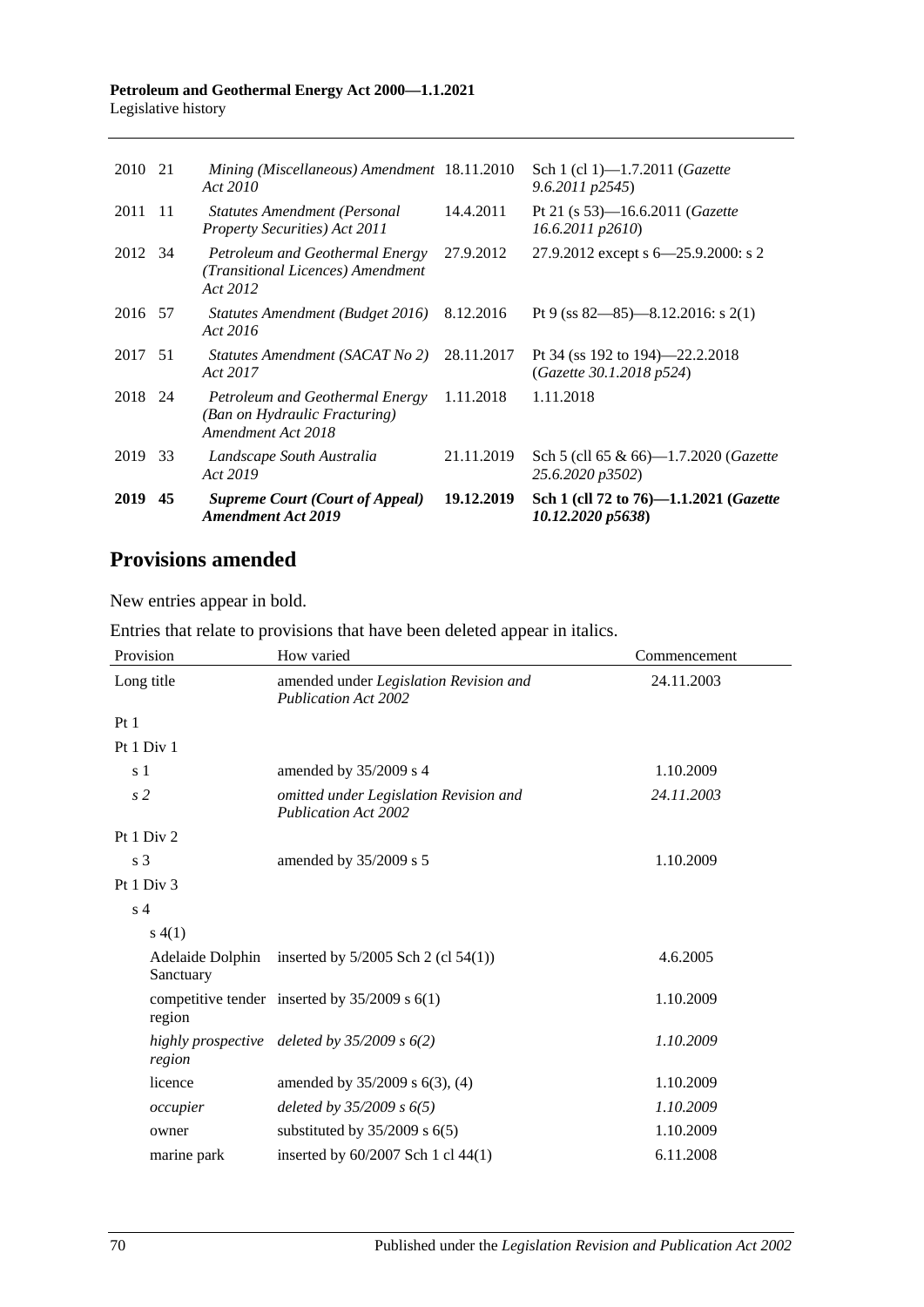| Minister for the<br>Adelaide Dolphin<br>Sanctuary | inserted by $5/2005$ Sch 2 (cl $54(2)$ )                                                 | 4.6.2005   |
|---------------------------------------------------|------------------------------------------------------------------------------------------|------------|
|                                                   | deleted by $60/2007$ Sch 1 cl $44(1)$                                                    | 6.11.2008  |
| Murray-Darling<br>Basin                           | inserted by $35/2003$ Sch cl 19(a)                                                       | 24.11.2003 |
| petroleum                                         | amended by $35/2009$ s $6(6)$                                                            | 1.10.2009  |
| regulated<br>substance                            | amended by 35/2009 s 6(7)                                                                | 1.10.2009  |
| relevant Act                                      | inserted by 60/2007 Sch 1 cl 44(2)                                                       | 6.11.2008  |
| relevant court                                    | amended by 69/2001 s 26                                                                  | 3.2.2002   |
|                                                   | amended by 45/2019 Sch 1 cl 72                                                           | 1.1.2021   |
| relevant Minister                                 | inserted by 60/2007 Sch 1 cl 44(3)                                                       | 6.11.2008  |
| <b>River Murray</b><br>Protection Area            | inserted by 60/2007 Sch 1 cl 44(4)                                                       | 6.11.2008  |
| area                                              | specially protected inserted by 60/2007 Sch 1 cl 44(4)                                   | 6.11.2008  |
| tenement                                          | inserted by $35/2009$ s $6(8)$                                                           | 1.10.2009  |
| transmission<br>pipeline                          | amended by 35/2009 s 6(9)                                                                | 1.10.2009  |
| s(4(3))                                           | inserted by $35/2009$ s $6(10)$                                                          | 1.10.2009  |
| Pt 1 Div 4                                        |                                                                                          |            |
| s <sub>5</sub>                                    |                                                                                          |            |
| $s\,5(3)$                                         | inserted by 35/2009 s 7                                                                  | 1.10.2009  |
| Pt 2                                              |                                                                                          |            |
| s <sub>6A</sub>                                   | inserted by $5/2005$ Sch 2 (cl 55)                                                       | 4.6.2005   |
|                                                   | substituted by 60/2007 Sch 1 cl 45                                                       | 6.11.2008  |
|                                                   | amended by 33/2019 Sch 5 cl 65                                                           | 1.7.2020   |
| s 7                                               |                                                                                          |            |
| s7(1a)                                            | inserted by 57/2016 s 82                                                                 | 8.12.2016  |
| Pt 3                                              |                                                                                          |            |
| Pt 3 Div 1                                        |                                                                                          |            |
| s 10                                              |                                                                                          |            |
| 10(1)                                             | amended by 35/2009 s 8                                                                   | 1.10.2009  |
| Pt 3 Div 1A                                       | inserted by 24/2018 s 3                                                                  | 1.11.2018  |
| Pt $3$ Div $2$                                    |                                                                                          |            |
| s 12                                              |                                                                                          |            |
| s 12(1)                                           | s 12 redesignated as $s$ 12(1) by 5/2005 Sch 2<br>$\left( \text{cl } 56 \right)$         | 4.6.2005   |
| s $12(2)$ —(4)                                    | inserted by 5/2005 Sch 2 (cl 56)                                                         | 4.6.2005   |
|                                                   | ceased to have effect and omitted under<br>Legislation Revision and Publication Act 2002 | 6.11.2008  |
| s $12(2)$ and $(3)$                               | inserted by 60/2007 Sch 1 cl 46                                                          | 6.11.2008  |
| s 13                                              | amended by 35/2009 s 9(1), (2)                                                           | 1.10.2009  |
| s 13A                                             | inserted by 11/2011 s 53                                                                 | 16.6.2011  |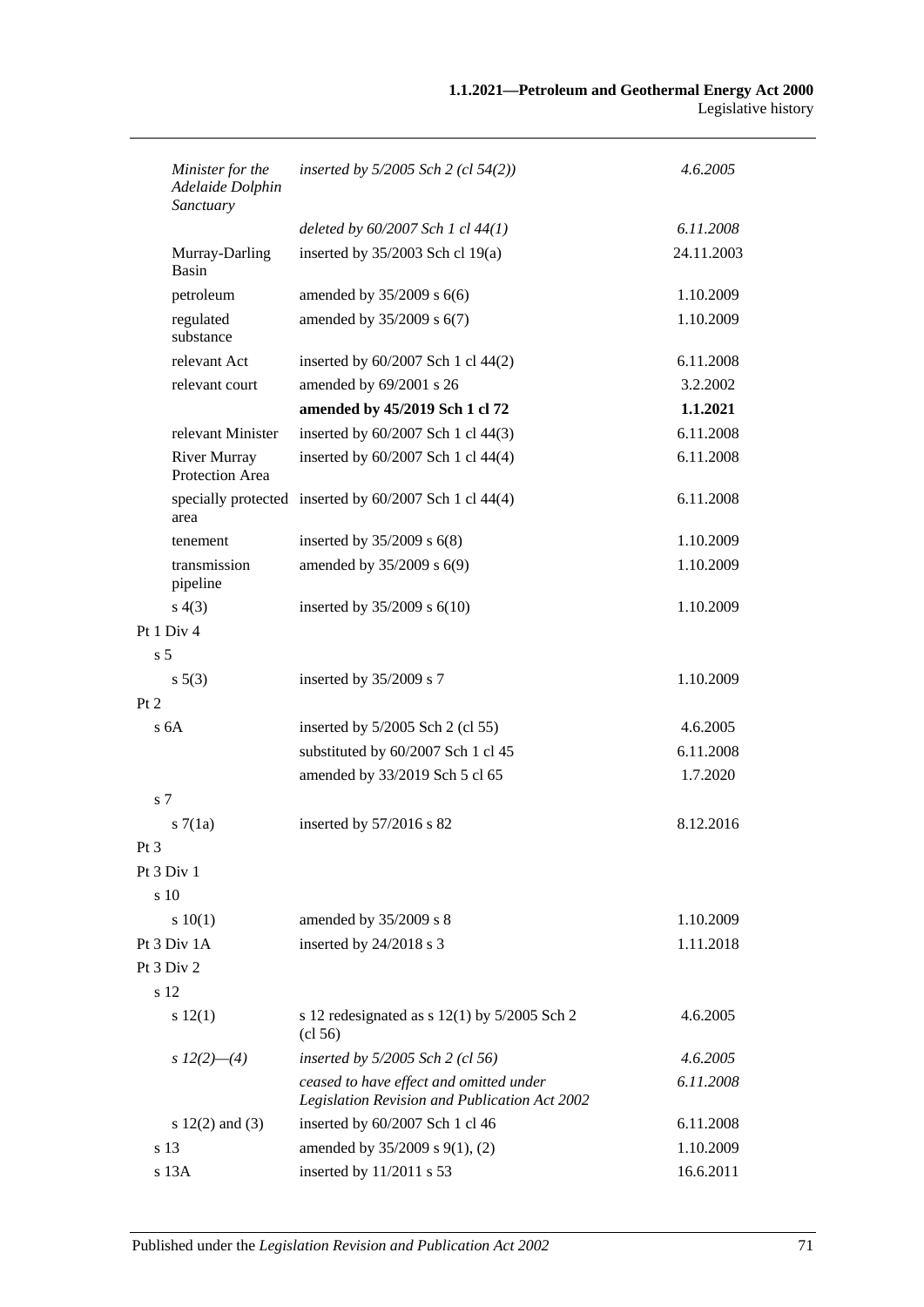| Pt 3 Div 3               |                                                                          |           |
|--------------------------|--------------------------------------------------------------------------|-----------|
| s 14                     |                                                                          |           |
| $s\ 14(4)$               | inserted by 35/2009 s 10                                                 | 1.10.2009 |
| s 15                     |                                                                          |           |
| s 15(2)                  | amended by 35/2009 s 11                                                  | 1.10.2009 |
| Pt 4                     |                                                                          |           |
| Pt 4 Div 1               |                                                                          |           |
| heading                  | substituted by 35/2009 s 12                                              | 1.10.2009 |
| s 16                     |                                                                          |           |
| s 16(1)                  | amended by 35/2009 s 13(1)                                               | 1.10.2009 |
| s 16(2)                  | amended by 35/2009 s 13(2)                                               | 1.10.2009 |
| Pt 4 Div 3               |                                                                          |           |
| heading                  | substituted by 35/2009 s 14                                              | 1.10.2009 |
| s 21                     | substituted by 35/2009 s 15                                              | 1.10.2009 |
| s 22                     |                                                                          |           |
| $s\,22(1)$               | amended by $35/2009$ s $16(1)$ —(3)                                      | 1.10.2009 |
| $s\,22(3)$               | amended by 35/2009 s 16(4)                                               | 1.10.2009 |
| s 24                     |                                                                          |           |
| $s\,24(2)$               | substituted by 35/2009 s 17                                              | 1.10.2009 |
| s 25                     |                                                                          |           |
| $s \; 25(4)$             | amended by 35/2009 s 18(1)                                               | 1.10.2009 |
| $s \; 25(4a)$            | inserted by 35/2009 s 18(2)                                              | 1.10.2009 |
| s <sub>26</sub>          |                                                                          |           |
| $s \; 26(2)$             | substituted by 35/2009 s 19(1)                                           | 1.10.2009 |
| $s \; 26(3)$             | amended by 35/2009 s 19(2)                                               | 1.10.2009 |
| $s \; 26(5a)$ and $(5b)$ | inserted by 35/2009 s 19(3)                                              | 1.10.2009 |
| s 27                     |                                                                          |           |
| $s\,27(1)$               | substituted by $35/2009$ s $20(1)$                                       | 1.10.2009 |
| $s \, 27(1a)$            | inserted by 35/2009 s 20(1)                                              | 1.10.2009 |
| $s \, 27(2a)$            | inserted by 35/2009 s 20(2)                                              | 1.10.2009 |
| Pt 5                     |                                                                          |           |
| s 28                     | substituted by 35/2009 s 21                                              | 1.10.2009 |
| s 29                     | deleted by 35/2009 s 21                                                  | 1.10.2009 |
| s 30                     |                                                                          |           |
| $s \ 30(1)$              | amended by 35/2009 s 22(1)                                               | 1.10.2009 |
| $s \ 30(1a)$             | inserted by 35/2009 s 22(2)                                              | 1.10.2009 |
| s 31                     |                                                                          |           |
| $s \, 31(1)$             | s 31 amended and redesignated as s 31(1) by<br>$35/2009$ s $23(1)$ , (2) | 1.10.2009 |
| $s \, 31(2)$             | inserted by 35/2009 s 23(2)                                              | 1.10.2009 |
| s 32                     |                                                                          |           |
| $s \, 32(3)$ and (4)     | inserted by 35/2009 s 24                                                 | 1.10.2009 |
| s 33                     |                                                                          |           |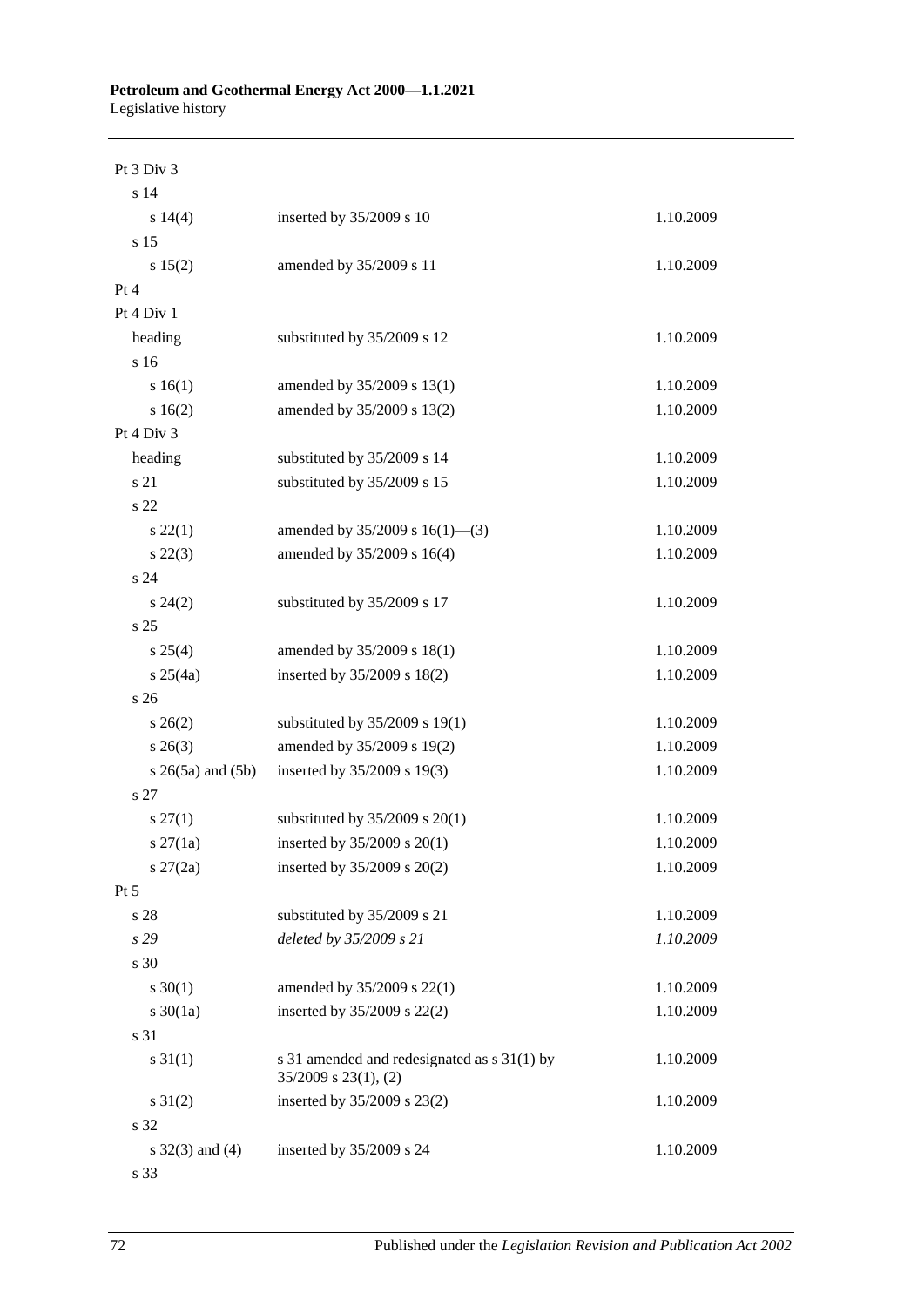| $s \, 33(4)$        | amended by 35/2009 s 25(1)                                               | 1.10.2009 |
|---------------------|--------------------------------------------------------------------------|-----------|
| $s \, 33(5)$        | inserted by 35/2009 s 25(2)                                              | 1.10.2009 |
| Pt 6                |                                                                          |           |
| s 34                | substituted by 35/2009 s 26                                              | 1.10.2009 |
| s 35                |                                                                          |           |
| $s \, 35(1)$        | amended by 35/2009 s 27(1), (2)                                          | 1.10.2009 |
| $s \, 35(3)$        | amended by 35/2009 s 27(3), (4)                                          | 1.10.2009 |
| $s \, 35(4)$        | inserted by 35/2009 s 27(5)                                              | 1.10.2009 |
| s 36                |                                                                          |           |
| $s \, 36(1)$        | amended by 35/2009 s 28                                                  | 1.10.2009 |
| s 37                |                                                                          |           |
| $s \frac{37(1)}{2}$ | s 37 amended and redesignated as s 37(1) by<br>$35/2009$ s $29(1)$ , (2) | 1.10.2009 |
| $s \frac{37(2)}{2}$ | inserted by 35/2009 s 29(2)                                              | 1.10.2009 |
| s 38                |                                                                          |           |
| $s \, 38(5)$        | inserted by 35/2009 s 30                                                 | 1.10.2009 |
| s 41                |                                                                          |           |
| $s\ 41(1)$          | amended by 35/2009 s 31                                                  | 1.10.2009 |
| s 42                |                                                                          |           |
| $s\ 42(1)$          | amended by 35/2009 s 32                                                  | 1.10.2009 |
| Pt 7                |                                                                          |           |
| s 43                |                                                                          |           |
| $s\,43(3)$          | amended by 35/2009 s 33(1)                                               | 1.10.2009 |
| $s\,43(4)$          | amended by 57/2016 s 83(1)                                               | 8.12.2016 |
| $s\,43(5a)$         | inserted by 35/2009 s 33(2)                                              | 1.10.2009 |
|                     | amended by 57/2016 s 83(2)                                               | 8.12.2016 |
| $s\,43(5b)$         | inserted by 35/2009 s 33(2)                                              | 1.10.2009 |
|                     | amended by 57/2016 s 83(3)                                               | 8.12.2016 |
| $s\,43(8)$          | amended by 57/2016 s 83(4)                                               | 8.12.2016 |
| $s\,43(9)$          | amended by 57/2016 s 83(5)                                               | 8.12.2016 |
| $s\,43(10)$         | amended by 57/2016 s 83(6)                                               | 8.12.2016 |
|                     | amended by 45/2019 Sch 1 cl 73                                           | 1.1.2021  |
| $s\,43(11)$         | amended by 57/2016 s 83(7)                                               | 8.12.2016 |
| $s\,43(12)$         | inserted by 35/2009 s 33(3)                                              | 1.10.2009 |
| s 44                |                                                                          |           |
| $s\,44(1)$          | amended by 57/2016 s 84(1)                                               | 8.12.2016 |
| $s\,44(2)$          | amended by 57/2016 s 84(2)                                               | 8.12.2016 |
| s 45                | amended by 57/2016 s 85                                                  | 8.12.2016 |
| Pt 8                |                                                                          |           |
| s 46                |                                                                          |           |
| $s\,46(1)$          | amended by 35/2009 s 34(1)                                               | 1.10.2009 |
| $s\,46(6)$          | inserted by 35/2009 s 34(2)                                              | 1.10.2009 |
| s 55A               | inserted by 35/2009 s 35                                                 | 1.10.2009 |
|                     |                                                                          |           |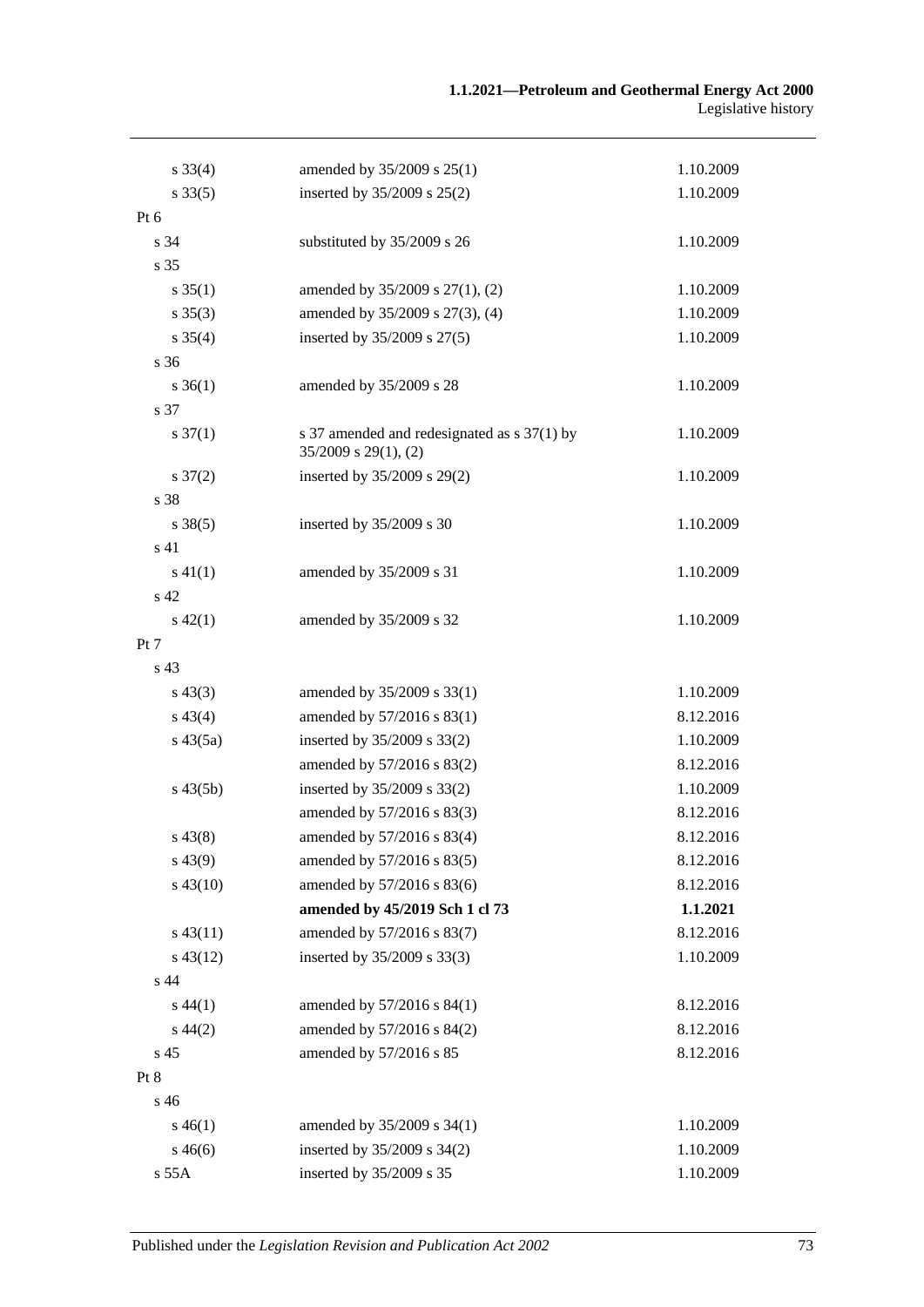# **Petroleum and Geothermal Energy Act 2000—1.1.2021**

Legislative history

| Pt 9                 |                                                                          |           |
|----------------------|--------------------------------------------------------------------------|-----------|
| heading              | substituted by 35/2009 s 36                                              | 1.10.2009 |
| s 56                 |                                                                          |           |
| s 56(1)              | amended by 35/2009 s 37(1), (2)                                          | 1.10.2009 |
| s 56(2)              | amended by 35/2009 s 37(3)                                               | 1.10.2009 |
| $s\,56(3)$           | amended by 35/2009 s 37(4)                                               | 1.10.2009 |
| s 57                 |                                                                          |           |
| s 57(1)              | substituted by $35/2009$ s $38(1)$                                       | 1.10.2009 |
| s 57(2)              | amended by 35/2009 s 38(2)                                               | 1.10.2009 |
| s 58                 |                                                                          |           |
| s 58(1)              | s 58 amended and redesignated as s 58(1) by<br>$35/2009$ s $39(1)$ , (2) | 1.10.2009 |
| s 58(2)              | inserted by 35/2009 s 39(2)                                              | 1.10.2009 |
| s 59                 |                                                                          |           |
| s $59(1)$ and (2)    | amended by 35/2009 s 40(1)                                               | 1.10.2009 |
| s 59(3)              | amended by 35/2009 s 40(1), (2)                                          | 1.10.2009 |
| s 59(4)              | amended by 35/2009 s 40(1)                                               | 1.10.2009 |
| $s 59(5)$ and (6)    | amended by 35/2009 s 40(1)                                               | 1.10.2009 |
|                      | amended by 45/2019 Sch 1 cl 74                                           | 1.1.2021  |
| Pt 9A                | inserted by 35/2009 s 41                                                 | 1.10.2009 |
| s 59E                |                                                                          |           |
| $s 59E(5)$ and $(6)$ | amended by 45/2019 Sch 1 cl 75                                           | 1.1.2021  |
| Pt 10                |                                                                          |           |
| s 61                 |                                                                          |           |
| s 61(1)              | amended by 35/2009 s 42(1)                                               | 1.10.2009 |
| $s \ 61(3)$          | inserted by 35/2009 s 42(2)                                              | 1.10.2009 |
| s <sub>62</sub>      |                                                                          |           |
| $s \, 62(1)$         | amended by 35/2009 s 43(1)                                               | 1.10.2009 |
| $s \, 62(3)$         | amended by 35/2009 s 43(2)                                               | 1.10.2009 |
| s 63                 |                                                                          |           |
| s 63(2)              | amended by 35/2009 s 44(1), (2)                                          | 1.10.2009 |
| $s\ 63(3aa)$         | inserted by 21/2010 Sch 1 cl 1                                           | 1.7.2011  |
| s 63(3a)             | inserted by 35/2009 s 44(3)                                              | 1.10.2009 |
| $s\,63(5)$           | substituted by 35/2009 s 44(4)                                           | 1.10.2009 |
| s 63(6)              | inserted by 35/2009 s 44(4)                                              | 1.10.2009 |
| Pt 11                |                                                                          |           |
| Pt 11 Div 1          |                                                                          |           |
| s 65                 |                                                                          |           |
| s $65(1a)$ — $(1c)$  | inserted by $35/2009$ s $45(1)$                                          | 1.10.2009 |
| s 65(6)              | amended by 35/2009 s 45(2), (3)                                          | 1.10.2009 |
| Pt 11 Div 2          |                                                                          |           |
| s 68                 |                                                                          |           |
| s 68(1)              | substituted by $35/2009$ s $46(1)$                                       | 1.10.2009 |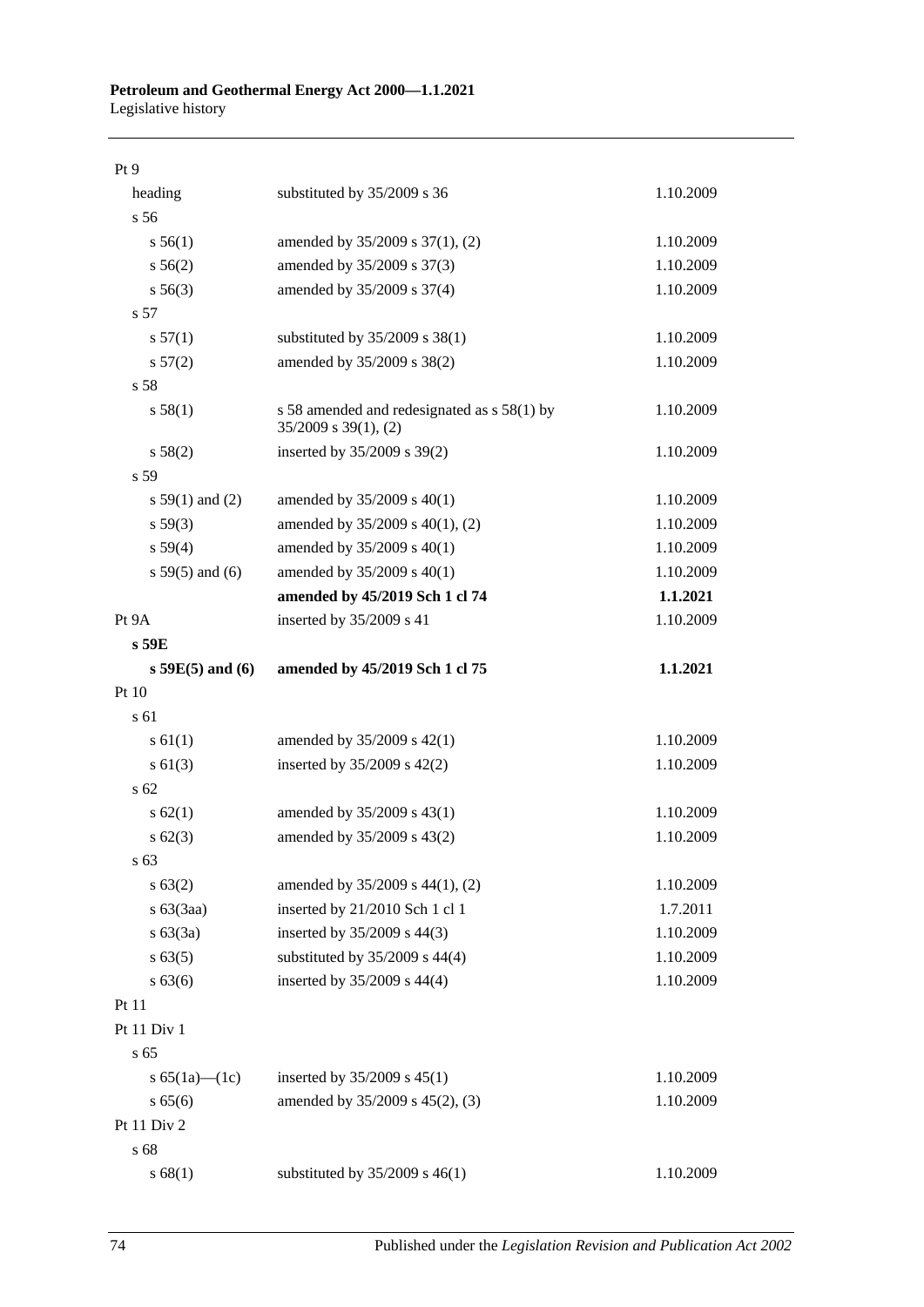| $s\,68(2)$                       | deleted by $35/2009 s 46(1)$                                             | 1.10.2009 |
|----------------------------------|--------------------------------------------------------------------------|-----------|
| s 68(5)                          | inserted by 35/2009 s 46(2)                                              | 1.10.2009 |
| s 69                             |                                                                          |           |
| s 69(1)                          | s 69 amended and redesignated as s 69(1) by<br>$35/2009$ s $47(1)$ , (2) | 1.10.2009 |
| $s \, 69(2)$                     | inserted by 35/2009 s 47(2)                                              | 1.10.2009 |
| Pt 11 Div 3                      |                                                                          |           |
| s 74                             |                                                                          |           |
| $s$ 74(1), (2), (3)<br>and $(5)$ | amended by 35/2009 s 48                                                  | 1.10.2009 |
| s 76A                            | inserted by 35/2009 s 49                                                 | 1.10.2009 |
| Pt 11 Div 5                      |                                                                          |           |
| s 79                             |                                                                          |           |
| $s \, 79(1)$                     | amended by 35/2009 s 50(1)                                               | 1.10.2009 |
| s79(5)                           | amended by 35/2009 s 50(2)                                               | 1.10.2009 |
| $s\,79(6)$                       | amended by 45/2019 Sch 1 cl 76                                           | 1.1.2021  |
| Pt 11 Div 6                      |                                                                          |           |
| s 80                             |                                                                          |           |
| 80(1)                            | amended by 20/2009 Sch 1 cl 3                                            | 1.6.2010  |
| Pt 11 Div 8                      |                                                                          |           |
| s 82                             |                                                                          |           |
| $s\,82(2)$                       | substituted by 34/2012 s 4                                               | 27.9.2012 |
| $s \, 82(2a)$                    | inserted by 34/2012 s 4                                                  | 27.9.2012 |
| s 82(3)                          | substituted by 35/2009 s 51                                              | 1.10.2009 |
| s 83                             |                                                                          |           |
| s 83(2)                          | amended by 35/2009 s 52(1)                                               | 1.10.2009 |
| $s \, 83(2a)$                    | inserted by 34/2012 s 5                                                  | 27.9.2012 |
| s 83(4)                          | inserted by 35/2009 s 52(2)                                              | 1.10.2009 |
| Pt 11 Div 9                      |                                                                          |           |
| s 85                             |                                                                          |           |
| s 85(1)                          |                                                                          |           |
| serious incident                 | amended by 35/2009 s 53                                                  | 1.10.2009 |
| s 86                             |                                                                          |           |
| s 86(2)                          | amended by 35/2009 s 54(1)                                               | 1.10.2009 |
| $s86(6)$ and (7)                 | inserted by 35/2009 s 54(2)                                              | 1.10.2009 |
| Pt 11 Div 10                     |                                                                          |           |
| s 86A                            | inserted by 35/2009 s 55                                                 | 1.10.2009 |
| Pt 12                            |                                                                          |           |
| s 95                             |                                                                          |           |
| s 95(1)                          | s 95 redesignated as $s$ 95(1) by 34/2004 Sch 4<br>cl 37                 | 2.9.2004  |
| $s\,95(2)$                       | inserted by 34/2004 Sch 4 cl 37                                          | 2.9.2004  |
|                                  | amended by 33/2019 Sch 5 cl 66                                           | 1.7.2020  |
| s 100                            |                                                                          |           |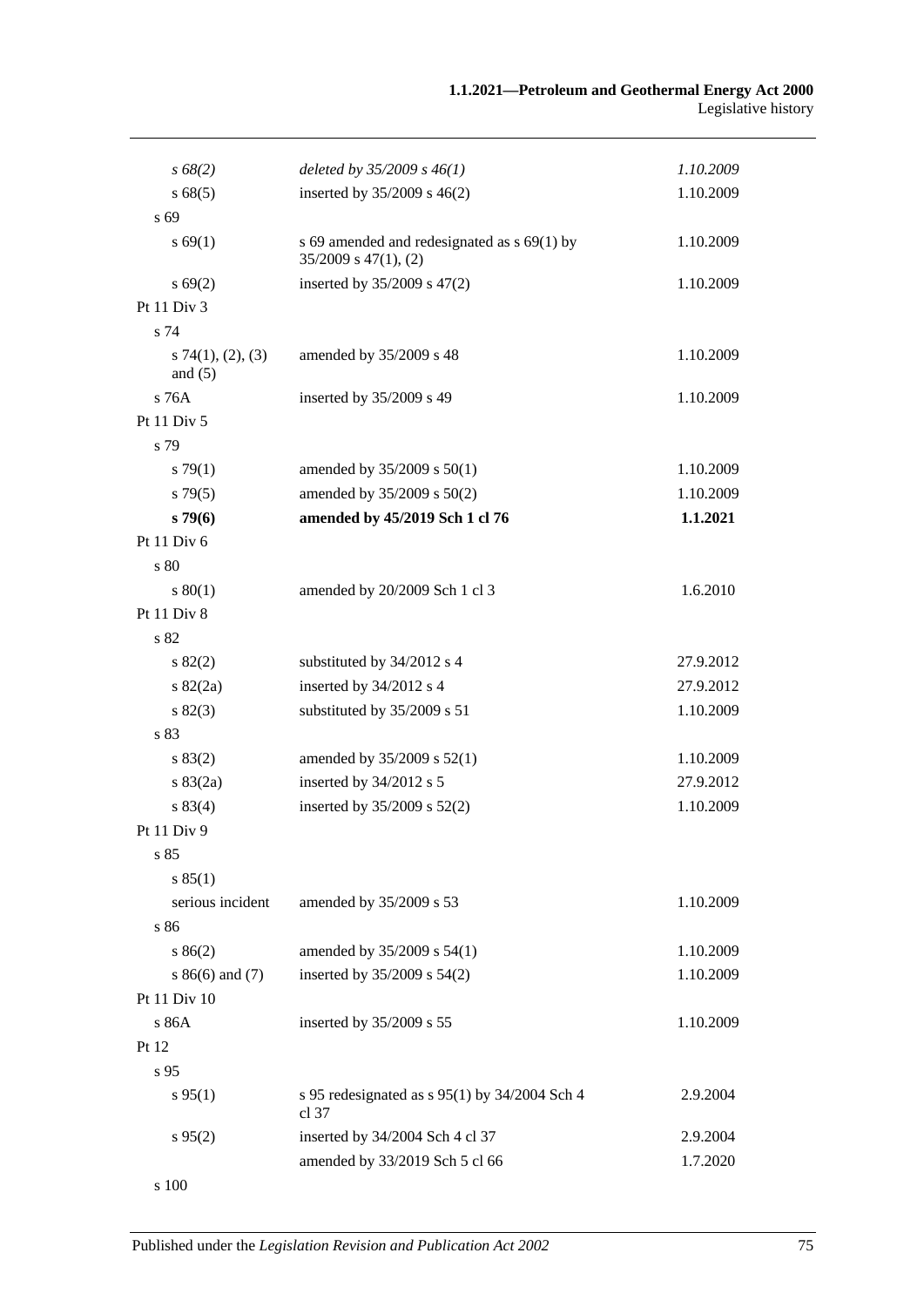#### **Petroleum and Geothermal Energy Act 2000—1.1.2021** Legislative history

| 100(1)         | amended by 35/2009 s 56                                        | 1.10.2009  |
|----------------|----------------------------------------------------------------|------------|
| s 103A         | inserted by 35/2003 Sch cl 19(b)                               | 24.11.2003 |
|                | substituted by 60/2007 Sch 1 cl 47                             | 6.11.2008  |
| s 103B         | inserted by 5/2005 Sch 2 (cl 57)                               | 4.6.2005   |
|                | deleted by 60/2007 Sch 1 cl 47                                 | 6.11.2008  |
| s 105          |                                                                |            |
| $s\ 105(4)$    | amended by 35/2009 s 57                                        | 1.10.2009  |
| s 111          |                                                                |            |
| s 111(1)       | amended by 35/2009 s 58                                        | 1.10.2009  |
| Pt 13          |                                                                |            |
| s 112          | amended by 35/2009 s 59                                        | 1.10.2009  |
| Pt 14          |                                                                |            |
| s 123          |                                                                |            |
| s 123(3)       | substituted by 35/2009 s 60                                    | 1.10.2009  |
| Pt 15          |                                                                |            |
| heading        | substituted by 51/2017 s 192                                   | 22.2.2018  |
| Pt 15 Div 3    | substituted by 51/2017 s 193                                   | 22.2.2018  |
| Pt 16          |                                                                |            |
| s 130A         | inserted by 16/2001 s 8                                        | 14.6.2001  |
| s 130A(3)      | amended by 35/2009 s 61                                        | 1.10.2009  |
| s 132          | deleted by 84/2009 s 262                                       | 1.2.2010   |
| Sch            |                                                                |            |
| s <sub>1</sub> | omitted under Legislation Revision and<br>Publication Act 2002 | 24.11.2003 |
| s <sub>2</sub> |                                                                |            |
| s(2(1))        | s 2 redesignated as s $2(1)$ by $35/2009$ s $62(1)$            | 1.10.2009  |
| s(2)           | inserted by $35/2009$ s $62(1)$                                | 1.10.2009  |
| s 4            |                                                                |            |
| $s(4)$ and (5) | inserted by $34/2012$ s 6                                      | 25.9.2000  |
| s <sub>7</sub> |                                                                |            |
| s(7(1)         | amended by 35/2009 s 62(2)                                     | 1.10.2009  |

# **Transitional etc provisions associated with Act or amendments**

#### *Statutes Amendment (Courts and Judicial Administration) Act 2001*

# **27—Transitional provision**

The amendments made to the principal Act by this Part—

- (a) do not apply in respect of proceedings commenced before the commencement of the Part (and those proceedings may continue as if this Act had not been enacted); and
- (b) apply in respect of proceedings commenced after the commencement of this Part (including proceedings in respect of a claim arising before the commencement of this Part).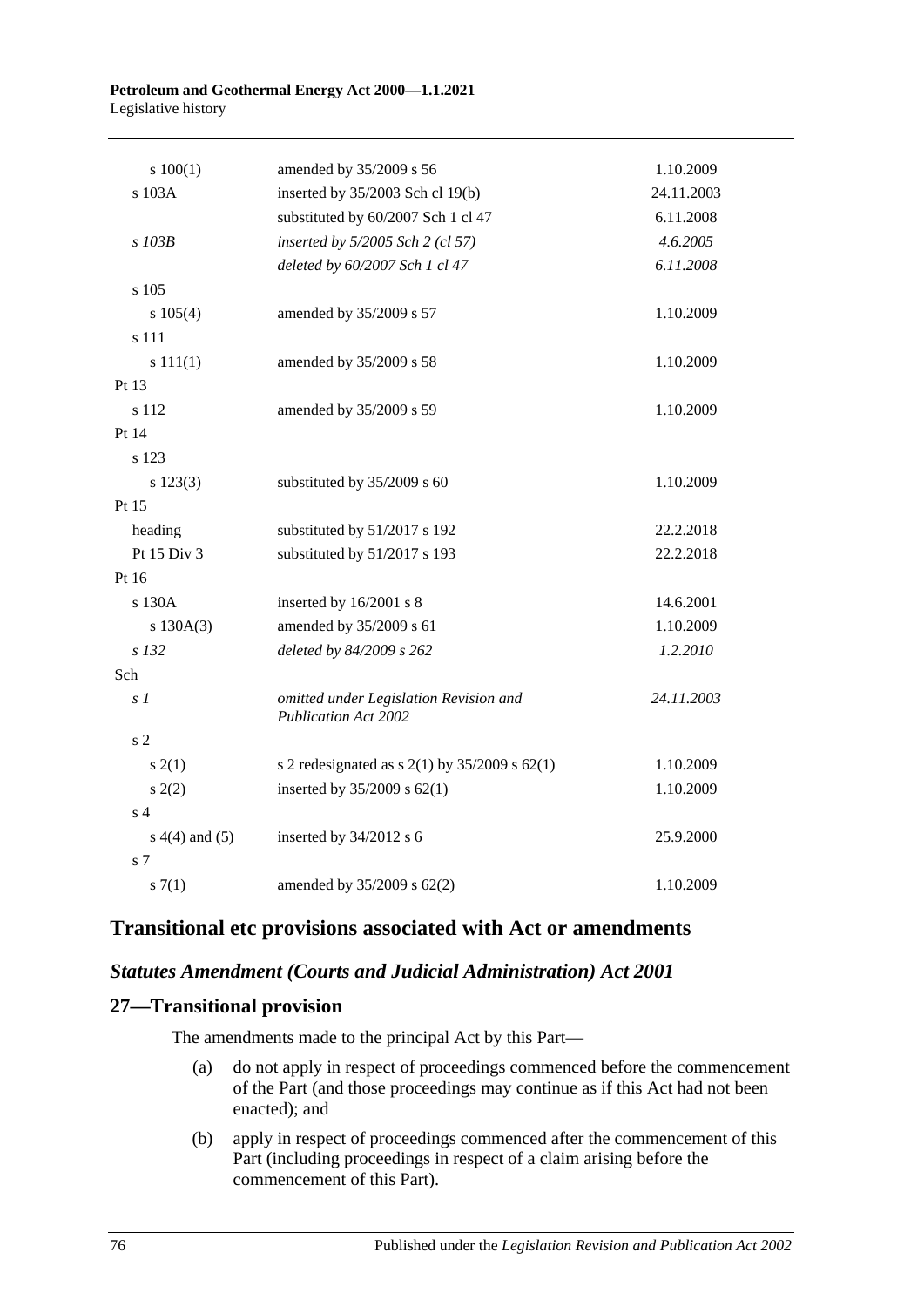#### *Petroleum (Miscellaneous) Amendment Act 2009, Sch 1*

#### **3—Interpretation**

(1) In this Part—

*gas storage tenement* means—

- (a) a gas storage exploration licence; or
- (b) a gas storage retention licence; or
- (c) a gas storage licence;

*principal Act* means the *[Petroleum Act](http://www.legislation.sa.gov.au/index.aspx?action=legref&type=act&legtitle=Petroleum%20Act%202000) 2000*;

*relevant day* means a day appointed by proclamation as the relevant day for the purposes of the provision in which the term is used;

*transitional tenement* means—

- (a) an exploration licence; or
- (b) a retention licence; or
- (c) a production licence,

held under the principal Act on the commencement of this clause.

(2) In this Part, terms used have meanings consistent with the meanings they have in the principal Act.

#### <span id="page-76-0"></span>**4—Existing licences**

- (1) On or after the relevant day, the Minister—
	- (a) may, on the Minister's own initiative; and
	- (b) must, on application by the holder of a transitional tenement,

issue a gas storage tenement that corresponds to the transitional tenement.

- <span id="page-76-1"></span>(2) Until a gas storage tenement is issued under [subclause](#page-76-0) (1) in relation to a transitional tenement—
	- (a) the person who was the holder of the transitional tenement immediately before the relevant day may undertake any operations relating to gas storage authorised under the transitional tenement; and
	- (b) the only application that may be made for a gas storage tenement in relation to any part of an area held under the transitional tenement is the holder of the transitional tenement.
- (3) [Subclauses](#page-76-0) (1) and [\(2\)](#page-76-1) do not apply to a licence that has been granted in relation to a source of geothermal energy before the relevant day.
- (4) A gas storage tenement issued under [subclause](#page-76-0) (1) will be subject to such conditions as the Minister thinks appropriate after taking into account the conditions attached to the relevant transitional tenement.
- (5) For the purposes of this clause—
	- (a) a gas storage exploration licence corresponds to an exploration licence; and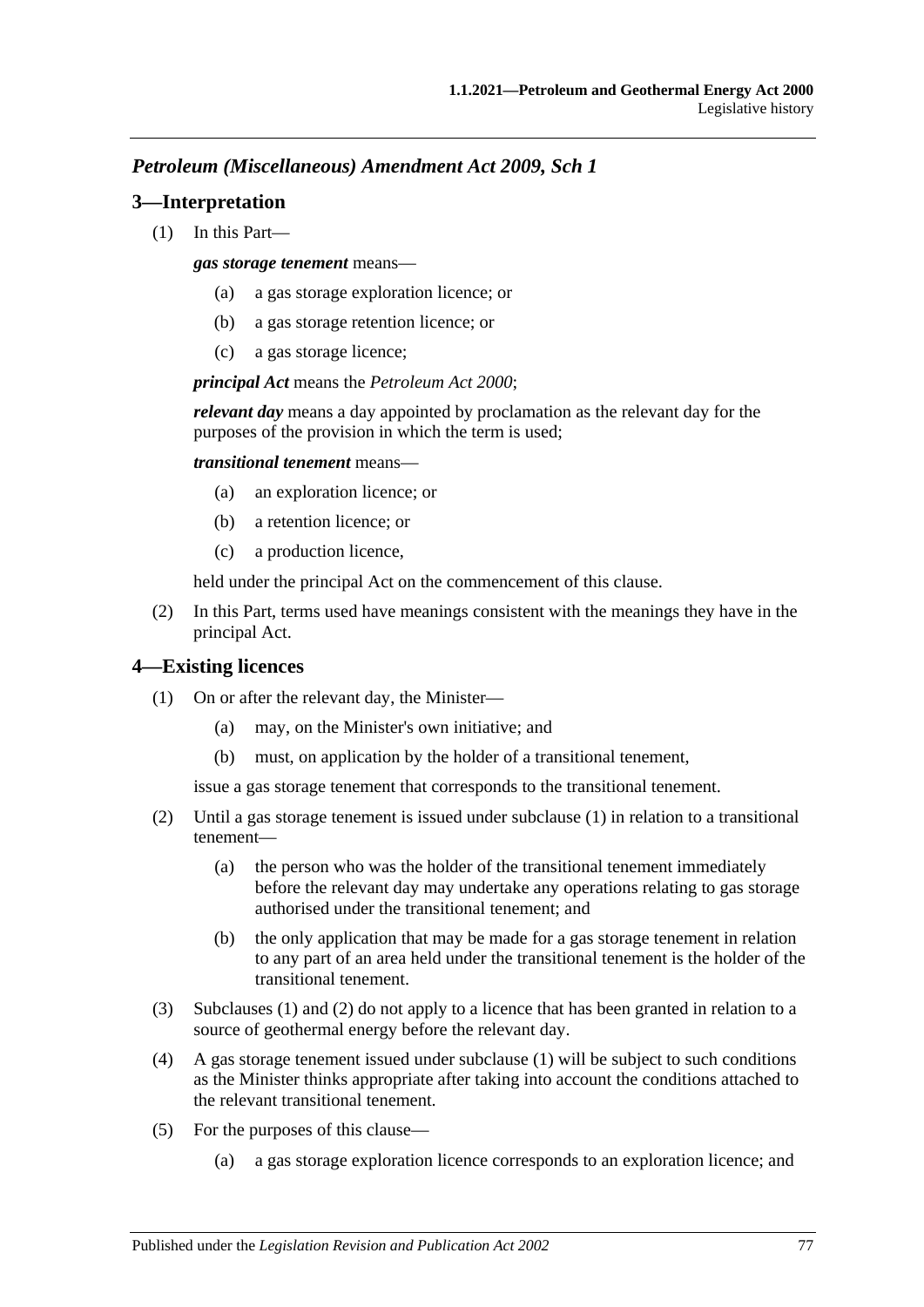- (b) a gas storage retention licence corresponds to a retention licence; and
- (c) a gas storage licence corresponds to a production licence.

### <span id="page-77-0"></span>**5—Existing applications**

- (1) An application for an exploration licence, a retention licence or a production licence may, on the Minister's own initiative or on application, be varied and continue as if it were an application for a gas storage tenement as well and will be subject to the operation of the principal Act as amended by this Act.
- (2) Without limiting the operation of [subclause](#page-77-0) (1), section 65(1a) of the principal Act, as enacted by this Act, will extend to an application for an exploration licence made before the relevant day (with any ranking determined from the day and the time that the application was received by the Minister under the principal Act before its amendment by this Act).

#### **6—References to associated facilities licences**

A reference in any agreement, instrument or other document to an associated facilities licence will be taken to be a reference to an associated activities licence.

#### *Petroleum and Geothermal Energy (Transitional Licences) Amendment Act 2012, Sch 1*

#### **1—Transitional provisions**

(1) In this clause—

*principal Act* means the *[Petroleum and Geothermal Energy Act](http://www.legislation.sa.gov.au/index.aspx?action=legref&type=act&legtitle=Petroleum%20and%20Geothermal%20Energy%20Act%202000) 2000*.

- (2) Subsection (2a) of section 82 of the principal Act, as enacted by this Act, will be taken to extend to a consolidation of adjacent licence areas that occurred before the commencement of this Act and accordingly to any licence that relates to a consolidated licence area issued under that section before the commencement of this Act.
- (3) Subsection (2a) of section 83 of the principal Act, as enacted by this Act, will be taken to extend to a division of a licence area that occurred before the commencement of this Act and accordingly to any licence that relates to any new licence area issued under that section before the commencement of this Act.
- (4) The term of a licence within the ambit of subsection (4) of section 4 of the Schedule of the principal Act, as enacted by this Act, renewed or issued under the principal Act before the commencement of this Act will be 21 years (subject to any right of renewal under section 32 of the repealed Act and despite any provision made by regulation under the principal Act before the commencement of this Act).

#### *Statutes Amendment (SACAT No 2) Act 2017, Pt 34*

#### **194—Transitional provisions**

(1) A right of appeal under section 128 of the principal Act in existence before the relevant day (but not exercised before that day) will be exercised as if this Part had been in operation before that right arose, so that the relevant proceedings may be commenced before the Tribunal rather than the District Court.